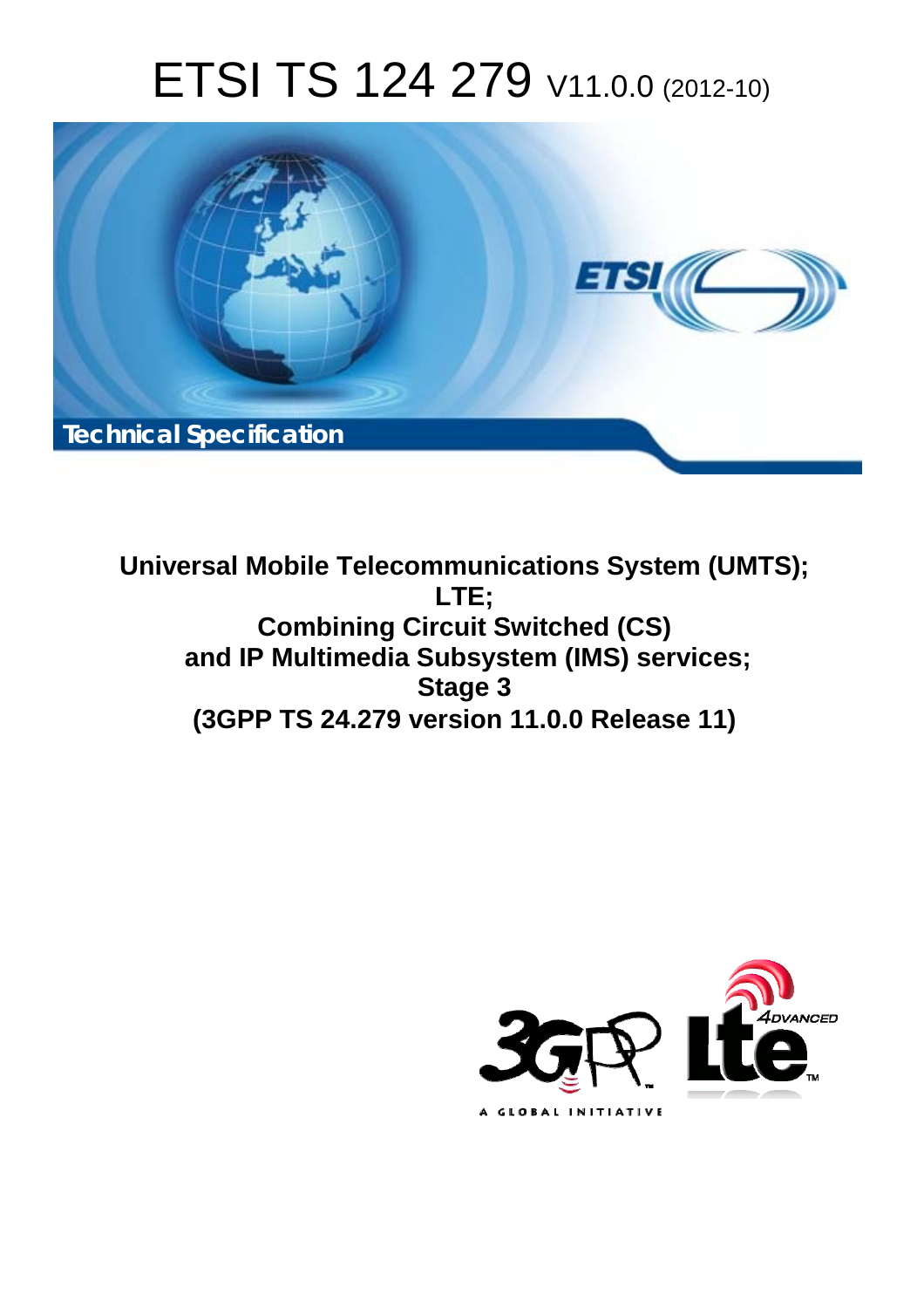Reference RTS/TSGC-0124279vb00

> Keywords LTE,UMTS

#### *ETSI*

#### 650 Route des Lucioles F-06921 Sophia Antipolis Cedex - FRANCE

Tel.: +33 4 92 94 42 00 Fax: +33 4 93 65 47 16

Siret N° 348 623 562 00017 - NAF 742 C Association à but non lucratif enregistrée à la Sous-Préfecture de Grasse (06) N° 7803/88

#### *Important notice*

Individual copies of the present document can be downloaded from: http://www.etsi.org

The present document may be made available in more than one electronic version or in print. In any case of existing or perceived difference in contents between such versions, the reference version is the Portable Document Format (PDF). In case of dispute, the reference shall be the printing on ETSI printers of the PDF version kept on a specific network drive within ETSI Secretariat.

Users of the present document should be aware that the document may be subject to revision or change of status. Information on the current status of this and other ETSI documents is available at http://portal.etsi.org/tb/status/status.asp

If you find errors in the present document, please send your comment to one of the following services: http://portal.etsi.org/chaircor/ETSI\_support.asp

#### *Copyright Notification*

No part may be reproduced except as authorized by written permission. The copyright and the foregoing restriction extend to reproduction in all media.

> © European Telecommunications Standards Institute 2012. All rights reserved.

**DECT**TM, **PLUGTESTS**TM, **UMTS**TM and the ETSI logo are Trade Marks of ETSI registered for the benefit of its Members. **3GPP**TM and **LTE**™ are Trade Marks of ETSI registered for the benefit of its Members and of the 3GPP Organizational Partners.

**GSM**® and the GSM logo are Trade Marks registered and owned by the GSM Association.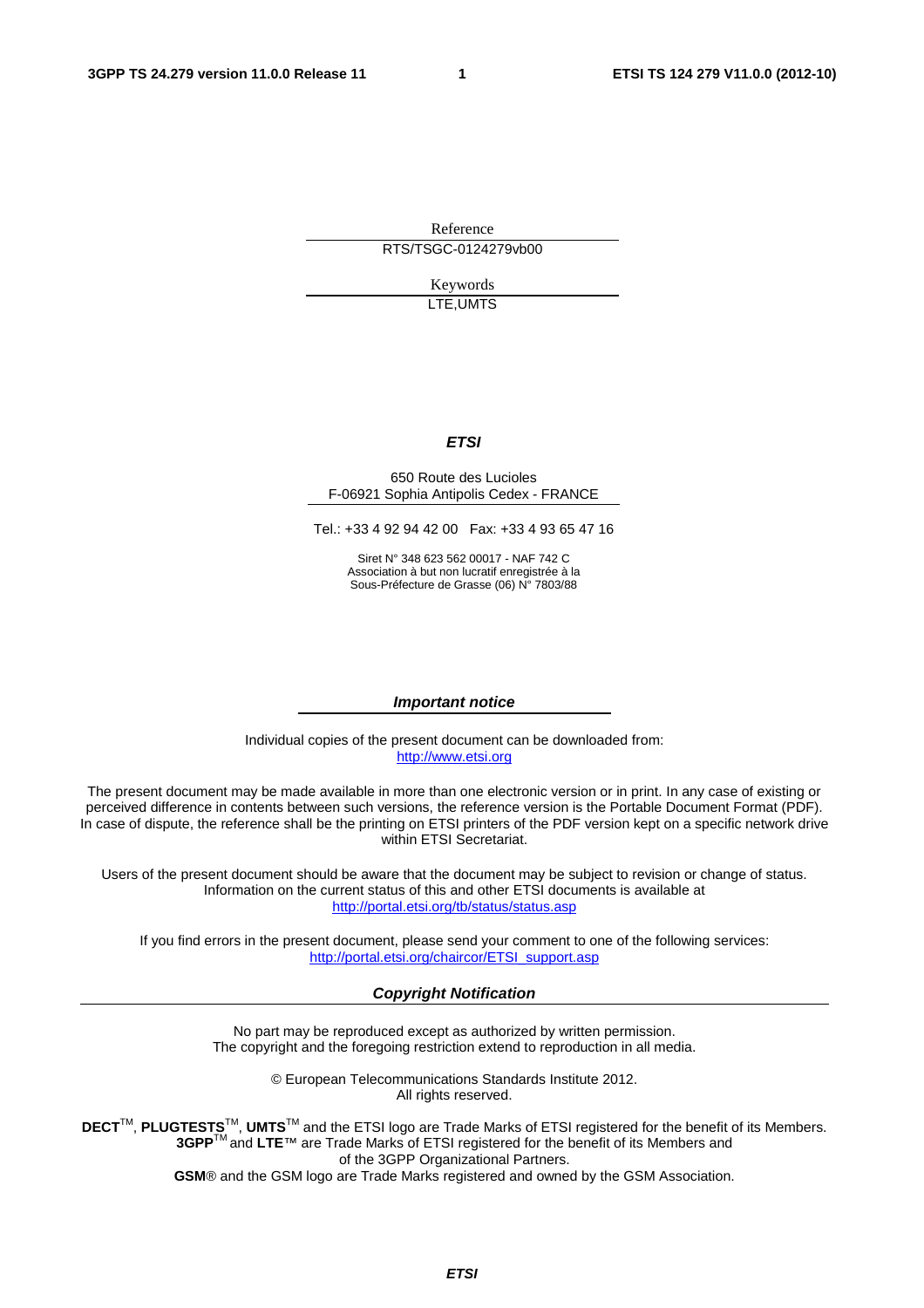## Intellectual Property Rights

IPRs essential or potentially essential to the present document may have been declared to ETSI. The information pertaining to these essential IPRs, if any, is publicly available for **ETSI members and non-members**, and can be found in ETSI SR 000 314: *"Intellectual Property Rights (IPRs); Essential, or potentially Essential, IPRs notified to ETSI in respect of ETSI standards"*, which is available from the ETSI Secretariat. Latest updates are available on the ETSI Web server (http://ipr.etsi.org).

Pursuant to the ETSI IPR Policy, no investigation, including IPR searches, has been carried out by ETSI. No guarantee can be given as to the existence of other IPRs not referenced in ETSI SR 000 314 (or the updates on the ETSI Web server) which are, or may be, or may become, essential to the present document.

## Foreword

This Technical Specification (TS) has been produced by ETSI 3rd Generation Partnership Project (3GPP).

The present document may refer to technical specifications or reports using their 3GPP identities, UMTS identities or GSM identities. These should be interpreted as being references to the corresponding ETSI deliverables.

The cross reference between GSM, UMTS, 3GPP and ETSI identities can be found under http://webapp.etsi.org/key/queryform.asp.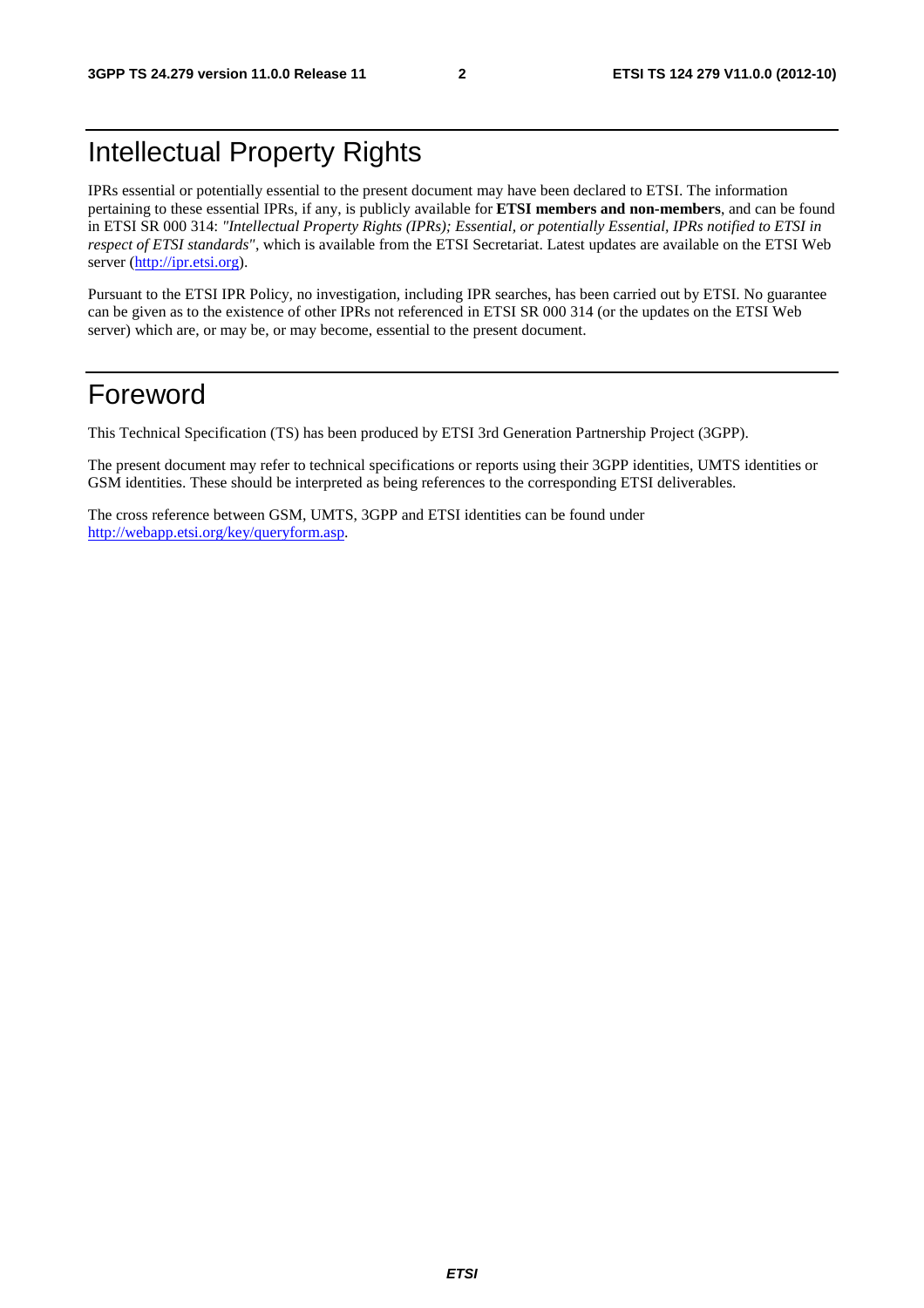$\mathbf{3}$ 

## Contents

| 1          |  |  |  |
|------------|--|--|--|
| 2          |  |  |  |
| 3          |  |  |  |
| 3.1<br>3.2 |  |  |  |
| 4          |  |  |  |
| 4.1        |  |  |  |
| 4.2        |  |  |  |
| 4.3        |  |  |  |
| 4.4        |  |  |  |
| 4.5        |  |  |  |
| 5          |  |  |  |
| 5.1        |  |  |  |
| 5.2        |  |  |  |
| 5.3        |  |  |  |
| 5.4        |  |  |  |
| 5.5        |  |  |  |
| 6          |  |  |  |
| 6.1        |  |  |  |
| 6.2        |  |  |  |
| 6.2.1      |  |  |  |
| 6.2.2      |  |  |  |
| 6.3        |  |  |  |
| 6.3.1      |  |  |  |
| 6.3.1.1    |  |  |  |
| 6.3.1.2    |  |  |  |
| 6.3.1.3    |  |  |  |
| 6.3.1.4    |  |  |  |
| 6.3.1.5    |  |  |  |
| 6.3.1.6    |  |  |  |
| 6.3.1.7    |  |  |  |
| 6.3.1.8    |  |  |  |
| 6.3.1.9    |  |  |  |
| 7          |  |  |  |
| 7.1        |  |  |  |
| 7.2        |  |  |  |
| 7.2.1      |  |  |  |
| 7.2.2      |  |  |  |
| 7.3        |  |  |  |
| 7.3.1      |  |  |  |
| 7.3.1.1    |  |  |  |
| 7.3.1.2    |  |  |  |
| 7.3.1.3    |  |  |  |
| 7.3.1.4    |  |  |  |
| 7.3.1.5    |  |  |  |
| 7.3.1.6    |  |  |  |
| 7.3.1.7    |  |  |  |
| 7.3.1.8    |  |  |  |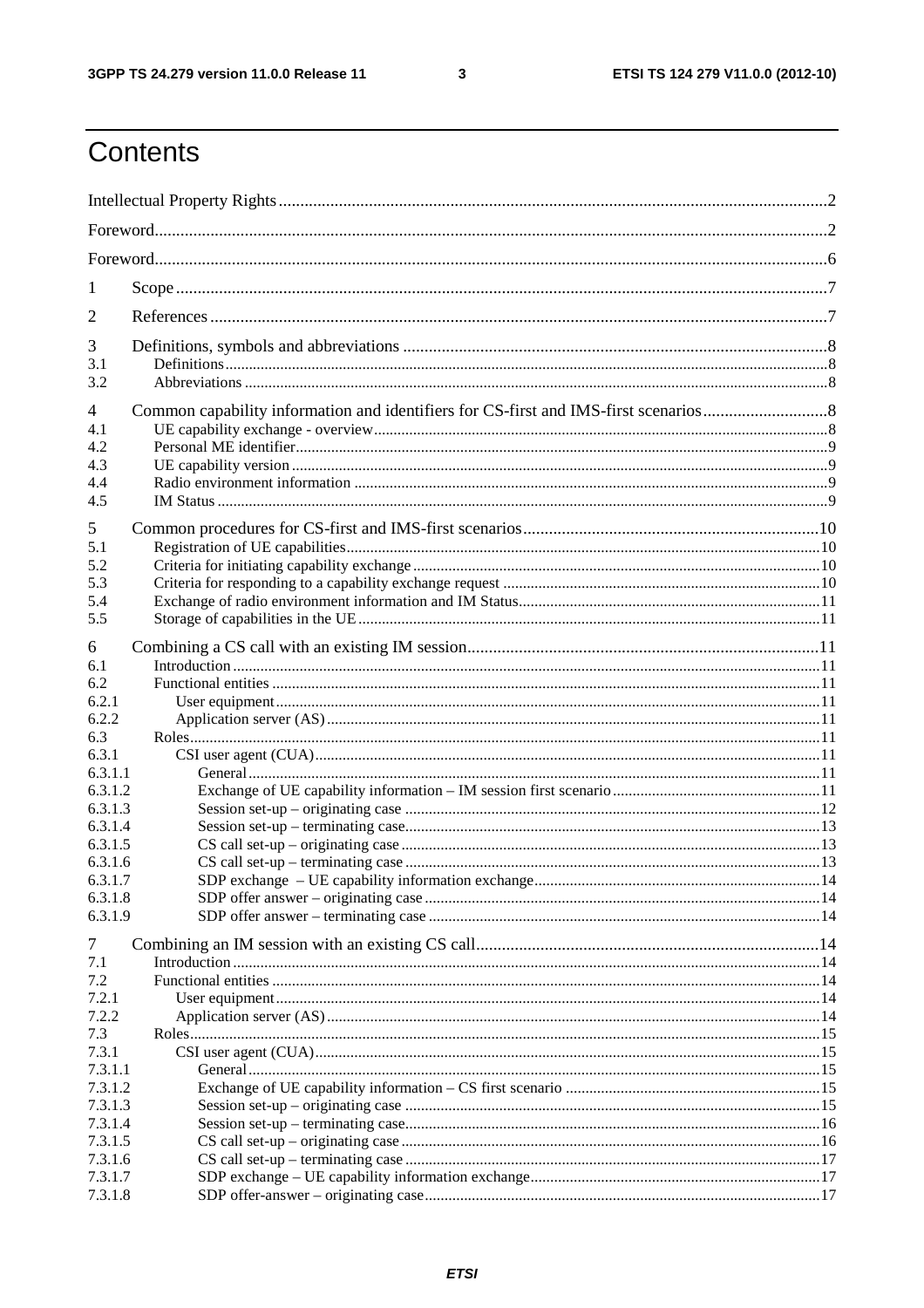$\overline{\mathbf{4}}$ 

| 7.3.1.9                    |                                                                                                 |  |
|----------------------------|-------------------------------------------------------------------------------------------------|--|
| 8                          |                                                                                                 |  |
| 8.1                        |                                                                                                 |  |
| 8.1.1                      |                                                                                                 |  |
| 8.1.2                      |                                                                                                 |  |
| 8.1.2.1                    |                                                                                                 |  |
| 8.1.2.2                    |                                                                                                 |  |
| 8.2.1.3                    |                                                                                                 |  |
| 9                          |                                                                                                 |  |
| 9.1                        |                                                                                                 |  |
| 9.2                        |                                                                                                 |  |
| 9.2.1                      |                                                                                                 |  |
| 9.2.2<br>9.2.3             |                                                                                                 |  |
| 9.3                        |                                                                                                 |  |
| 9.3.1                      |                                                                                                 |  |
| 9.3.2                      |                                                                                                 |  |
| 9.3.3                      |                                                                                                 |  |
| 9.3.3.1                    |                                                                                                 |  |
| 9.3.3.2                    |                                                                                                 |  |
| 9.3.3.3                    |                                                                                                 |  |
| 9.3.3.3.1                  |                                                                                                 |  |
| 9.3.3.3.2                  |                                                                                                 |  |
| 9.3.3.3.3<br>9.3.3.3.4     |                                                                                                 |  |
| 9.3.3.4                    |                                                                                                 |  |
| 9.3.3.4.1                  |                                                                                                 |  |
| 9.3.3.4.2                  |                                                                                                 |  |
| 9.3.3.4.3                  |                                                                                                 |  |
| 9.3.3.5                    |                                                                                                 |  |
| 9.3.3.6                    |                                                                                                 |  |
| 9.3.3.7                    |                                                                                                 |  |
| 9.3.3.8                    |                                                                                                 |  |
|                            | Media feature tags defined within the current document27<br><b>Annex A (normative):</b>         |  |
| A.1                        |                                                                                                 |  |
|                            |                                                                                                 |  |
| A.3                        |                                                                                                 |  |
|                            |                                                                                                 |  |
|                            | Example signalling flows for the combining of CS calls with IM<br><b>Annex B</b> (informative): |  |
| B.1                        |                                                                                                 |  |
|                            |                                                                                                 |  |
| B.2                        |                                                                                                 |  |
| B.2.1<br><b>B.2.2</b>      |                                                                                                 |  |
|                            |                                                                                                 |  |
| B.3                        | Signalling flows demonstrating CSI session setup when no CS call has yet been set up 29         |  |
| <b>B.3.1</b>               |                                                                                                 |  |
| <b>B.3.2</b>               |                                                                                                 |  |
| B.4                        | Signalling flows demonstrating CSI session setup when a CS call is already established38        |  |
| <b>B.4.1</b>               |                                                                                                 |  |
| <b>B.4.2</b>               |                                                                                                 |  |
|                            |                                                                                                 |  |
|                            |                                                                                                 |  |
| B.5                        | Signalling flows demonstrating capability information exchange in a CS call (only)48            |  |
| B.5.1                      |                                                                                                 |  |
| <b>B.5.2</b><br><b>B.6</b> | Signalling flows demonstrating UE capability exchange with no UE capability version51           |  |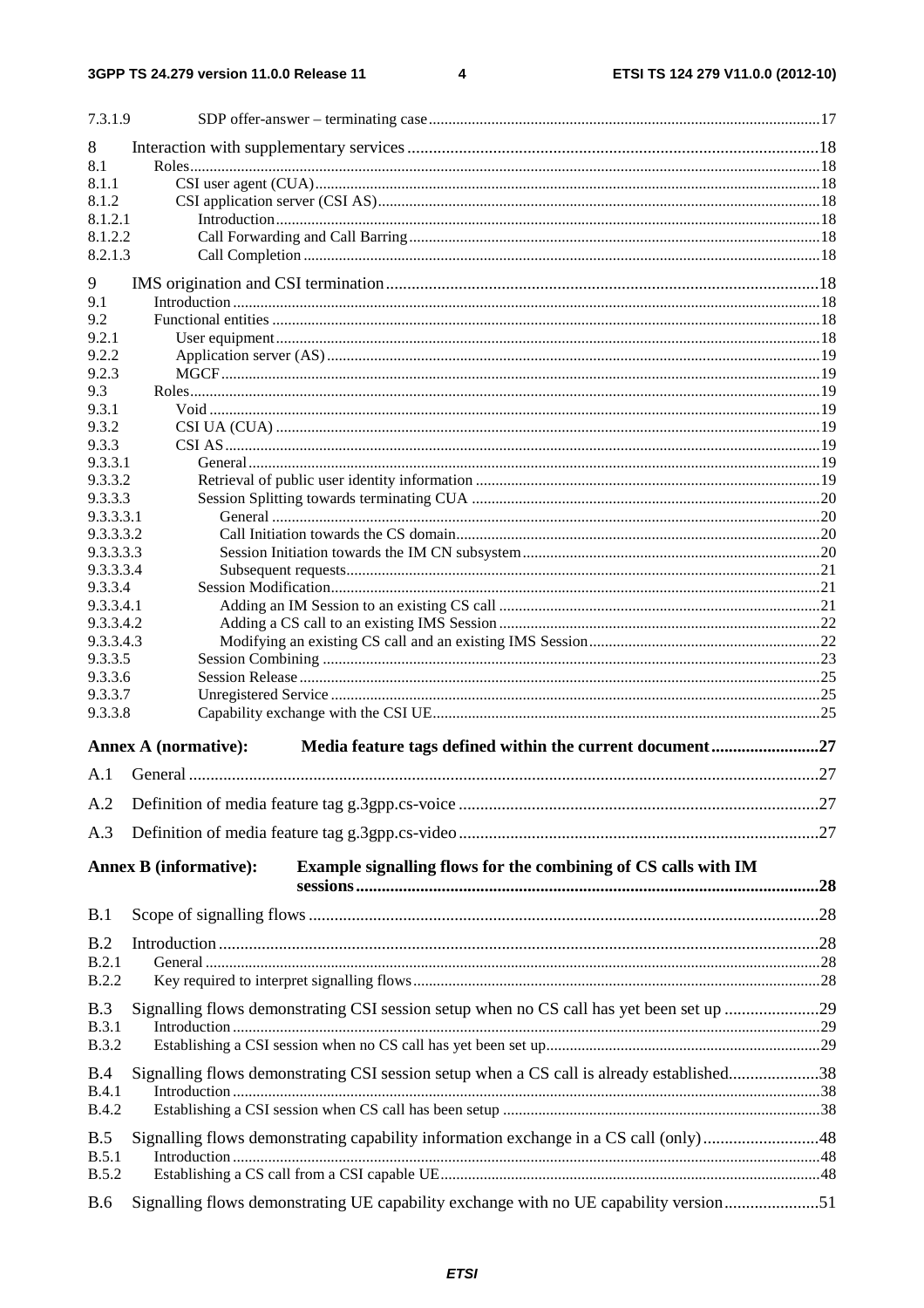| B.6.1        |                                                                                                          |  |
|--------------|----------------------------------------------------------------------------------------------------------|--|
| <b>B.6.2</b> |                                                                                                          |  |
| <b>B.6.3</b> |                                                                                                          |  |
| B.7          |                                                                                                          |  |
| <b>B.7.1</b> |                                                                                                          |  |
| <b>B.7.2</b> |                                                                                                          |  |
| B.8          | Signalling flows demonstrating an IMS multimedia session setup with IMS origination and CSI              |  |
|              |                                                                                                          |  |
| <b>B.8.1</b> |                                                                                                          |  |
| <b>B.8.2</b> | CSI interworking function establishing a combinational CS call and an IMS session to a terminating UE 66 |  |
|              | <b>Annex C</b> (informative):                                                                            |  |
|              |                                                                                                          |  |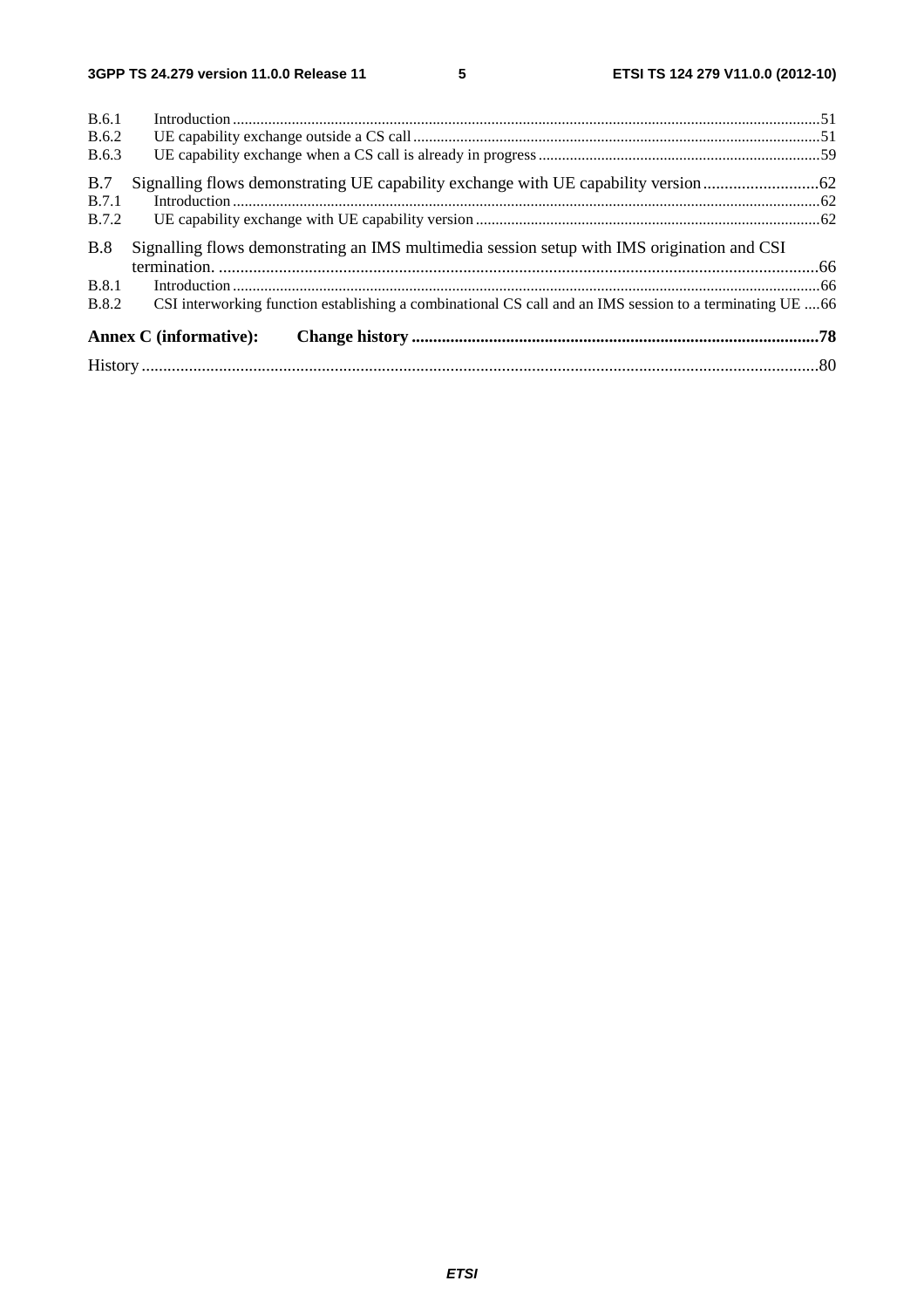## Foreword

This Technical Specification has been produced by the 3<sup>rd</sup> Generation Partnership Project (3GPP).

The contents of the present document are subject to continuing work within the TSG and may change following formal TSG approval. Should the TSG modify the contents of the present document, it will be re-released by the TSG with an identifying change of release date and an increase in version number as follows:

Version x.y.z

where:

- x the first digit:
	- 1 presented to TSG for information;
	- 2 presented to TSG for approval;
	- 3 or greater indicates TSG approved document under change control.
- y the second digit is incremented for all changes of substance, i.e. technical enhancements, corrections, updates, etc.
- z the third digit is incremented when editorial only changes have been incorporated in the document.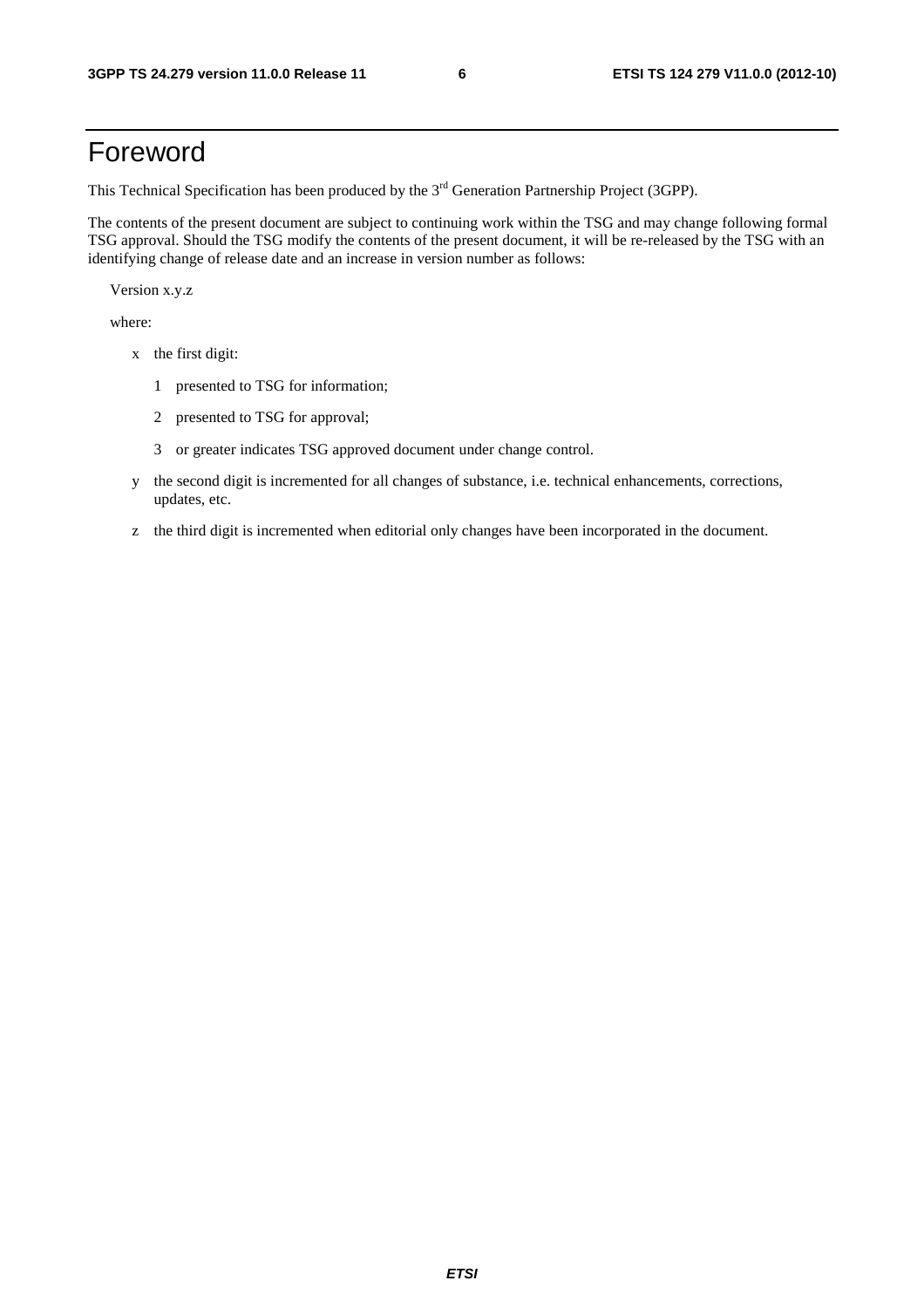### 1 Scope

The present document provides the technical realisation for the combination of Circuit Switched calls and IM sessions when using them simultaneously between the same two users.

The present document describes the use of CS and IM services in combination, using the existing procedures that have been defined for CS and IMS. It includes the necessary function as adding an IM session to an ongoing CS call, adding a CS call to an ongoing IM session, supplementary services as they relate to CSICS and supporting capability exchange.

The present document is applicable to UE and Application Servers providing for the combination of Circuit Switched calls and IM sessions.

### 2 References

The following documents contain provisions that, through reference in this text, constitute provisions of the present document.

- References are either specific (identified by date of publication, edition number, version number, etc.) or non-specific.
- For a specific reference, subsequent revisions do not apply.
- For a non-specific reference, the latest version applies. In the case of a reference to a 3GPP document (including a GSM document), a non-specific reference implicitly refers to the latest version of that document *in the same Release as the present document*.
- [1] 3GPP TR 21.905: "3G Vocabulary".
- [2] 3GPP TS 22.279: "Combined CS Calls and IMS Sessions".
- [3] 3GPP TS 23.279: "Combining CS and IMS services".
- [4] 3GPP TS 24.008: "Mobile radio interface Layer 3 specification; Core network protocols; Stage 3".
- [5] 3GPP TS 24.229: "IP multimedia call control protocol based on Session Initiation Protocol (SIP) and Session Description Protocol (SDP); Stage 3".
- [6] RFC 3840: "Indicating User Agent Capabilities in the Session Initiation Protocol".
- [7] 3GPP TS 22.081: "Line Identification; Service description Stage 1".
- [8] 3GPP TS 22.087: "User-to-User Signalling (UUS); Service description Stage 1".
- [9] 3GPP TS 24.087: "User-to-User Signalling (UUS) Supplementary Service Stage 3".
- [10] 3GPP TS 24.247: "Messaging service using the IP Multimedia (IM) Core Network; Stage 3".
- [11] 3GPP TS 24.228 Release 5: "Signalling flows for the IP multimedia call control based on Session Initiation Protocol (SIP) and Session Description Protocol (SDP) ; Stage 3".
- [12] 3GPP 33.203: "3G security; Access security for IP-based services ".
- [13] 3GPP TS 26.141 "IP Multimedia System (IMS) Messaging and Presence; Media formats and codecs".
- [14] RFC 3264: "An Offer/Answer Model with Session Description Protocol (SDP) ".
- [15] 3GPP TS 29.162: "Interworking between the IM CN subsystem and IP networks".
- [16] 3GPP TS 29.328: "IP Multimedia (IM) Subsystem Sh interface".
- [17] RFC 3261: " SIP: Session Initiation Protocol ".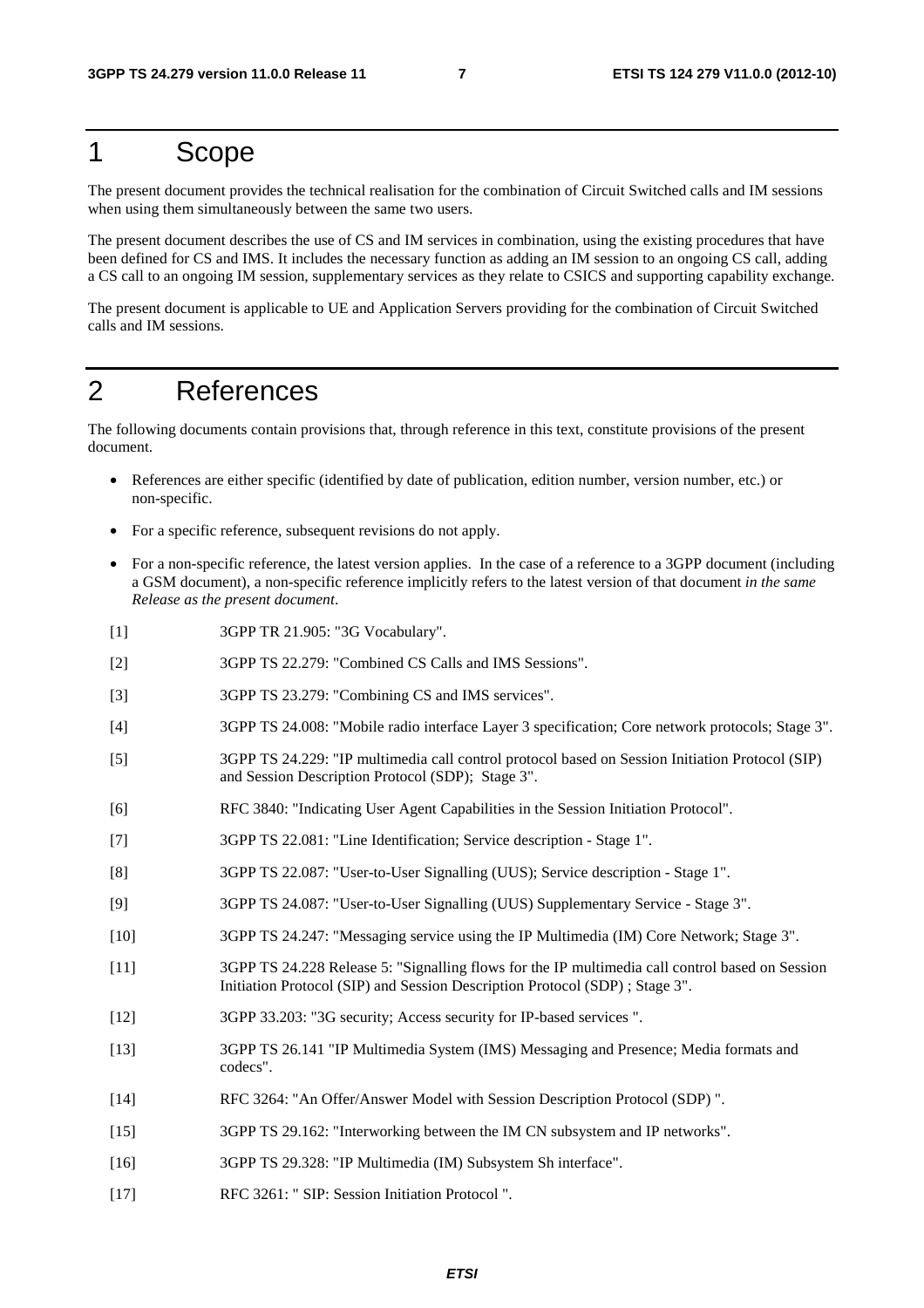[18] draft-johnston-sipping-cc-uui-08 (July 2009): "Transporting User to User Information in SIP for ISDN interworking".

Editor's note: The above document cannot be formally referenced until it is published as an RFC.

## 3 Definitions, symbols and abbreviations

### 3.1 Definitions

For the purposes of the present document, the following terms and definitions are given in 3GPP TS 22.279 [2].

**Combinational Service Combinational call Combinational Session CSICS capable UE** 

For the purposes of the present document, the following terms and definitions are given in 3GPP TS 23.279 [3].

**CSI session Multimedia IMS session CSI origination CSI termination IMS origination**  IMS termination

For the purposes of the present document, the following terms and definitions given in 3GPP TR 21.905 [1] apply:

**Universal Subscriber Identity Module (USIM) User Equipment (UE)**

For the purposes of the present document, the following terms and definitions given in 3GPP TS 33.203 [12] apply:

**IM Subscriber Identity Module (ISIM)** 

### 3.2 Abbreviations

For the purposes of the present document, the abbreviations defined in 3GPP TR 21.905 [1] and the following abbreviations apply:

CSICS Circuit Switched IMS Combinational Service

## 4 Common capability information and identifiers for CS-first and IMS-first scenarios

### 4.1 UE capability exchange - overview

The terminal capabilities that can be exchanged are:

- a) Media types which can be supported as IMS media streams (i.e. media component definitions of IM sessions);
- b) Media format parameters for supported IMS media types (codecs, media file formats etc.);
- c) MSISDN and preferred SIP URI or tel URI for the UE sending the UE capability information;
- d) Whether the terminal is capable combining an IM session with either CS-Video telephony, CS-Voice, or both;
- e) MMS version that is supported;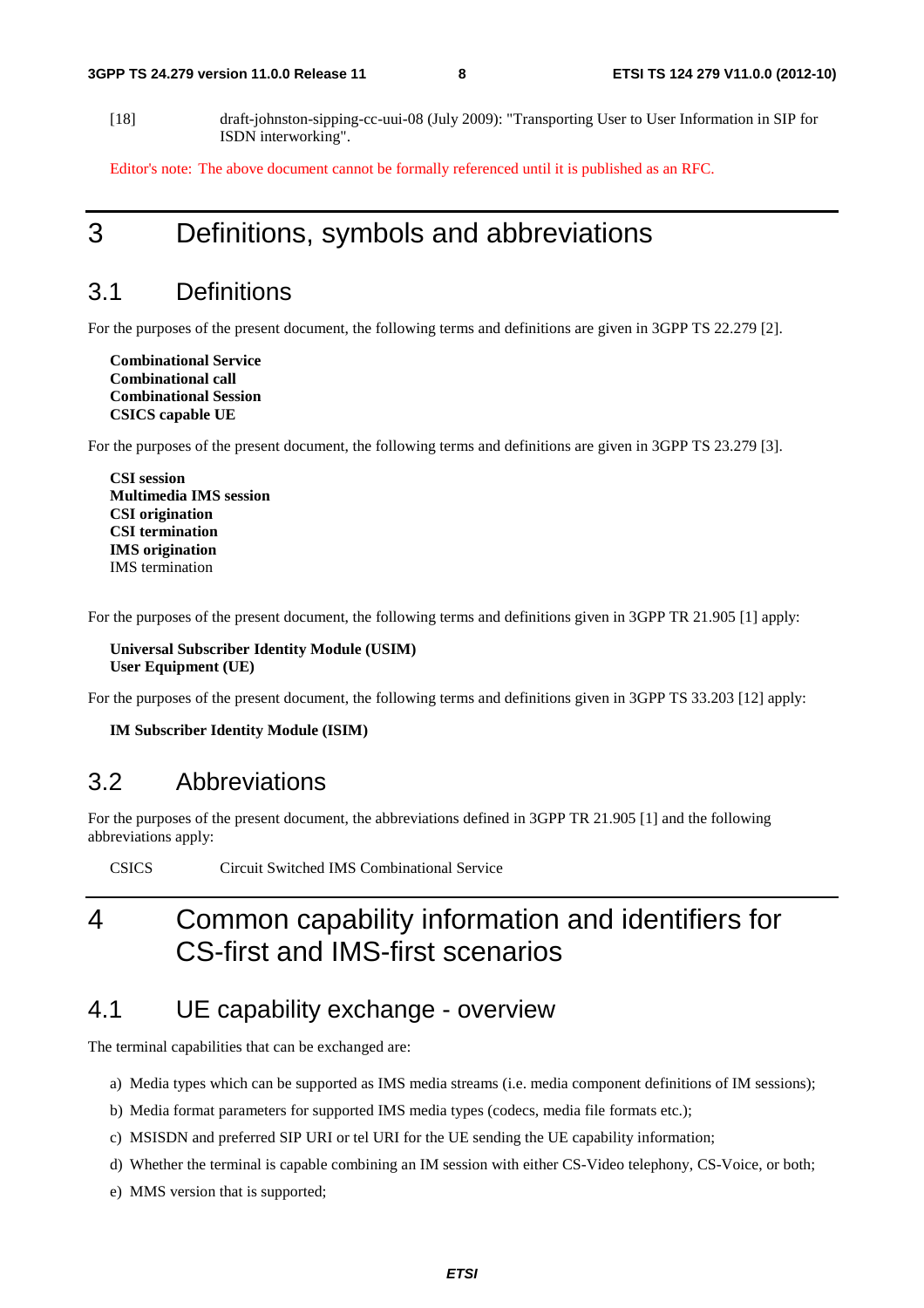- f) Support for other IMS based capabilities and/or services e.g. PoC; and
- g) Personal ME Identifier to identify which of the user"s MEs the UE capability information is related to.
- h) UE capability version, which may be used to identify the current capabilities of a terminal to indicate capability update.
- i) The IM Status, which indicates the IMS capability and registration status of the sending UE.

3GPP TS 26.141 [13] specifies the 3GPP recommended media formats and codecs which can be reflected in the SDP used by the CUA.

### 4.2 Personal ME identifier

A specific ME of the user shall be identified by a personal ME identifier, which has the syntax PMI-XXXX. The part "XXXX" shall be a random value, as defined in 3GPP TS 24.008 [4] subclause 2.1.1, in the range from hexadecimal 0000 to hexadecimal FFFF generated by the CUA. The personal ME identifier shall be stored by the UE and can be changed to ensure that two or more of the user's MEs do not have the same personal ME identifier.

At CS call setup, the MSISDN distinguishes a user and the personal ME identifier distinguishes one ME among those belonging to that user. In the IMS, a public user identity distinguishes a user and the personal ME identifier distinguishes one ME among those belonging to that user.

The personal ME identifier may be exchanged during:

- UE capability information exchange;
- IM session set up; and
- CS call set up.

### 4.3 UE capability version

The UE capability version is used to identify the current UE"s version of capabilities and has the syntax UCV-XX. The part 'XX' shall be a value in the range from hexadecimal 00 to hexadecimal FF generated by the CUA, and based on the set of capabilities. The UE capability version shall be changed to another value whenever the CUA changes its capabilities.

The UE capability version may be exchanged during:

- UE capability information exchange;
- IM session set up, and
- CS call set up.

### 4.4 Radio environment information

The radio environment information is used to indicate whether the terminal is in a radio environment at CS call setup that supports simultaneous use of CS and PS services.

The radio environment information may be exchanged during CS call setup only.

### 4.5 IM Status

The IM Status is exchanged at CS call setup only. The IM Status is only valid for the duration of the CS call.

The IM Status is an indication of the IMS capability and registration status of the UE that provides this indication. The IM Status, if provided, shall indicate the UE as either:-

- not capable of IM subsystem registration
- IM subsystem registered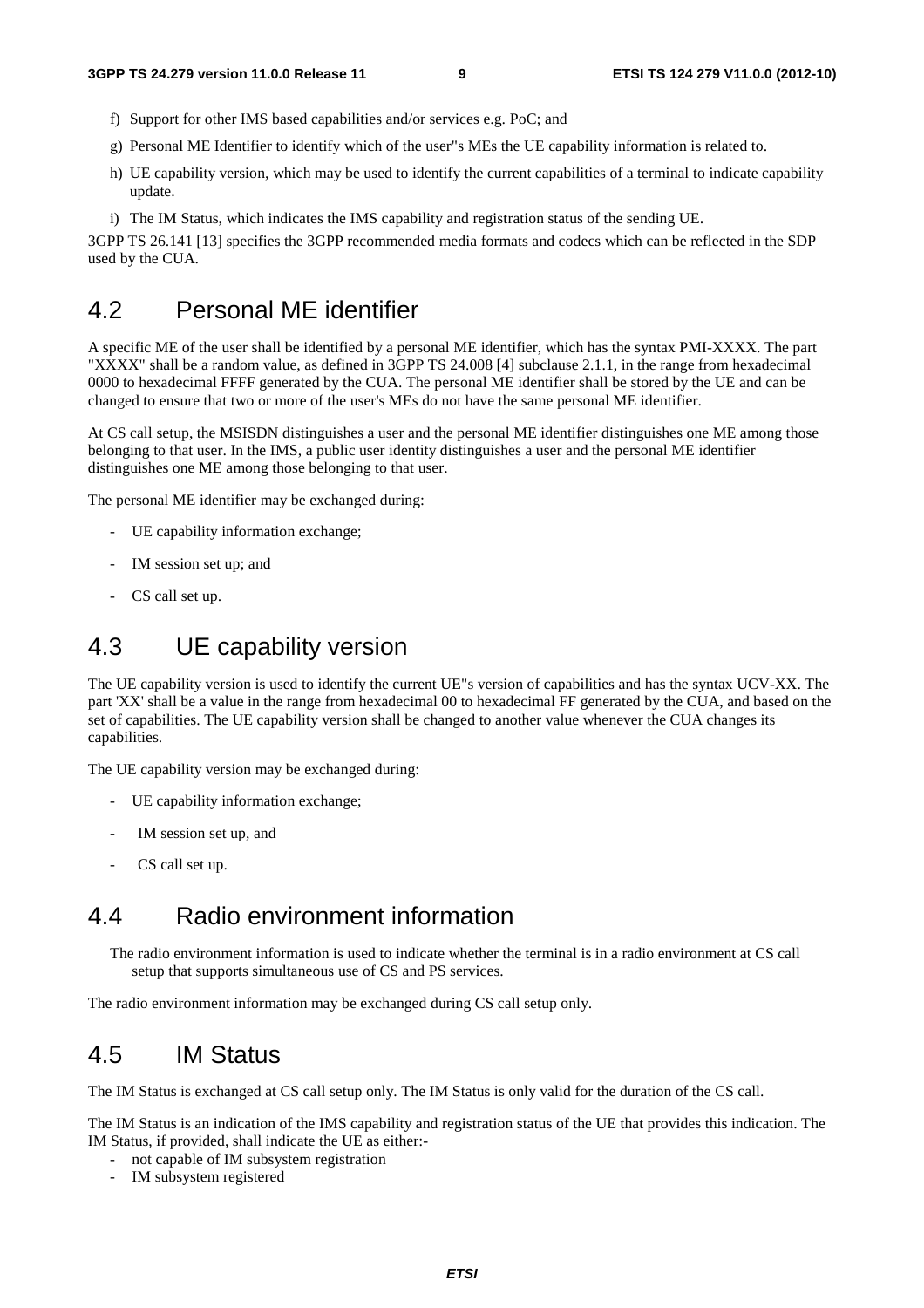- IM subsystem capable and willing to register to IM subsystem
- IM subsystem capable but will not register to IM susbsystem

The IM Status of the UE that provides the IM Status can be used by the receiving CUA in its decision to perform an IMS registration if allowed by user's preference (and if the receiving UE is not already IMS registered).

The provision of the IM Status is optional.

## 5 Common procedures for CS-first and IMS-first scenarios

### 5.1 Registration of UE capabilities

The CUA may include a media feature tag in the Contact header of a REGISTER request, in accordance with RFC 3840 [6]. The media feature-tags applicable for CSI are g.3gpp.cs-voice, g.3gpp.cs-video, or both values. These media feature tags are further described in annex A.

### 5.2 Criteria for initiating capability exchange

An OPTIONS request should be sent from the UE to the remote UE in the following cases:

- a) when the UE is in a CS call with the remote UE; and
	- the received radio environment information indicates that the remote UE and remote radio environment is capable of handling PS and CS domain simultaneously;
	- the received MSISDN plus personal ME identifier plus UE capability version does not match any combination in use by the UE to cache capabilities; and
	- the received IMS status is "MS is IM subsystem registered" or "MS is IM subsystem capable and willing to register to IM subsystem".
- b) when the UE is in an IM session with the remote UE and the received INVITE request includes UE capability version plus public user identity plus personal ME identifier that does not match any combination in use by the UE to cache capabilities.
- NOTE 1: For a CSI call where the CS call is established first, the OPTIONS request can only be sent when the PS domain is available. The PS domain can either be available already when the CS call is set-up or at a later instant due to changed radio condition.
- c) when the UE capabilities have been significantly upgraded; or
- NOTE 2: A significant upgrade of UE capabilities is when an UE has been upgraded with e.g. video capability or supports a new service.
- d) when a UE receives an OPTIONS request from a remote UE and there is no ongoing (or recently finished) capability exchange initiated by the UE.
- NOTE 3: The OPTIONS request can be sent as a standalone transaction or as a part of a session.

Information specific to capability exchange with a CS-call already established is covered in subclause 7.3.1.2. Information specific to capability exchange with an IM session already established is covered in subclause 6.3.1.2.

### 5.3 Criteria for responding to a capability exchange request

The end-user or application shall give its approval for the UE capabilities to be included in response to a capability exchange request.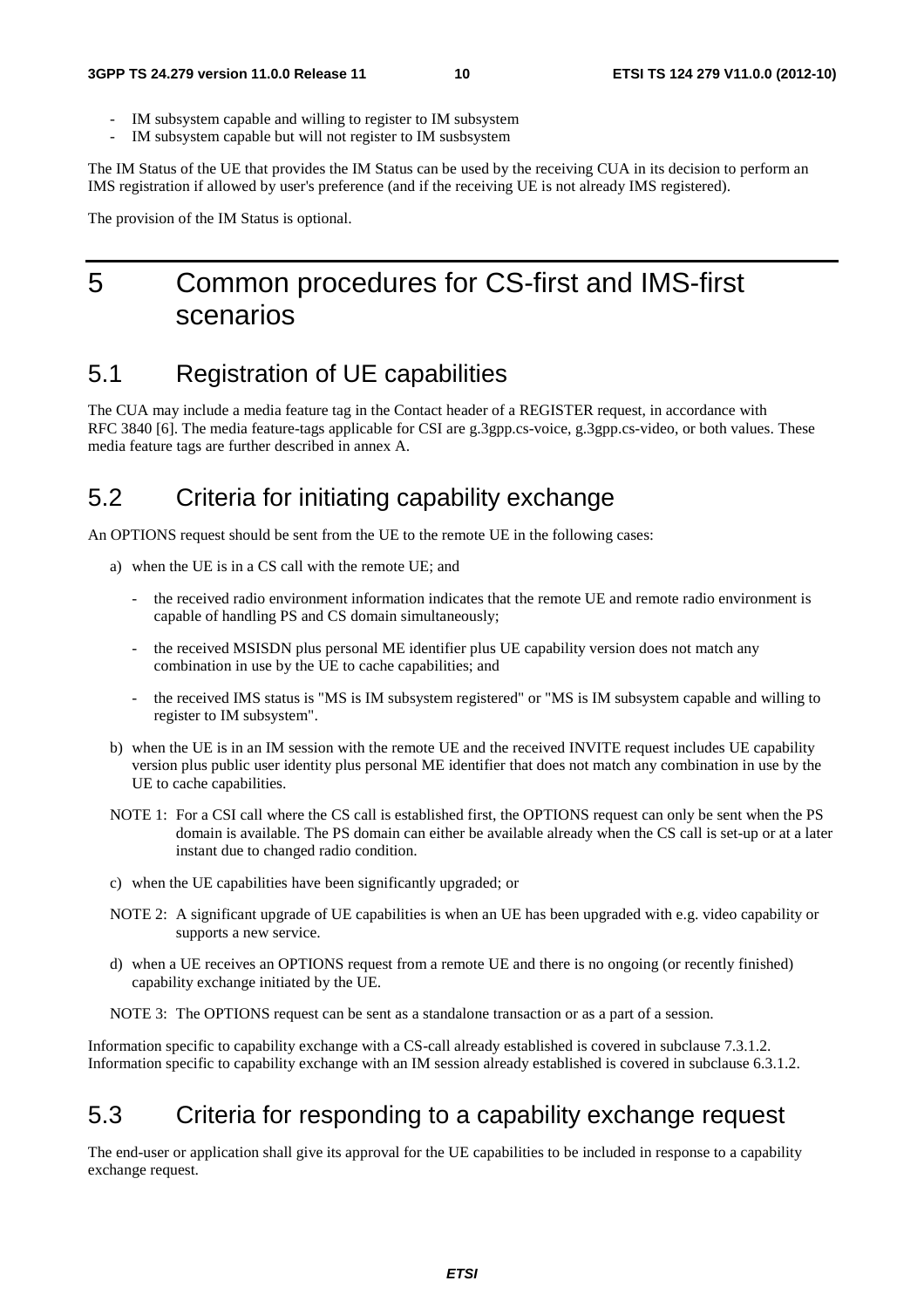### 5.4 Exchange of radio environment information and IM Status

A UE may send information about its current radio environment and its IM Status during CS Call set-up. If the UE finds that the remote UE's IM Status indicates the remote UE is either IM subsystem registered or IM subsystem capable and willing to register to IM subsystem and its current radio environment supports simultaneous CS and PS services, then if allowed by the user"s preference the UE should attempt an IMS registration (if the UE is not already IMS registered).

The information exchanged during the call establishment is valid for the duration of the CS call.

## 5.5 Storage of capabilities in the UE

The terminal capabilities of other UEs are stored by the requesting UE. This stored information shall be valid until ISIM/USIM is removed or until an update of the terminal capabilities occurs according to subclause 5.2. Stored information shall not be deleted when the UE is switched off.

## 6 Combining a CS call with an existing IM session

6.1 Introduction

(void)

### 6.2 Functional entities

### 6.2.1 User equipment

A UE shall implement the role of a CUA as specified in subclause 6.3.1.

### 6.2.2 Application server (AS)

An application server may be included for a CSI call. However, no specific CSI role is assigned to it.

### 6.3 Roles

### 6.3.1 CSI user agent (CUA)

### 6.3.1.1 General

In addition to the procedures specified in subclause 6.3.1, the CUA shall support the procedures specified in 3GPP TS 24.229 [5] appropriate to the functional entity in which the CUA is implemented.

#### 6.3.1.2 Exchange of UE capability information – IM session first scenario

When a CUA wants to exchange capabilities with the remote party, the CUA originating the OPTIONS request shall apply the procedure as specified in 3GPP TS 24.229 [5] with the following additions:

- a) The CUA shall in the Request URI:
	- include the URI received in the P-Asserted-Identity header from the remote CUA; or if that is not available:
		- include a tel URI corresponding to the MSISDN intended for the CS call set up; or
		- include a SIP URI associated with the remote user available in the CUA.

NOTE 1: The MSISDN can only be included as a tel URI if it is in international format.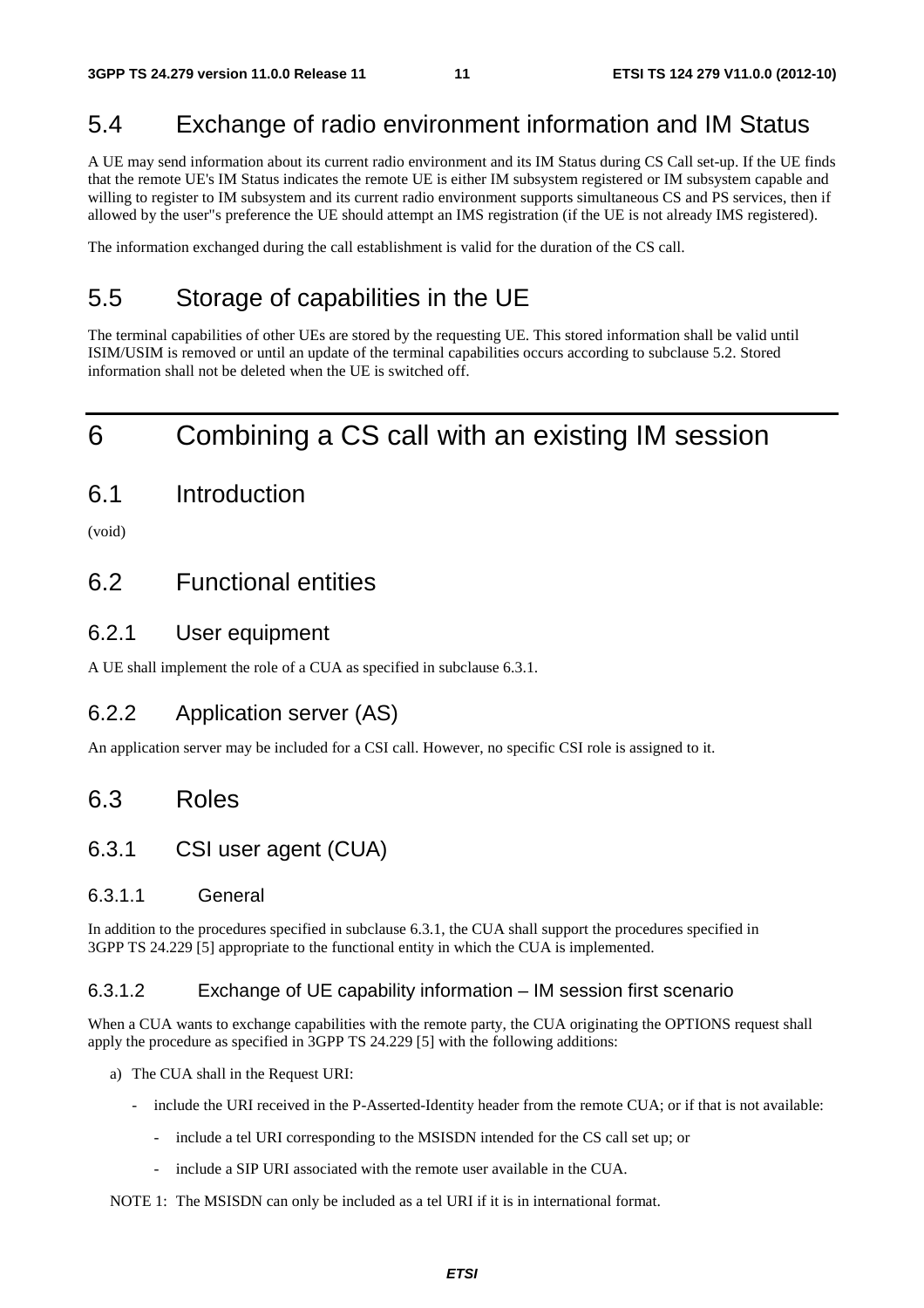- NOTE 2: If no SIP URI or tel URI in accordance with above is available the CUA cannot initiate the OPTIONS request.
- NOTE 3: The OPTIONS request can also be sent as a part of a session. The request URI needs to be set in accordance with TS 24.229 [5] in this case.
- b) The CUA shall in the P-Preferred-Identity header either include:
	- preferably the MSISDN of an assumed registered tel URI of the CUA; or
	- an assumed registered SIP URI associated with the CUA.
- c) The CUA shall in the Accept-Contact header include media feature tag(s) with the value(s) "+g.3gpp.cs-voice" or "+g.3gpp.cs-video" or both, marked as explicit.
- d) The CUA may in the User-Agent header include the personal ME identifier and the UE capability version. Both, the personal ME identifier and the UE capability version, shall be present or neither of them.

The CUA answering with a 200 (OK) response to the OPTIONS request shall apply the procedure as specified in 3GPP TS 24.229 [5] with the following additions:

a) The CUA shall in the Contact header include media feature tag(s) with the value(s) "+g.3gpp.cs-voice", "+g.3gpp.cs-video" or both. The CUA shall include in the Contact header the SIP-URI and, if available the tel URI that can be used to establish a CSI call.

NOTE 4: The indicated tel URI corresponds to the MSISDN intended for the CS call setup.

b) The CUA may in the Server header include the personal ME identifier and UE capability version. Both, the personal ME identifier and the UE capability version, shall be present or neither of them.

Upon the receipt of the 200 (OK) response the CUA acts in accordance with 3GPP TS 24.229 [5]. In addition, the CUA may locally update the UE capability information, the URIs associated with the remote CUA and the personal ME identifier of the remote CUA.

### 6.3.1.3 Session set-up – originating case

When the originating CUA wants to establish an IM session in combination with a CS call, the CUA shall apply the session initiation procedure specified in 3GPP TS 24.229 [5] with the following additions:

- a) The CUA shall in the Request-URI in the initial request either include:
	- 1) a tel URI that is the MSISDN intended for CS call set up; or
	- 2) a SIP-URI associated with the remote user available in the CUA.
- NOTE: The MSISDN can only be included as a tel URI if it is in the international format.
- b) The CUA shall in the P-Preferred-Identity header in the initial request include an assumed registered tel URI corresponding to the MSISDN of the CUA.
- c) The CUA shall in the Accept-Contact header in the initial request include media feature tag(s) with the values "+g.3gpp.cs-voice", "+g.3gpp.cs-video" or both, marked as explicit.
- d) The Contact header shall include media feature tag(s) with the value(s) "+g.3gpp.cs-voice","+g.3gpp.cs-video" or both.
- e) The CUA may in the User-Agent header include the personal ME identifier and UE capability version. Both, the personal ME identifier and the UE capability version, shall be present or neither of them.

If the response includes a personal ME identifier and a UE capability version and the combination of public user identity plus personal ME identifier plus UE capability version of the terminating UE is known to the CUA, the CUA may indicate capability information of the terminating UE to the user via the MMI.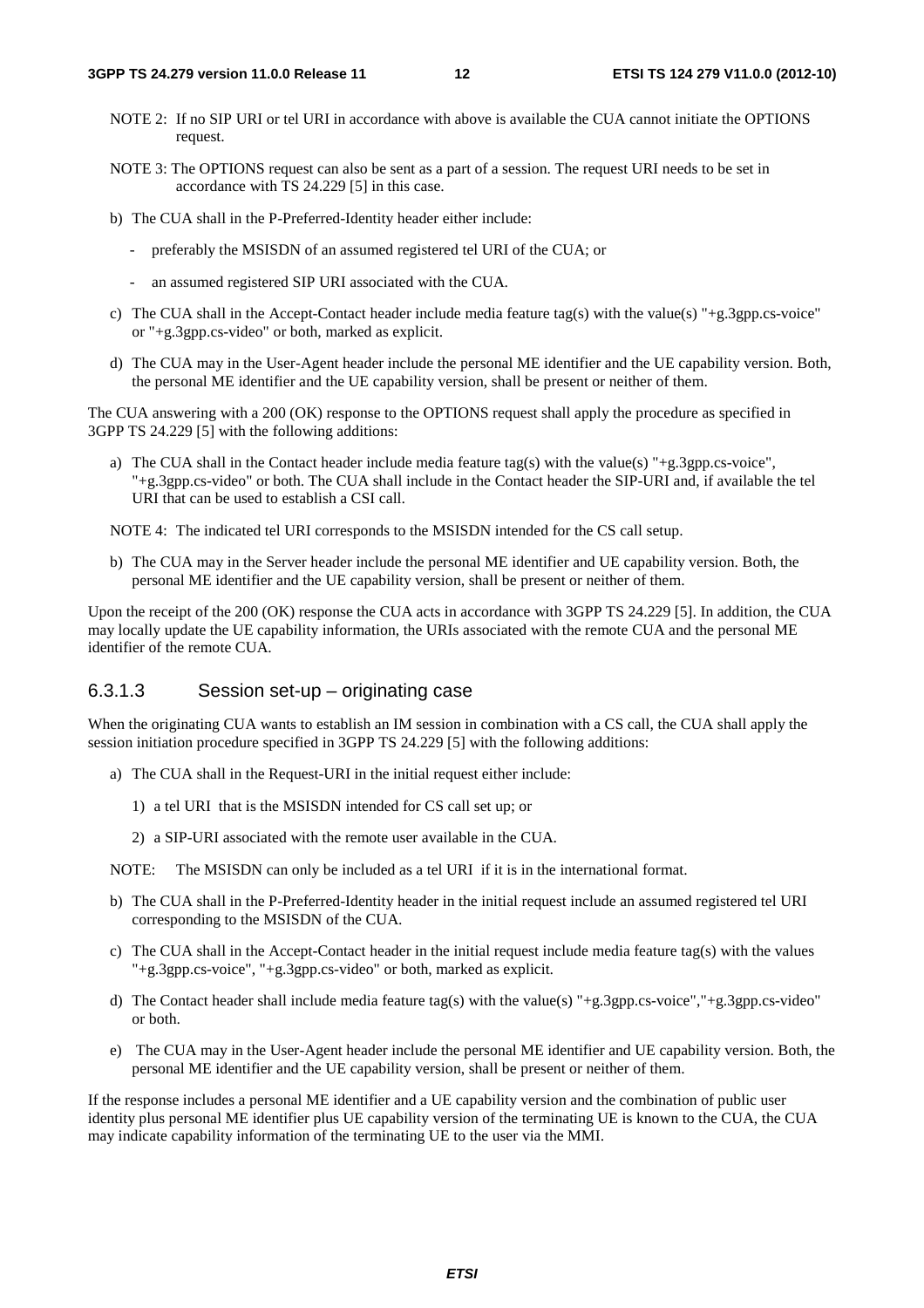### 6.3.1.4 Session set-up – terminating case

When the terminating CUA receives an initial request, the terminating CUA shall apply the procedures as specified in 3GPP TS 24.229 [5]. The Contact header shall include media feature tag(s) with the value(s) "+g.3gpp.cs-voice", "+g.3gpp.cs-video" or both in the response(s), in accordance with RFC 3840 [6]. The UE may include the personal ME identifier and UE capability version in the Server header in the responses. Both, the personal ME identifier and the UE capability version, shall be present or neither of them.

If the request includes a personal ME identifier and a UE capability version and the combination of public user identity plus personal ME identifier of the originating UE is known to the CUA, the CUA may indicate capability information of the originating UE to the user via the MMI.

#### 6.3.1.5 CS call set-up – originating case

When the originating CUA wants to add the CS part of a CSICS call, it shall set up the call in accordance with 3GPP TS 24.008 [4] with the following additions:

- a) The CUA may include the radio environment information and the IM Status, the personal ME identifier and UE capability version in the user-user information (as defined in 3GPP TS 24.008 [4] Annex O) in the SETUP Message. Both, the personal ME identifier and the UE capability version, shall be present or neither of them. The handling of the user-user information element shall be in accordance with 3GPP TS 24.087 [9].
- NOTE 1: If the CUA does not support the user-to-user 1 supplementary service, in accordance with 3GPP TS 22.087 [8] the radio environment information, the IM Status, the personal ME identity, and the UE capability version:
	- will not be sent to the remote CUA,
	- will be ignored if provided by the remote CUA.
- b) The CUA shall include in the called party BCD number either:
	- an E.164 number as included in the P-Asserted-Identity header that was received during IM session establishment; or
	- if this is not possible, the MSISDN of the remote user stored in UE.
- NOTE 2: It is assumed that the originating CUA uses the COLP supplementary service, in accordance with 3GPP TS 22.081 [7] and UUS service 1, in accordance with 3GPP TS 22.087 [8]. The CLIR supplementary service in accordance with 3GPP TS 22.081 [7] is not in use in the originating CUA.

If the connected number received in the CONNECT message differs from the MSISDN number used in the SETUP message, the actions to be taken by the CUA are implementation dependent.

### 6.3.1.6 CS call set-up – terminating case

When the terminating CUA receives a CS call, the CUA shall check if there any ongoing IM sessions, which were initiated with a request that included an Accept-Contact header with media feature tag(s) with the value(s)"+g.3gpp.csvoice", "+g.3gpp.cs-video" or both.

- If there are ongoing IM sessions, which were initiated with a request that included an Accept-Contact header with media feature tag(s) with the values(s)"+g.3gpp.cs-voice, "+g.3gpp.cs-video" or both and if the received Calling Party BCD number corresponds to an entry in the P-Asserted-Identity header in an ongoing IM session, the CUA shall set up the call in accordance with 3GPP TS 24.008 [4]. The CUA may include the user-user information element with the radio environment information, the IM Status, personal ME identifier (as defined in 3GPP TS 24.008 [4] Annex O) and UE capability version in the CONNECT message, in accordance with 3GPP TS 24.087 [9]. Both, the personal ME identifier and the UE capability version, shall be present or neither of them.
- Otherwise, the CUA shall set up the call in accordance with subclause 7.3.1.6.
- NOTE 1: If the CUA does not support the user-to-user 1 supplementary service, in accordance with 3GPP TS 22.087 [8] the radio environment information, the IM Status, the personal ME identifier and the UE capability version: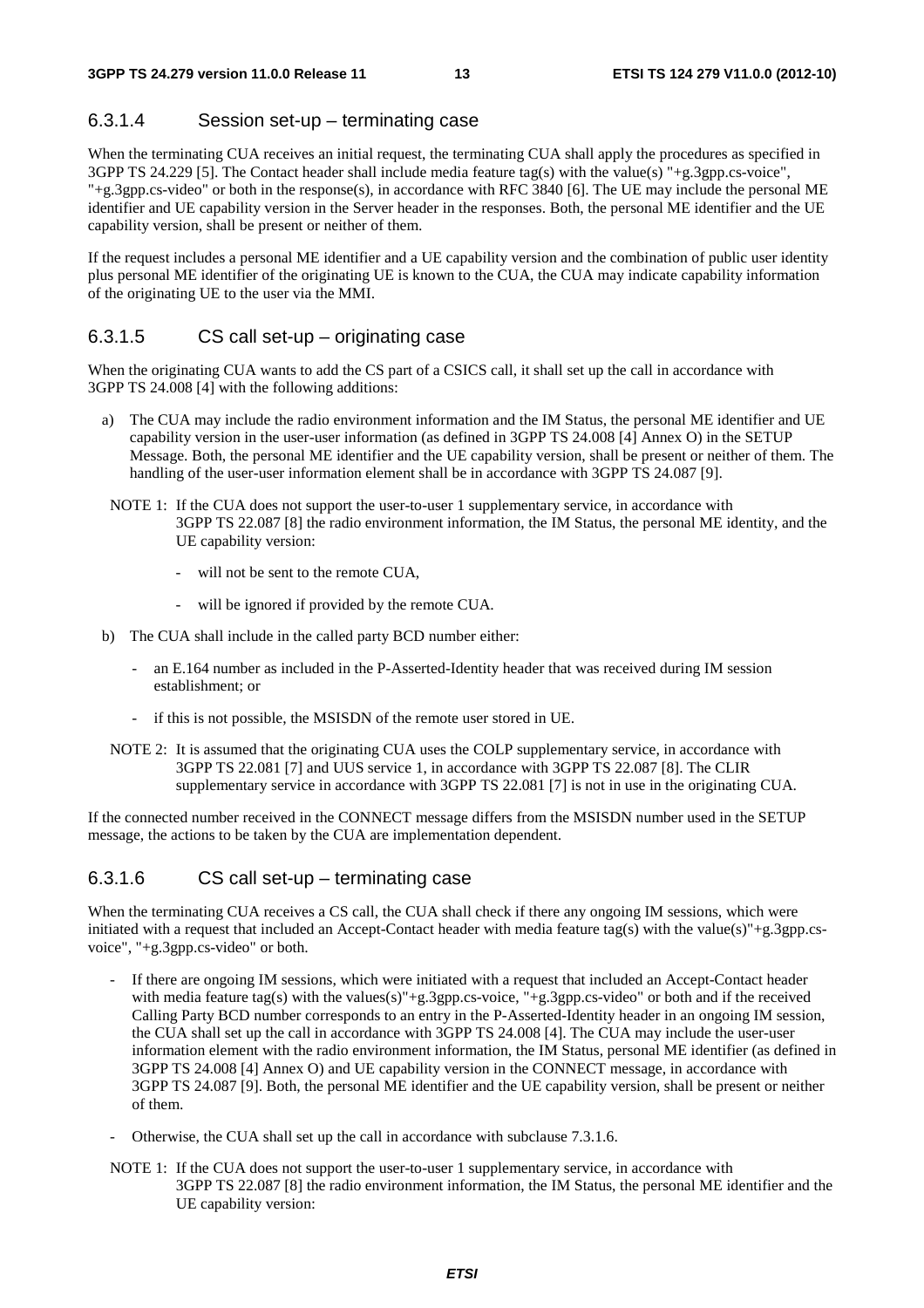- will not be sent to the remote CUA,
- will be ignored if provided by the remote CUA.
- NOTE 2 It is assumed that the terminating CUA uses the CLIP supplementary service, in accordance with 3GPP TS 22.081 [7] and UUS service 1, in accordance with 3GPP TS 22.087 [8] The COLR supplementary service in accordance with 3GPP TS 22.081 [7] is not in use in the terminating CUA.
- NOTE 3: If the CUA does not support the user-to-user 1 supplementary service, in accordance with 3GPP TS 22.087 [8] the radio environment information, the IM Status, the personal ME identifier and UE capability version will not be sent to the remote CUA.

#### 6.3.1.7 SDP exchange – UE capability information exchange

The CUA shall act in accordance with 3GPP TS 24.229 [5] when the CUA exchanges its capabilities with the remote CUA.

The following information may be included:

- a) Media types which can be supported as IMS media streams (i.e. media component definitions of IM sessions).
- b) Media format parameters for supported IMS media types (codecs, media file formats etc.).

NOTE: The media and codecs used for the CS call are not included in the SDP.

### 6.3.1.8 SDP offer answer – originating case

When a CUA wants to create a CSI communication, the CUA shall populate the SDP as specified in subclause 6.1 in 3GPP TS 24.229 [5].

### 6.3.1.9 SDP offer answer – terminating case

When a CUA wants to participate in a CSI communication, the CUA shall populate the SDP as specified in subclause 6.1 in 3GPP TS 24.229 [5].

## 7 Combining an IM session with an existing CS call

### 7.1 Introduction

(void)

### 7.2 Functional entities

### 7.2.1 User equipment

A UE shall implement the role of a CUA as specified in subclause 7.3.1.

### 7.2.2 Application server (AS)

An application server may be included for a CSI call. However, no specific CSI role is assigned to it.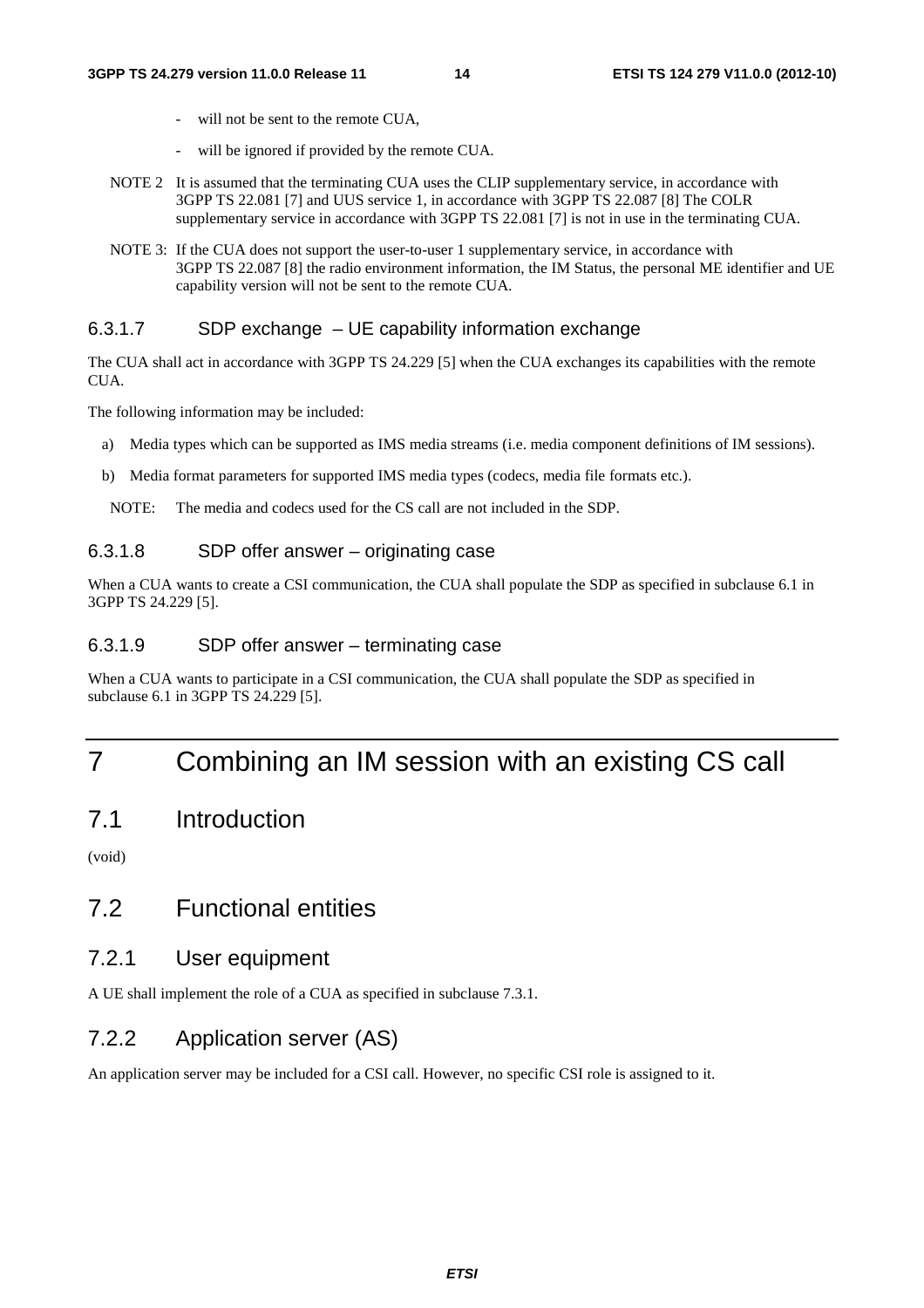### 7.3 Roles

### 7.3.1 CSI user agent (CUA)

### 7.3.1.1 General

In addition to the procedures specified in subclause 7.3.1 of this document, the CUA shall support the procedures specified in 3GPP TS 24.229 [5] appropriate to the functional entity in which the CUA is implemented.

### 7.3.1.2 Exchange of UE capability information – CS first scenario

When the CUA wants to exchange capabilities with the remote party, the CUA originating the OPTIONS request shall apply the procedure as specified in3GPP TS 24.229 [5] with the following additions:

- a) The CUA shall in the Request URI include one of the following:
	- a URI, as received in P-Asserted-Identity header from the remote CUA during the terminal capability information exchange procedure; or, if this is not available;
	- a tel URI consisting of the Connected Number information element or the Calling Party BCD number received during establishment of the existing CS call, or the MSISDN used for the CS call set-up ( the Called Party BCD Number); or
	- a SIP URI associated with the remote user stored in the CUA.

NOTE 1: The MSISDN can only be included as a tel URI if it is in the international format.

- NOTE 2: If no SIP URI or tel URI in accordance with above is available the CUA cannot initiate the OPTIONS request.
- b) The CUA shall in the P-Preferred-Identity header either include:
	- the MSISDN of the CUA as an assumed registered tel URI; or
	- an assumed registered SIP URI associated with the CUA.
- c) The CUA shall in the Accept-Contact header include media feature tag(s) with the values(s) "+g.3gpp.cs-voice", "+g.3gpp.cs-video" or both marked as explicit.
- d) The CUA may in the User-Agent header include the personal ME identifier and the UE capability version. Both, the personal ME identifier and the UE capability version, shall be present or neither of them.

The CUA answering with a 200 (OK) response to the OPTIONS request shall apply the procedure as specified in 3GPP TS 24.229 [5] with the following additions:

a) The CUA shall in the Contact header include media feature tag(s) with the values(s) "+g.3gpp.cs-voice", "+g.3gpp.cs-video" or both. The CUA shall include in the Contact header the SIP-URI and, if available the tel URI that can be used to establish a CSI call.

NOTE 3: The indicated tel URI corresponds to the MSISDN intended for the CS call setup.

b) The CUA may in the Server header include the personal ME identifier and the UE capability version. Both, the personal ME identifier and the UE capability version, shall be present or neither of them.

Upon the receipt of the 200 (OK) response, the CUA acts in accordance with 3GPP TS 24.229 [5]. In addition, the CUA may locally update the UE capability information for the remote user, the URIs associated with the remote CUA and the personal ME identifier of the remote CUA.

### 7.3.1.3 Session set-up – originating case

When the originating CUA wants to add an IM session to a CS call, it shall apply the call initiation procedure specified in 3GPP TS 24.229 [5] with the following additions: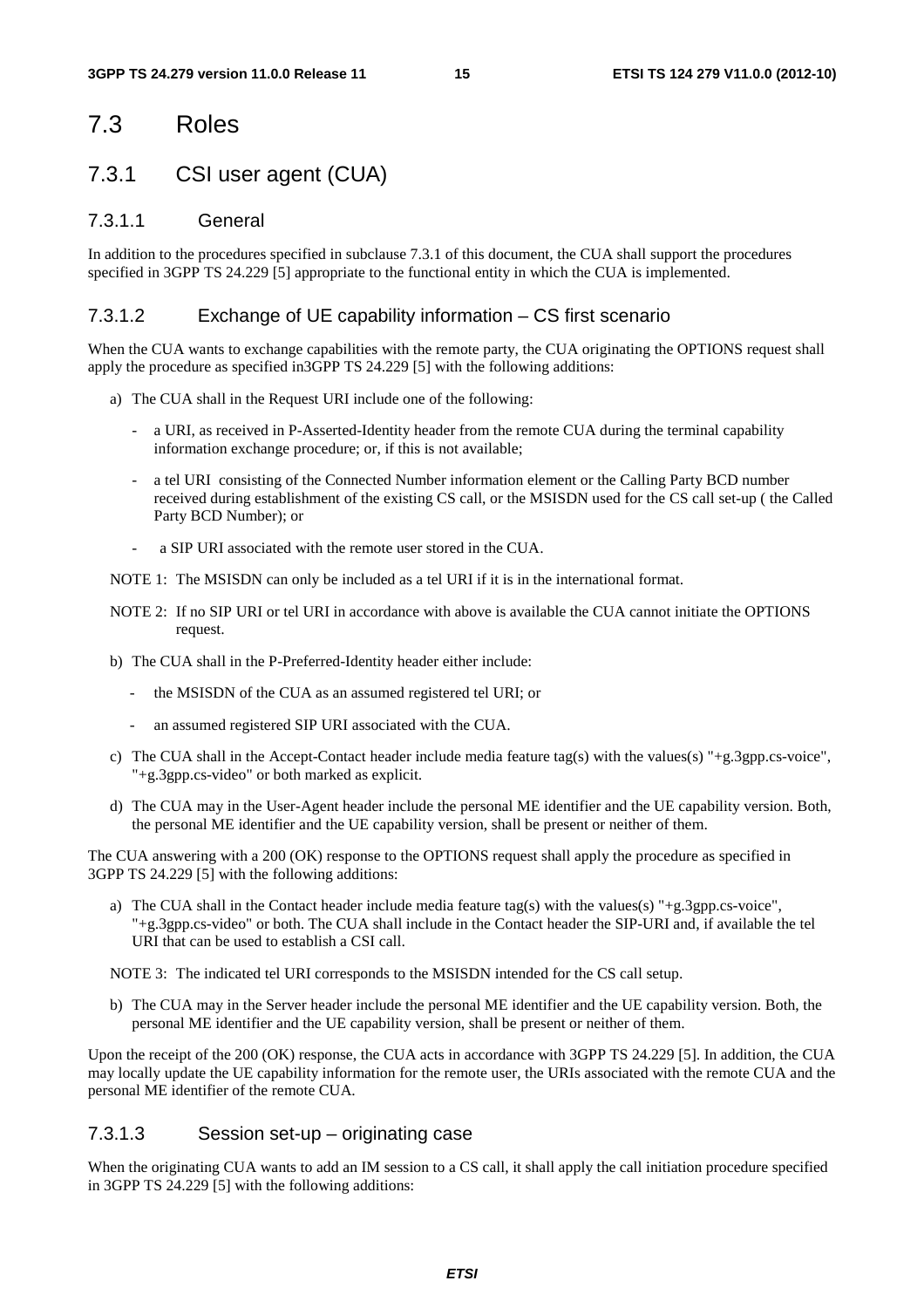- a) The CUA shall in the Request URI in the initial request either include:
	- 1) the URI, as received in P-Asserted Identity header from the terminating CUA during the terminal capability information exchange procedure; or if this is not available
	- 2) a tel URI that either is:
		- the connected number information element, received during establishment of the existing CS call, and if this is not available the MSISDN used for the CS call set-up (the used Called Party BCD Number); or
		- the Calling Party BCD number information element, received during establishment of the existing CS call.
- b) The CUA shall in the P-Preferred Identity header in the initial request include an assumed registered tel URI corresponding to the MSISDN of the CUA.
- c) The CUA shall in the Accept-Contact header in the initial request include media feature tag(s) with the value(s) '+g.3gpp.cs-voice', a '+g.3gpp.cs-video' or both, marked as explicit.
- d) The Contact header shall include media feature tag(s) with the value(s) "+g.3gpp.cs-voice","+g.3gpp.cs-video" or both.
- e) The CUA may in the User-Agent header include the personal ME identifier and the UE capability version. Both, the personal ME identifier and the UE capability version, shall be present or neither of them.

NOTE 1: If privacy is indicated it is not possible to correlate the CS call and the IM session.

### 7.3.1.4 Session set-up – terminating case

When the terminating CUA receives an initial request for an IM session, the terminating CUA shall apply the procedures as specified in 3GPP TS 24.229 [5] with the following additions:

a) If the Accept-Contact header in the INVITE request includes a media feature tag(s) with the value(s)"+g.3gpp.cs-voice", "+g.3gpp.cs-video" or both, the CUA shall check if one of the identities in the P-Asserted-Identity header matches the received Calling Party BCD number information element or Connected number information element received for an ongoing CS call. If there is a match, a CSICS call is established.

Otherwise, the CUA shall not consider this a CSI call/session.

- b) The Contact header shall include media feature tag(s) with the value(s) "+g.3gpp.cs-voice", "+g.3gpp.cs-video" or both in the response(s), in accordance with RFC 3840 [6].
- c) The UE may include the personal ME identifier and the UE capability version in the Server header in the responses. Both, the personal ME identifier and the UE capability version, shall be present or neither of them.

### 7.3.1.5 CS call set-up – originating case

When the originating CUA wants to set up a CS call in combination with an IM Session, the CUA shall set up the call in accordance with 3GPP TS 24.008 [4] with the following additions:

a) The SETUP message may include the user-user information element, which can include the radio environment information, the IM Status, the personal ME identifier and the UE capability version as specified in 3GPP TS 24.008 [4] Annex O. Both, the personal ME identifier and the UE capability version, shall be present or neither of them. The handling of the user-user information element shall be in accordance with 3GPP TS 24.087 [9].

If the CONNECT message includes a personal ME identifier and UE capability version and the combination of MSISDN plus personal ME identifier plus UE capability version of the terminating UE is known to the CUA, the CUA may indicate already available capability information of the terminating UE to the user via the MMI. If originating UE finds that terminating UE and its current radio environment supports simultaneous CS and PS services and terminating UE's IM Status indicates the remote UE is either IM subsystem registered or IM subsystem capable and willing to register to IM subsystem, then if allowed by the user"s preference originating UE should attempt an IMS registration (if the UE is not already IMS registered).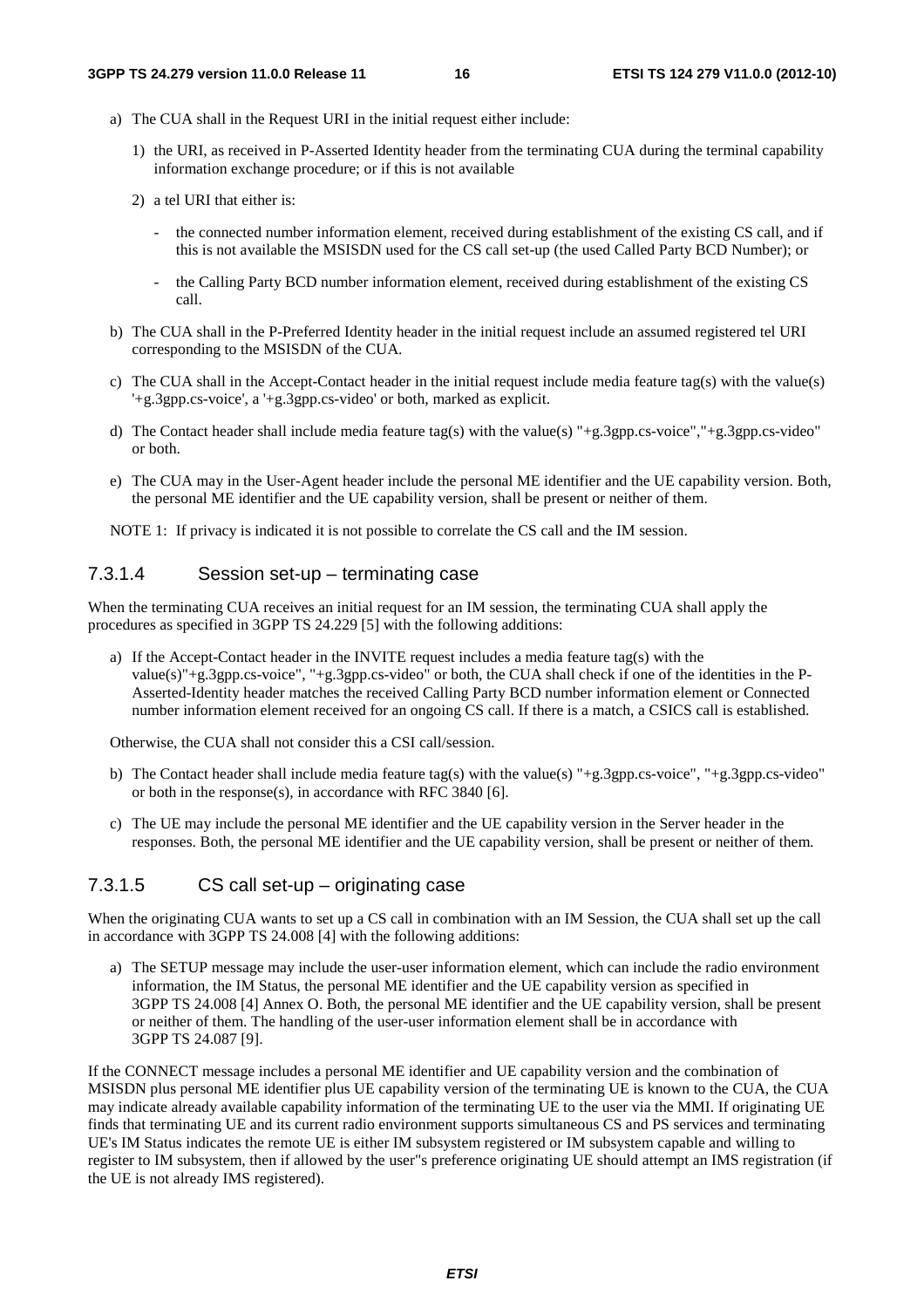- NOTE 1: If the CUA does not support the user-to-user 1 supplementary service, in accordance with 3GPP TS 22.087 [8] the radio environment information, the IM Status, the personal ME identifier and the UE capability version:
	- will not be sent to the remote CUA,
	- will be ignored if provided by the remote CUA.
- NOTE 2: It is assumed that the originating CUA uses COLP supplementary service, in accordance with 3GPP TS 22.081 [7] and UUS service 1, in accordance with 3GPP TS 22.087 [8] The CLIR supplementary service in accordance with 3GPP TS 22.081 [7] is not in use in the originating CUA.

### 7.3.1.6 CS call set-up – terminating case

When the terminating CUA receives a CS call:

a) the CUA shall set up the call in accordance with 3GPP TS 24.008 [4] and may include the user to user information element in the CONNECT message with the radio environment information, the IM Status, the personal ME identifier and the UE capability version as defined in 3GPP TS 24.008 [4] Annex O. Both, the personal ME identifier and the UE capability version, shall be present or neither of them. The handling of the user-user information element shall be in accordance with 3GPP TS 22.087 [8].

If the SETUP message includes a personal ME identifier and UE capability version and the combination of MSISDN plus personal ME identifier plus UE capability version of the originating UE is known to the CUA, the CUA may indicate already available capability information of the originating UE to the user via the MMI. If terminating UE finds that originating UE and its current radio environment supports simultaneous CS and PS services and originating UE's IM Status indicates the remote UE is either IM subsystem registered or IM subsystem capable and willing to register to IM subsystem, then if allowed by the user"s preference terminating UE should attempt an IMS registration (if the UE is not already IMS registered).

- NOTE 1: If the CUA does not support the user-to-user 1 supplementary service, in accordance with 3GPP TS 24.087 [9] the radio environment information, the IM Status, the personal ME identifier and the UE capability version:
	- will not be sent to the remote CUA
	- will be ignored if provided by the remote CUA.
- NOTE 2: It is assumed that the terminating CUA uses the CLIP supplementary service, in accordance with 3GPP TS 22.081 [7] and UUS service 1, in accordance with 3GPP TS 22.087 [8]. The COLR supplementary service in accordance with 3GPP TS 22.081 [7] is not in use in the terminating CUA.

### 7.3.1.7 SDP exchange – UE capability information exchange

The CUA shall act in accordance with subclause 6.3.1.7.

### 7.3.1.8 SDP offer-answer – originating case

The CUA shall act in accordance with subclause 6.3.1.8.

### 7.3.1.9 SDP offer-answer – terminating case

The CUA shall act in accordance with subclause 6.3.1.9.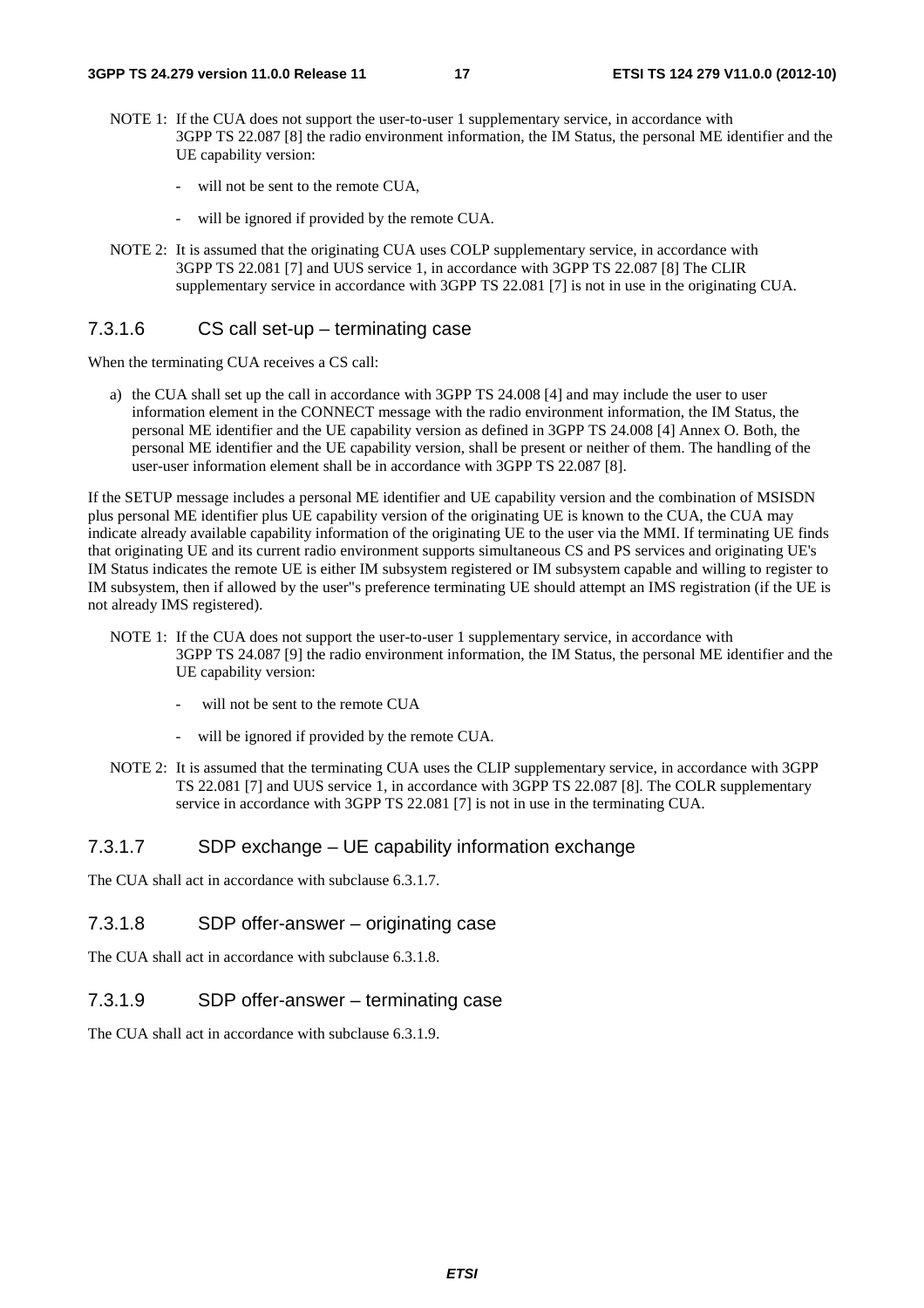## 8 Interaction with supplementary services

### 8.1 Roles

### 8.1.1 CSI user agent (CUA)

No protocol interactions for supplementary services are identified.

NOTE: Service interactions are specified in 3GPP TS 23.279 [3].

### 8.1.2 CSI application server (CSI AS)

### 8.1.2.1 Introduction

Other than the interactions to supplementary services described below, no further interactions to other supplementary services have been identified.

#### 8.1.2.2 Call Forwarding and Call Barring

The determination that Call Fowarding is being applied to terminating CUA or that Call Barring has been applied to the terminating CUA and the subsequent behaviour of the CSI AS is given in subclause 9.3.3.5.

### 8.2.1.3 Call Completion

If the CSI AS receives indications that the terminating CUA has applied call hold or call retrival, the CSI AS shall perform corresponding session modification toward the originating UE.

## 9 IMS origination and CSI termination

### 9.1 Introduction

This subclause describes the detailed procedures for establishing sessions from UEs that use IMS origination to UEs that use CSI termination.

NOTE: The IMS origination and CSI termination are specific session establishment scenarios defined in TS 23.279 [3]. When a UE is considered to use IMS origination and when a UE is considered to use CSI termination is defined in subclause 9.2.1 of TS 23.279 [3].

### 9.2 Functional entities

### 9.2.1 User equipment

For establishing sessions with IMS origination and CSI termination, two different UEs are involved.

- 1) The UE that uses CSI termination, which terminates sessions by receiving real time media over the CS domain. This UE implements the role of CUA as specified in subclause 6.3.1 and subclause 7.3.1.
- 2) The UE that uses IMS origination, which originates sessions by transmitting real time and non-real time media over an IP-CAN.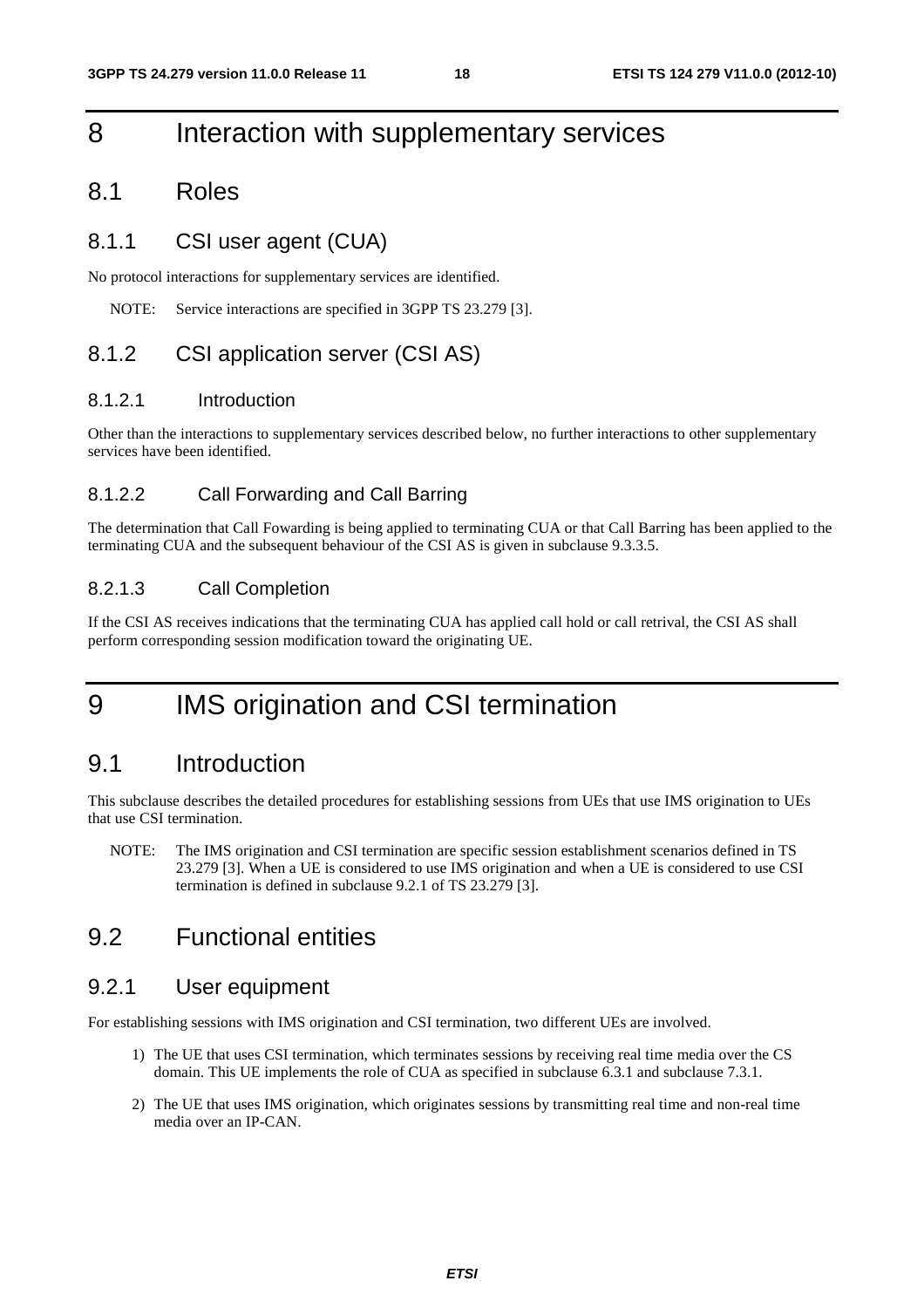### 9.2.2 Application server (AS)

For supporting the control functionality required to handle sessions with IMS origination and CSI termination an application server shall implement the role of CSI AS as defined in subclause 9.3.3.

### 9.2.3 MGCF

No specific role in support of provision of CSI terminating session has been identified for the MGCF. In this version of this document, any CSI capability related information if provided to the MGCF will not be interworked by the MGCF.

### 9.3 Roles

9.3.1 Void

### 9.3.2 CSI UA (CUA)

The UE that uses CSI termination implements the role of CUA as specified in subclause 6.3.1 and subclause 7.3.1 with no additional requirements.

NOTE: For proper handling and delivery of CSI terminating sessions, a CUA needs to include the media feature tags applicable for CSI in the Contact header when performing the registration procedure.

### 9.3.3 CSI AS

### 9.3.3.1 General

The CSI AS shall support the procedure for the multimedia session splitting, modifying, combining and releasing.

To support a CSI session between a UE in IMS only mode and a CSI capable UE (CUA), the CSI AS shall support capability exchange with the CUA in the terminating CS domain on behalf of the CUA in the originating IM CN subsystem, when the CSI AS has determined that the network supports the required CSI functionality.

The CSI AS can use the media feature tags (e.g. g.3gpp.cs-voice and g.3gpp.cs-video) obtained from the terminating CUA to perform termination logic.

If the media feature tags indicate that the CUA has both voice and video capabilities and that CSI AS knows that video interworking to the CS domain is supported, then the CSI AS can use the CS domain to terminate any realtime voice and video sessions to the CUA. However the IM CN subsystem can also be used for the video component of the real time conversation.

NOTE 1: The knowledge that the IM CN subsystem supports video interworking to the CS domain is configured in the CSI AS.

The procedure of multimedia session splitting is specified in the subclause 9.3.3.3.

NOTE 2: The CSI AS obtains the media feature tags of the terminating CUA from the reg-event package.

### 9.3.3.2 Retrieval of public user identity information

The CSI AS can obtain information about the public user identities of the CUA by using the reg event package as specified in 3GPP TS 24.229 [5], or via the Sh interface as specified in 3GGP TS 29.328 [16].

The information about the public user identities can also be provisioned in the CSI AS.

NOTE: A third party REGISTER request received by the CSI AS can be triggered by a CUA including in the Contact header of the REGISTER request the media feature tag value(s) of "+g.3gpp.cs-voice"and "+g.3gpp.cs-video"or both.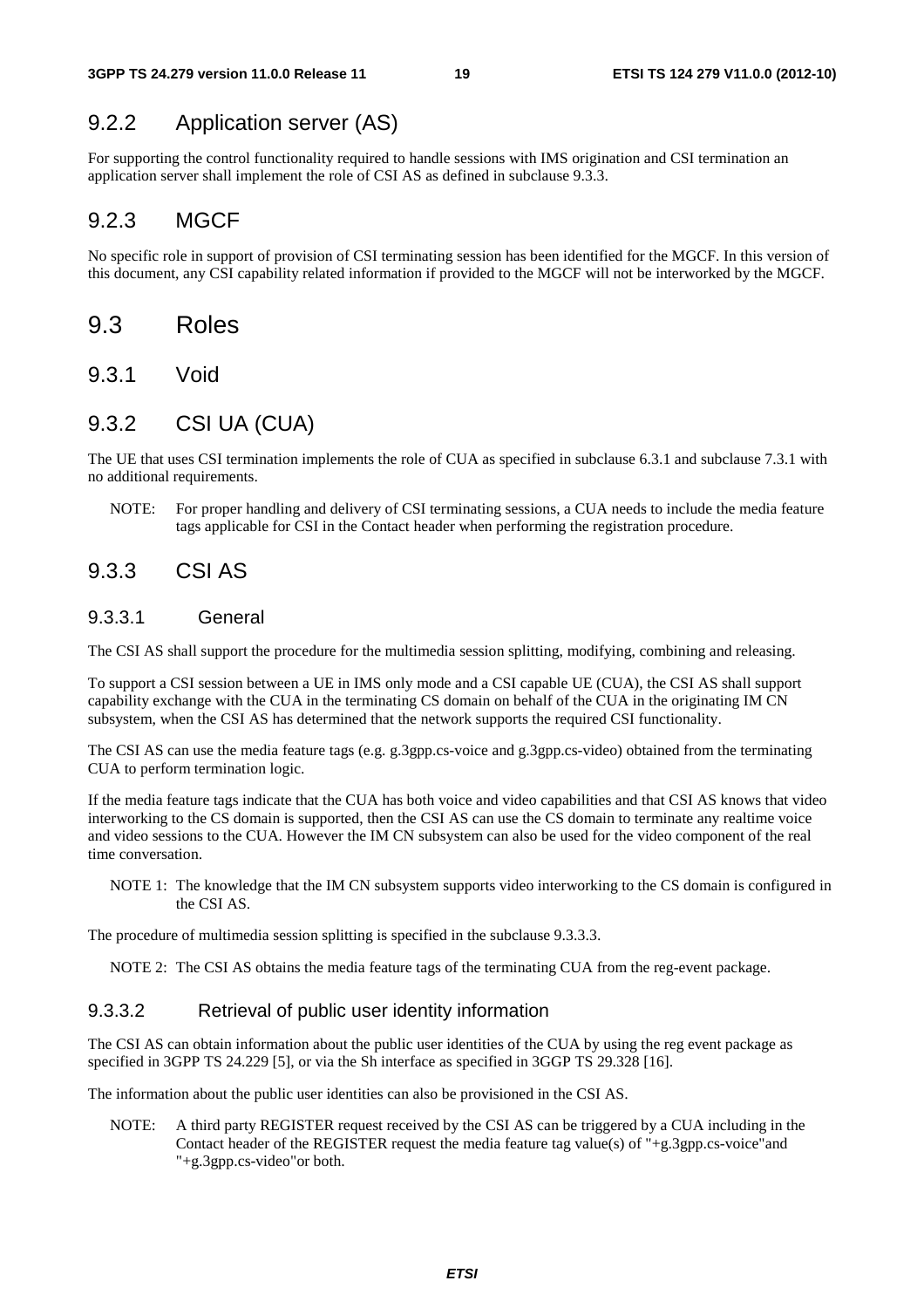### 9.3.3.3 Session Splitting towards terminating CUA

### 9.3.3.3.1 General

When the CSI AS receives at SIP INVITE request including the SDP media descriptions for both voice media and nonvoice media(e.g. MSRP) from the originating UE, the CSI AS shall check if the received dialog identifier in the request matches a dialog identifier for an ongoing session in the CSI AS:

- 1) if there is no match, the CSI AS performs the session splitting procedure as follows:
	- a) for the non-voice media, the CSI AS shall initiate the new SIP INVITE request requesting the same nonvoice media as received in the incoming INVITE request towards the CUA via IM CN subsystem as per subclause 9.3.3.3.3; and
	- b) for the voice media, the CSI AS shall initiate the new SIP INVITE request requesting the same voice media as received in the incoming INVITE request towards the CUA via CS domain through the MGCF as per subclause 9.3.3.3.2.
- 2) if there is a match, the CSI AS shall act as per subclause 9.3.3.4.3.

When the CSI AS receives the SIP INVITE request including the SDP media description from the originating UE for voice media only, the CSI AS shall check if the dialog identifier in the request matches a diolog identifier for an ongoing session in the CSI AS;.

- 1) if there is no match, the CSI AS shall follow the procedure in subclause 9.3.3.3.2; or
- 2) otherwise the CSI AS shall follow the procedures as specified in subcaluse 9.3.3.4.2.

When the CSI AS receives the SIP INVITE request including the SDP media description from the originating UE for non-voice media only, the CSI AS shall check if the dialog identifier in the request matches a dialog identifier for an ongoing session in the CSI AS:

- 1) if there is no match, the CSI AS shall follow the subclause 9.3.3.3.3; or
- 2) otherwise the CSI AS shall follow the subcaluse 9.3.3.4.1.

For the standalone SIP request and the SIP request initiating a new dialog other than the SIP INVITE request, the CSI AS shall follow subclause 5.7.5 of 3GPP TS 24.229[5] without splitting.

#### 9.3.3.3.2 Call Initiation towards the CS domain

When the CSI AS receives an initial SIP INVITE request that requests an IMS session with voice media, the CSI AS shall perform the third party call control, as specified 5.7.5 of 3GPP TS 24.229[5] including the following:

- 1) The CSI AS creates the SIP INVITE request setting the Request-URI and To header to a Tel-URI which is an alias of the SIP-URI which is included in the received SIP INVITE request;
- NOTE: The CSI AS maps between SIP-URI and Tel-URI from information provided by the HSS about alias URIs of the registered identity, as specified in 3GPP TS 29.328[16].
- 2) The CSI AS adds the address of BGCF in the Route header to be located behind of the address of S-CSCF;
- 3) The CSI AS populates the SDP with the voice media parameters which were included in the SIP INVITE request from the originating UE; and
- 4) The CSI AS sends the SIP INVITE request towards the S-CSCF for further routeing.

If the CSI AS does not take any action for the received SIP INVITE request, it shall apply the procedure described in subclause 5.7.4 of 3GPP TS 24.229 [5].

#### 9.3.3.3.3 Session Initiation towards the IM CN subsystem

When the CSI AS initiates a session towards the CUA for a non-voice media the CSI AS shall;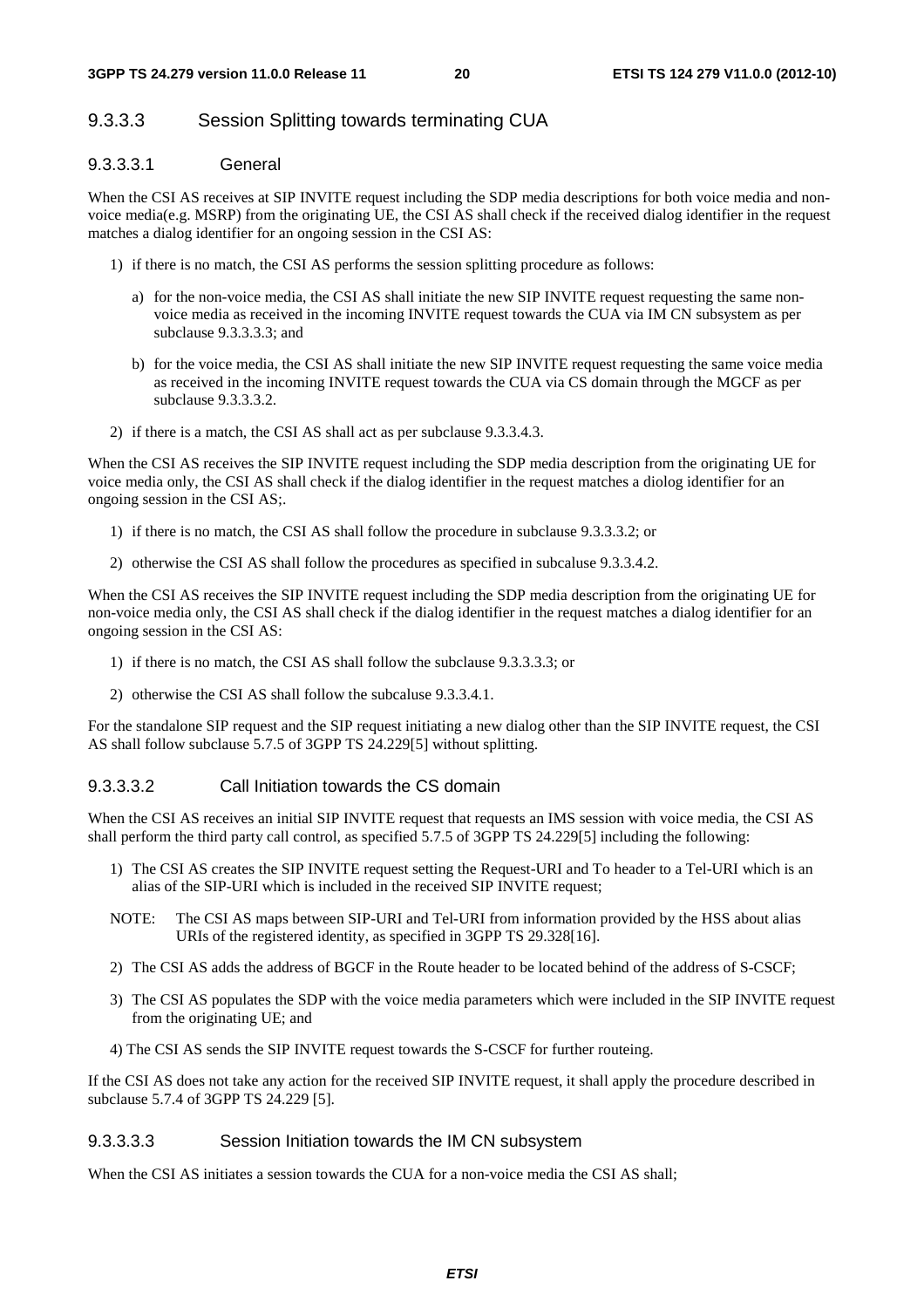- 1) operate as an application server performing  $3<sup>rd</sup>$  party call control acting as a routing B2BUA, as specified in subclause 5.7.5 of 3GPP TS 24.229 [5] for this request and all future requests and in the same dialog;
- 2) set the Request-URI and the To header field to the SIP-URI for the CUA in the outgoing SIP INVITE request;
- 3) populate the SDP with the non-voice media parameters which were included in the SIP INVITE request or a SIP UPDATE request from the originating UE into the outgoing SIP INVITE request;
- 4) include in the Accept-Contact header field the feature tag(s) with the value(s) "+g.3gpp.cs-voice" or "+g.3gpp.cs-video" or both, marked as explicit; and
- 5) send the SIP INVITE request towards the S-CSCF for further routeing.

When the CSI AS receives a SIP response from the CUA, the CSI AS shall act in accordance with subclause 9.3.3.5.

When the CSI AS initiates a session towards the originating UE the CSI AS shall:

- 1) operate as an application server performing  $3<sup>rd</sup>$  party call control acting as an initiating B2BUA, specified in subclause 5.7.5 of 3GPP TS 24.229 [5] for this request and all future requests in the same dialog;
- 2) set the Request-URI and the To header field in the outgoing SIP INVITE request to the SIP URI as indicated in the P-Asserted-Identity header field received from the originating UE;
- 3) populate the SDP with the media components which were included in the SDP of a SIP re-INVITE request or a UPDATE request and not possible to use on the existing session to the originating UE in the outgoing SIP INVITE request; and
- 4) send the SIP INVITE request towards the S-CSCF for further routeing.

When the CSI AS receives a SIP response from the originating UE the CSI AS shall handle the response by following the rules of the 3GPP TS 24.229 [5].

#### 9.3.3.3.4 Subsequent requests

When the CSI AS receives a subsequent SIP request from the originating UE before it has provided the final SIP response to the originating UE (i.e. in early dialog), the CSI AS shall act as follows:

- 1) The SIP request which is triggered by the subsequent SIP request from the originating UE shall include exactly the same media components as the SIP requests triggered by the initial SIP INVITE request; and
- 2) the CSI AS shall not send a SIP request to the already established call leg if the CSI AS has received the final SIP response for that call leg. Instead the CSI AS shall include the media description indicating the media on the established call leg is ready when responding back to the originating UE.

Upon receipt of the SIP re-INVITE request or the SIP UPDATE request from the originating UE after the session is established, the CSI AS shall follow subclause 9.3.3.4. Handling of other subsequent SIP requests is out of scope of this version of the document.

### 9.3.3.4 Session Modification

#### 9.3.3.4.1 Adding an IM Session to an existing CS call

When the CSI AS receives a SIP re-INVITE request or a SIP UPDATE request from the originating UE and the received SDP includes other "m=" lines than "m=audio" line that have non-zero port numbers and there do not exist any non voice media session to the CUA, the CSI AS shall initiate a SIP INVITE request requesting the same non-voice media as received in the incoming re-INVITE request request or UPDATE request towards the CUA via the IM CN subsystem as specified in the subclause 9.3.3.3.3. If there exist a session the CSI-AS shall send an SIP re-INVITE or SIP UPDATE request to the CUA in accordance with subclause 9.3.3.4.3.

When the CSI AS receives the SIP response message from the CUA, it shall be processed according to subclause 9.3.3.5.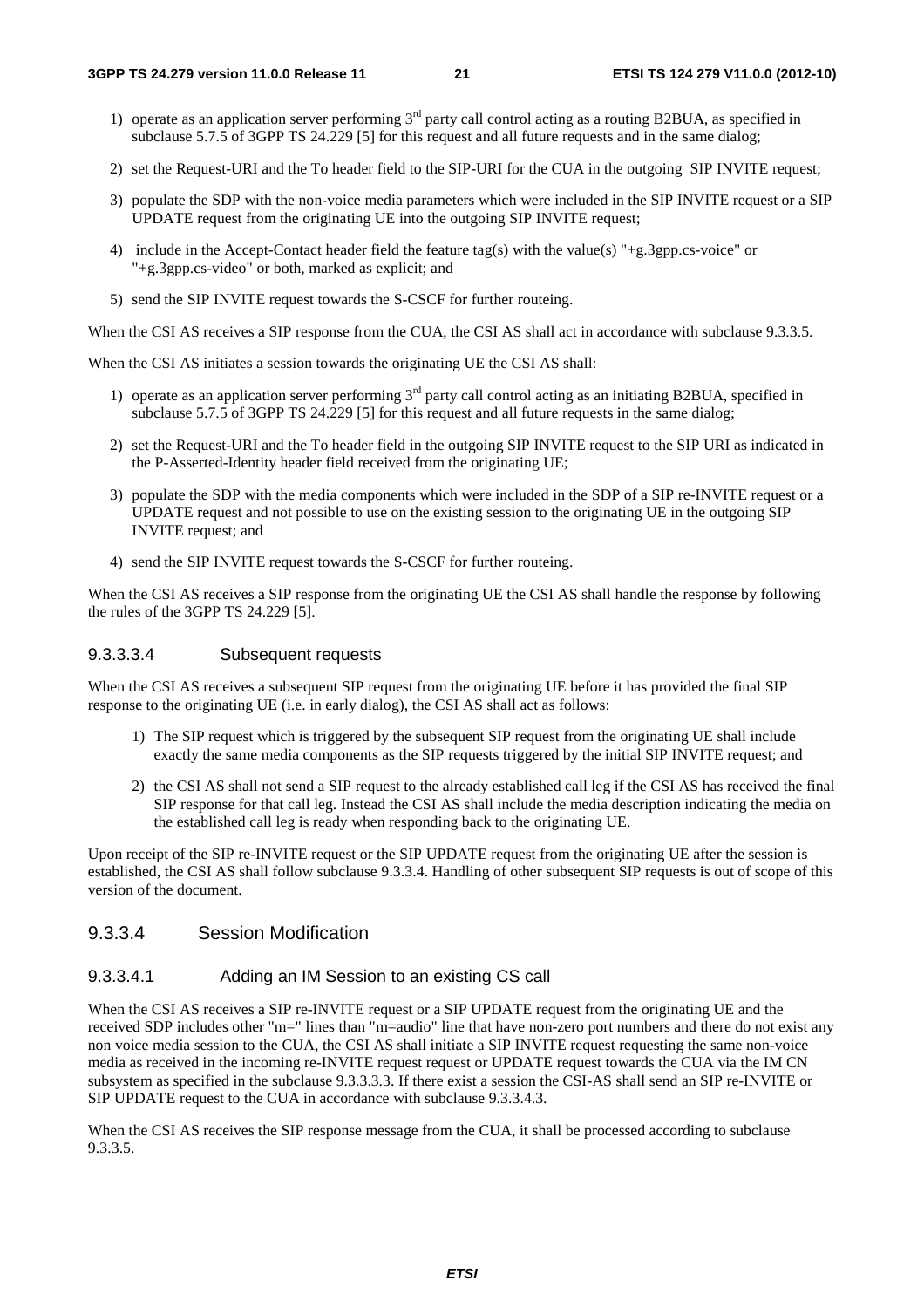When the CSI AS receives a SIP re-INVITE request or a SIP UPDATE request from the CUA and the CSI AS is required to setup a new session the set up is performed in accordance with subclause 9.3.3.3.3. Otherwise the CSI-AS shall send a SIP re-INVITE request or a SIP UPDATE request to the originating UE including:

- the Request-URI set to the URI received from the originating UE in the Contact header; and
- a new SDP offer, including the media characteristics as received in the incoming SIP re-INVITE or UPDATE request, by following the rules of the 3GPP TS 24.229 [5].
- NOTE: Whether the CSI AS uses the existing dialog to the originating UE or uses a new dialog can depend on local policy and received signalling information in the SDP from the originating UE.

When the CSI AS receives a SIP response message from the originating UE, the responses shall be processed according to the rules specified in 3GPP TS 24.229 [5].

#### 9.3.3.4.2 Adding a CS call to an existing IMS Session

When the CSI AS receives a SIP re-INVITE request or a SIP UPDATE request and the received SDP includes an additional "m=audio" line which has non-zero port;

the CSI AS shall check if there is an ongoing voice call between the CUA and the CSI AS which is associated with the same session in which the SIP re-INVITE request or a SIP UPDATE request is received;

- a) If a voice call between the CUA and the CSI AS via CS domain does not exist, the CSI AS shall initiate a SIP INVITE requesting the same voice media towards the CUA as specified in the subclause 9.3.3.3.2 ;
- b) Otherwise, the CSI AS shall reply with 4xx response.

NOTE: The multicall setup is not supported within this specification.

When the CSI AS receives the SIP response from the MGCF, it shall be processed according to the subcaluse 9.3.3.5.

When the CSI AS receives a SIP re-INVITE request or a SIP UPDATE request and the received SDP includes an additional entry in the existing "m=audio" line which has non-zero port;

- the CSI AS shall check if there is an ongoing voice call between the CUA and the CSI AS which is associated with the same session in which the SIP re-INVITE or a SIP UPDATE request is received;
	- a) If a voice call between the CUA and the CSI AS via CS domain does not exist, the CSI AS shall initiate a SIP INVITE requesting the same voice media towards the CUA as specified in the subclause 9.3.3.3.2;
	- b) Otherwise the CSI AS shall send an SIP re-INVITE or a SIP UPDATE request to the CUA including:
		- the Request-URI set to the URI received from the MGCF in the Contact header; and
		- a new SDP offer, including the media characteristics as received in the SIP re-INVITE or a SIP UPDATE request , by following the rules of the 3GPP TS24.229 [5].

#### 9.3.3.4.3 Modifying an existing CS call and an existing IMS Session

When the CSI AS receives a SIP re-INVITE request or a SIP UPDATE request where the dialog identifier included in the request matches with a dialog identifier of an ongoing session then;

1) if the SDP media description for voice in the received SIP re-INVITE request or a SIP UPDATE request is updated;

- a) the CSI AS shall send a SIP re-INVITE request or a SIP UPDATE request to the MGCF including;
	- the Request-URI and the To header field set to the URI received from the MGCF in the Contact header field; and
	- a new SDP offer, including the media characteristics as received in the SIP re-INVITE or A SIP UPDATE request , by following the rules of 3GPP TS 24.229 [5].
- b) When the CSI AS receives the SIP response from the MGCF, the SIP response shall be processed according to subclause 9.3.3.5.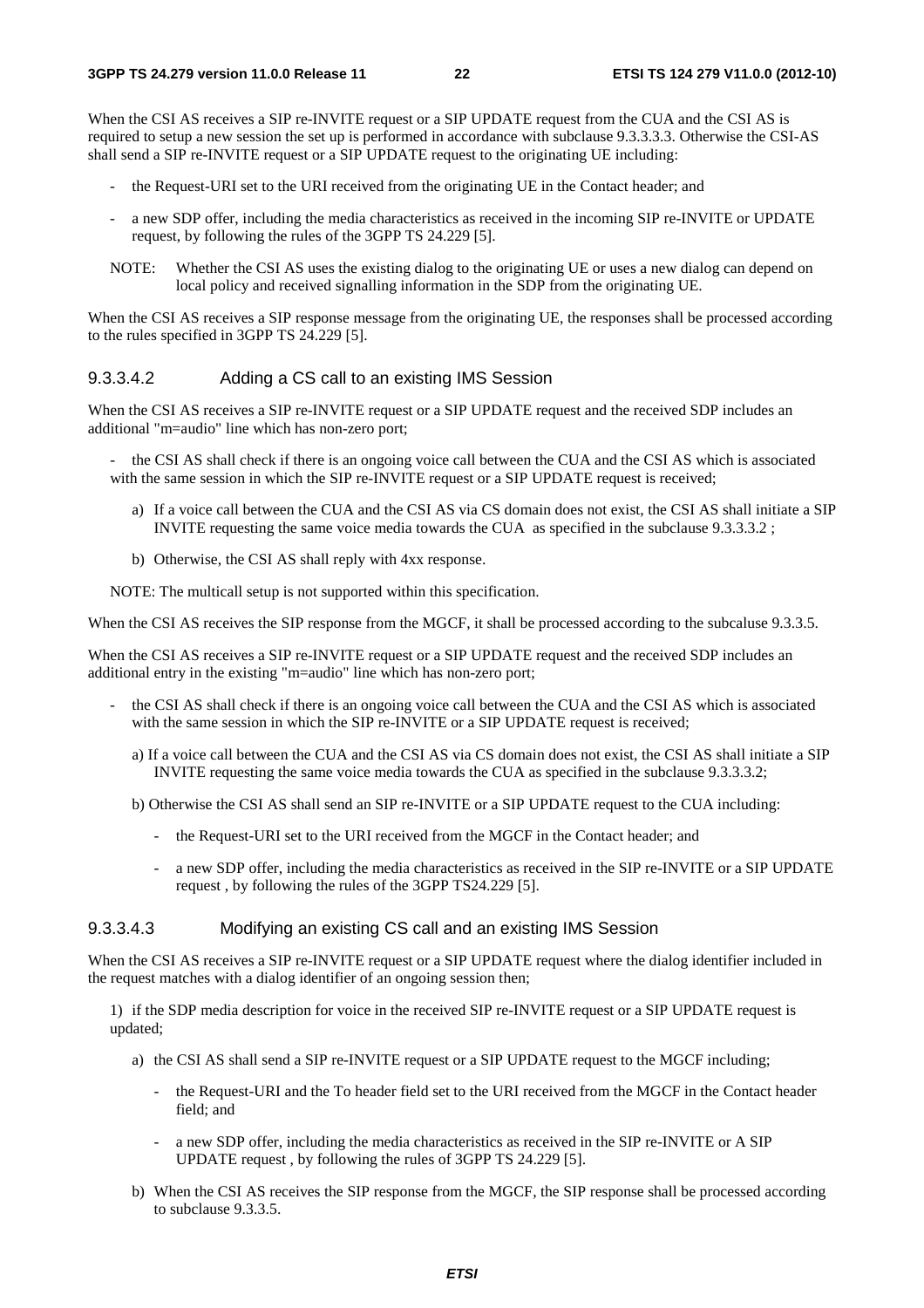2) if the SDP media description for non-voice in the received SIP re-INVITE request or SIP UPDATE request is updated;

- a) the CSI AS shall send a SIP re-INVITE request or SIP UPDATE request to the CUA including;
	- the Request-URI and the To heder field set to the URI received from the CUA in the Contact header field; and
	- a new SDP offer, including the media characteristics as received in the SIP INVITE request or a SIP UPDATE request, by following the rules of the 3GPP TS 24.229 [5].
- b) When the CSI AS receives the SIP response from the CUA, the SIP response shall be processed according to subclause 9.3.3.5.
- 3) if the SDP media description in the received SIP re-INVITE request includes one or more "m=" lines with the port number set to zero, the CSI AS shall act as specified in the subclause 9.3.3.6.

### 9.3.3.5 Session Combining

The CSI AS having established one call leg to the CUA and another call leg to the MGCF shall combine the SIP responses from the CUA and the MGCF as follows:

The CSI AS shall act as a B2BUA as per subclause 5.7.5 of 3GPP TS 24.229 [5] with the following additions.

If the CSI AS receives a SDP answer from both of the two call legs, the CSI AS shall include a SDP answer in a SIP response which includes the SDP from both legs in accodance with 3GPP TS 24.229 [5], i.e. the CSI AS shall respond to the SIP INVITE request from the originating UE when all SDP media descriptions from both of the two split call legs are known to the CSI AS. The SIP response code that is sent to the originating UE by the CSI AS depends on the SIP response received from the two call legs and is specified in table 9.3.3.5A.

If the CSI AS receives only SDP answer from one of the legs, the CSI AS shall include the SDP answer in a SIP response in accordance with 3GPP TS 24.229[5]. The SIP response code that is sent to the origninating UE by the CSI AS depends on the SIP response received from the two call legs and is specified in table 9.3.3.5A.

If the CSI AS receives SIP responses without any SDP, the SIP response code that is sent to the originating UE by the CSI AS depends on the SIP response received from the two call legs and is specified in table 9.3.3.5A.

In addition to table 9.3.3.5A, when the CSI AS receives only one SDP answer from one leg while having a SIP 3xx – 6xx error response(s) from the other leg, the CSI AS shall:

- 1) if the SIP error response is received from the MGCF, provide the SIP response to the originating UE as shown in table 9.3.3.5A but with the port of the voice media set to 0 in the SDP answer provided to the originating UE; or
- 2) if the SIP error response is received from the CUA, provide the SIP response to the originating UE as shown in table 9.3.3.5A but with the port of the non-voice media set to 0 in the SDP answer provided to the originating UE.

When the CSI AS receives the SIP responses for the SIP INVITE requests that were sent to the CUA and the MGCF, the CSI AS shall:

- 1) provide the SIP response to the originating UE as per subclause 5.7.5 of 3GPP TS 24.229 [5]. In this SIP response except the final SIP response, the CSI AS shall provide all SDP media description that is received from the CUA and the MGCF in the SDP answer;
- 2) provide the combined final SIP response to the originating UE only if the final SIP responses arriving from each of the two call legs, have the same SIP status code; or
- 3) provide the SIP response as shown in the table 9.3.3.5A below to the originating UE if the SIP responses arrived from the two call legs have different status codes;
- 4) provide a combined SIP 180 (Ringing) response to the originating UE only if the SIP 180 (Ringing) responses arrive from each early dialog of the two call legs. When the precondition mechanism is used, the CSI AS shall not provide a combined SIP 180 (Ringing) response until the required resource reservations are met for each of the two call legs;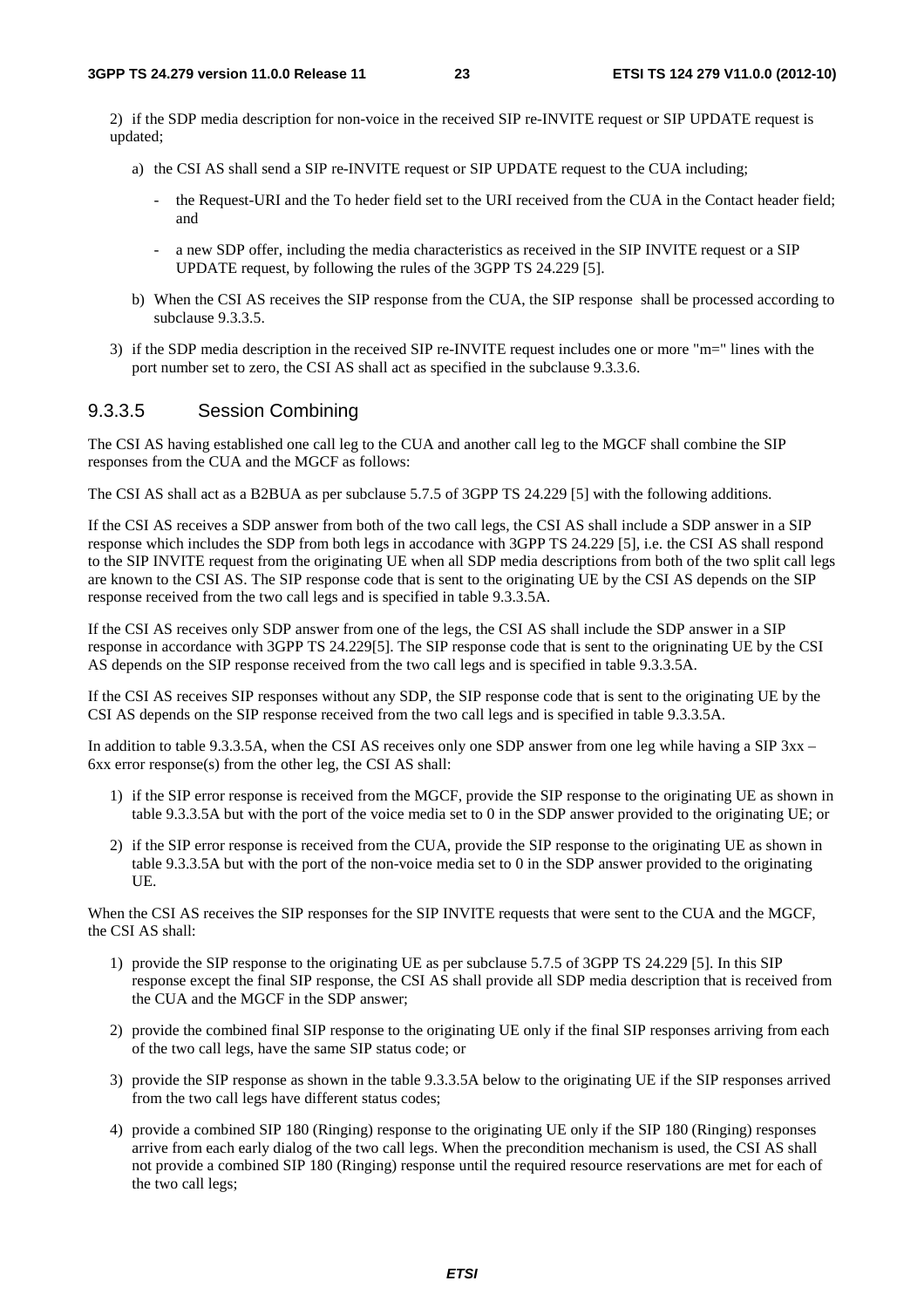- 5) provide when precondition mechanism is used a combined SIP 200 (OK) response to the SIP UPDATE request to the originating UE only if both SIP 200 (OK) responses to the SIP UPDATE requests which had been sent in each of the two call legs arrive;
- 6) provide a SIP response to the originating UE including "100rel" in the Require header field if at least one of SIP responses from either call legs include "100rel" in the Required header; and
- 7) if due to forking more than one SIP response is received for the non-voice media, choose one which comes from the CUA and initiate SIP CANCEL request(s) to cancel the other forked dialog(s).
- NOTE: The CSI AS recognizes the SIP response from the CUA by regarding the media feature tag or by comparing contact address in the Contact header with the terminal information stored in the CSI AS.

If one of two call legs is established earlier than the other, the CSI AS upon receiving a SIP response from the early dialog of the other call leg shall include the media description showing the media on the established call leg is ready when responding back to the originating UE.

If the CSI AS does not receive any response from one of call legs towards the CUA within an implementation dependent time, the CSI AS shall reject the media of that corresponding leg that has timeout, by indicating such rejection within the SDP body media descriptions when the CSI AS response to the originating UE. For the call leg that has not responded by timeout, the CSI AS may initiate the SIP CANCEL request to cancel the pending session of the corresponding call leg. Any responses received after this timeout are ignored by the CSI AS.

| <b>Response from MGCF</b> | <b>Response from CUA</b> | Response provided by CSI AS to<br>the originating UE                                                                                                                                                                                                                                                                                                                                                     |
|---------------------------|--------------------------|----------------------------------------------------------------------------------------------------------------------------------------------------------------------------------------------------------------------------------------------------------------------------------------------------------------------------------------------------------------------------------------------------------|
| 180                       | 200                      | 180(When preconditions between the                                                                                                                                                                                                                                                                                                                                                                       |
| 200                       | 180                      | UE and CSI AS are met)                                                                                                                                                                                                                                                                                                                                                                                   |
| 183                       | 200                      | 183                                                                                                                                                                                                                                                                                                                                                                                                      |
| 200                       | 183                      |                                                                                                                                                                                                                                                                                                                                                                                                          |
| 4xx/5xx/6xx               | 180                      | 180(When preconditions between the                                                                                                                                                                                                                                                                                                                                                                       |
| 180                       | 4xx/5xx/6xx              | UE and CSI AS are met)                                                                                                                                                                                                                                                                                                                                                                                   |
| 4xx/5xx/6xx               | 183/200                  | 183/200                                                                                                                                                                                                                                                                                                                                                                                                  |
| 183/200                   | 4xx/5xx/6xx              |                                                                                                                                                                                                                                                                                                                                                                                                          |
| 181                       | Any response             | Response will be based on local                                                                                                                                                                                                                                                                                                                                                                          |
| Any response              | 181                      | policy, i.e. keep the successfully<br>established CS call or/and IMS<br>session with the calling party.                                                                                                                                                                                                                                                                                                  |
| 4xx/5xx/6xx               | 4xx/5xx/6xx              | 4xx/5xx/6xx (according to the best<br>response procedures as specified in<br>IETF RFC 3261[17])                                                                                                                                                                                                                                                                                                          |
| 603                       | Any response             | Either when responding back to the<br>originating UE provide an SDP<br>answer rejecting the media<br>component which is subject to Call<br>Barring and thereby allow the<br>originating UE to renegotiate, or<br>respond to the calling UE with the<br>response indicating that call is barred<br>and initiate a SIP CANCEL request to<br>cancel the other call leg being<br>established toward the CUA. |
| Any response              | 603                      | Either when responding back to the<br>originating UE provide an SDP<br>answer rejecting the media<br>component which is subject to Call<br>Barring and thereby allow the<br>originating UE to renegotiate, or<br>respond to the calling UE with the<br>response indicating that call is barred<br>and initiate a SIP CANCEL request to<br>cancel the other call leg being<br>established toward the CUA. |

#### **Table 9.3.3.5A: SIP response (CSI AS to the originating UE)**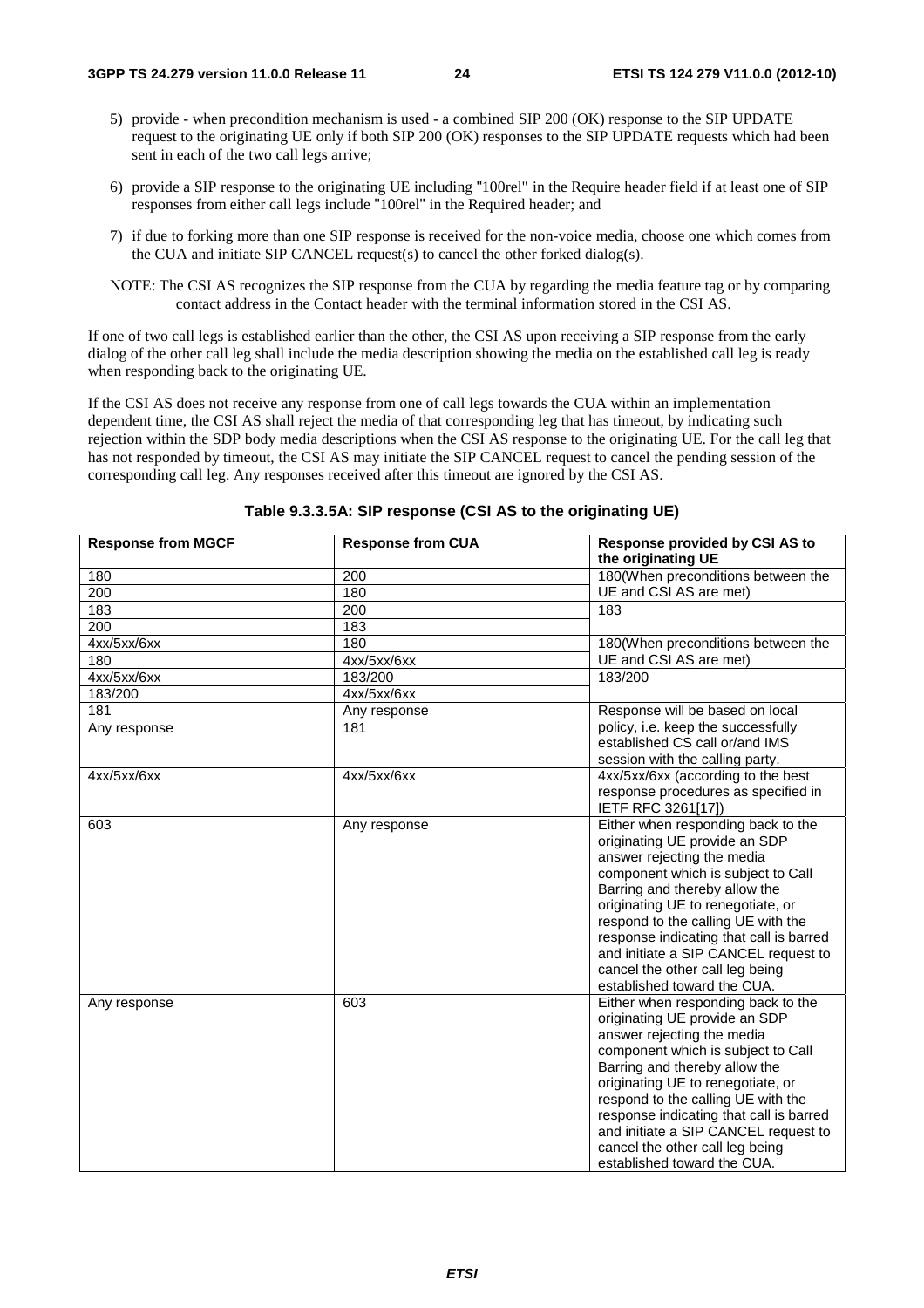### 9.3.3.6 Session Release

If the CSI AS receives the SIP re-INVITE request or a SIP UPDATE request which includes "m=" lines where the port number has been changed to zero from that provided in the previous SDP offer from the originating UE, then:

- 1) if the received SDP media description includes the port number set to zero for all "m=audio" lines, the CSI AS shall initiate a SIP BYE request to release the session toward the MGCF which is associated with the session where the SIP re-INVITE or SIP UPDATE request is received;
- 2) if the received SDP media description includes the port number set to zero for a "m=audio" line, the CSI AS shall initiate a SIP re-INVITE or a SIP UPDATE request including a SDP with the received "m=audio" lines in accordance with3GPP TS 24.229 [5];
- 3) if the received SDP media description includes the port number set to zero for non-"m=audio"lines, the CSI AS initiates a SIP re-INVITE request including SDP media description for non-voice toward the CUA; or
- 4) if the received SDP media description includes the port numbers set to zero for all the "m=" lines other than "m=audio" the CSI AS initiates a SIP BYE request towards the CUA in the IM CN subsystem.

If the CSI AS receives the SIP BYE request from the originating UE, then;

- 1) the CSI AS shall initiate the SIP BYE request to release the session towards the CUA which is associated to the session where the SIP BYE request is received and,
- 2) the CSI AS shall initiate the SIP BYE request to release the session towards the MGCF which is associated to the session where the SIP BYE request is received.

If the CSI AS recevices the SIP BYE request from the CUA or the MGCF, then;

- 1) if there is no remaining session other than the session the SIP BYE request belongs to, the CSI AS initiates a SIP BYE request toward the originating UE or,
- 2) otherwise, the CSI AS initiates a SIP re-INVITE request to remove corresponding media towards the originating UE.

### 9.3.3.7 Unregistered Service

To allow for the provision of unregistered service, the CSI AS may keep the UE capability information after the user has been deregistered from the IM CN subsystem. The duration of validity of UE capability information after a UE has deregistered from the IM CN subsystem is an operator policy.

When the CSI AS receives a SIP INVITE request destined for a user who is unregistered to the IM CN subsystem, the CSI AS shall follow 9.3.3.3 with the following addition.

- The CSI AS shall not initiate a session toward the IM CN subsystem and shall in the SDP answer provided to the originating UE, set the port to 0 for all media except the voice media.
- NOTE 1: In the case that the CSI terminating service is part of a series of unregistered services for the user, care is taken that the trigerring of the CSI AS does not negatively affect the provisioning of other unregistered services for that user in the terminating network, ie. the terminating user's service profile iFC is so set up to ensure orderly triggering of the CSI AS and the other unregistered services for that terminating user.
- NOTE 2: Fowarding an incoming call to the CUA via CS domain by using Call Forwarding Supplementary Service is not in the scope of this document.

### 9.3.3.8 Capability exchange with the CSI UE

When the CSI AS has determined that the network supports the functionality required for CSI sessions between UEs in IMS only mode and a CSI capable UE (CUA) and has received an initial INVITE request, then the CSI AS shall perform CSI capability exchange with the terminating CSI UE on behalf of the originating IMS UE. The SIP INVITE request generated by the CSI AS shall include the User-to-User header as defined in draft-johnston-sipping-cc-uui [18]. This User-to-User header shall contain the following CSI capability information in the User-user information element as defined in 3GPP TS 24.008 [4] Annex O: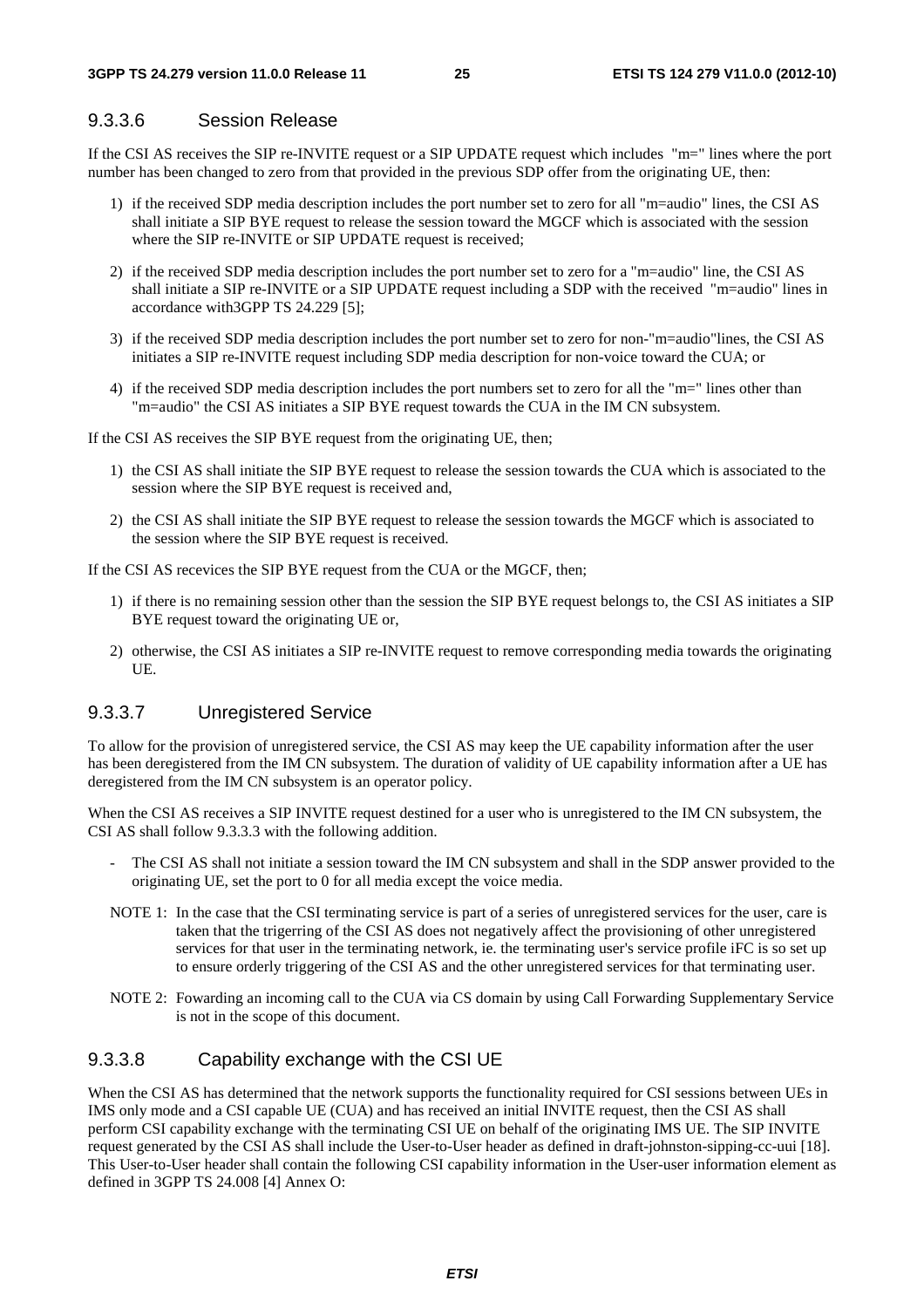- 1) The IM Status is configured as IM subsystem registered;
- 2) The radio environment is configured as capable of simultaneous services;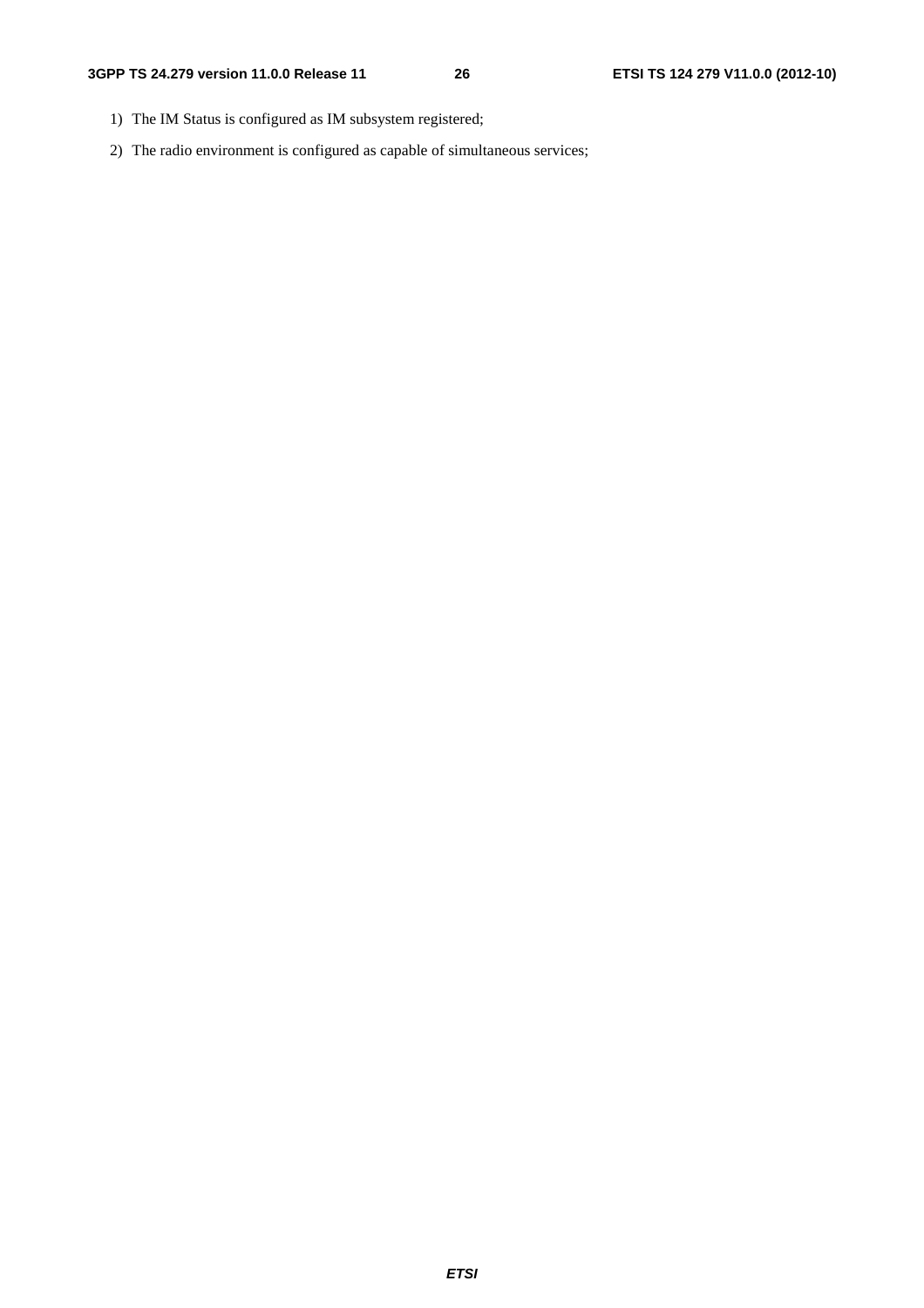## Annex A (normative): Media feature tags defined within the current document

## A.1 General

This subclause describes the media feature tag definitions that are applicable for the 3GPP IM CN Subsystem for the realisation of CSI.

## A.2 Definition of media feature tag g.3gpp.cs-voice

Media feature-tag name: g.3gpp.cs-voice

ASN.1 Identifier: 1.3.6.1.8.2.1

Summary of the media feature indicated by this tag: This feature-tag indicates that the device supports circuit switched voice when combining circuit switched calls and IM sessions.

Values appropriate for use with this feature-tag: Boolean.

The feature-tag is intended primarily for use in the following applications, protocols, services, or negotiation mechanisms: This feature-tag is most useful in a communications application, for describing the capabilities of a device, such as a phone or PDA.

Examples of typical use: Indicating that a mobile phone can support voice in a circuit switched environment within the context of combining a circuit switched voice call with an IM session.

Related standards or documents: 3GPP TS 24.279: "Combining Circuit Switched (CS) and IP Multimedia Subsystem (IMS) services, stage 3"

Security Considerations: Security considerations for this media feature-tag are discussed in subclause 11.1 of RFC 3840 [6].

## A.3 Definition of media feature tag g.3gpp.cs-video

Media feature-tag name: g.3gpp.cs-video

ASN.1 Identifier: 1.3.6.1.8.2.2

Summary of the media feature indicated by this tag: This feature-tag indicates that the device supports circuit switched video when combining circuit switched video calls and IM sessions.

Values appropriate for use with this feature-tag: Boolean.

The feature-tag is intended primarily for use in the following applications, protocols, services, or negotiation mechanisms: This feature-tag is most useful in a communications application, for describing the capabilities of a device, such as a phone or PDA.

Examples of typical use: Indicating that a mobile phone can support video in a circuit switched environment within the context of combining a circuit switched video call with an IM session.

Related standards or documents: 3GPP TS 24.279: "Combining Circuit Switched (CS) and IP Multimedia Subsystem (IMS) services, stage 3"

Security Considerations: Security considerations for this media feature-tag are discussed in subclause 11.1 of RFC 3840 [6].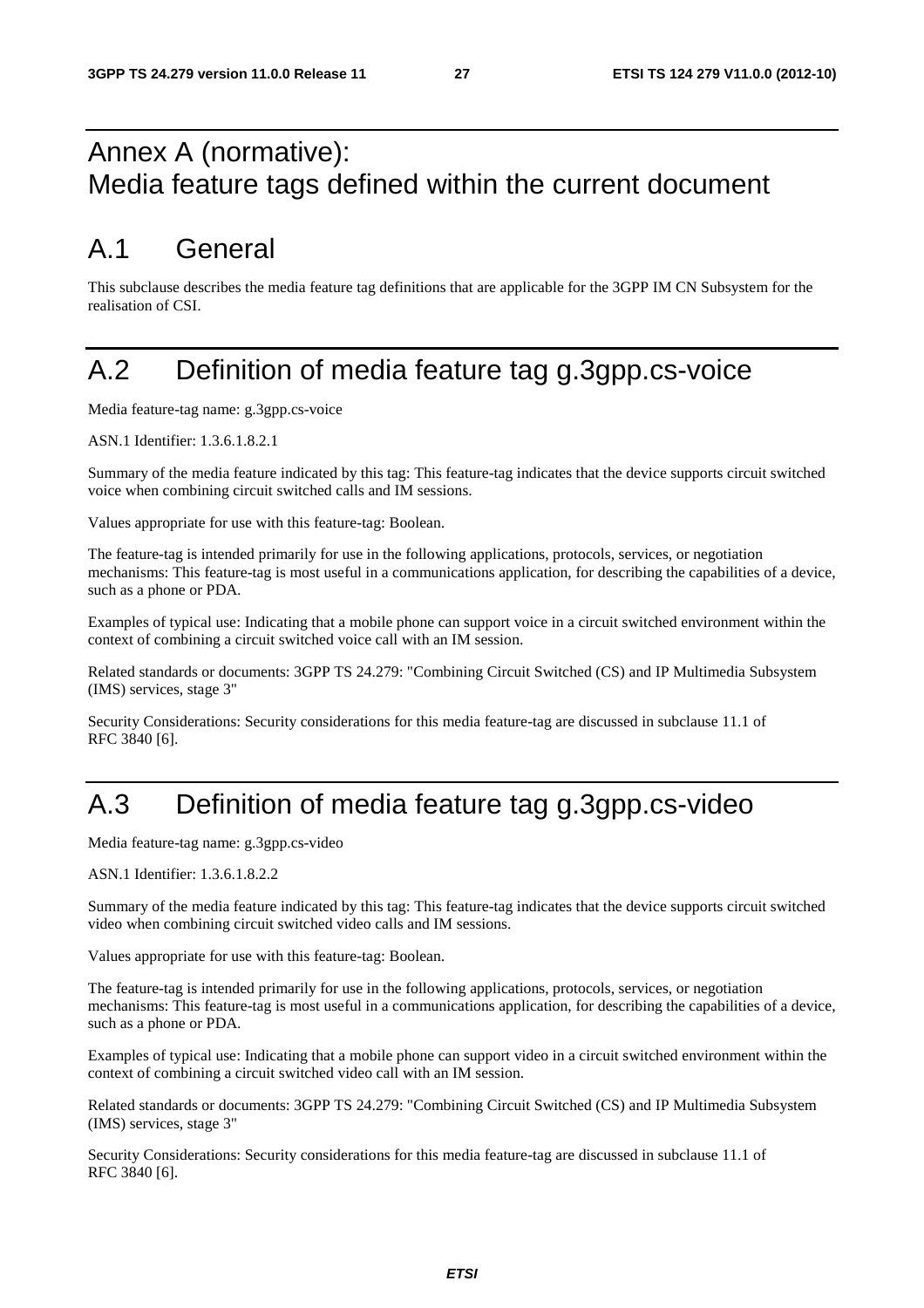## Annex B (informative): Example signalling flows for the combining of CS calls with IM sessions

## B.1 Scope of signalling flows

This annex gives examples of signalling flows for the combination of CS calls with IM sessions within the IP Multimedia (IM) Core Network (CN) subsystem based on the Session Initiation Protocol (SIP).

These detailed signalling flows expand on the overview information flows provided in 3GPP TS 23.279 [3].

## B.2 Introduction

### B.2.1 General

The signalling flows provided in this annex follow the methodology developed in 3GPP TS 24.228 [11]. The following additional considerations apply:

- a) 3GPP TS 24.228 [11] shows separate signalling flows with no configuration hiding between networks, and with configuration hiding between networks. There is no combining of CS calls with IM sessions functionality associated with this hiding, and therefore such separate signalling flows are not show in the present document;
- b) 3GPP TS 24.228 [11] breaks down the functionality of the various CSCFs. Such intervening activity in the CSCFs is in general not relevant to showing the functionality combining of CS calls with IM sessions, and therefore the CSCFs are collapsed into a single entity labelled "Intermediate IM CN subsystem entities".

## B.2.2 Key required to interpret signalling flows

The key to interpret signalling flows specified in 3GPP TS 24.228 [11] subclause 4.1 applies with the additions specified below:

- tel:+12125551111 is the tel URI, PMI-0007 is the personal ME identifier and UCV-04 is the UE capability version relating to CUA#1;
- tel:+12125552222 is the tel URI, PMI-0EA2 is the personal ME identifier and UCV-0D is the UE capability version relating to CUA#2;
- tel: $+12125553333$  is the tel URI of the UE#1 and
- sip:user3\_public1@home1.net is the SIP URI of the UE#1.

Each signalling flow table contains descriptions for headers where the content of the header is new to that signalling flow, as is already performed in 3GPP TS 24.228 [11].

However, 3GPP TS 24.228 [11] includes extensive descriptions for the contents of various headers following each of the tables representing the contents of the signalling flows. Where the operation of the header is identical to that shown in 3GPP TS 24.228 [11], then such text is not reproduced in the present document.

Additional text can also be found on the contents of headers within 3GPP TS 24.228 [11] in addition to the material shown in the present document.

In order to differentiate between messages for SIP and media, the following notation is used: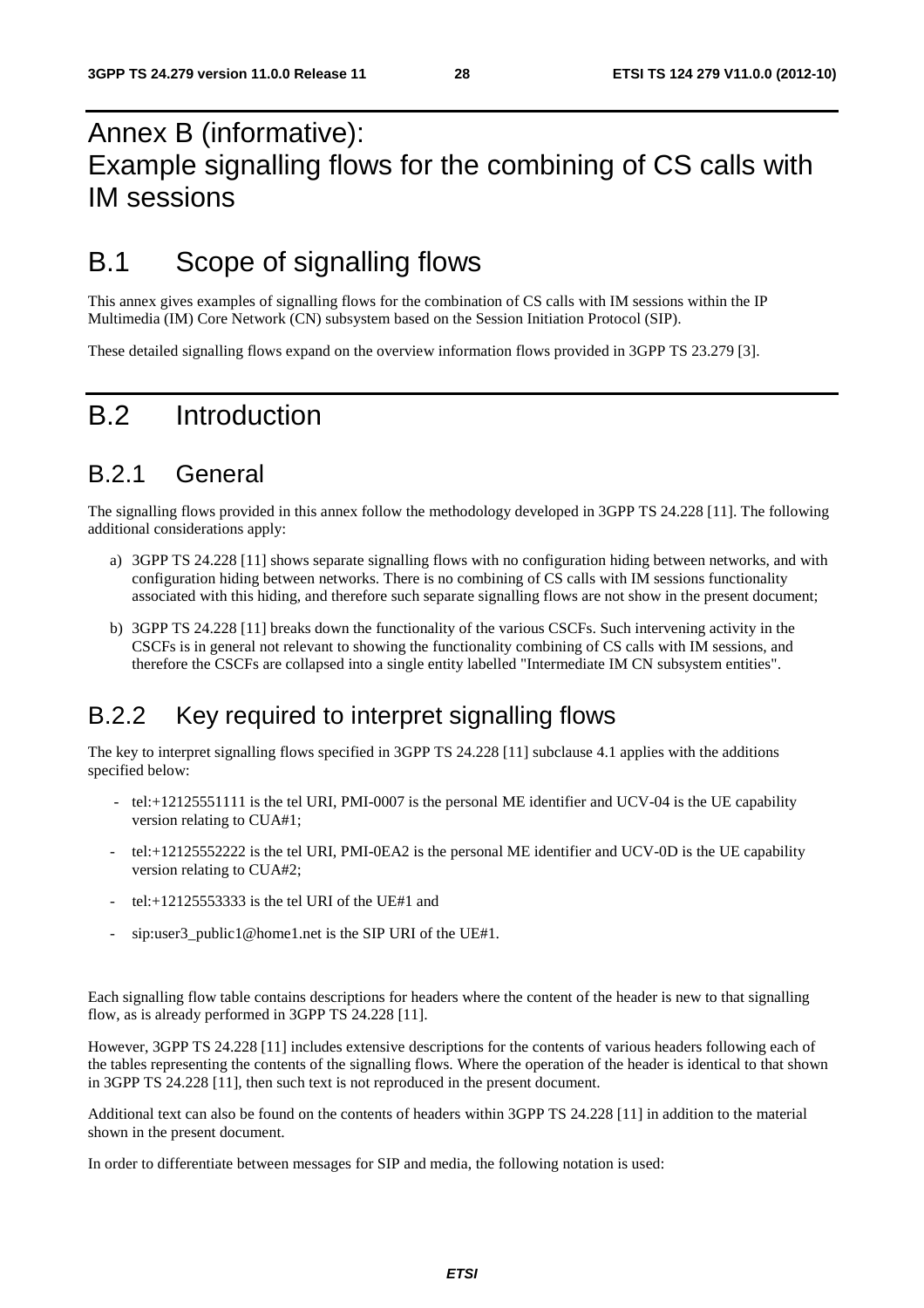

**Figure B.2.2-1: Signalling flow notation** 

## B.3 Signalling flows demonstrating CSI session setup when no CS call has yet been set up

### B.3.1 Introduction

This subclause provides signalling flows for CSI session setup, using session-based messaging as an example, established before any CS call has been established.

The signalling flows are based on the session establishment flows in subclause A.3 of 3GPP TS 24.247 [10], with some additions related to CSI. The UAC includes the media feature tags g.3gpp.cs-voice and g.3gpp.cs-video in the Accept-Contact header.

### B.3.2 Establishing a CSI session when no CS call has yet been set up

Figure B.3.2-1 shows the establishment of an MSRP session between two users as well. A CS call is then established after MSRP messages are communicated over the established PS connection.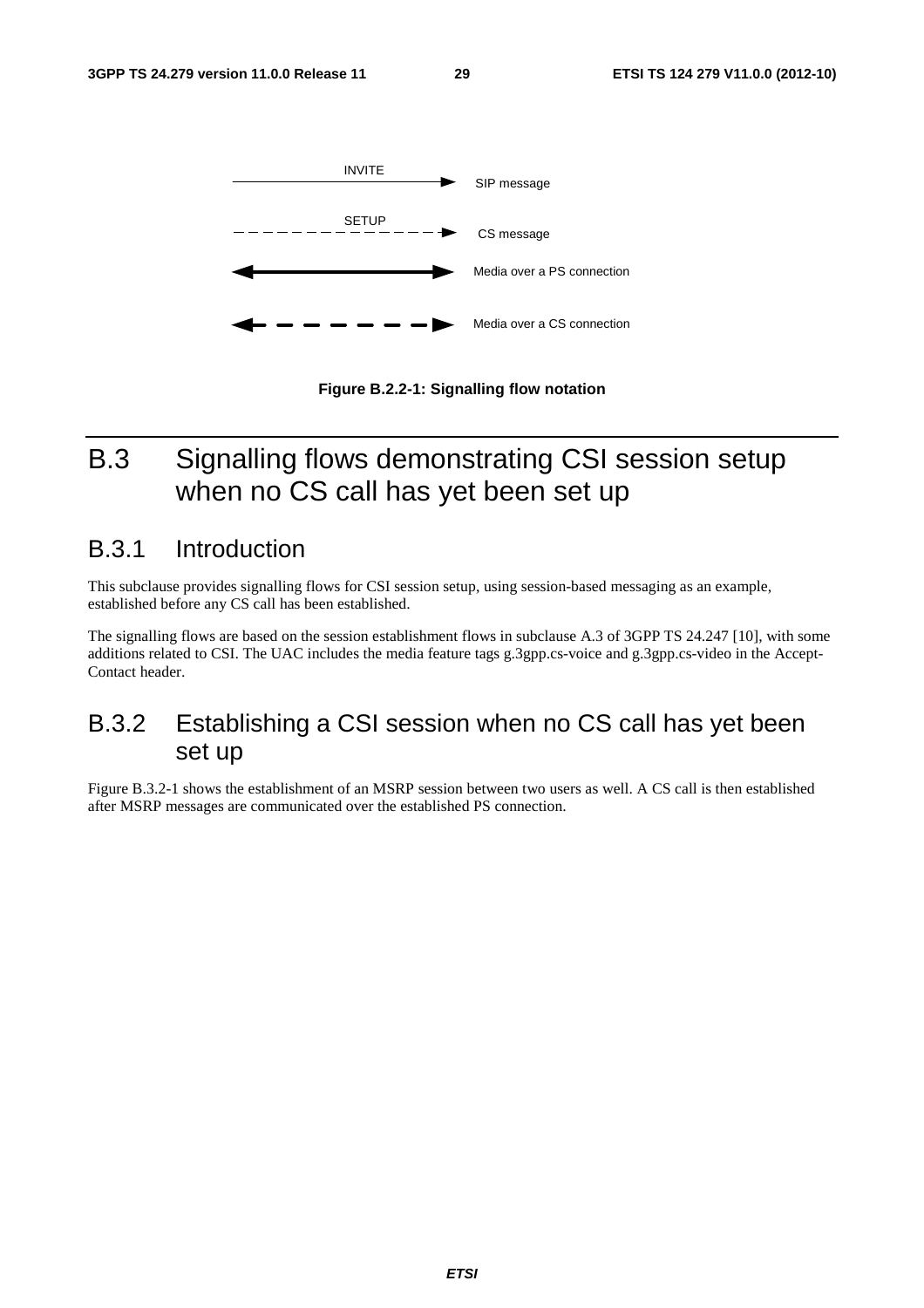

**Figure B.3.2-1: Establishment of a session before a CS call is established** 

The details of the signalling flows are as follows:

#### 1. **UE capabilities exchange**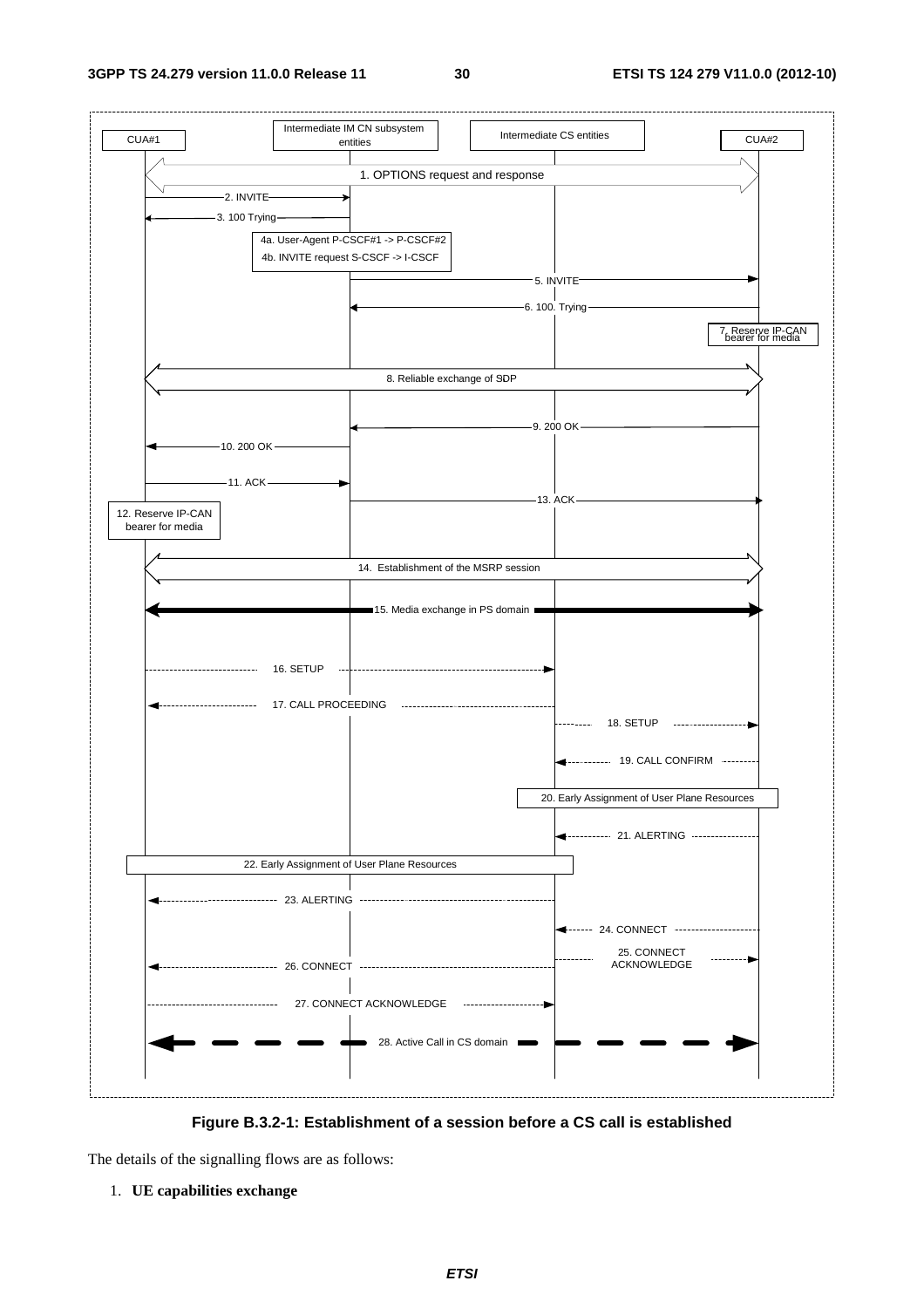Both UEs have performed a capability exchange. In the here shown example both UEs transfer their UE capability version and personal ME identifier as a part of the capability exchange. An example for capability exchange without the usage of UE capability version and personal ME identifier can be found in subclause B.6.

#### 2. **INVITE request (CUA#1 to P-CSCF#1) - see example in table B.3.2-2**

 The originating CUA wants to initiate a session with the terminating CUA. In this example, the originating CUA creates a local MSRP URL, which can be used for the communication between the two user agents. It builds a SDP Offer containing the generated MSRP URL and assigns a local port number for the MSRP communication.

The originating CUA declares its capabilities for CS-voice and CS-video, and requests to reach a UE with csvoice or cs-video capabilities. The originating CUA includes its personal ME identifier and UE capability version in the User-Agent header.

#### **Table B.3.2-2: INVITE request (CUA#1 to P-CSCF#1)**

```
INVITE tel:+12125552222 SIP/2.0 
Via: SIP/2.0/UDP [5555::aaa:bbb:ccc:ddd]:1357;comp=sigcomp;branch=z9hG4bKnashds7 
Max-Forwards: 70 
Route: <sip:pcscf1.visited1.net:7531;lr;comp=sigcomp>, <sip:orig@scscf1.home1.net;lr> 
P-Preferred-Identity: <tel:+12125551111> 
P-Access-Network-Info: 3GPP-UTRAN-TDD; utran-cell-id-3gpp=234151D0FCE11 
Privacy: none 
From: <sip:user1_public1@home1.net>; tag=171828 
To: <tel:+12125552222> 
Call-ID: cb03a0s09a2sdfglkj490333 
Cseq: 127 INVITE 
Require: sec-agree 
Proxy-Require: sec-agree 
Supported: gruu 
Security-Verify: ipsec-3gpp; q=0.1; alg=hmac-sha-1-96; spi-c=98765432; spi-s=87654321; 
  port-c=8642; port-s=7531 
Contact: <sip: user1_public1@home1.net;gr=urn:uuid:f81d4fae-7dec-11d0-a765-00a0c91e6bf6 
   ;comp=sigcomp>;+g.3gpp.cs-voice;+g.3gpp.cs-video 
Accept-Contact: *,+g.3gpp.cs-voice, +g.3gpp.cs-video;explicit 
Allow: INVITE, ACK, CANCEL, BYE, PRACK, UPDATE, REFER, MESSAGE, OPTIONS 
User-Agent: PMI-0007, UCV-04 
Accept:application/sdp, application/3gpp-ims+xml 
Content-Type: application/sdp 
Content-Length: (…) 
v=0o=- 2987933615 2987933615 IN IP6 5555::aaa:bbb:ccc:ddd 
s=-c=IN IP6 5555::aaa:bbb:ccc:ddd 
t=0 0
m=message 3402 TCP/MSRP * 
a=accept-types:message/cpim text/plain text/html image/jpeg image/gif video/3gpp 
a=path:msrp://[5555::aaa:bbb:ccc:ddd]:3402/s111271;tcp 
a=max-size:131072
```
**SDP** The SDP contains a set of content types supported by CUA#1 and desired by the user at CUA#1 for this session in the accept-types attribute and indicates the maximum size message that can be received by CUA#1 in the max-size attribute.

#### 3. **100 (Trying) response (P-CSCF#1 to CUA#1)**

 The P-CSCF responds to the INVITE request with a 100 (Trying) provisional response as described in subclause A.3 of 3GPP TS 24.247 [10].

#### 4a. **User-Agent (P-CSCF#1 to P-CSCF#2)**

The User-Agent header field is transparently passed from P-CSCF#1 to P-CSCF#2.

#### 4b. **INVITE request (S-CSCF#1 to I-CSCF#2) - see example in table B.3.2-4b**

S-CSCF#1 forwards the INVITE request to the I-CSCF#2, after mapping the tel URI to a SIP-URI.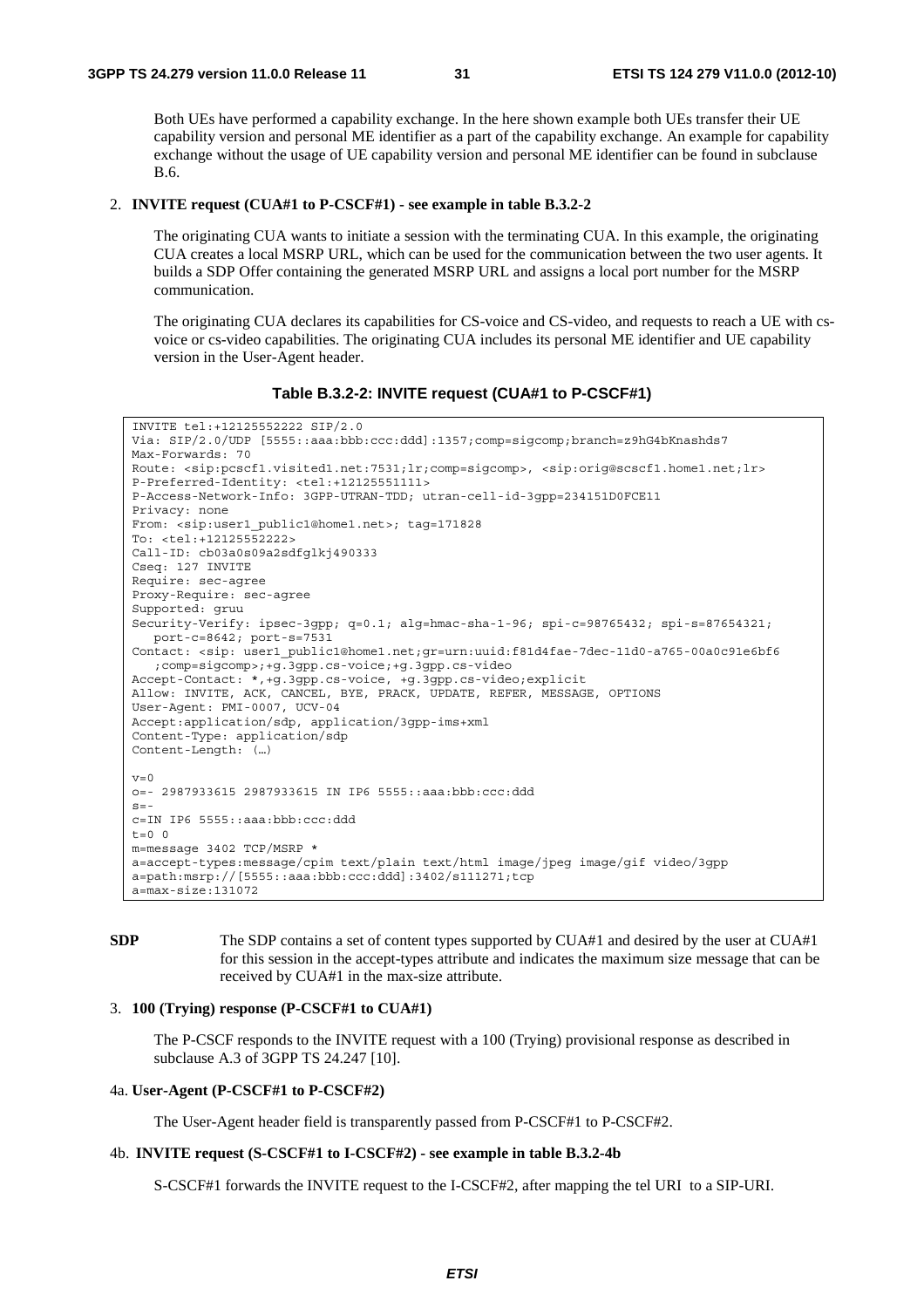| INVITE sip:user2 public1@home2.net SIP/2.0<br>Via: SIP/2.0/UDP scscf1.home1.net;branch=z9hG4bK332b23.1, SIP/2.0/UDP          |
|------------------------------------------------------------------------------------------------------------------------------|
| pcscf1.visited1.net;branch=z9hG4bK240f34.1, SIP/2.0/UDP                                                                      |
| [5555::aaa:bbb:ccc:ddd]:1357;comp=sigcomp;branch=z9hG4bKnashds7                                                              |
| Max-Forwards: 68                                                                                                             |
|                                                                                                                              |
| Record-Route: <sip:scscf1.home1.net;lr>, <sip:pcscf1.visited1.net;lr></sip:pcscf1.visited1.net;lr></sip:scscf1.home1.net;lr> |
| P-Asserted-Identity:                                                                                                         |
| P-Charging-Vector: icid-value="AyretyU0dm+602IrT5tAFrbHLso=023551024"; orig-ioi=home1.net                                    |
| Privacy:                                                                                                                     |
| From:                                                                                                                        |
| To:                                                                                                                          |
| $Call-ID:$                                                                                                                   |
| Cseq:                                                                                                                        |
| Supported:                                                                                                                   |
| Contact:                                                                                                                     |
| Accept-Contact:                                                                                                              |
| Allow:                                                                                                                       |
| Accept:                                                                                                                      |
| User Agent:                                                                                                                  |
| Content-Type:                                                                                                                |
| Content-Length: $( \ldots )$                                                                                                 |
|                                                                                                                              |
| $V =$                                                                                                                        |
| $O =$                                                                                                                        |
| $S =$                                                                                                                        |
| $C =$                                                                                                                        |
| $t =$                                                                                                                        |
| $m=$                                                                                                                         |
| $a=$                                                                                                                         |
| $a=$                                                                                                                         |
| $a=$                                                                                                                         |
|                                                                                                                              |

**Table B.3.2-4b: INVITE request (S-CSCF#1 to I-CSCF#2)** 

### 5. **INVITE request (P-CSCF#2 to CUA#2) – see example in table B.3.2-5**

P-CSCF#2 forwards the INVITE request to the terminating CUA.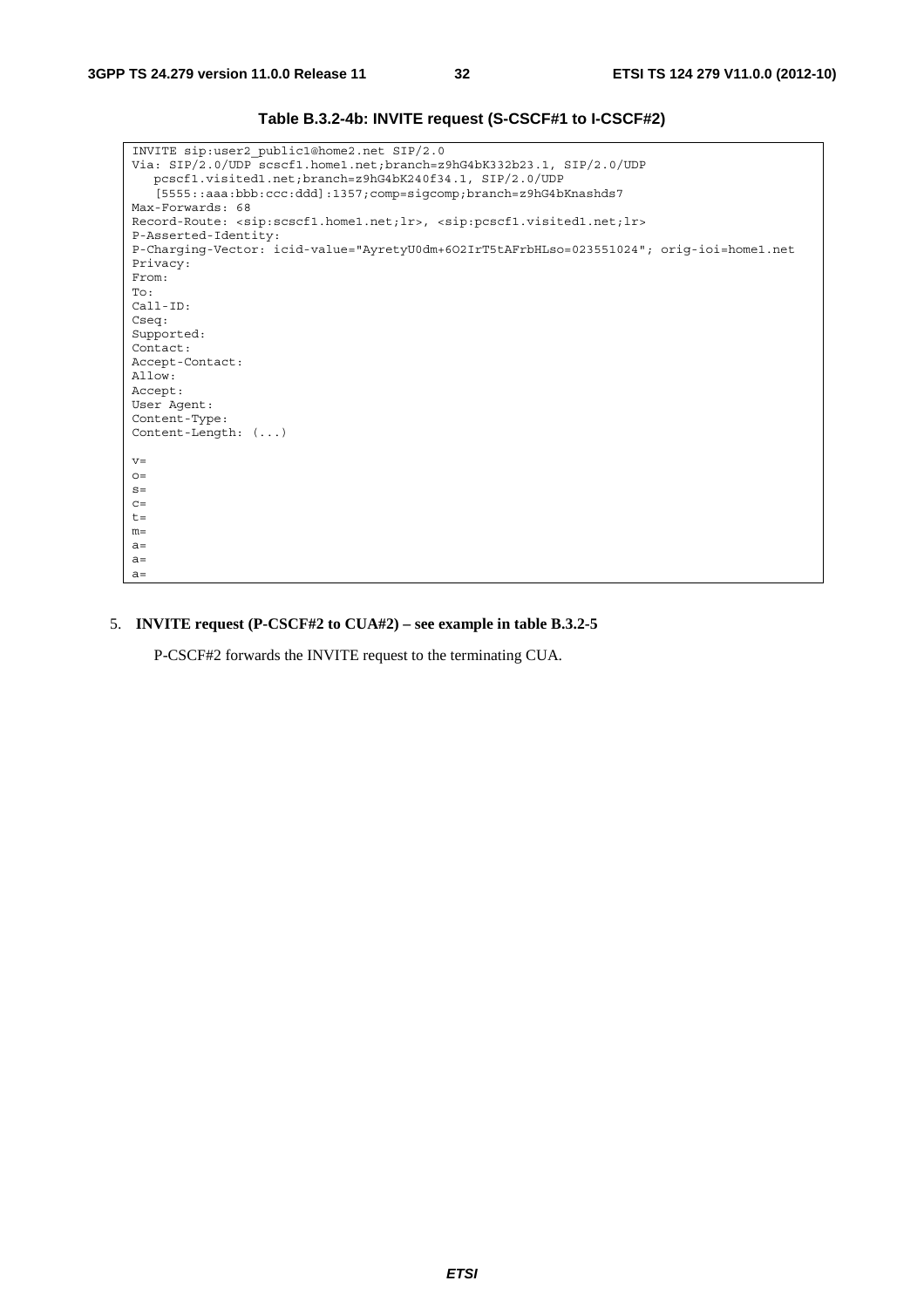#### **Table B.3.2-5: INVITE request (P-CSCF#2 to CUA#2)**

| INVITE sip: [5555::eee:fff:aaa:bbb]:8805;comp=sigcomp SIP/2.0                                                                                                     |
|-------------------------------------------------------------------------------------------------------------------------------------------------------------------|
| Via: SIP/2.0/UDP pcscf2.visited2.net:5088;comp=sigcomp;branch=z9hG4bK361k21.1, SIP/2.0/UDP                                                                        |
| scscf2.home2.net;branch=z9hG4bK764z87.1, SIP/2.0/UDP                                                                                                              |
| icscf2 s.home2.net;branch=z9hG4bK871y12.1, SIP/2.0/UDP                                                                                                            |
| scscf1.home1.net;branch=z9hG4bK332b23.1, SIP/2.0/UDP                                                                                                              |
| pcscf1.visited1.net;branch=z9hG4bK240f34.1, SIP/2.0/UDP                                                                                                           |
| [5555::aaa:bbb:ccc:ddd]:1357;comp=sigcomp;branch=z9hG4bKnashds7                                                                                                   |
| Max-Forwards: 65                                                                                                                                                  |
| Record-Route: <sip:pcscf2.visited2.net:5088;lr;comp=sigcomp>, <sip:scscf2.home2.net;lr>,</sip:scscf2.home2.net;lr></sip:pcscf2.visited2.net:5088;lr;comp=sigcomp> |
| <sip:scscf1.home1.net;lr>, <sip:pcscf1.visited1.net;lr></sip:pcscf1.visited1.net;lr></sip:scscf1.home1.net;lr>                                                    |
| P-Asserted-Identity:                                                                                                                                              |
| Privacy:                                                                                                                                                          |
| From:                                                                                                                                                             |
| To:                                                                                                                                                               |
| $Call-ID:$                                                                                                                                                        |
| Cseq:                                                                                                                                                             |
| Supported                                                                                                                                                         |
| Contact:                                                                                                                                                          |
| Accept-Contact:                                                                                                                                                   |
| Allow:                                                                                                                                                            |
| Accept:                                                                                                                                                           |
| User-Agent:                                                                                                                                                       |
| P-Called-Party-ID:                                                                                                                                                |
| Content-Type:                                                                                                                                                     |
| Content-Length: $( \ldots )$                                                                                                                                      |
|                                                                                                                                                                   |
| $V =$                                                                                                                                                             |
| $O =$                                                                                                                                                             |
| $S =$<br>$C =$                                                                                                                                                    |
| $t =$                                                                                                                                                             |
| $m=$                                                                                                                                                              |
| $a=$                                                                                                                                                              |
| $a =$                                                                                                                                                             |
| $a=$                                                                                                                                                              |
|                                                                                                                                                                   |

#### 6. **100 (Trying) response (CUA#2 to P-CSCF#2)**

 The terminating CUA sends a 100 (Trying) provisional response to P-CSCF#2 as described in subclause A.3 of 3GPP TS 24.247 [10].

#### 7. **Reserve IP-CAN bearer for media**

 The terminating CUA accepts the message session. The terminating CUA reserves an IP-CAN bearer for the message session media component.

#### 8. **Reliable exchange of SDP**

 SDP is conveyed between CUA#1 and CUA#2. The mechanism for this is not relevant for the example and is not described.

#### 9. **200 (OK) response (CUA#2 to P-CSCF#2) – see example in table B.3.2-9**

After reserving an IP-CAN bearer for the message session media component the terminating CUA sends a 200 (OK) response for the INVITE request containing SDP that indicates that the terminating CUA has accepted the message session and listens on the MSRP TCP port returned in the path attribute in the answer for a TCP SETUP from the originating CUA.

CUA#2 declares support only for CS-voice, not CS-video in its Contact header. The terminating CUA includes its personal ME identifier and UE capability version in the Server header.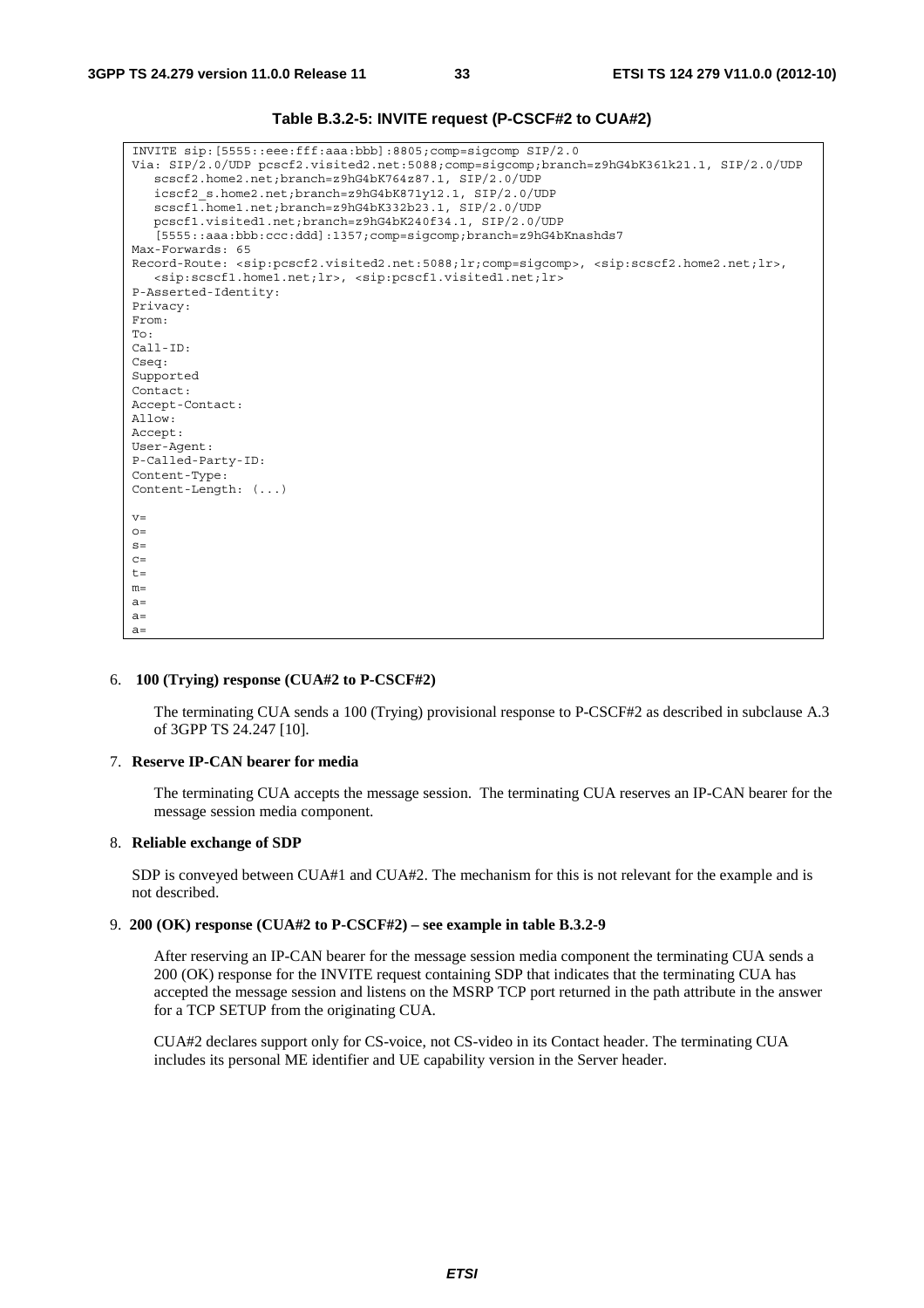#### **Table B.3.2-9: 200 (OK) response (CUA#2 to P-CSCF#2)**

SIP/2.0 200 OK Via: SIP/2.0/UDP pcscf2.visited2.net:5088;comp=sigcomp;branch=z9hG4bK361k21.1, SIP/2.0/UDP scscf2.home2.net;branch=z9hG4bK764z87.1, SIP/2.0/UDP icscf2\_s.home2.net;branch=z9hG4bK871y12.1, SIP/2.0/UDP scscf1.home1.net;branch=z9hG4bK332b23.1, SIP/2.0/UDP pcscf1.visited1.net;branch=z9hG4bK240f34.1, SIP/2.0/UDP [5555::aaa:bbb:ccc:ddd]:1357;comp=sigcomp;branch=z9hG4bKnashds7 Record-Route: <sip:pcscf2.visited2.net:5088;lr;comp=sigcomp>>, <sip:scscf2.home2.net;lr>, <sip:scscf1.home1.net;lr>, <sip:pcscf1.visited1.net;lr> Privacy: none P-Access-Network-Info: 3GPP-UTRAN-TDD; utran-cell-id-3gpp=234151D0FCE11 From: <sip:user1\_public1@home1.net>; tag=171828 To: <tel:+12125552222>;tag=314159 Call-ID: cb03a0s09a2sdfglkj490333 Cseq: 127 INVITE Supported: gruu Contact: <sip: user2\_public1@home2.net;gr=urn:uuid:2ad8950e-48a5-4a74-8d99 ad76cc7fc74;comp=sigcomp>;+g.3gpp.cs-voice Allow: INVITE, ACK, CANCEL, BYE, PRACK, UPDATE, REFER, MESSAGE, OPTIONS Server: PMI-0EA2, UCV-0D Content-Type: application/sdp Content-Length: (…)  $v=0$ o=- 2987933615 2987933617 IN IP6 5555:: eee:fff:aaa:bbb  $s=$ c=IN IP6 5555::eee:fff:aaa:bbb  $t=0$  0 m=message 3402 TCP/MSRP \* a=accept-types:text/plain text/html message/cpim a=path:msrp://[5555::eee:fff:aaa:bbb]:3402/s234167;tcp a=max-size:65536

**SDP** The SDP contains the set of offered content types supported by CUA#2 and desired by the user at CUA#2 for this session in the accept-types attribute and indicates the maximum size message that can be received by CUA#2 in the max-size attribute.

#### 10. **200 (OK) response (P-CSCF#1 to CUA#1) – see example in table B.3.2-10**

P-CSCF#1 forwards the 200 (OK) response to the originating CUA.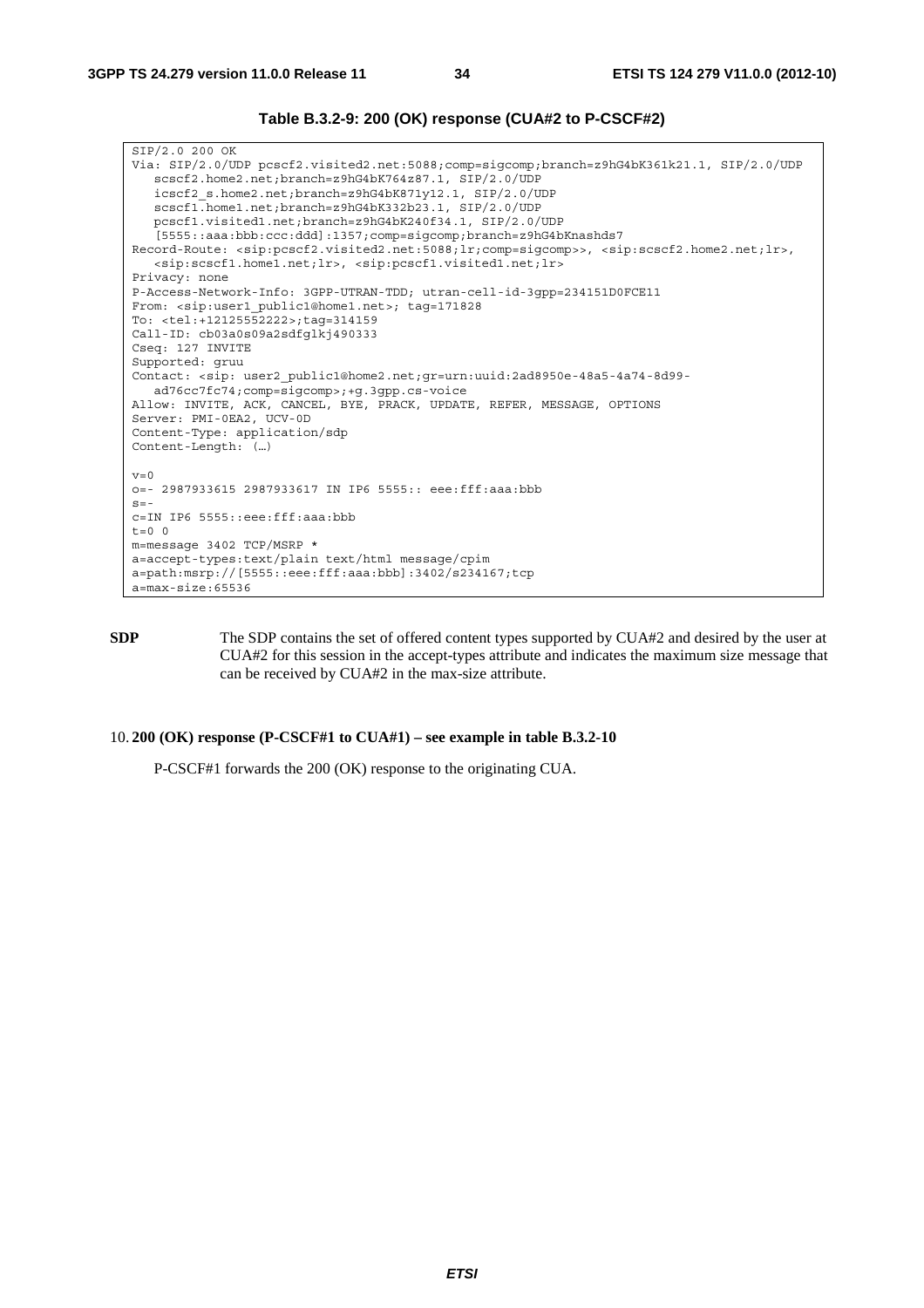| SIP/2.0 200 OK                                                                                                                |
|-------------------------------------------------------------------------------------------------------------------------------|
| Via: SIP/2.0/UDP [5555::aaa:bbb:ccc:ddd]:1357;comp=siqcomp;branch=z9hG4bKnashds7                                              |
| Record-Route: <sip:pcscf2.visited2.net;lr>, <sip:scscf2.home2.net;lr>,</sip:scscf2.home2.net;lr></sip:pcscf2.visited2.net;lr> |
| $\langle$ sip:scscf1.home1.net;lr>, $\langle$ sip:pcscf1.visited1.net:7531;lr;comp=siqcomp>                                   |
| P-Asserted-Identity:                                                                                                          |
| Privacy:                                                                                                                      |
| From:                                                                                                                         |
| To:                                                                                                                           |
| $Call-ID:$                                                                                                                    |
| CSeq:                                                                                                                         |
| Supported:                                                                                                                    |
| Contact:                                                                                                                      |
| Allow:                                                                                                                        |
| Server:                                                                                                                       |
| Content-Type:                                                                                                                 |
| Content-Length:                                                                                                               |
|                                                                                                                               |
| $V =$                                                                                                                         |
| $Q =$                                                                                                                         |
| $S =$                                                                                                                         |
| $C =$                                                                                                                         |
| $t =$                                                                                                                         |
| $m=$                                                                                                                          |
| $a=$                                                                                                                          |
| $a=$                                                                                                                          |
| $a=$                                                                                                                          |

**Table B.3.2-10: 200 (OK) response (P-CSCF#1 to CUA#1)** 

**P-Asserted-Identity:** This header field is added by the intermediate IM CN subsystem entities in accordance with 3GPP TS 24.229 [5].

#### 11. **ACK request (CUA#1 to P-CSCF#1) – see example in table B.3.2-11**

The CUA responds to the 200 (OK) response with an ACK request sent to the P-CSCF#1.

#### **Table B.3.2-11: ACK request (CUA#1 to P-CSCF#1)**

```
ACK sip: user2_public1@home2.net;gr=urn:uuid:2ad8950e-48a5-4a74-8d99-ad76cc7fc74 
   ;comp=sigcomp SIP/2.0 
Via: SIP/2.0/UDP [5555::aaa:bbb:ccc:ddd]:1357;comp=sigcomp;branch=z9hG4bKnashds7 
Max-Forwards: 70 
P-Access-Network-Info: 3GPP-UTRAN-TDD; utran-cell-id-3gpp=234151D0FCE11 
Route: <sip:pcscf1.visited1.net:7531;lr;comp=sigcomp>, <sip:scscf1.home1.net;lr>, 
  <sip:scscf2.home2.net;lr>, <sip:pcscf2.visited2.net;lr> 
From: <sip:user1 public1@home1.net>;tag=171828
To: <sip:user2_public1@home2.net>;tag=314159 
Call-ID: cb03a0s09a2sdfglkj490333 
Cseq: 127 ACK 
Content-Length: 0
```
#### 12. **Reserve IP-CAN bearer for media**

The originating CUA reserves an IP-CAN bearer for the message session media component.

#### 13. **ACK request (P-CSCF#2 to CUA#2) – see example in table B.3.2-13.**

P-CSCF#2 forwards the ACK request to the terminating CUA.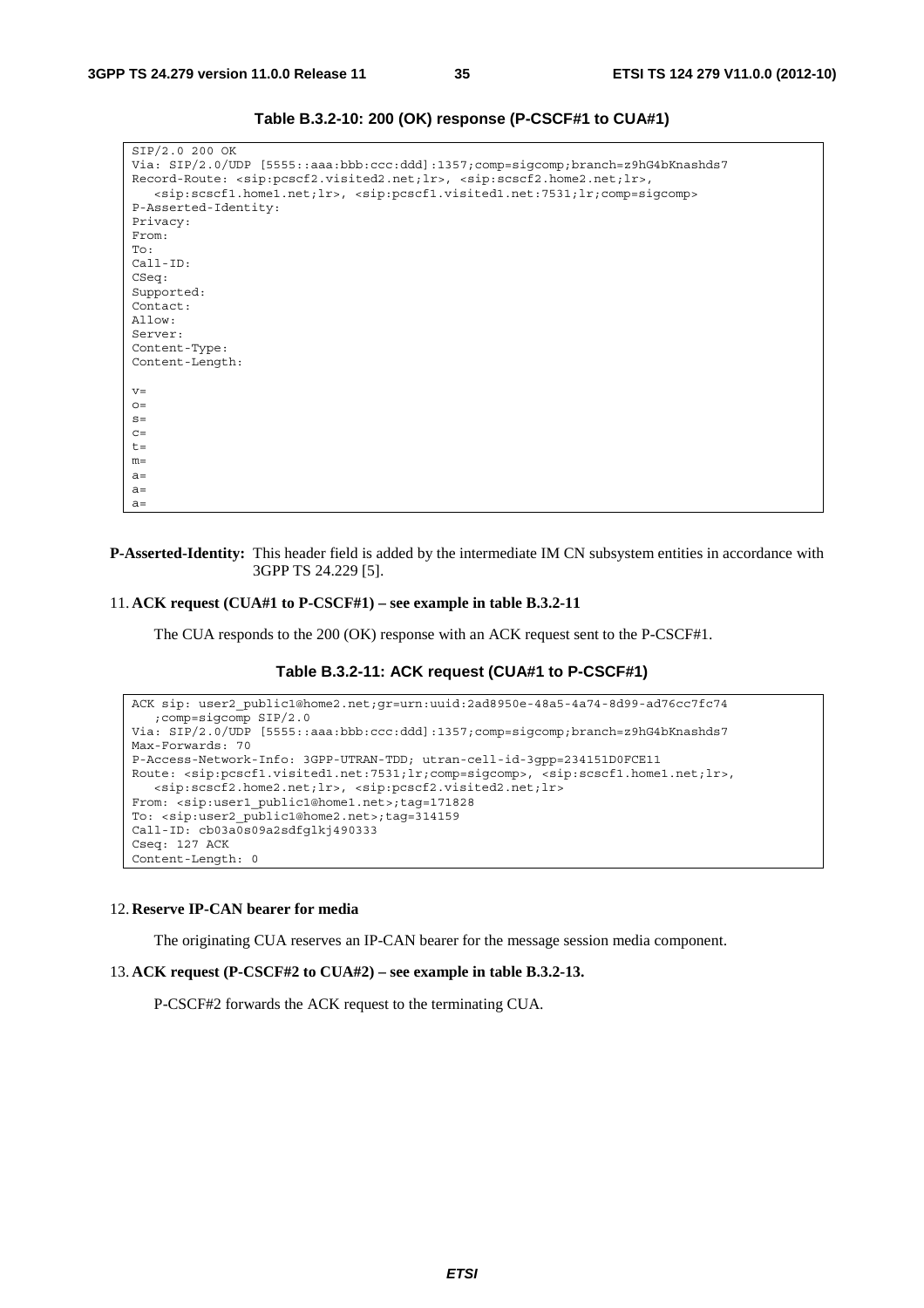| ACK $\sin:$ [5555::eee:fff:aaa:bbb]:8805;comp=sigcomp SIP/2.0                              |
|--------------------------------------------------------------------------------------------|
| Via: SIP/2.0/UDP pcscf2.visited2.net:5088;comp=sigcomp;branch=z9hG4bK361k21.1, SIP/2.0/UDP |
| scscf2.home2.net;branch=z9hG4bK764z87.1, SIP/2.0/UDP                                       |
| scscf1.home1.net;branch=z9hG4bK332b23.1, SIP/2.0/UDP                                       |
| pcscf1.visited1.net;branch=z9hG4bK240f34.1, SIP/2.0/UDP                                    |
| [5555::aaa:bbb:ccc:ddd]:1357;comp=siqcomp;branch=z9hG4bKnashds7                            |
| Max-Forwards: 66                                                                           |
| From:                                                                                      |
| To:                                                                                        |
| $Call-ID:$                                                                                 |
| Cseq:                                                                                      |
| Content-Length:                                                                            |

## **Table B.3.2-13: ACK request (P-CSCF#2 to CUA#2)**

#### 14. **Establishment of the MSRP session**

The CUAs will establish the MSRP session as described in subclause A.3 of 3GPP TS 24.247 [10].

#### 15. **Media exchange in PS domain**

The CUAs will transfer media over the PS domain.

#### 16. **Initiation of CS call establishment with SETUP from originating side (from CUA#1 to MSC#1)**

CUA#1 starts the CS call towards CUA#2 sending out the SETUP. Specifically for CSI, the SETUP message includes:-

- Called Party Number =  $[(Numbering plan identifier = ISBN/telephony numbering plan),$ (type of number = international number), (Number digits =  $12125552222$ )]
- User-User IE =  $[$ (Protocol ID = 3GPP capability exchange protocol), (Radio Environment = 1), (IM Status = IM subsystem registered), (Personal ME Identifier =  $0007$ ), (UE capability version =
- 04)].

CUA#1 ensures that the Personal ME Identifier within the User-User IE of the SETUP correlates to the Personal ME Identifier used by CUA#1 in the preceding IM session.

## 17. **CALL PROCEEDING (MSC#1 to CUA#1)**

MSC#1 after call processing checks replies to CUA#1 with Call Proceeding. MSC#1 progresses the CS Call by contacting MSC#2. Intermediate CS entities could be involved. The User-User information provided by CUA#1 is forwarded by MSC#1 towards MSC#2. There is no specific CSI information in CALL\_PROCEEDING.

## 18. **Initiation of CS terminating call with SETUP towards called party (from MSC#2 to CUA#2)**

MSC#2 starts the terminating call by initiating SETUP to CUA#2.

Specifically for CSI, the SETUP message includes :-

Called Party Number =  $[(\text{type of number} = \text{intermational number})]$ .

(Numbering plan identifier = ISDN/telephony numbering plan), (Number digits =  $12125552222$ ) - Calling Party Number =  $[$  (presentation indicator = Presentation allowed),

(screening indicator = Network provided), (type of number = international number), (Numbering plan identifier = ISDN/telephony numbering plan), (Number digits =  $12125551111$ )

- User-User IE =  $[$ (Protocol ID = 3GPP capability exchange protocol), (Radio Environment = 1), (IM Status = IM subsystem registered), (Personal ME Identifier =  $0007$ ), (UE capability version =

04)].

The Personal ME Identifier provided by CUA#1 is used by CUA#2 to relate to the appropriate remote terminal having the parallel IM session. The UE capability version provided by CUA#1 is used by CUA#2 to check whether the terminal capabilities of CUA#1 are already known by CUA#2.

## 19. **CALL CONFIRM indicating terminating CS Call is being processed (from CUA#2 to MSC#2)**

CUA#2 on accepting the terminating call for further processing respond to MSC#2 with CALL\_CONFIRM. There is no specific CSI information in CALL\_CONFIRM.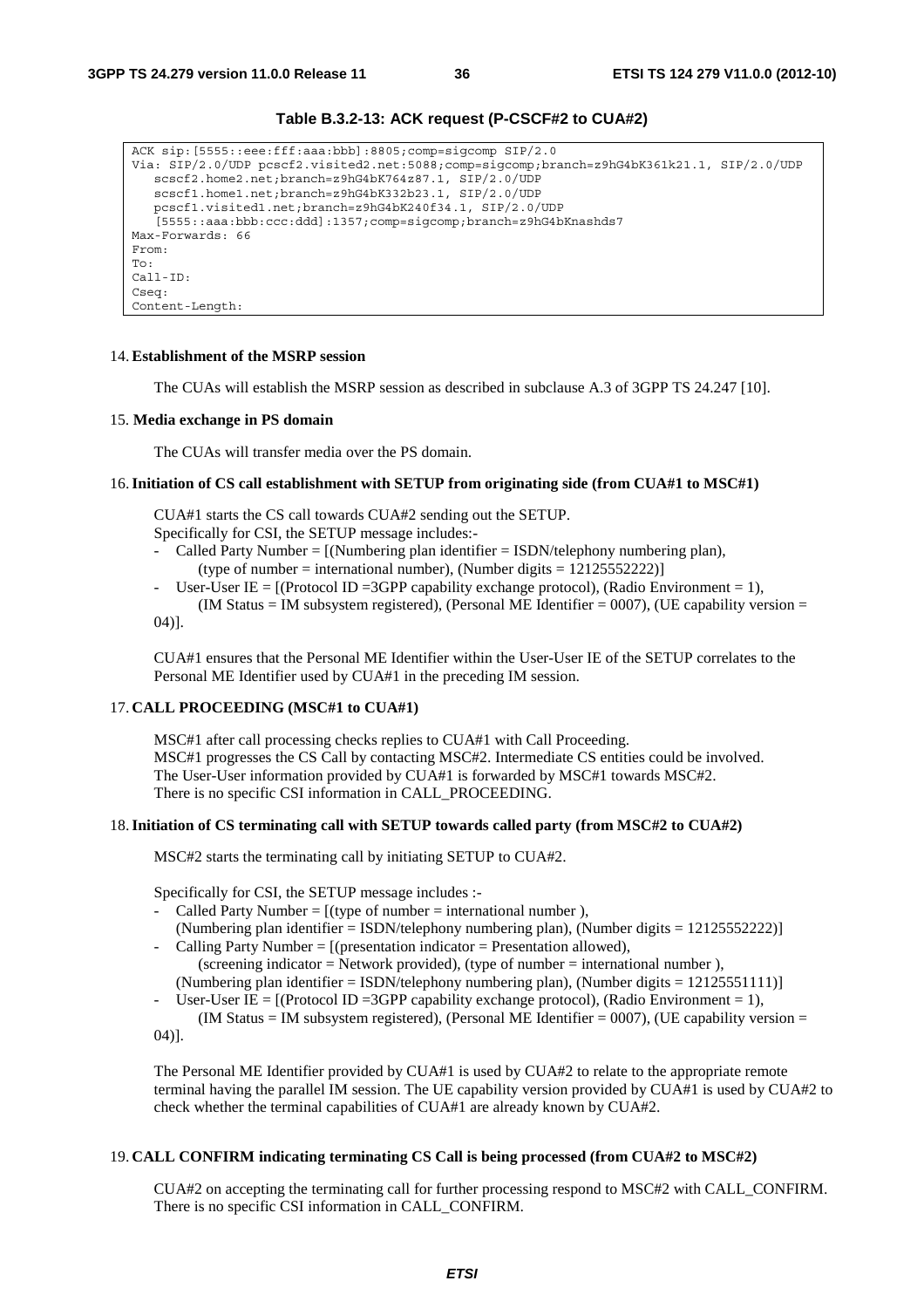## 20. **Allocation of user plane resources**

MSC#2 initiate provision of user plane resources. In this example call flow, this allocation takes place at this instance in time, but the network can opt to allocate resources after message 24 but certainly completes the allocation before message 25.

There are no CSI specifics.

## 21. **ALERTING indicating end user is alerted, (from CUA#2 to MSC#2)**

When alerting towards the end user is started (ie. end user ringing) CUA#2 indicates that the call has been delivered by sending ALERTING to MSC#2.

There are no CSI specifics in this message; in particular, User-User Information Element is not provided.

## 22. **Originating NW allocates user plane resources**

When MSC#2 receives ALERTING (see previous message 21), MSC#2 conveys this through Intermediate CS entities to MSC#1. Knowing that the call has delivered to far end user, MSC#1 initiates allocation of user plane resources to originating CUA#1.

MSC#1 could have opt to allocate user plane resources to CUA#1 much earlier in the messaging sequence (eg. after CALL\_PROCEEDING) or MSC#1 could allocate user plane resource much later eg. just before sending of message 26.

This example flow chooses to indicate user plane resources being allocated at this point in time.

### 23. **ALERTING indicating far end alerting has started (from MSC#1 to CUA#1)**

MSC#1 sends to CUA#1 ALERTING indicating that the far end user is being alerted. This indication together with available user plane resource allow for ring tone to be provided to the originating user by the network. If the network had opted not to allocate user plane resources, then this ALERTING will allow the CUA#1 to generate local indications to the user that the call has been delivered to the far end user.

## 24. **CONNECT - far end user answers the call (from CUA#2 to MSC#2)**

When the user answers the call, CUA#2 sends CONNECT to MSC#2.

Specifically for CSI, the CONNECT message includes:-

- User-User IE =  $[$ (Protocol ID = 3GPP capability exchange protocol), (Radio Environment = 1),

(IM Status = IM subsystem registered), (Personal ME Identifier =  $0EA2$ ), (UE capability version = 0D)].

CUA#2 provides its Personal ME Identifier and UE capability version within the User-User IE. This Personal ME Identifier and UE capability version is the same as that provided by CUA#2 in 200 OK (message step 9) of the IM session.

CUA#2 sending CONNECT starts connecting to the user plane resources.

## 25. **CONNECT ACKNOWLEDGE (from MSC#2 to CUA#2)**

Upon getting CONNECT, MSC#2 starts through connecting the call from the far end through the intermediate CS entities to MSC#1. MSC#2 indicates this by sending CONNECT\_ACKNOWLEDGE to CUA#2 and thus allowing CUA#2 to progress to active call state. MSC#2 conveys call acceptance to MSC#1 forwarding any User-User information to MSC#1 that is included

in the CONNECT from CUA#2.

## 26. **CONNECT – far end has answered the call (from MSC#1 to CUA#1)**

MSC#1 indicates far end has answered the terminating call by sending CONNECT to CUA#1. MSC#1 having through connected the call on the network side now awaits CUA#1 to connect to the allocated user plane resources.

Specifically for CSI, the CONNECT message includes:

Connected Number =  $[$ (presentation indicator = Presentation allowed),  $(\text{screening indicator} = \text{Network provided}), (\text{type of number} = \text{interrational number}),$ (Numbering plan identifier = ISDN/telephony numbering plan), (Number digits = 12125552222)]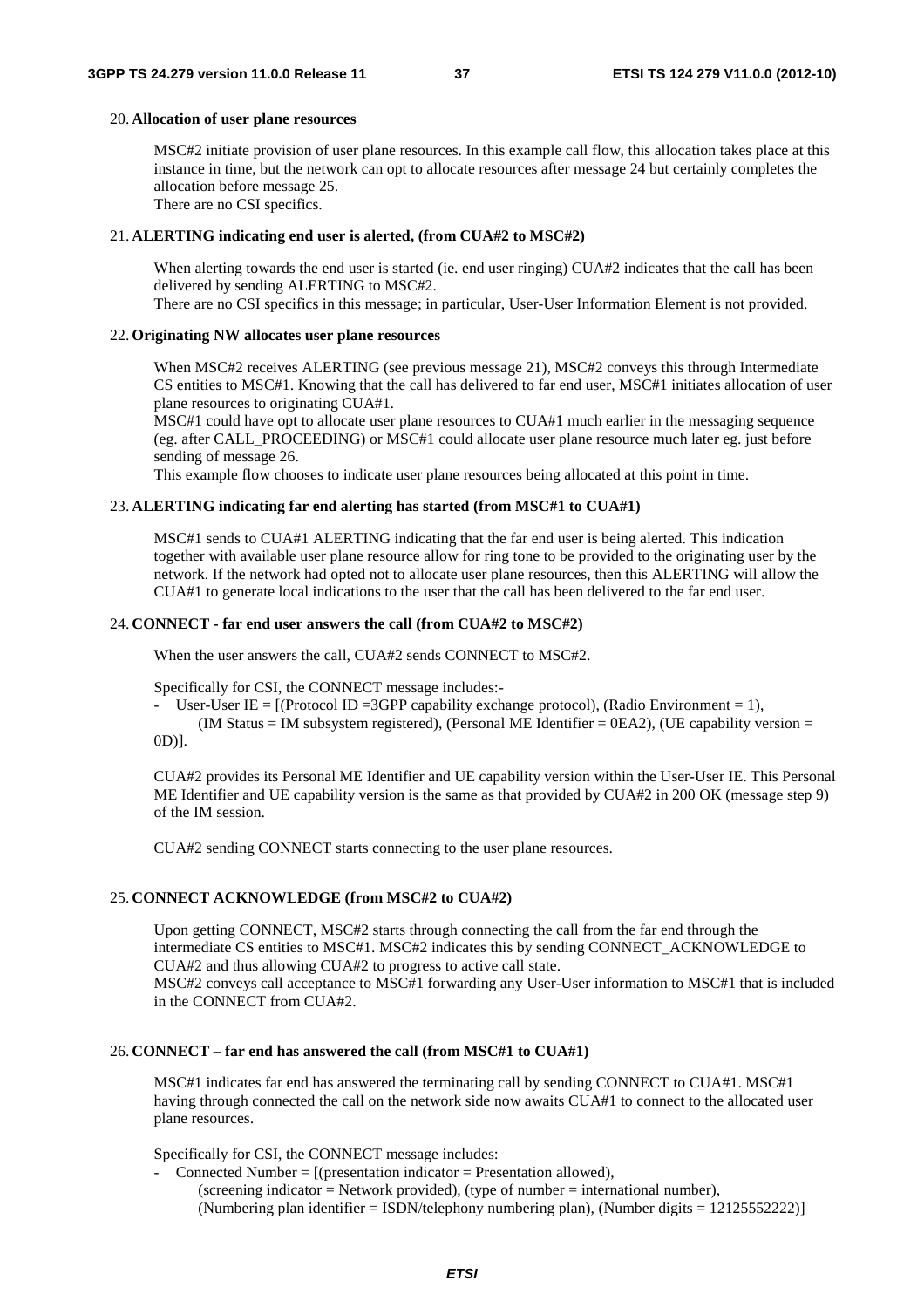User-User IE =  $[(Protocol ID = 3GPP capability exchange protocol), (Radio Environment = 1),]$ (IM Status = IM subsystem registered), (Personal ME Identifier =  $0E A2$ ), (UE capability version =

0D)].

The Personal ME Identifier provided by CUA#2 is used by CUA#1 to relate to the appropriate remote terminal having the parallel IM session. The UE capability version provided by CUA#2 is used by CUA#1 to check whether the terminal capabilities of CUA#2 are already known by CUA#1.

## 27. **CONNECT ACKNOWLEDGE (from CUA#1 to MSC#1)**

CUA#1 receiving CONNECT and with available user plane through connects the call and return CONNECT\_ACKNOWLEDGE to MSC#1. The CONNECT ACKNOWLEDGE allows the network to progress to active call state. There are no CSI specifics in CONNECT ACKNOWLEDGE

## 28. **CS Call takes place**

The CS call takes place.

## B.4 Signalling flows demonstrating CSI session setup when a CS call is already established

## B.4.1 Introduction

This subclause provides signalling flows for CSI session setup, using video session as an example of the IM session, established after any CS call has been established.

The flows show some additions related to CSI. The CUA includes the media feature tags g.3gpp.cs-voice and g.3gpp.cs-video in the Accept-Contact header and in the Contact header. The User Agent and Server Header carries the personal ME identifier.

## B.4.2 Establishing a CSI session when CS call has been setup

Figure B.4.2-1 shows the establishment of video session between two users. A CS call is established before the video session is established.

It is assumed that both the originating CUA and terminating CUA are using an IP-CAN with a separate bearer for SIP signalling which means that each CUA needs to provide resource reservation before starting the video session.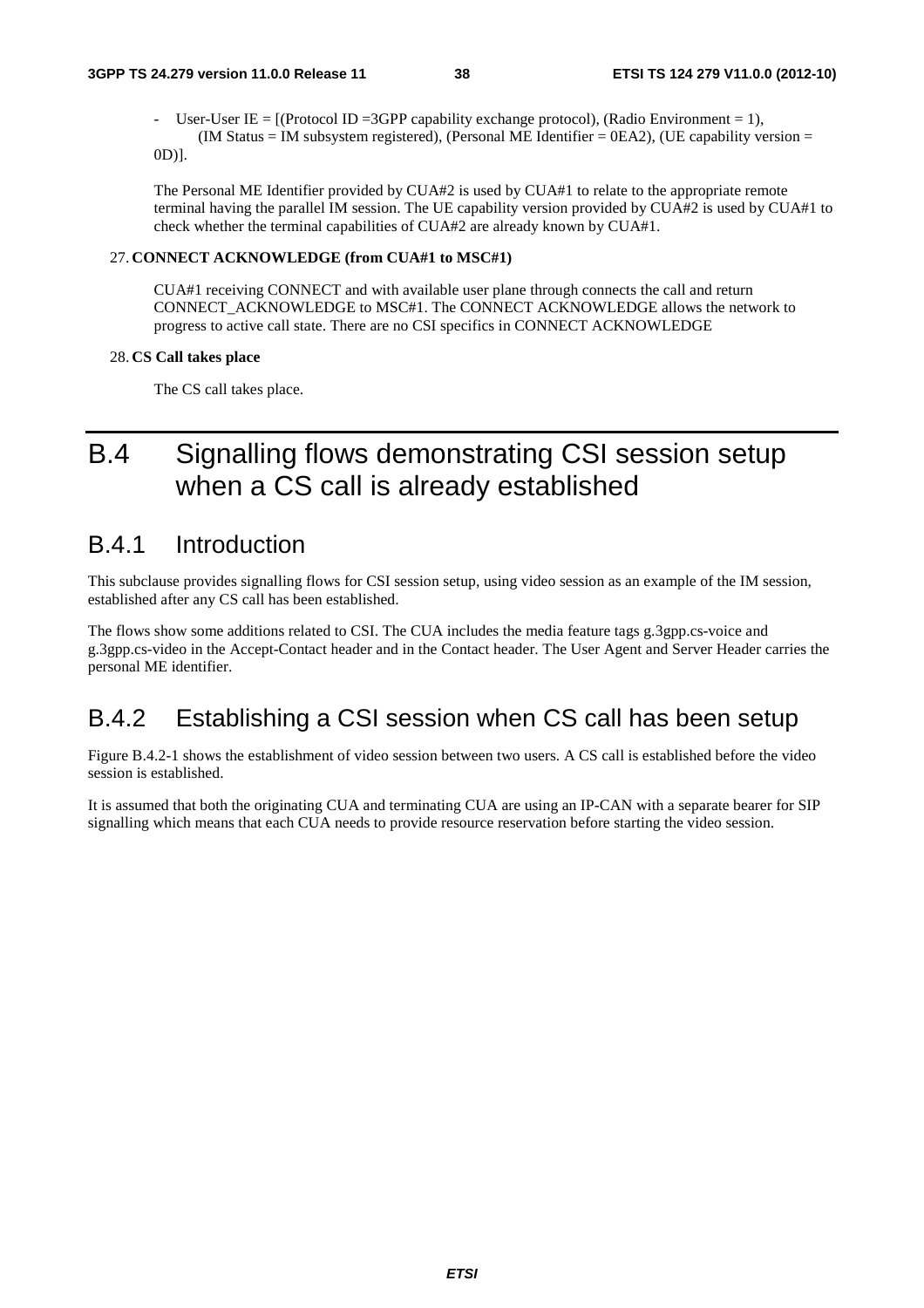

**Figure B.4.2-1: Establishment of a video session after a CS call is established**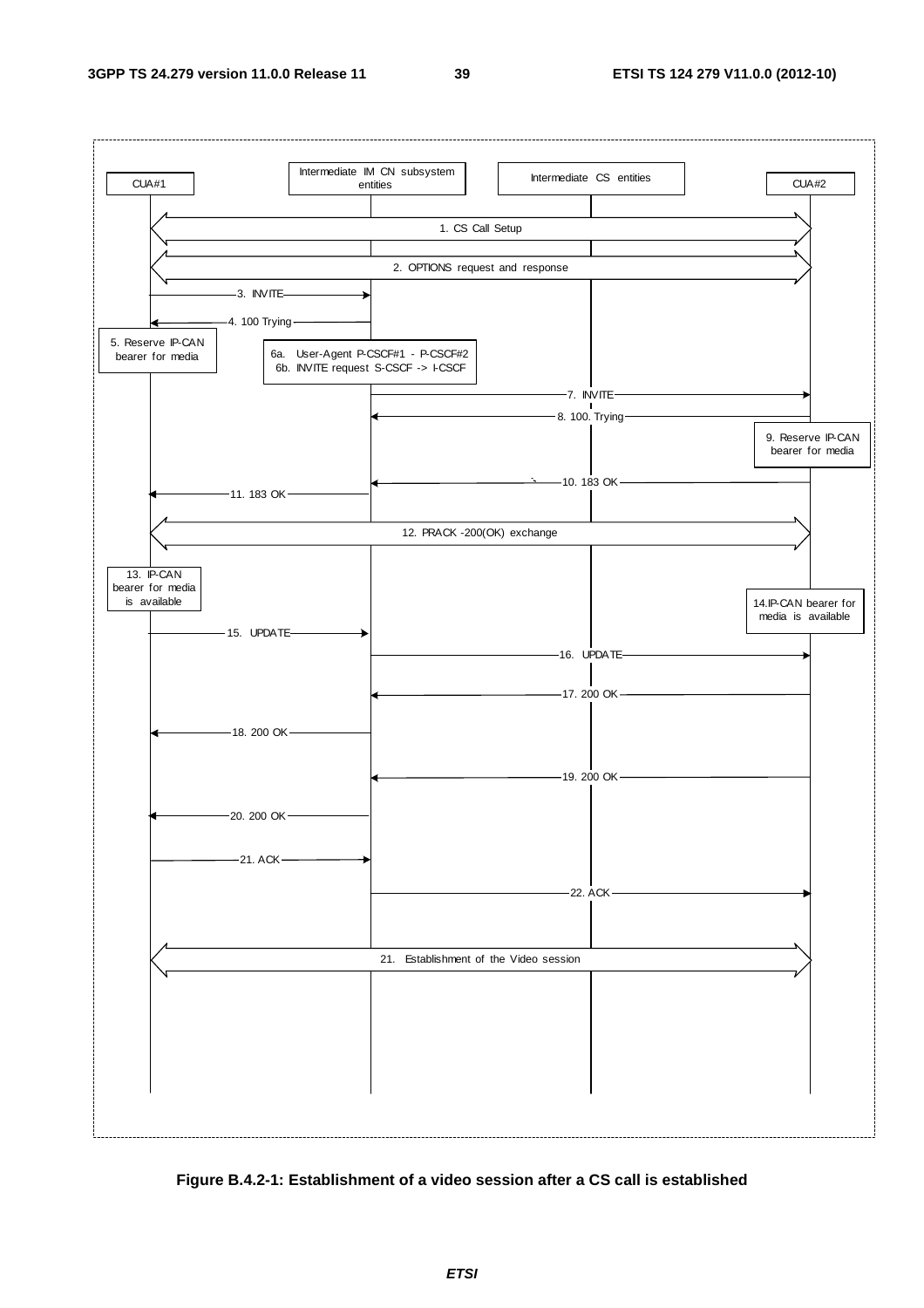The details of the signalling flows are as follows:

1. CS call

A CS call setup is performed according to subclause B.5.

#### 2. **UE capabilities exchange**

 Both UEs have performed a capability exchange. In the here shown example both UEs transfer their UE capability version and personal ME identifier as a part of the capability exchange. An example for capability exchange without the usage of UE capability version and personal ME identifier can be found in subclause B.6.

### 3. **INVITE request (CUA#1 to P-CSCF#1) - see example in table B.4.2-2**

 CUA#1 wants to initiate a session with the terminating CUA. In this example, the CUA#1 creates a video session as the IM session. CUA#1 includes the ¨precondition¨ and ¨100rel¨ options tag in the supported header.

 CUA#1 indicates, using the SDP Capability Negotiation mechanism, that it supports and is willing to use AVPF transport for the video stream and the audio stream.

 CUA#1 indicates that it supports precondition and it indicates that it supports reliable provisional responses. However, it does not use the "Require' header for these capabilities.

CUA#1 does not have available the resources that are necessary to transport the media.

 For this example it is assumed, that signalling encryption was negotiated between CUA#1 and P-CSCF in the security mode set-up procedure during the last successful authentication. This option will only be shown in this example.

CUA#1 declares its capabilities for CS-voice and CS-video, and requests to reach a UE with CS-voice or CSvideo capabilities by including these media feature tags in the Accept-contact header and includes its personal ME identifier and UE capability version in User-Agent header.

#### **Table B.4.2-2: INVITE request (CUA#1 to P-CSCF#1)**

```
INVITE tel:+12125552222 SIP/2.0 
Via: SIP/2.0/UDP [5555::aaa:bbb:ccc:ddd]:1357;comp=sigcomp;branch=z9hG4bKnashds7 
Max-Forwards: 70 
Route: <sip:pcscf1.visited1.net:7531;lr;comp=sigcomp>, <sip:orig@scscf1.home1.net;lr> 
P-Preferred-Identity: <tel:+12125551111> 
P-Access-Network-Info: 3GPP-UTRAN-TDD; utran-cell-id-3gpp=234151D0FCE11 
Privacy: none 
From: <sip:user1 public1@home1.net>; tag=171828
To: <tel:+12125552222> 
Call-ID: cb03a0s09a2sdfglkj490333 
Cseq: 127 INVITE 
Require: sec-agree 
Supported: precondition, 100rel, gruu 
Proxy-Require: sec-agree 
Security-Verify: ipsec-3gpp; q=0.1; alg=hmac-sha-1-96; spi-c=98765432; spi-s=87654321; 
  port-c=8642; port-s=7531 
Contact: <sip: user1 public1@home1.net;gr=urn:uuid:f81d4fae-7dec-11d0-a765-00a0c91e6bf6
  ;comp=sigcomp>;+g.3gpp.cs-voice;+g.3gpp.cs-video 
Accept-Contact: *,+g.3gpp.cs-voice, +g.3gpp.cs-video;explicit 
Allow: INVITE, ACK, CANCEL, BYE, PRACK, UPDATE, REFER, MESSAGE, OPTIONS 
Accept:application/sdp, application/3gpp-ims+xml 
User-Agent: PMI-0007, UCV-04 
Content-Type: application/sdp 
Content-Length: (…) 
v=0o=- 2987933615 2987933615 IN IP6 5555::aaa:bbb:ccc:ddd 
s=-c=IN IP6 5555::aaa:bbb:ccc:ddd 
t=0 0
m=video 49232 RTP/AVP 107 
a=tcap:1 RTP/AVPF 
a=pcfg:1 t=1
```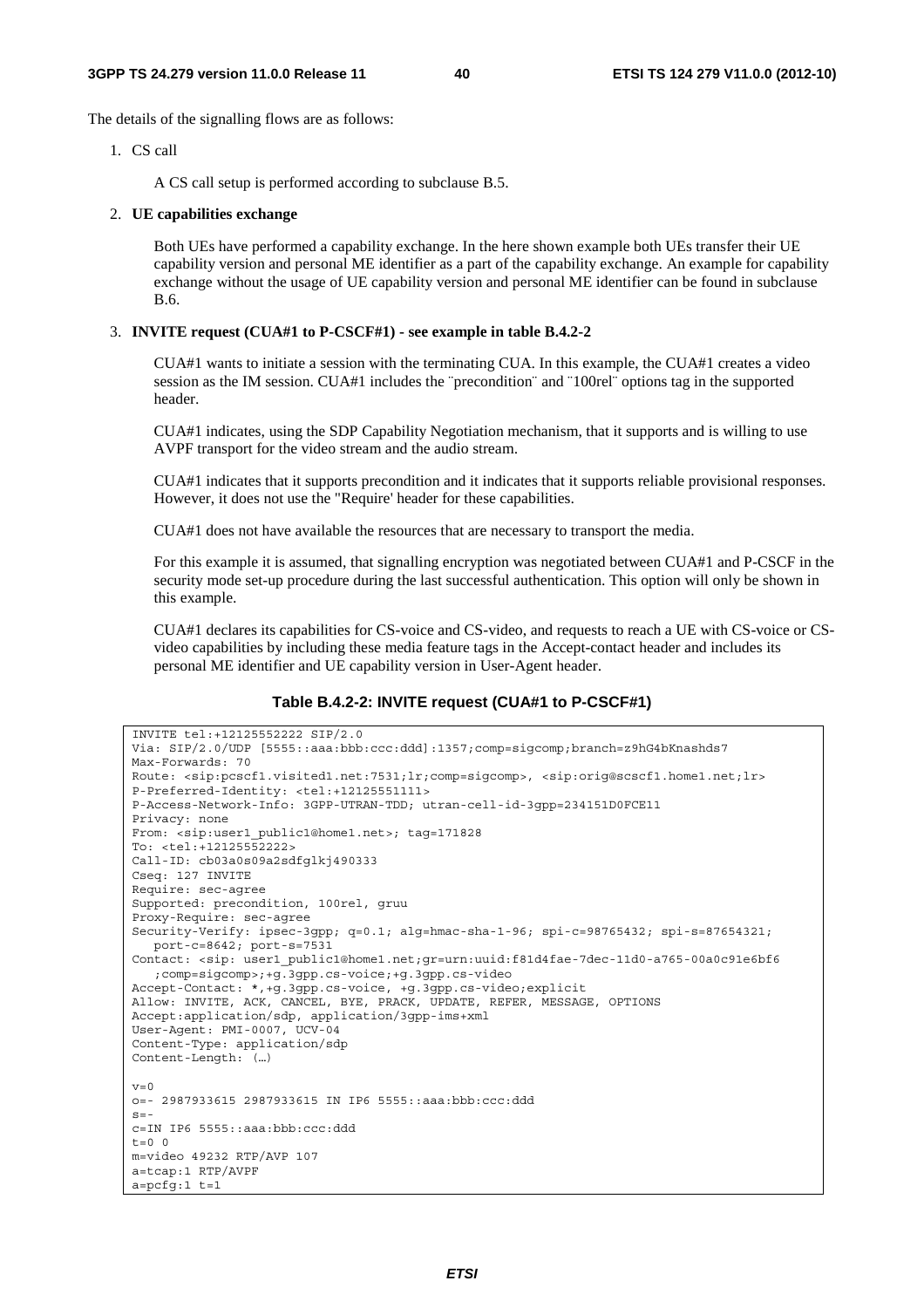$b=AS:64.0$ a=curr:qos local none a=curr:qos remote none a=des:qos mandatory local sendrecv a=des:qos none remote sendrecv a=inactive a=rtpmap:107 H263/90000 a=fmtp 107 profile=0 level=45

**SDP** The SDP contains the video codec supported by CUA#1 and desired by the user at CUA#1 for this session. The precondition attributes are also included.

### 4. **100 (Trying) response (P-CSCF#1 to CUA#1)**

 The P-CSCF responds to the INVITE request with a 100 (Trying) provisional response as described in subclause A.3 of 3GPP TS 24.247 [10].

### 5. **Reserve IP CAN bearer for media**

CUA#1 starts resource reservation based on the SDP.

#### 6a. **User-Agent (P-CSCF#1 to P-CSCF#2)**

The User-Agent header field is transparently passed from P-CSCF#1 to P-CSCF#2.

#### 6b. **INVITE request (S-CSCF#1 to I-CSCF#2) - see example in table B.4.2-3**

 S-CSCF#1 forwards the INVITE request to the I-CSCF#2, after replacing the tel URI with a SIP-URI in the Request URI.

## **Table B.4.2-3: INVITE request (S-CSCF#1 to I-CSCF#2)**

```
INVITE sip:user2_public1@home2.net SIP/2.0 
Via: SIP/2.0/UDP scscf1.home1.net;branch=z9hG4bK332b23.1, SIP/2.0/UDP 
  pcscf1.visited1.net;branch=z9hG4bK240f34.1, SIP/2.0/UDP 
   [5555::aaa:bbb:ccc:ddd]:1357;comp=sigcomp;branch=z9hG4bKnashds7 
Max-Forwards: 68 
Route: <sip:pcscf1.visited1.net:7531;lr;comp=sigcomp>, <sip:orig@scscf1.home1.net;lr> 
Record-Route: <sip:scscf1.home1.net;lr>, <sip:pcscf1.visited1.net;lr> 
P-Asserted-Identity: <tel:+12125551111> 
Privacy: 
From: 
To: 
Call-ID: 
Cseq: 
Supported: 
Contact: 
Accept-Contact: 
Allow: 
Accept: 
User-Agent: 
Content-Type: 
Content-Length: 
v= 
O=s=\Gammat=m=a=a=b=a=a=a=a=a=a=a=
```
## 7. **INVITE request (P-CSCF#2 to CUA#2) – see example in table B.4.2-4**

P-CSCF#2 forwards the INVITE request to the terminating CUA.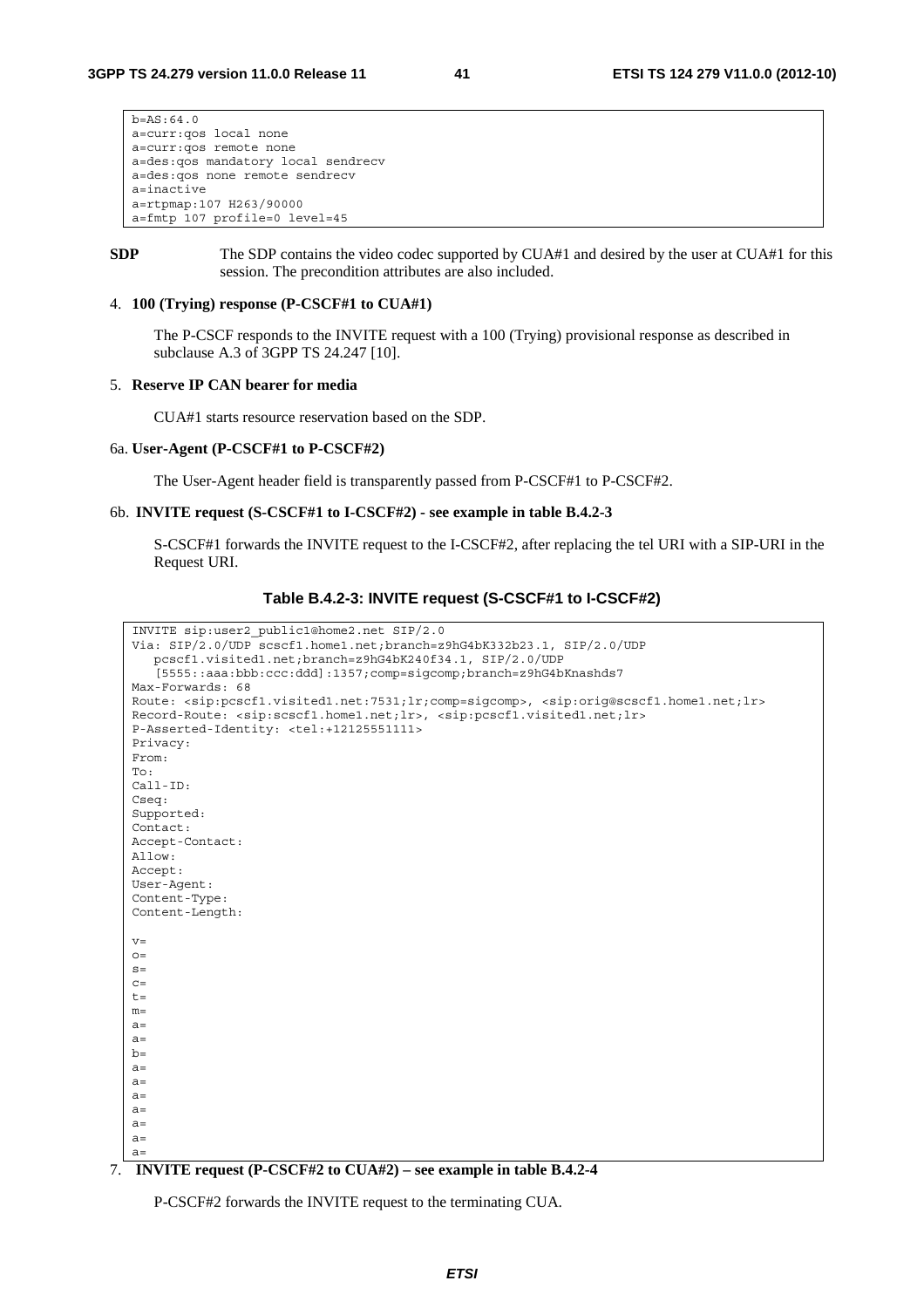| Table B.4.2-4: INVITE request (P-CSCF#2 to CUA#2) |  |
|---------------------------------------------------|--|
|---------------------------------------------------|--|

| INVITE sip: [5555::eee:fff:aaa:bbb]:8805;comp=sigcomp>;+q.3qpp.cs-voice                                                                                           |
|-------------------------------------------------------------------------------------------------------------------------------------------------------------------|
| Via: SIP/2.0/UDP pcscf2.visited2.net:5088;comp=sigcomp;branch=z9hG4bK361k21.1, SIP/2.0/UDP                                                                        |
| scscf2.home2.net;branch=z9hG4bK764z87.1, SIP/2.0/UDP                                                                                                              |
| icscf2 s.home2.net;branch=z9hG4bK871y12.1, SIP/2.0/UDP                                                                                                            |
| scscf1.home1.net;branch=z9hG4bK332b23.1, SIP/2.0/UDP                                                                                                              |
| pcscf1.visited1.net;branch=z9hG4bK240f34.1, SIP/2.0/UDP                                                                                                           |
| [5555::aaa:bbb:ccc:ddd]:1357;comp=sigcomp;branch=z9hG4bKnashds7                                                                                                   |
| Max-Forwards: 65                                                                                                                                                  |
| Record-Route: <sip:pcscf2.visited2.net:5088;lr;comp=sigcomp>, <sip:scscf2.home2.net;lr>,</sip:scscf2.home2.net;lr></sip:pcscf2.visited2.net:5088;lr;comp=sigcomp> |
| <sip:scscf1.home1.net;lr>, <sip:pcscf1.visited1.net;lr></sip:pcscf1.visited1.net;lr></sip:scscf1.home1.net;lr>                                                    |
| P-Asserted-Identity:                                                                                                                                              |
| Privacy:                                                                                                                                                          |
| From:                                                                                                                                                             |
| To:                                                                                                                                                               |
| $Call-ID:$                                                                                                                                                        |
| Cseq:                                                                                                                                                             |
| Supported:                                                                                                                                                        |
| Contact:                                                                                                                                                          |
| Accept-Contact:                                                                                                                                                   |
| Allow:                                                                                                                                                            |
| Accept:                                                                                                                                                           |
| User-Agent:                                                                                                                                                       |
| P-Called-Party-ID:                                                                                                                                                |
| Content-Type:                                                                                                                                                     |
| Content-Length: $(\ldots)$                                                                                                                                        |
|                                                                                                                                                                   |
| $V =$                                                                                                                                                             |
| $O =$                                                                                                                                                             |
| $S =$                                                                                                                                                             |
| $C =$                                                                                                                                                             |
| $t =$                                                                                                                                                             |
| $m=$                                                                                                                                                              |
| $a =$                                                                                                                                                             |
| $a =$                                                                                                                                                             |
| $b=$                                                                                                                                                              |
| $a =$                                                                                                                                                             |
| $a =$                                                                                                                                                             |
| $a =$                                                                                                                                                             |
| $a =$                                                                                                                                                             |
| $a =$                                                                                                                                                             |
| $a =$                                                                                                                                                             |
| $a =$                                                                                                                                                             |

## 8. **100 (Trying) response (CUA#2 to P-CSCF#2)**

 The terminating CUA sends a 100 (Trying) provisional response to P-CSCF#2 as described in subclause A.3 of 3GPP TS 24.247 [10].

## 9. **Reserve IP-CAN bearer for media**

The terminating CUA sets up the bearer in accordance with the received SDP..

## 10. **183 (session progress) response (CUA#2 to P-CSCF#2) – see example in table B.4.2-5**

CUA#2 declares support for "CS-voice" and "CS-video" in its Contact header. The CUA includes the personal ME identifier and the UE capability version in the Server header. CUA#2 requires resource reservation and supports the precondition mechanism.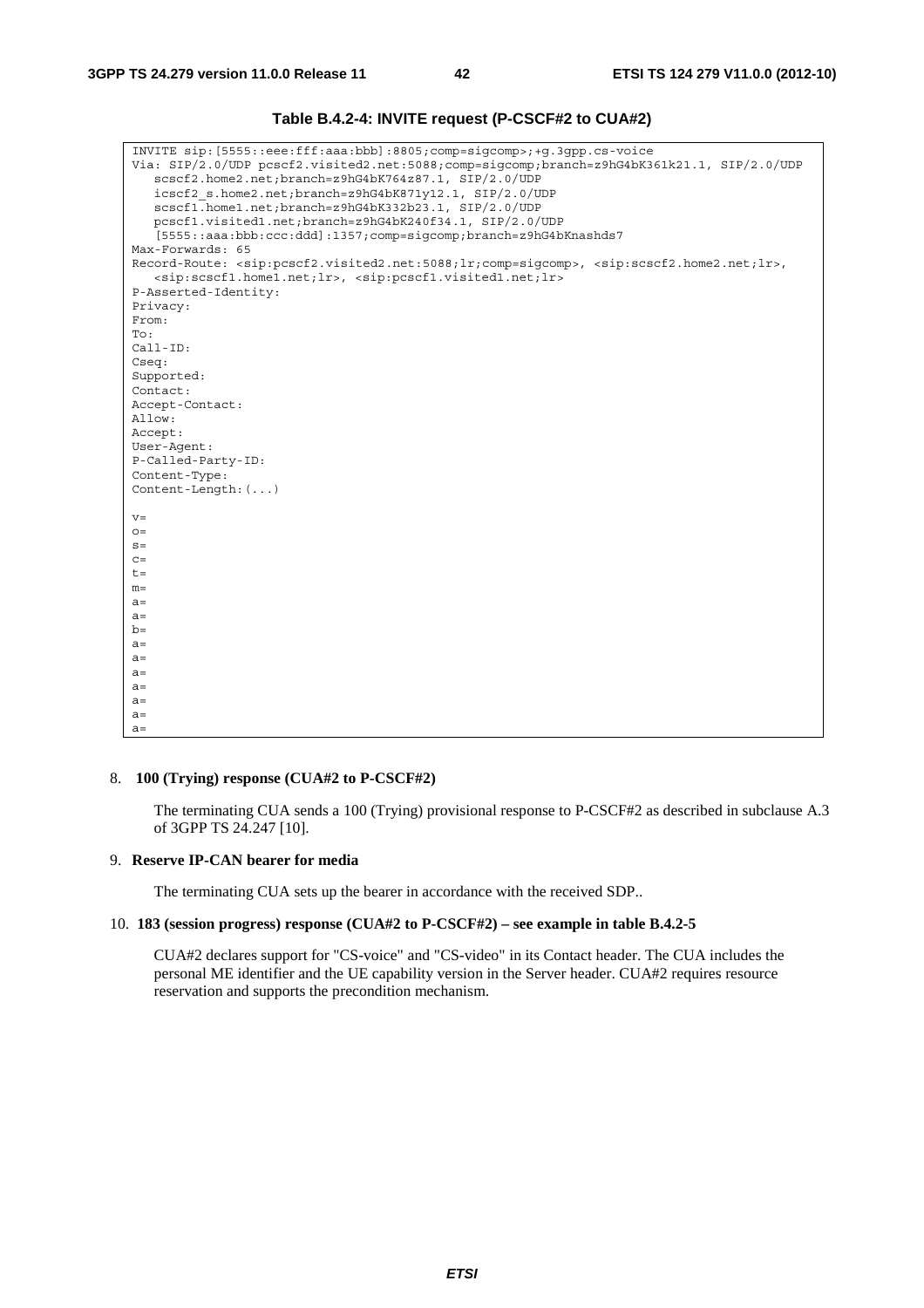## **Table B.4.2-5: 183 (session progress) response (CUA#2 to P-CSCF#2)**

SIP/2.0 183 Session progress Via: SIP/2.0/UDP pcscf2.visited2.net:5088;comp=sigcomp;branch=z9hG4bK361k21.1, SIP/2.0/UDP scscf2.home2.net;branch=z9hG4bK764z87.1, SIP/2.0/UDP icscf2\_s.home2.net;branch=z9hG4bK871y12.1, SIP/2.0/UDP scscf1.home1.net;branch=z9hG4bK332b23.1, SIP/2.0/UDP pcscf1.visited1.net;branch=z9hG4bK240f34.1, SIP/2.0/UDP [5555::aaa:bbb:ccc:ddd]:1357;comp=sigcomp;branch=z9hG4bKnashds7 Record-Route: <sip:pcscf2.visited2.net:5088;lr;comp=sigcomp>>, <sip:scscf2.home2.net;lr>, <sip:scscf1.home1.net;lr>, <sip:pcscf1.visited1.net;lr> Privacy: none From: <sip:user1\_public1@home1.net>; tag=171828 To: <tel:+12125552222>;tag=314159 Call-ID: cb03a0s09a2sdfglkj490333 Cseq: 127 INVITE Contact: <sip: user2\_public1@home2.net;gr=urn:uuid:2ad8950e-48a5-4a74-8d99 ad76cc7fc74;comp=sigcomp>;+g.3gpp.cs-voice,+g.3gpp.cs-video Allow: INVITE, ACK, CANCEL, BYE, PRACK, UPDATE, REFER, MESSAGE, OPTIONS Require: 100rel, precondition Supported: gruu Server: PMI-0EA2, UCV-0D Content-Type: application/sdp Content-Length: (…)  $v=0$ o=- 2987933615 2987933617 IN IP6 5555:: eee:fff:aaa:bbb  $s=$ c=IN IP6 5555::eee:fff:aaa:bbb  $t=0$  0 m=video 49234 RTP/AVPF 107 a=acfg:1 t=1 b=AS:64.0 a=curr:qos remote none a=curr:qos local none a=des:qos mandatory local sendrecv a=des:qos mandatory remote sendrecv a=conf:qos remote sendrecv a=inactive a=rtpmap:107 H263/90000 a=fmtp 107 profile=0 level=45

11. **183 (session progress) response (P-CSCF#1 to CUA#1 ) – see example in table B.4.2-6**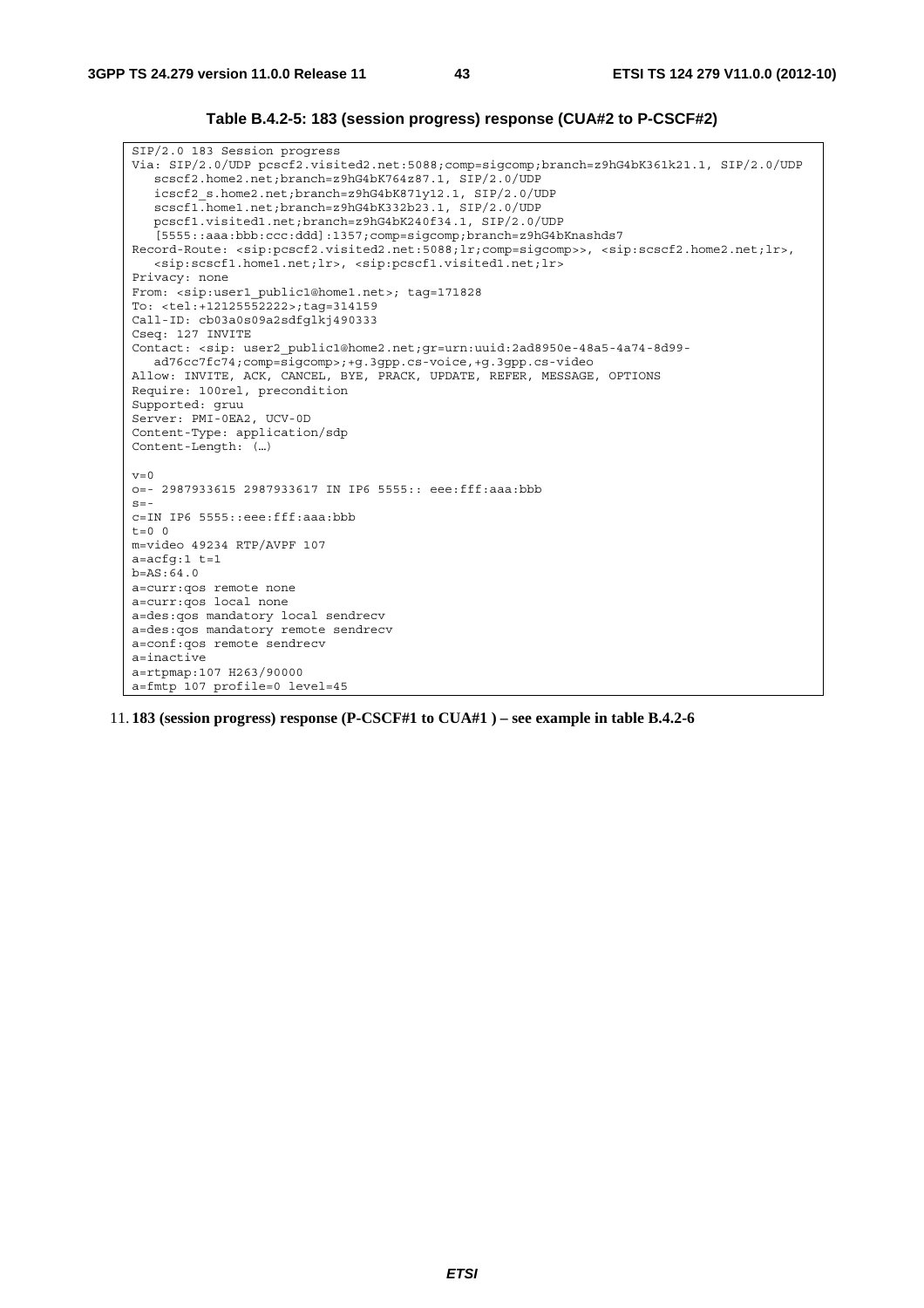| SIP/2.0 183 Session progress                                                                                                                                      |
|-------------------------------------------------------------------------------------------------------------------------------------------------------------------|
| Via: [5555::aaa:bbb:ccc:ddd]:1357;comp=sigcomp;branch=z9hG4bKnashds7                                                                                              |
| Record-Route: <sip:pcscf2.visited2.net:5088;lr;comp=sigcomp>, <sip:scscf2.home2.net;lr>,</sip:scscf2.home2.net;lr></sip:pcscf2.visited2.net:5088;lr;comp=sigcomp> |
| <sip:scscf1.home1.net;lr>, <sip:pcscf1.visited1.net;lr></sip:pcscf1.visited1.net;lr></sip:scscf1.home1.net;lr>                                                    |
| Privacy:                                                                                                                                                          |
| From:                                                                                                                                                             |
| To:                                                                                                                                                               |
| $Call-ID:$                                                                                                                                                        |
| Cseq:                                                                                                                                                             |
| RSeq:                                                                                                                                                             |
| P-Asserted-Identity:< user2 public1@home2.net>, < tel:+12125552222>                                                                                               |
| Contact:                                                                                                                                                          |
| Allow:                                                                                                                                                            |
| Require:                                                                                                                                                          |
| Supported:                                                                                                                                                        |
| Server:                                                                                                                                                           |
| Content-Type:                                                                                                                                                     |
| Content-Length:                                                                                                                                                   |
|                                                                                                                                                                   |
| $v=0$                                                                                                                                                             |
| $Q = -$                                                                                                                                                           |
| $S = -$                                                                                                                                                           |
| $C =$                                                                                                                                                             |
| $t =$                                                                                                                                                             |
| $m=$                                                                                                                                                              |
| $a=$                                                                                                                                                              |
| $b=$                                                                                                                                                              |
| $a=$                                                                                                                                                              |
| $a=$                                                                                                                                                              |
| $a=$                                                                                                                                                              |
| $a=$                                                                                                                                                              |
| $a=$                                                                                                                                                              |
| $a=$                                                                                                                                                              |
| $a=$                                                                                                                                                              |
| $a=$                                                                                                                                                              |
|                                                                                                                                                                   |

**Table B.4.2-6: 183 (session progress) response (P-CSCF#1 to CUA#1 )** 

## 12. **PRACK-200 Exchange**

## 13. **IP-CAN bearer available for media**

The IP-CAN bearer at CUA#1 is established.

## 14. **IP-CAN bearer available for media.**

The IP-CAN bearer at CUA#2 is established.

## 15. **UPDATE request (CUA#1 to P-CSCF#1 ) – see example in table B.4.2-7**

CUA#1 indicates that it can send and receive media.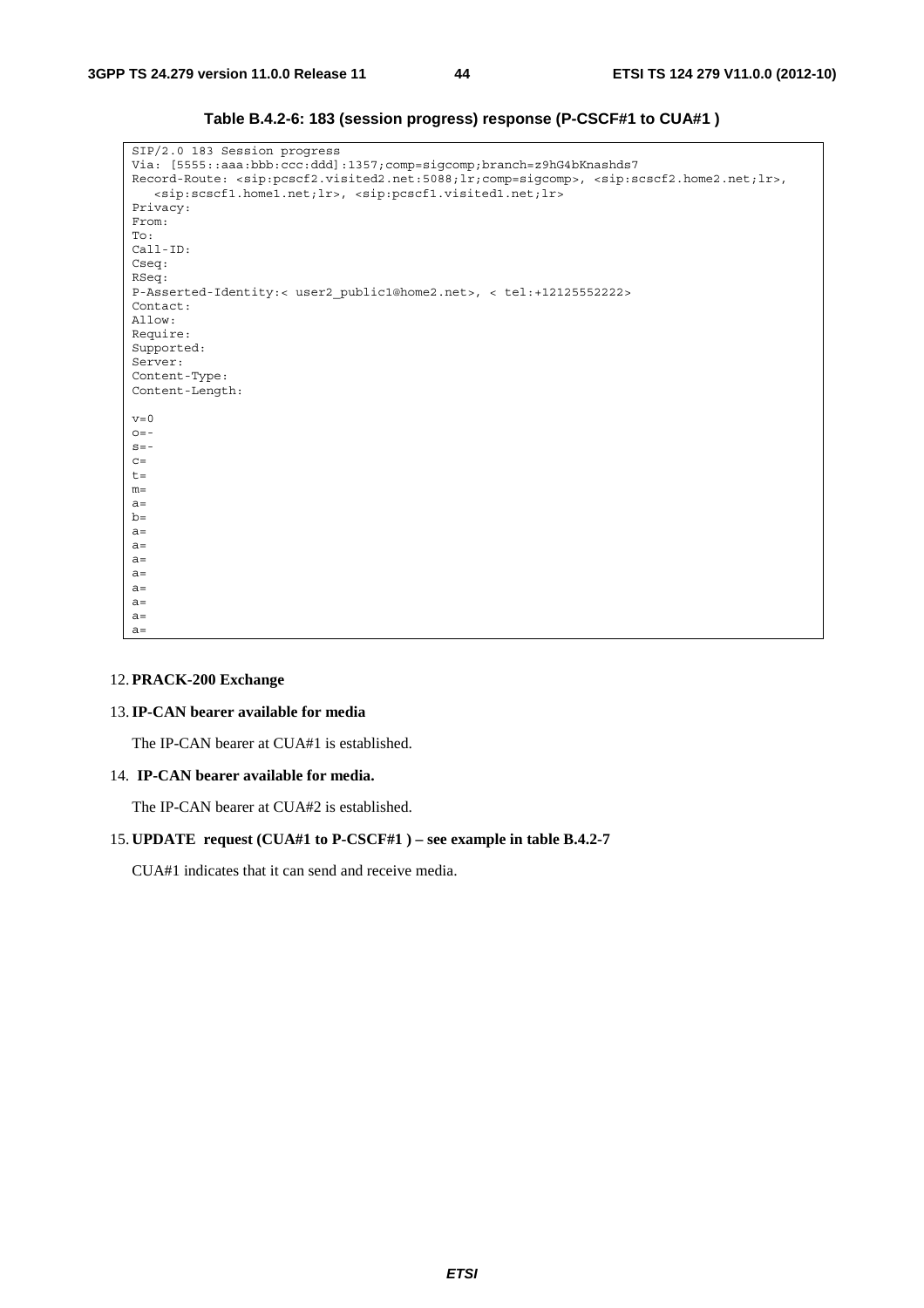## **Table B.4.2-7: UPDATE request (CUA#1 to P-CSCF#1 )**

UPDATE <sip: user2\_public1@home2.net;gr=urn:uuid:2ad8950e-48a5-4a74-8d99-ad76cc7fc74 ;comp=sigcomp> Via: SIP/2.0/UDP [5555::aaa:bbb:ccc:ddd]:1357;comp=sigcomp;branch=z9hG4bKnashds7 Max-Forwards: 70 Route: <sip:pcscf1.visited1.net:7531;lr;comp=sigcomp>, <sip:orig@scscf1.home1.net;lr> From: <sip:user1\_public1@home1.net>; tag=171828 To: <tel:+12125552222> tag=314159 Call-ID: cb03a0s09a2sdfglkj490333 Cseq: 129 UPDATE Require: sec-agree Proxy-Require: sec-agree Security-Verify: ipsec-3gpp; q=0.1; alg=hmac-sha-1-96; spi=87654321; port1=7531 Content-Type: application/sdp Content-Length: (…)  $v=0$ o=- 2987933615 2987933615 IN IP6 5555::aaa:bbb:ccc:ddd  $s=$ c=IN IP6 5555::aaa:bbb:ccc:ddd  $t=0$  0 m=video 49232 RTP/AVPF 107 b=AS:64.0 a=curr:qos local sendrecv a=curr:qos remote none a=des:qos mandatory local sendrecv a=des:qos mandatory remote sendrecv a=sendrecv a=rtpmap:107 H263/90000 a=fmtp 107 profile=0 level=45

#### 16. **UPDATE request (P-CSCF#2 to CUA#2 ) – see example in table B.4.2-8**

The CUA#2 can start alerting.

#### **Table B.4.2-8: UPDATE request (P-CSCF#2 to CUA#2)**

```
UPDATE <sip: user2_public1@home2.net;gr=urn:uuid:2ad8950e-48a5-4a74-8d99-
  ad76cc7fc74;comp=sigcomp> 
Via: : SIP/2.0/UDP pcscf2.visited2.net:5088;comp=sigcomp;branch=z9hG4bK361k21.1, 
  SIP/2.0/UDP scscf2.home2.net;branch=z9hG4bK764z87.1, SIP/2.0/UDP 
   icscf2_s.home2.net;branch=z9hG4bK871y12.1, SIP/2.0/UDP 
   scscf1.home1.net;branch=z9hG4bK332b23.1, SIP/2.0/UDP 
  pcscf1.visited1.net;branch=z9hG4bK240f34.1, SIP/2.0/UDP 
   [5555::aaa:bbb:ccc:ddd]:1357;comp=sigcomp;branch=z9hG4bKnashds7 
Max-Forwards: 68 
From: 
To: 
Call-ID: 
Cseq: 
Content-Type: 
Content-Length: 
v=\caps=C=t=m=b=a=a=a=a=a=a=a=
```
### 17. **200 (OK) response (CUA#2 to P-CSCF#2) – see example in table B.4.2-9**

CUA 2 indicates that media can be received and sent.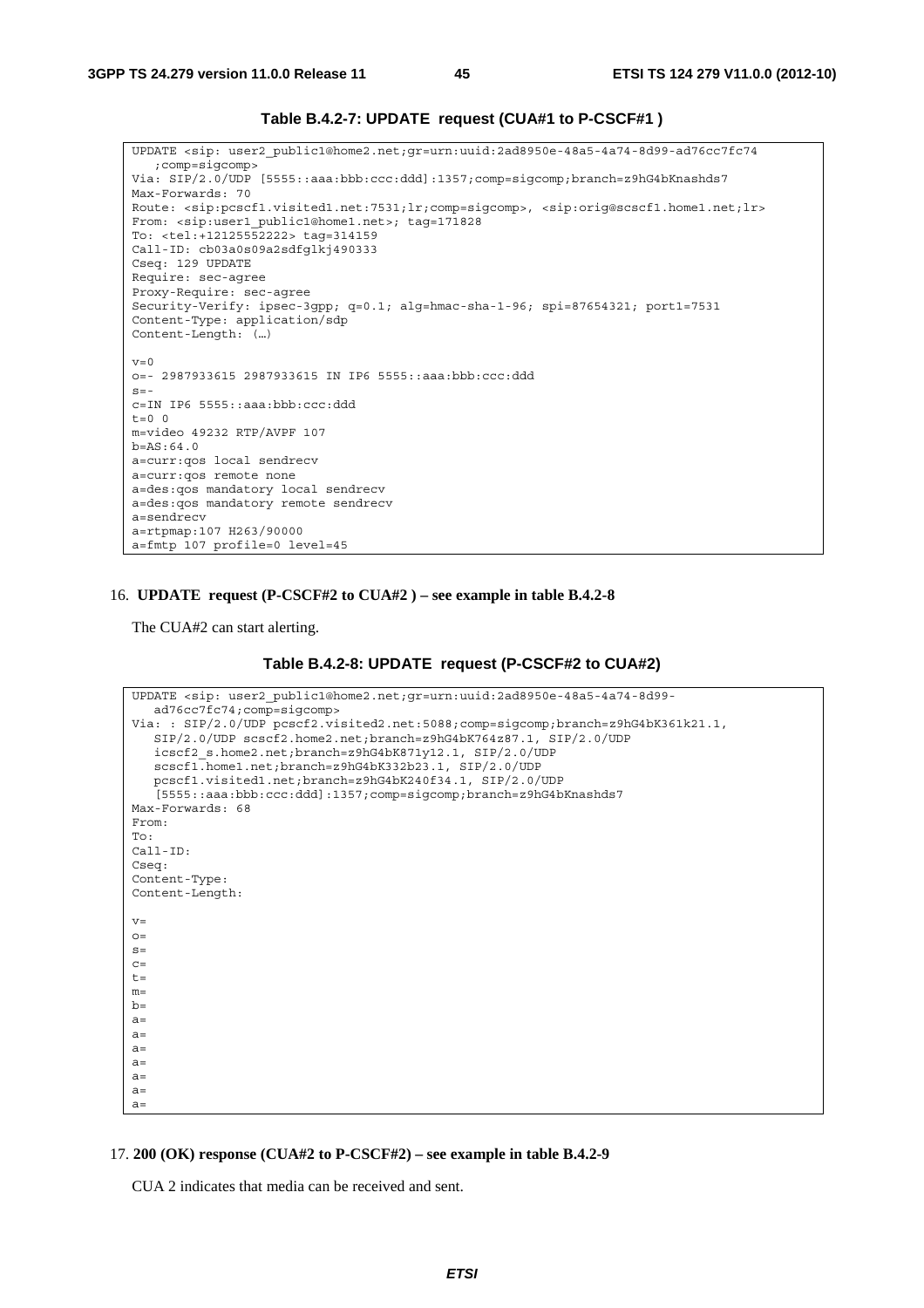| Table B.4.2-9: 200(OK) response (CUA#2 to P-CSCF#2) |  |  |
|-----------------------------------------------------|--|--|
|-----------------------------------------------------|--|--|

SIP/2.0 200 OK Via: SIP/2.0/UDP pcscf2.visited2.net:5088;comp=sigcomp;branch=z9hG4bK361k21.1, SIP/2.0/UDP scscf2.home2.net;branch=z9hG4bK764z87.1, SIP/2.0/UDP icscf2\_s.home2.net;branch=z9hG4bK871y12.1, SIP/2.0/UDP scscf1.home1.net;branch=z9hG4bK332b23.1, SIP/2.0/UDP pcscf1.visited1.net;branch=z9hG4bK240f34.1, SIP/2.0/UDP [5555::aaa:bbb:ccc:ddd]:1357;comp=sigcomp;branch=z9hG4bKnashds7 From: <sip:user1\_public1@home1.net>; tag=171828 To: <tel:+12125552222>;tag=314159 Call-ID: cb03a0s09a2sdfglkj490333 Cseq: 129 UPDATE Content-Type: application/sdp Content-Length: (…)  $v=0$ o=- 2987933615 2987933617 IN IP6 5555:: eee:fff:aaa:bbb  $s=$ c=IN IP6 5555::eee:fff:aaa:bbb  $t=0$  0 m=video 49234 RTP/AVPF 107 b=AS:64.0 a=curr:qos local sendrecv a=curr:qos remote sendrecv a=des:qos mandatory local sendrecv a=des:qos mandatory remote sendrecv a=sendrecv a=rtpmap:107 H263/90000 a=fmtp 107 profile=0 level=45

18. **200 (OK) response (P-CSCF#1 to CUA#1) – see example in table B.4.2-10** 

**Table B.4.2-10: 200(OK) response (P-CSCF#1 to CUA#1)** 

```
SIP/2.0 200 OK 
Via: [5555::aaa:bbb:ccc:ddd]:1357;comp=sigcomp;branch=z9hG4bKnashds7 
From: 
To: 
Call-ID: 
Cseq: 
Content-Type: 
Content-Length: 
v=0Q = -s=-C=t=m=b=a=a=a=a=a=a=a=
```
## 19. **200 (OK) response (CUA#2 to P-CSCF#2) – see example in table B.4.2-11**

CUA#2 accepts the session.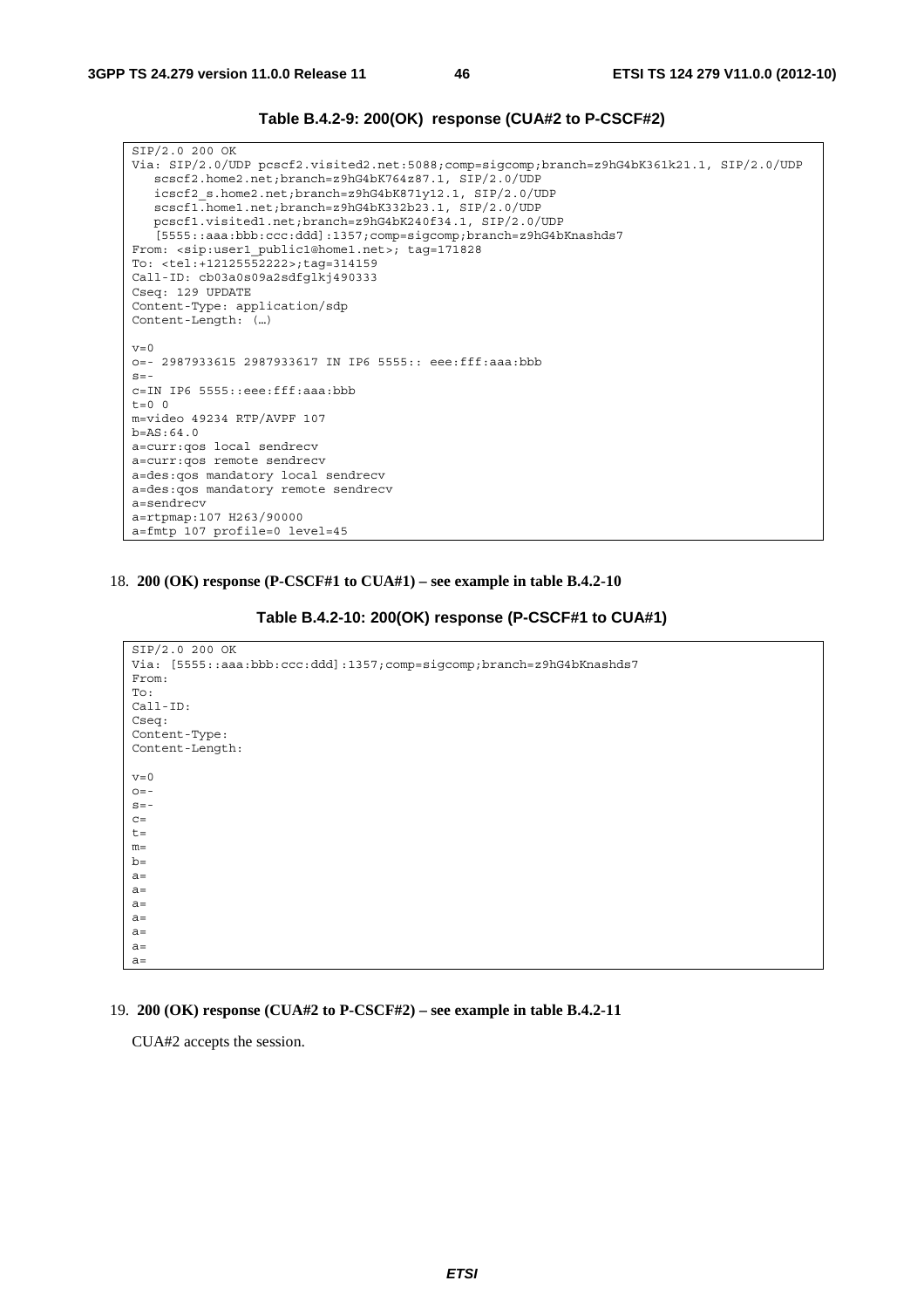

SIP/2.0 200 OK Via: SIP/2.0/UDP pcscf2.visited2.net:5088;comp=sigcomp;branch=z9hG4bK361k21.1, SIP/2.0/UDP scscf2.home2.net;branch=z9hG4bK764z87.1, SIP/2.0/UDP icscf2\_s.home2.net;branch=z9hG4bK871y12.1, SIP/2.0/UDP scscf1.home1.net;branch=z9hG4bK332b23.1, SIP/2.0/UDP pcscf1.visited1.net;branch=z9hG4bK240f34.1, SIP/2.0/UDP [5555::aaa:bbb:ccc:ddd]:1357;comp=sigcomp;branch=z9hG4bKnashds7 Privacy: none From: <sip:user1\_public1@home1.net>; tag=171828 To: <tel:+12125552222>;tag=314159;tag=314159 Call-ID: cb03a0s09a2sdfglkj490333 Cseq: 127 INVITE Contact: <sip:user2\_public1@home2.net;gr=urn:uuid:2ad8950e-48a5-4a74-8d99 ad76cc7fc74;comp=sigcomp>;+g.3gpp.cs-voice, +g.3gpp.cs-video Allow: INVITE, ACK, CANCEL, BYE, PRACK, UPDATE, REFER, MESSAGE, OPTIONS Server: PMI-0EA2, UCV-0D Content-Length: 0

#### 20. **200 (OK) response (P-CSCF#1 to CUA#1) – see example in table B.4.2-12**

P-CSCF#1 forwards the 200 (OK) response to the originating CUA.

```
Table B.4.2-12: 200 (OK) response (P-CSCF#1 to CUA#1)
```

```
SIP/2.0 200 OK 
Via: SIP/2.0/UDP [5555::aaa:bbb:ccc:ddd]:1357;comp=sigcomp;branch=z9hG4bKnashds7 
P-Asserted-Identity: < user2_public1@home2.net>, < tel:+12125552222> 
Privacy: 
From: 
To: 
Call-ID: 
CSeq: 
Require: 
Contact: 
Allow: 
Server: 
Content-Length:
```
#### 21. **ACK request (CUA#1 to P-CSCF#1) – see example in table B.4.2-13**

The CUA responds to the 200 (OK) response with an ACK request sent to the P-CSCF#1.

### **Table B.4.2-13: ACK request (CUA#1 to P-CSCF#1)**

```
ACK sip: <sip:user2_public1@home2.net;gr=urn:uuid:2ad8950e-48a5-4a74-8d99-
   ad76cc7fc74;comp=sigcomp>; 
Via: SIP/2.0/UDP [5555::aaa:bbb:ccc:ddd]:1357;comp=sigcomp;branch=z9hG4bKnashds7 
Max-Forwards: 70 
P-Access-Network-Info: 3GPP-UTRAN-TDD; utran-cell-id-3gpp=234151D0FCE11 
Route: <sip:pcscf1.visited1.net:7531;lr;comp=sigcomp>, <sip:scscf1.home1.net;lr>, 
   <sip:scscf2.home2.net;lr>, <sip:pcscf2.visited2.net;lr> 
From: <sip:user1 public1@home1.net>;tag=171828
To: <sip:user2_public1@home2.net>;tag=314159 
Call-ID: cb03a0s09a2sdfglkj490333 
Cseq: 127 ACK 
Content-Length: 0
```
#### 22. **ACK request (P-CSCF#2 to CUA#2) – see example in table B.3.2-14.**

P-CSCF#2 forwards the ACK request to the terminating CUA.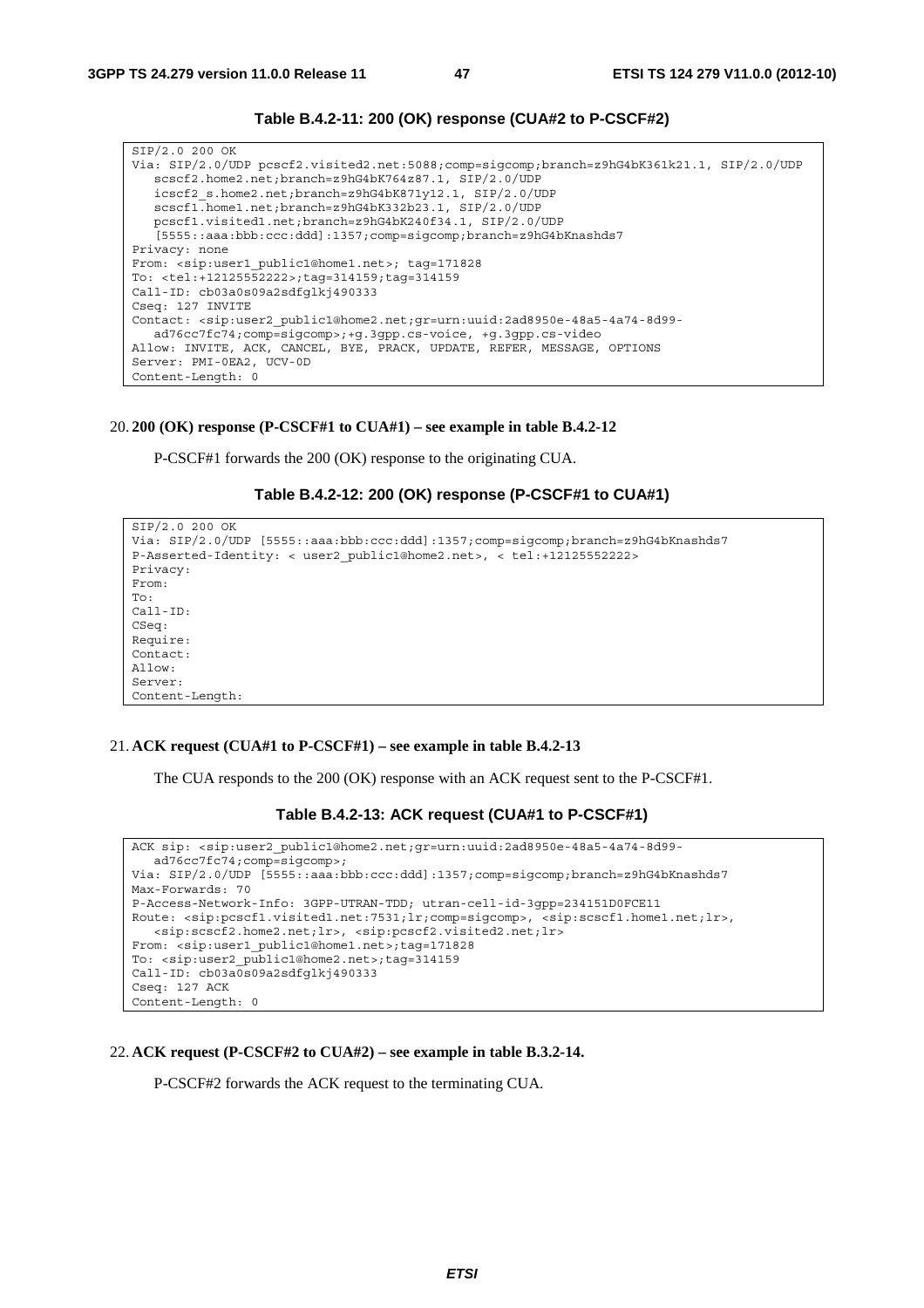

## **Table B.3.2-14: ACK request (P-CSCF#2 to CUA#2)**

## B.5 Signalling flows demonstrating capability information exchange in a CS call (only)

## B.5.1 Introduction

This subclause provides signalling flows for exchange of information relevant for CSI in a CS call only.

## B.5.2 Establishing a CS call from a CSI capable UE

Figure B.5.2-1 shows the exchange of Radio Environment information, the IM Status, UE capability version and Personal ME Identifier by the CUAs of a CSI capable UE during a normal CS call establishment.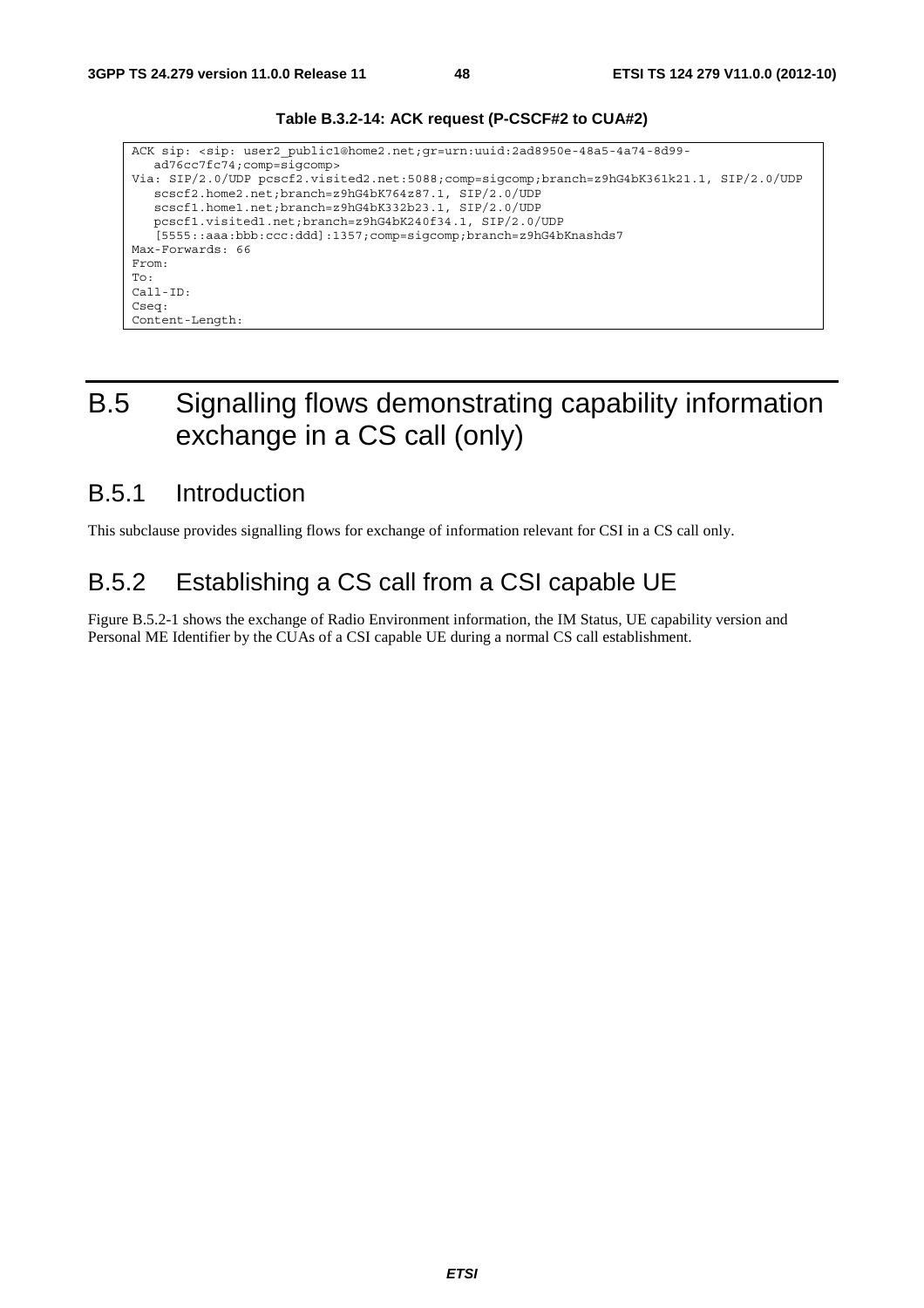

## **Figure B.5.2-1: CS call establishment (example of late assignment of user plane resources)**

The details of the signalling flows are as follows:-

## 1. **Initiation of CS call establishment with SETUP from originating side (from CUA#1 to MSC#1)**

CUA#1 starts the CS call towards CUA#2 sending out the SETUP.

Specifically for CSI, the SETUP message includes:-

- Called Party Number =  $[(Numbering plan identifier = ISBN/telephony numbering plan)]$ (type of number = international number), (Number digits =  $12125552222$ )]
- User-User IE =  $((\text{Protocol ID} = 3GPP \text{ capability exchange protocol}), (\text{Radio Environment} = 1),$  (IM Status = IM subsystem capable and willing to register to IM subsystem), (Personal ME Identifier =  $0007$ ), (UE capability version = 04)].

#### 2. **CALL PROCEEDING (MSC#1 to CUA#1)**

MSC#1 after call processing checks replies to CUA#1 with CALL\_PROCEEDING. MSC#1 progress with the CS Call by contacting MSC#2. Intermediate CS entities could be involved. The User-User information provided by CUA#1 is forwarded by MSC#1 towards MSC#2. There is no specific CSI information in CALL\_PROCEEDING.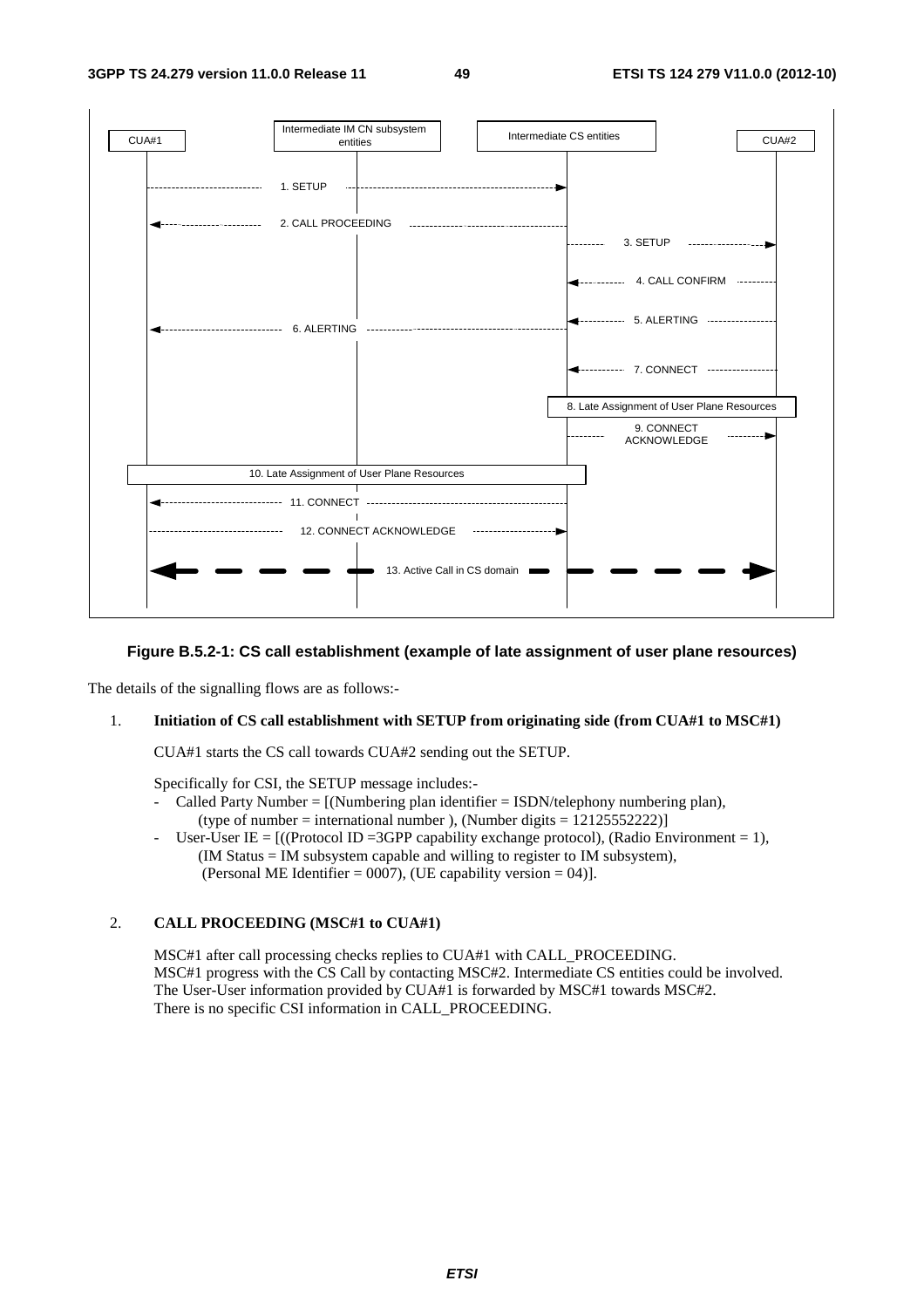## 3. **Initiation of CS terminating call with SETUP towards called party (from MSC#2 to CUA#2)**

MSC#2 starts the terminating call by initiating SETUP to CUA#2.

Specifcally for CSI, the SETUP message includes:-

- Called Party Number =  $f(t)$  type of number = international number ).
- (Numbering plan identifier = ISDN/telephony numbering plan), (Number digits =  $12125552222$ ) Calling Party Number =  $[$ (presentation indicator = Presentation allowed),
- (screening indicator = Network provided), (type of number = international number ), (Numbering plan identifier = ISDN/telephony numbering plan), (Number digits =  $12125551111$ )]
- User-User IE =  $[$ (Protocol ID = 3GPP capability exchange protocol), (Radio Environment = 1), (IM Status = IM subsystem capable and willing to register to IM subsystem), (Personal ME Identifier =  $0007$ ), (UE capability version = 04)].

The Personal ME Identifier provided by CUA#1 is later used by CUA#2 to relate to a particular terminal of CUA#1 that initiated this CS call is later progressed to a CSI call.

### 4. **CALL CONFIRM indicating terminating CS Call is being processed (from CUA#2 to MSC#2)**

CUA#2 on accepting the terminating call for further processing respond to MSC#2 with CALL\_CONFIRM. There is no specific CSI information in CALL\_CONFIRM.

#### 5. **ALERTING indicating end user is alerted, (from CUA#2 to MSC#2)**

CUA#2 indicates locally to the user that a call has arrived by starting local alerting. With the call delivered, CUA#2 sends ALERTING to MSC#2.

There are no CSI specifics in this message; in particular, there is no inclusion of User-User Information Element.

NOTE: This example flow has taken to illustrate local alerting by CUA#2. This is the case if in the SETUP MSC#2 allows this to be done, as MSC intends to do a late assignment of user plane resources.

## 6. **ALERTING indicating far end alerting has started (from MSC#1 to CUA#1)**

Through Internediate CS entities, MSC#2 informs MSC#1 that the call has been delivered. MSC#1 sends to CUA#1 ALERTING indicating that call has been delivered and far end user is being alerted. Only local indication of call delivery can be provided by CUA#1 to the user (ie. ringing tone) as user plane resources have yet to be assigned by MSC#1. There are no CSI specifics in this message.

## 7. **CONNECT - far end user answers the call (from CUA#2 to MSC#2)**

When the user answers the call, CUA#2 sends CONNECT to MSC#2.

Specifically for CSI, the CONNECT message includes:-

User-User IE =  $[(Protocol ID = 3GPP capability exchange protocol), (Radio Environment = 1),]$  $(IM Status = IM subsystem capable and willing to register to IM subsystem),$ (Personal ME Identifier  $=$  0EA2), (UE capability version  $=$  0D)].

After sending the CONNECT, CUA#2 is ready to connect to user plane resources and does the instance user plane resources is allocated.

MSC#2 conveys call answer to MSC#1 and forwards any User-User information to MSC#1 that is included in the CONNECT from CUA#2.

The provision of the Personal ME Identifier is to allow CUA#2 and CUA#1 to bind this CS Call answered by a particular terminal of CUA#2 to any eventual associated IM session to progress this CS call to a CSI call.

## 8. **Allocation of user plane resources**

MSC#2 has to allocate user plane resources to CUA#2 to allow speech to take place. In this example, this is the very latest point in time that MSC#2 can allocate such resources. This is referred to as Late Assignment. With the completion of the user plane resources, CUA#2 connects up and speech begins.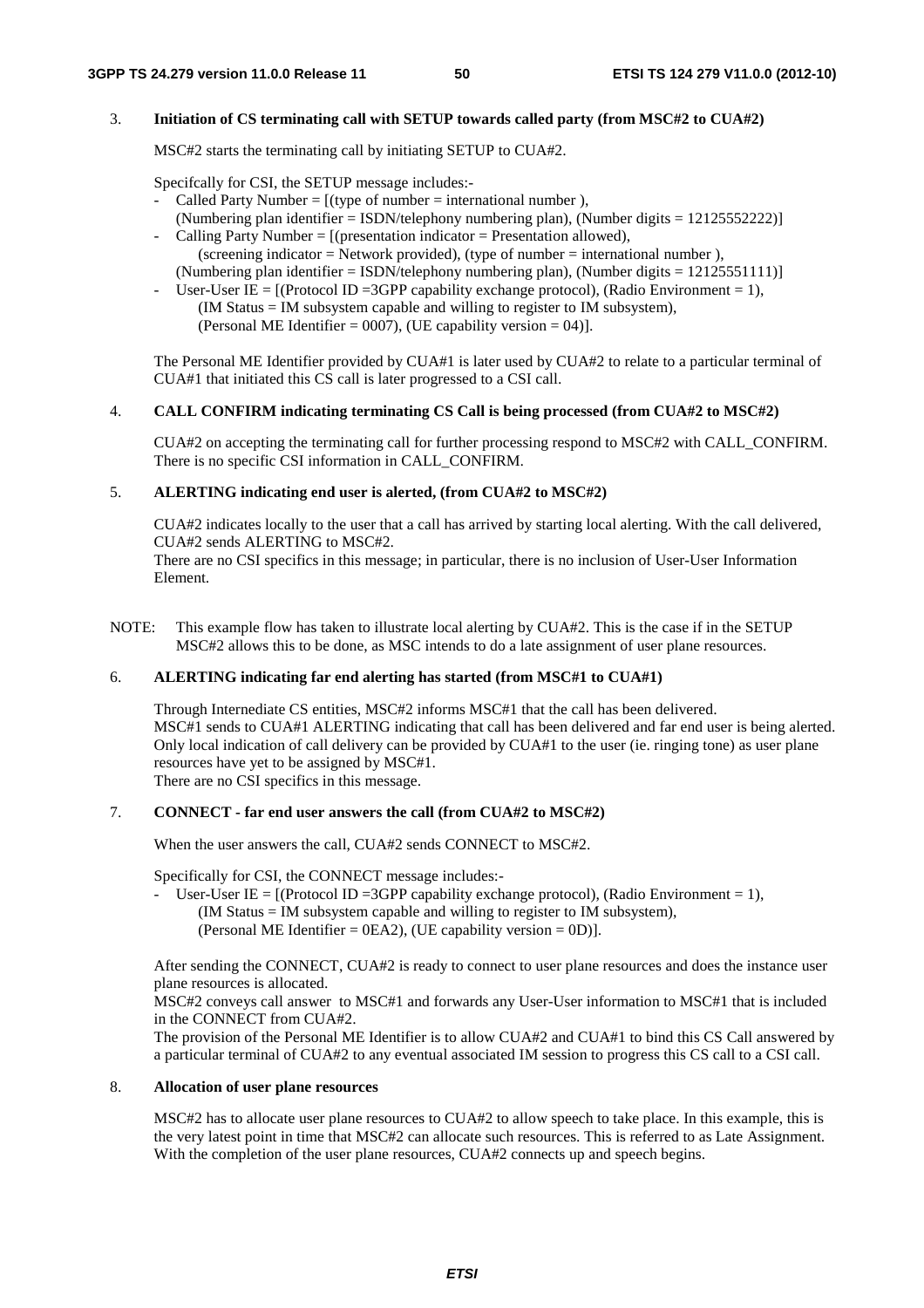## 9. **CONNECT ACKNOWLEDGE (from MSC#2 to CUA#2)**

Upon completing Late Assignment, MSC#2 starts through connecting the call all the way from CUA#2 to the far end through the Intermediate CS Entities to MSC#1. MSC#2 indicates this by sending CONNECT\_ACKNOWLEDGE to CUA#2 and thus allowing CUA#2 to progress to active call state.

#### 10. **Originating NW allocates user plane resources**

Knowing that the call has been answered, MSC#1 initiates allocation of user plane resources to originating  $CIIA#1$ 

In this example, this is the latest point in time that MSC#1 can assign the user plane resources for speech to take place.

## 11. **CONNECT (from MSC#1 to CUA#1)**

MSC#1 indicates far end has answered the terminating call by sending CONNECT to CUA#1. MSC#1 through connects the call on the network side and awaits CUA#1 to connect to the allocated user plane resources.

Specifically for CSI, the CONNECT message includes:

- Connected Number =  $[$ (presentation indicator = Presentation allowed),  $(\text{screening indicator} = \text{Network provided})$ ,  $(\text{type of number} = \text{interrational number})$ , (Numbering plan identifier = ISDN/telephony numbering plan), (Number digits =  $12125552222$ )
- User-User IE =  $[(Protocol ID = 3GPP capability exchange protocol), (Radio Environment = 1),$  (IM Status = IM subsystem capable and willing to register to IM subsystem), (Personal ME Identifier  $=$  0EA2), (UE capability version  $=$  0D)].

#### 12. **CONNECT ACKNOWLEDGE (from CUA#1 to MSC#1)**

CUA#1 receiving CONNECT and with available user plane through connects the call and return CONNECT\_ACKNOWLEDGE to MSC#1. The CONNECT ACKNOWLEDGE is to allow the network to progress to active call state. The CONNECT ACKNOWLEDGE does not have any CSI specifics.

### 13. **CS Call takes place**

The CS call takes place.

# B.6 Signalling flows demonstrating UE capability exchange with no UE capability version

## B.6.1 Introduction

This subclause provides signalling flows for UE capability exchange with no UE capability version and no personal ME identifier outside a CS call or when a CS call is already in progress.

## B.6.2 UE capability exchange outside a CS call

Figure B.6.2-1 shows the UE capability exchange using the OPTIONS method.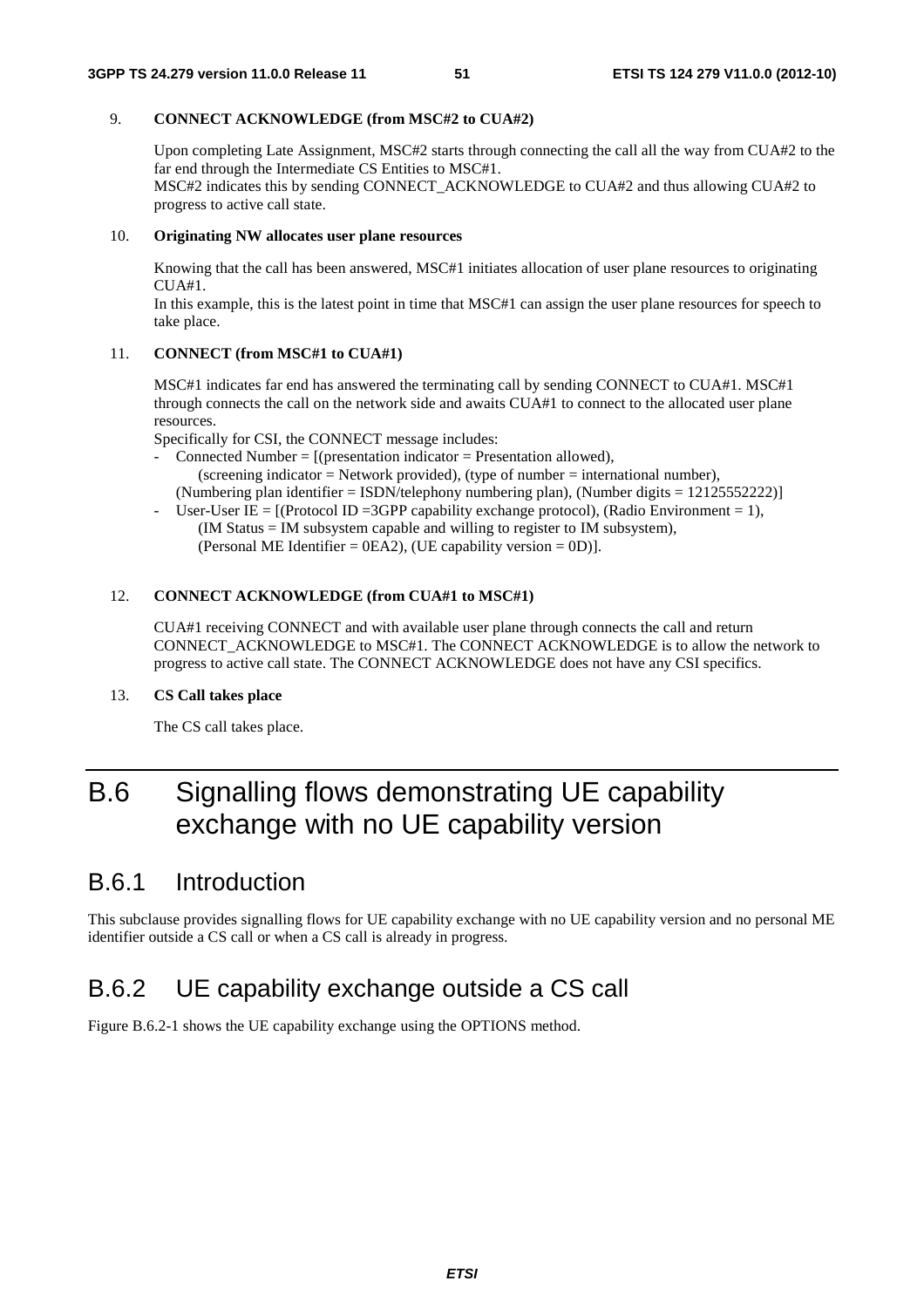## **3GPP TS 24.279 version 11.0.0 Release 11 52 ETSI TS 124 279 V11.0.0 (2012-10)**



## **Figure B.6.2-1: UE capability exchange before any CS call is established**

The details of the signalling flows are as follows: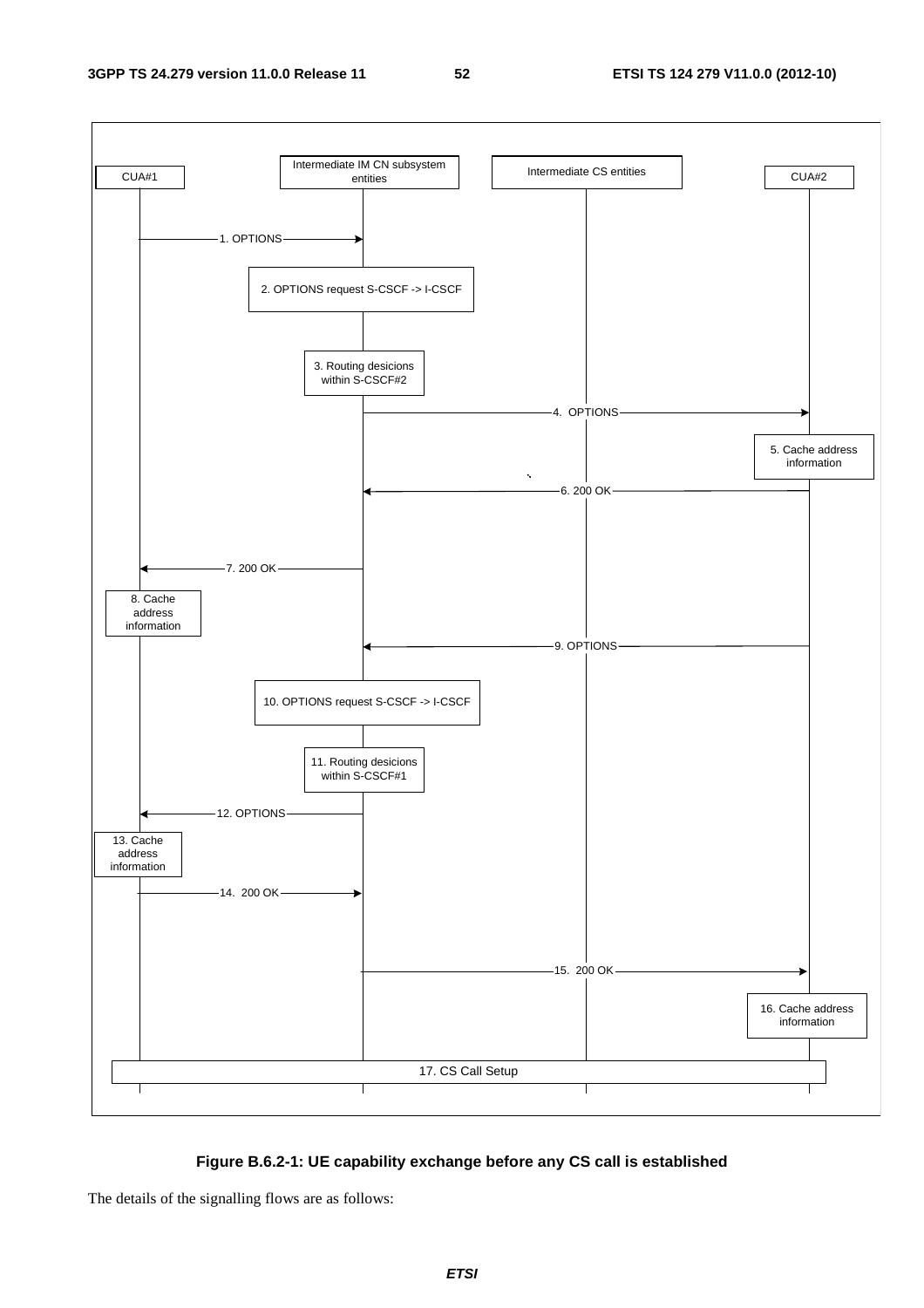## 1. **OPTIONS request (CUA#1 to P-CSCF#1) - see example in table B.6.2-1**

 The originating CUA wants to know the capabilities of the terminating UE, preferably a UE that supports CS-voice and CS-video, or one or the other.

## **Table B.6.2-1: OPTIONS request (CUA#1 to P-CSCF#1)**

```
OPTIONS tel:+12125552222 SIP/2.0 
Via: SIP/2.0/UDP [5555::aaa:bbb:ccc:ddd]:1357;comp=sigcomp;branch=z9hG4bKnashds7 
Max-Forwards: 70 
Route: <sip:pcscf1.visited1.net:7531;lr;comp=sigcomp>, <sip:orig@scscf1.home1.net;lr> 
P-Preferred-Identity: <tel:+1-212-555-1111> 
P-Access-Network-Info: 3GPP-UTRAN-TDD; utran-cell-id-3gpp=234151D0FCE11 
Privacy: none 
From: <sip:user1 public1@home1.net>; tag=171828
To: <tel:+12125552222> 
Call-ID: cb03a0s09a2sdfglkj490333 
Cseq: 127 OPTIONS 
Require: sec-agree 
Proxy-Require: sec-agree 
Supported: gruu 
Security-Verify: ipsec-3gpp; q=0.1; alg=hmac-sha-1-96; spi-c=98765432; spi-s=87654321; 
  port-c=8642; port-s=7531 
Accept-Contact: *,+g.3gpp.cs-voice,+g.3gpp.cs-video;explicit 
Allow: INVITE, ACK, CANCEL, BYE, PRACK, UPDATE, REFER, MESSAGE, OPTIONS 
Accept: application/sdp 
Content-Length: 0
```
## 2. **OPTIONS request (S-CSCF#1 to I-CSCF#2) - see example in table B.6.2-2**

S-CSCF#1 forwards the OPTIONS request to the I-CSCF#2, after mapping the tel URI to a SIP-URI.

## **Table B.6.2-2: OPTIONS request (S-CSCF#1 to I-CSCF#2)**

```
OPTIONS sip:user2_public1@home2.net SIP/2.0 
Via: SIP/2.0/UDP scscf1.home1.net;branch=z9hG4bK332b23.1, SIP/2.0/UDP 
   pcscf1.visited1.net;branch=z9hG4bK240f34.1, SIP/2.0/UDP 
   [5555::aaa:bbb:ccc:ddd]:1357;comp=sigcomp;branch=z9hG4bKnashds7 
Max-Forwards: 68 
Record-Route: <sip:scscf1.home1.net;lr>, <sip:pcscf1.visited1.net;lr> 
P-Asserted-Identity: 
P-Charging-Vector: icid-value="AyretyU0dm+6O2IrT5tAFrbHLso=023551024"; orig-ioi=home1.net 
Privacy: 
From: 
To: 
Call-ID: 
Cseq: 
Supported\cdotAccept-Contact: 
Allow: 
Accept: 
Content-Length: 0
```
#### 3. **Routing decision based on caller preferences and callee capabilities**

 The S-CSCF for CUA#2 uses caller preferences (information from the Accept-Contact header) and callee capabilities (information stored in the Registrar from the REGISTER Contact header) information to decide how to route the OPTIONS request.

### 4. OPTIONS **request (P-CSCF#2 to CUA#2) – see example in table B.6.2-4**

P-CSCF#2 forwards the OPTIONS request to the terminating CUA.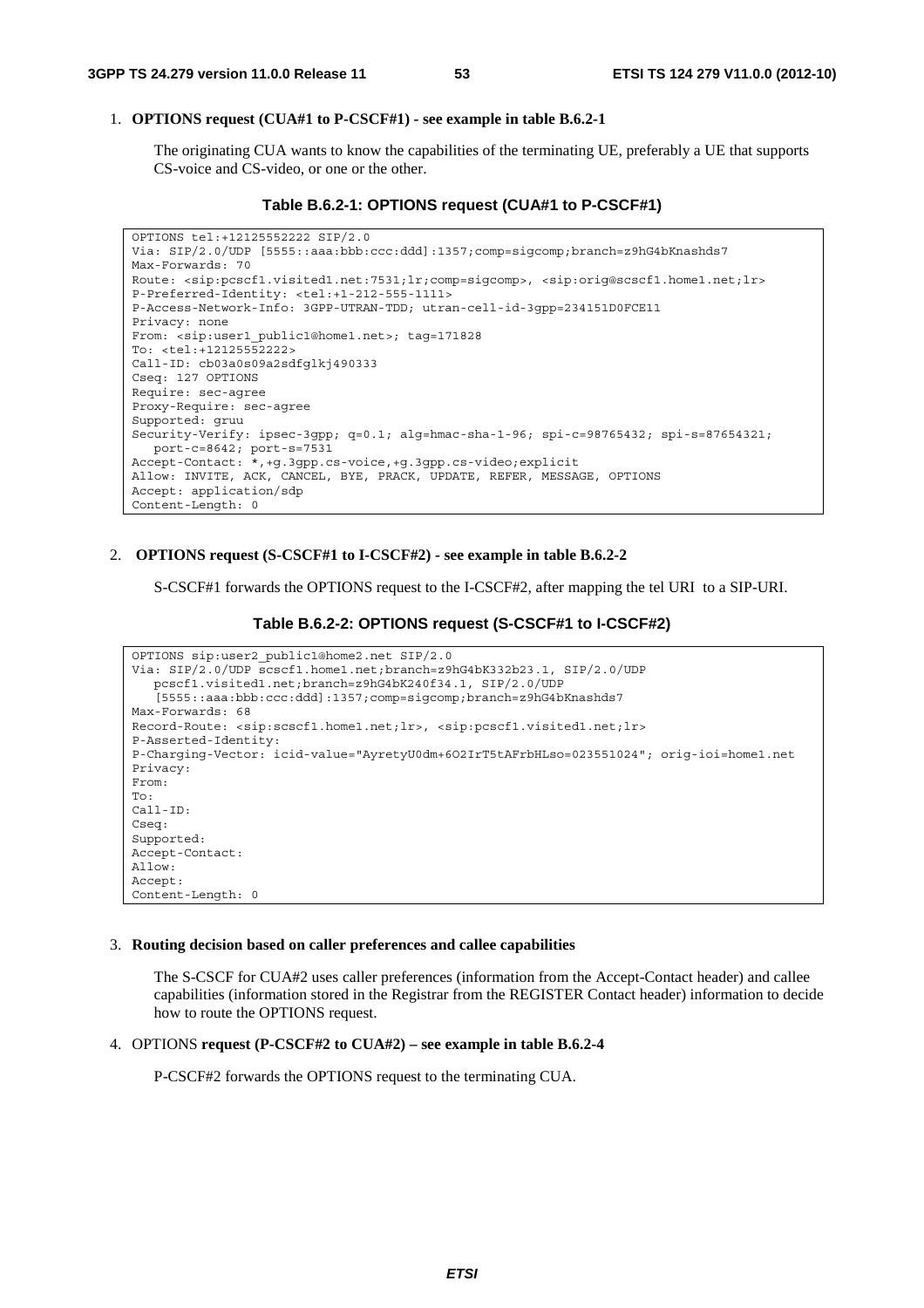| OPTIONS sip: [5555::eee:fff:aaa:bbb]:8805;comp=sigcomp SIP/2.0                                                                                                    |
|-------------------------------------------------------------------------------------------------------------------------------------------------------------------|
| Via: SIP/2.0/UDP pcscf2.visited2.net:5088;comp=sigcomp;branch=z9hG4bK361k21.1, SIP/2.0/UDP                                                                        |
| scscf2.home2.net;branch=z9hG4bK764z87.1, SIP/2.0/UDP                                                                                                              |
| icscf2 s.home2.net;branch=z9hG4bK871y12.1, SIP/2.0/UDP                                                                                                            |
| scscf1.home1.net;branch=z9hG4bK332b23.1, SIP/2.0/UDP                                                                                                              |
| pcscf1.visited1.net;branch=z9hG4bK240f34.1, SIP/2.0/UDP                                                                                                           |
| [5555::aaa:bbb:ccc:ddd]:1357;comp=sigcomp;branch=z9hG4bKnashds7                                                                                                   |
| Max-Forwards: 65                                                                                                                                                  |
| Record-Route: <sip:pcscf2.visited2.net:5088;lr;comp=sigcomp>, <sip:scscf2.home2.net;lr>,</sip:scscf2.home2.net;lr></sip:pcscf2.visited2.net:5088;lr;comp=sigcomp> |
| <sip:scscf1.home1.net;lr>, <sip:pcscf1.visited1.net;lr></sip:pcscf1.visited1.net;lr></sip:scscf1.home1.net;lr>                                                    |
| P-Asserted-Identity:                                                                                                                                              |
| Privacy:                                                                                                                                                          |
| From:                                                                                                                                                             |
| To:                                                                                                                                                               |
| $Call-ID:$                                                                                                                                                        |
| Cseq:                                                                                                                                                             |
| Supported:                                                                                                                                                        |
| Accept-Contact:                                                                                                                                                   |
| Allow:                                                                                                                                                            |
| Accept:                                                                                                                                                           |
| Content-Length: 0                                                                                                                                                 |
| P-Called-Party-ID:                                                                                                                                                |

**Table B.6.2-4: OPTIONS request (P-CSCF#2 to CUA#2)** 

#### 5. **Save CUA#1"s address, prepare 200 OK response**

The terminating CUA caches any address related information it learns about CUA#1 from the OPTIONS request, such as its SIP URI. The terminating CUA adds feature parameters to the Contact header field in the OPTIONS response indicating its capabilities. The feature parameters that were included in the registration generated by the terminating CUA are used in the OPTIONS response.

## 6. **200 (OK) response (CUA#2 to P-CSCF#2) – see example in table B.6.2-6**

The terminating CUA sends a 200 (OK) response for the OPTIONS request containing the terminating CUA"s capabilities. This information is declared both in the media feature tags listed in the Contact header and in the SDP. In this example, CUA#2 declares capability for cs-voice, but not cs-video, and it declares support for MSRP, RTP video (H.263) and RTP audio (AMR).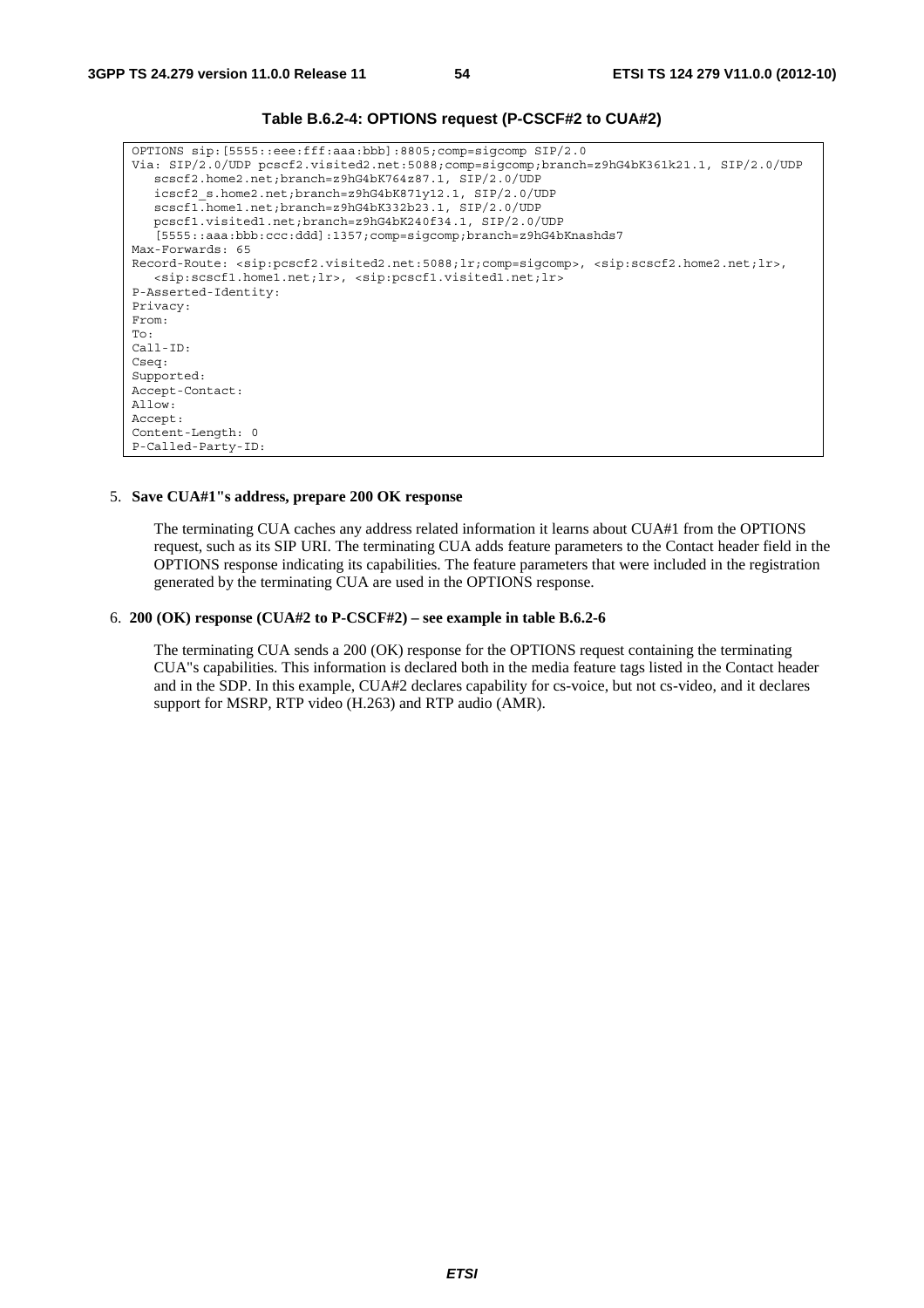## **Table B.6.2-6: 200 (OK) response (CUA#2 to P-CSCF#2)**

SIP/2.0 200 OK Via: SIP/2.0/UDP pcscf2.visited2.net:5088;comp=sigcomp;branch=z9hG4bK361k21.1, SIP/2.0/UDP scscf2.home2.net;branch=z9hG4bK764z87.1, SIP/2.0/UDP icscf2\_s.home2.net;branch=z9hG4bK871y12.1, SIP/2.0/UDP scscf1.home1.net;branch=z9hG4bK332b23.1, SIP/2.0/UDP pcscf1.visited1.net;branch=z9hG4bK240f34.1, SIP/2.0/UDP [5555::aaa:bbb:ccc:ddd]:1357;comp=sigcomp;branch=z9hG4bKnashds7 Record-Route: <sip:pcscf2.visited2.net:5088;lr;comp=sigcomp>>, <sip:scscf2.home2.net;lr>, <sip:scscf1.home1.net;lr>, <sip:pcscf1.visited1.net;lr> Privacy: none P-Access-Network-Info: 3GPP-UTRAN-TDD; utran-cell-id-3gpp=123451D0FCE11 From: <sip:user1 public1@home1.net>; tag=171828 To: <sip:user2\_public1@home2.net>;tag=314159 Call-ID: cb03a0s09a2sdfglkj490333 Cseq: 127 OPTIONS Supported: gruu, preconditions, 100rel Contact: <sip:user2\_public1@home2.net;gr=urn:uuid:2ad8950e-48a5-4a74-8d99 ad76cc7fc74;comp=sigcomp>;+g.3gpp.cs-voice, <tel:+12125552222> Allow: INVITE, ACK, CANCEL, BYE, PRACK, UPDATE, REFER, MESSAGE, OPTIONS Content-Type: application/sdp Content-Length: (…)  $v=0$ o=- 2987933615 2987933617 IN IP6 5555:: eee:fff:aaa:bbb  $s=$ c=IN IP6 5555::eee:fff:aaa:bbb  $t=0$  0 m=message 0 TCP/MSRP \* a=accept-types:text/plain text/html message/cpim image/jpeg image/gif video/3gpp a=max-size:65536 m=video 0 RTP/AVP 96 a=rtpmap:96 H263-2000/90000 m=audio 0 RTP/AVP 97 a=rtpmap:97 AMR/8000 m=video 0 RTP/AVPF 96 a=rtpmap:96 H263-2000/90000 m=audio 0 RTP/AVPF 97 a=rtpmap:97 AMR/8000

#### **SDP** The SDP contains:

- **-** The set of offered content types supported by UE#2 and desired by the user at UE#2 for an MSRP session in the accept-types attribute and indicates the maximum size message that can be received by UE#2 in the max-size attribute (no dynamically allocated attributes are included, for example, the a=path line is not there);
- **-** The supported video codec and relevant parameters (but no dynamically allocated parameters);
- **-** The supported audio codec and relevant parameters (but no dynamically allocated parameters).

No ports are declared since UE capabilities are just being listed.

#### 7. **200 (OK) response (P-CSCF#1 to CUA#1) – see example in table B.6.2-7**

P-CSCF#1 forwards the 200 (OK) response to the originating CUA.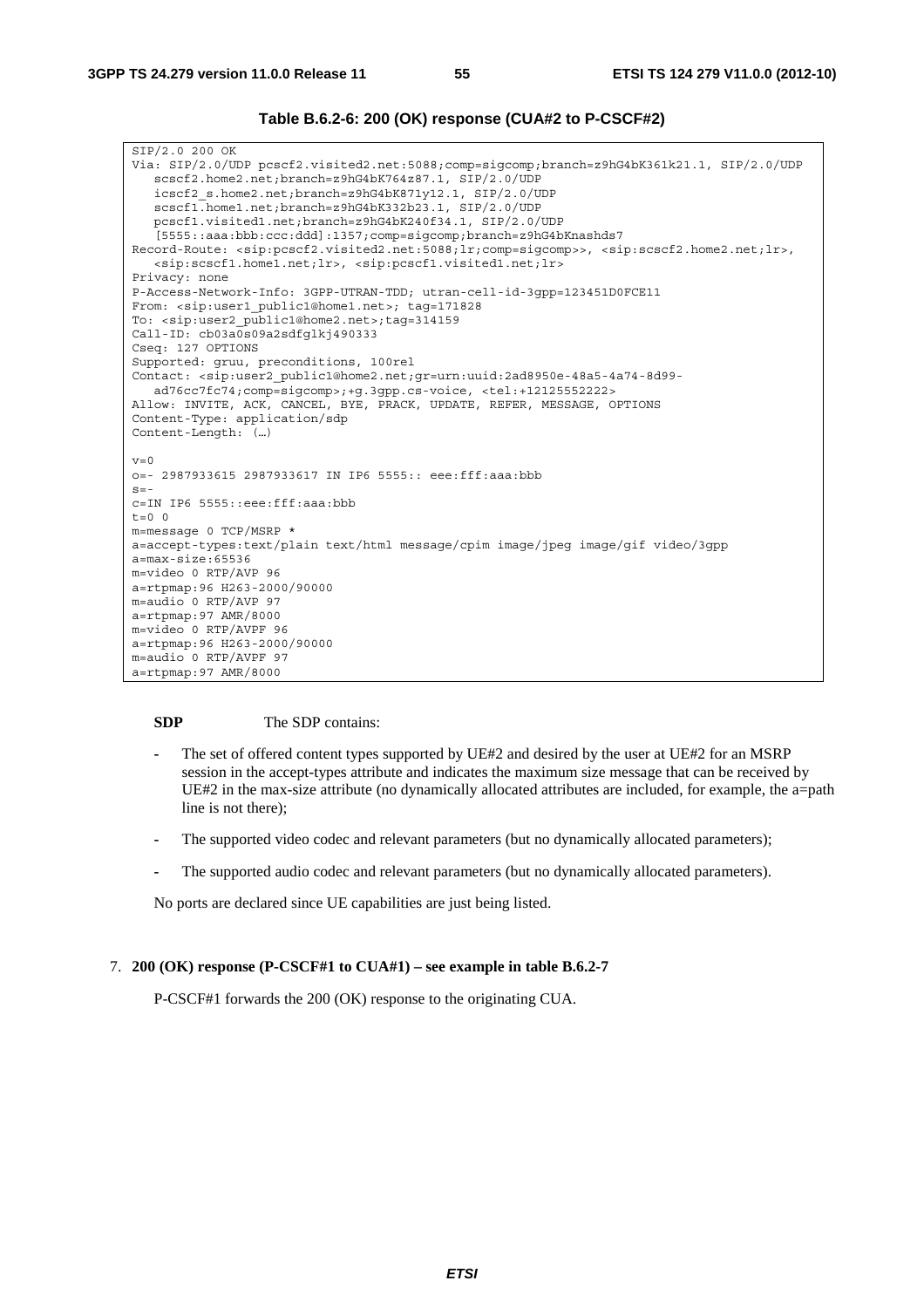| SIP/2.0 200 OK                                                                                                                                     |
|----------------------------------------------------------------------------------------------------------------------------------------------------|
| Via: SIP/2.0/UDP [5555::aaa:bbb:ccc:ddd]:1357;comp=siqcomp;branch=z9hG4bKnashds7                                                                   |
| Record-Route: <sip:pcscf2.visited2.net;lr>, <sip:scscf2.home2.net;lr>,</sip:scscf2.home2.net;lr></sip:pcscf2.visited2.net;lr>                      |
| <sip:scscf1.home1.net;lr>, <sip:pcscf1.visited1.net:7531;lr;comp=sigcomp></sip:pcscf1.visited1.net:7531;lr;comp=sigcomp></sip:scscf1.home1.net;lr> |
| P-Asserted-Identity:                                                                                                                               |
|                                                                                                                                                    |
| Privacy:                                                                                                                                           |
| From:                                                                                                                                              |
| To:                                                                                                                                                |
| $Call-ID:$                                                                                                                                         |
| CSeq:                                                                                                                                              |
| Supported:                                                                                                                                         |
| Contact:                                                                                                                                           |
| Allow:                                                                                                                                             |
| Content-Type:                                                                                                                                      |
| Content-Length:                                                                                                                                    |
|                                                                                                                                                    |
| $V =$                                                                                                                                              |
| $O =$                                                                                                                                              |
| $S =$                                                                                                                                              |
| $C =$                                                                                                                                              |
| $t =$                                                                                                                                              |
| $m=$                                                                                                                                               |
| $a =$                                                                                                                                              |
| $a =$                                                                                                                                              |
| $m=$                                                                                                                                               |
| $a =$                                                                                                                                              |
| $m=$                                                                                                                                               |
| $a =$                                                                                                                                              |
| $m=$                                                                                                                                               |
| $a =$                                                                                                                                              |
| $m=$                                                                                                                                               |
| $a =$                                                                                                                                              |

**Table B.6.2-7: 200 (OK) response (P-CSCF#1 to CUA#1)** 

#### 8. **Cache information on CUA#2"s capabilities**

Since no CS call is ongoing, cache the information obtained on CUA#2"s capabilities for later use within a CS call.

#### 9. **OPTIONS request (CUA#2 to P-CSCF#2) - see example in table B.6.2-9**

 The originating CUA wants to know the capabilities of the terminating UE, preferably a UE that supports csvoice and cs-video, or one or the other.

## **Table B.6.2-9: OPTIONS request (CUA#2 to P-CSCF#2)**

```
OPTIONS tel:+12125551111 SIP/2.0 
Via: SIP/2.0/UDP [5555::eee:fff:aaa:bbb]:8805;comp=sigcomp;branch=af45K329jstd43 
Max-Forwards: 70 
Route: <sip:pcscf2.visited2.net:7743;lr;comp=sigcomp>, <sip:orig@scscf2.home2.net;lr> 
P-Preferred-Identity: <tel:+1-212-555-2222> 
P-Access-Network-Info: 3GPP-UTRAN-TDD; utran-cell-id-3gpp=123451D0FCE11 
Privacy: none 
From: <sip:user2_public2@home2.net>; tag=1912031 
To: <tel:+12125552222> 
Call-ID: ast324c2ho9512go9238ks4b 
Cseq: 127 OPTIONS 
Require: sec-agree 
Proxy-Require: sec-agree 
Supported: gruu 
Security-Verify: ipsec-3gpp; q=0.1; alg=hmac-sha-1-96; spi-c=23456789; spi-s=12345678; 
  port-c=8318; port-s=7743 
Accept-Contact: *,+g.3gpp.cs-voice,+g.3gpp.cs-video;explicit 
Allow: INVITE, ACK, CANCEL, BYE, PRACK, UPDATE, REFER, MESSAGE, OPTIONS 
Accept: application/sdp 
Content-Length: 0
```
#### 10. **OPTIONS request (S-CSCF#2 to I-CSCF#1) - see example in table B.6.2-10**

S-CSCF#2 forwards the OPTIONS request to the I-CSCF#1, after mapping the tel URI to a SIP-URI.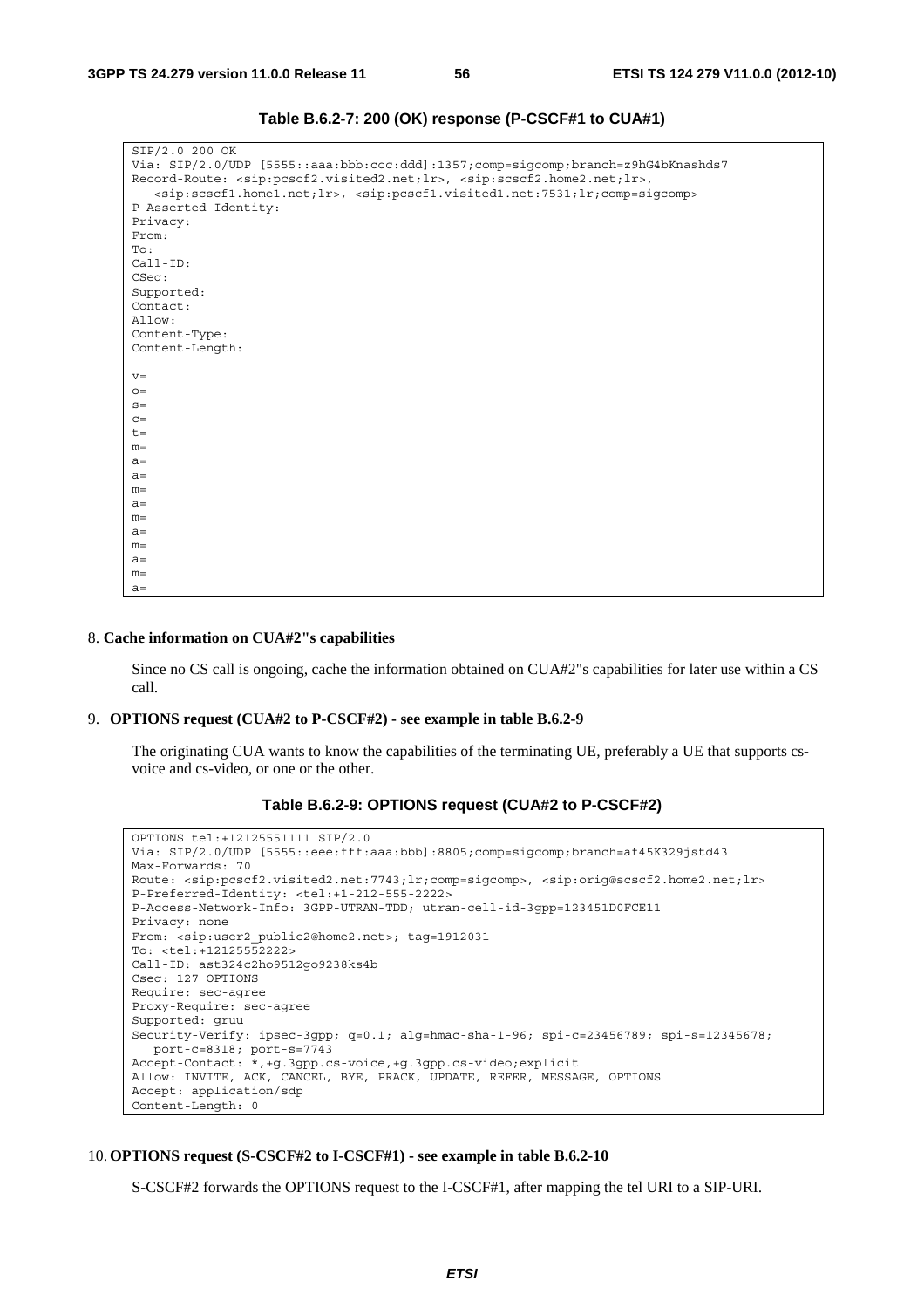| OPTIONS sip:user1 public1@home1.net SIP/2.0<br>Via: SIP/2.0/UDP scscf2.home2.net;branch= af45K329jsq213, SIP/2.0/UDP         |
|------------------------------------------------------------------------------------------------------------------------------|
| pcscf2.visited2.net;branch= af45K329jsbbb2, SIP/2.0/UDP                                                                      |
| $[5555::eee:fft:aaa:bbb]$ : 8805; comp=sigcomp; branch= af45K329jstd43                                                       |
| Max-Forwards: 68                                                                                                             |
| Record-Route: <sip:scscf2.home2.net;lr>, <sip:pcscf2.visited2.net;lr></sip:pcscf2.visited2.net;lr></sip:scscf2.home2.net;lr> |
| P-Asserted-Identity:                                                                                                         |
| P-Charging-Vector: icid-value="H7a2rvdguTd6eYt7br=ac?+q5468HdrdRf54b"; orig-ioi=home2.net                                    |
| Privacy:                                                                                                                     |
| From:                                                                                                                        |
|                                                                                                                              |
| To :                                                                                                                         |
| $Call-ID:$                                                                                                                   |
| Cseq:                                                                                                                        |
| Supported:                                                                                                                   |
| Accept-Contact:                                                                                                              |
| Allow:                                                                                                                       |
| Accept:                                                                                                                      |
| Content-Length: 0                                                                                                            |

## **Table B.6.2-10: OPTIONS request (S-CSCF#2 to I-CSCF#1)**

#### 11. **Routing decision based on caller preferences and callee capabilities**

 The S-CSCF for CUA#1 uses caller preferences (information from the Accept-Contact header) and callee capabilities (information stored in the Registrar from the REGISTER Contact header) information to decide how to route the OPTIONS request.

#### 12. **OPTIONS request (P-CSCF#1 to CUA#1) – see example in table B.6.2-12**

P-CSCF#1 forwards the OPTIONS request to the terminating CUA.

```
Table B.6.2-12: OPTIONS request (P-CSCF#1 to CUA#1)
```

```
OPTIONS sip:[5555::aaa:bbb:ccc:ddd]:1357;comp=sigcomp SIP/2.0 
Via: SIP/2.0/UDP pcscf1.visited1.net:6809;comp=sigcomp;branch= af45K329jsgfff, SIP/2.0/UDP 
   scscf1.home1.net;branch= af45K329js1234, SIP/2.0/UDP icscf1_s.home1.net;branch= 
   af45K329jsskit, SIP/2.0/UDP scscf2.home2.net;branch= af45K329jsg213, SIP/2.0/UDP 
   pcscf2.visited2.net;branch= af45K329jsbbb2, SIP/2.0/UDP 
   [5555::eee:fff:aaa:bbb]:8805;comp=sigcomp;branch= af45K329jstd43 
Max-Forwards: 65 
Record-Route: <sip:pcscf1.visited1.net:6809;lr;comp=sigcomp>, <sip:scscf1.home1.net;lr>, 
   <sip:scscf2.home2.net;lr>, <sip:pcscf2.visited2.net;lr> 
P-Asserted-Identity: 
Privacy: 
From: 
To: 
Call-ID: 
Cseq: 
Supported: 
Accept-Contact: 
Allow: 
Accept: 
Content-Length: 0 
P-Called-Party-ID:
```
#### 13. **Save CUA#1"s address, prepare 200 OK response**

 The terminating CUA caches any address related information it learns about CUA#2 from the OPTIONS request, such as its SIP URI. The terminating CUA adds feature parameters to the Contact header field in the OPTIONS response indicating its capabilities. The feature parameters that were included in the registration generated by the terminating CUA are used in the OPTIONS response.

### 14. **200 (OK) response (CUA#1 to P-CSCF#1) – see example in table B.6.2-14**

 The originating CUA sends a 200 (OK) response for the OPTIONS request containing the originating CUA"s capabilities. This information is declared both in the media feature tags listed in the Contact header and in the SDP. In this example, CUA#1 declares capability for cs-voice and cs-video, and it declares support for MSRP, RTP video (H.263) and RTP audio (AMR).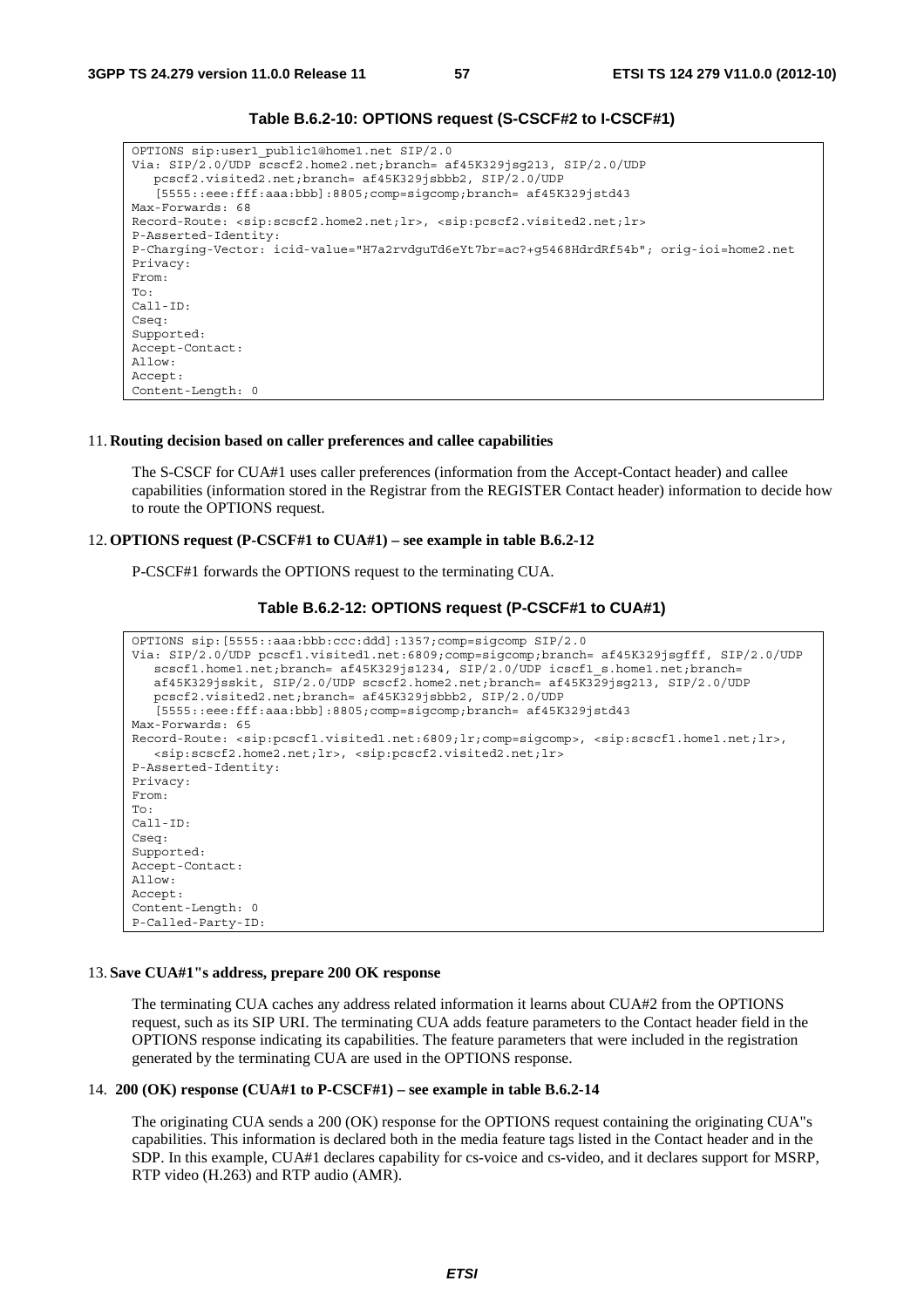**Table B.6.2-14: 200 (OK) response (CUA#1 to P-CSCF#1)** 

SIP/2.0 200 OK Via: SIP/2.0/UDP pcscf1.visited1.net:6809;comp=sigcomp;branch= af45K329jsgfff, SIP/2.0/UDP scscf1.home1.net;branch= af45K329js1234, SIP/2.0/UDP icscf1 s.home1.net;branch= af45K329jsskit, SIP/2.0/UDP scscf2.home2.net;branch= af45K329jsg213, SIP/2.0/UDP pcscf2.visited2.net;branch= af45K329jsbbb2, SIP/2.0/UDP [5555::eee:fff:aaa:bbb]:8805;comp=sigcomp;branch= af45K329jstd43 Record-Route: <sip:pcscf1.visited1.net:6809;lr;comp=sigcomp>, <sip:scscf1.home1.net;lr>, <sip:scscf2.home2.net;lr>, <sip:pcscf2.visited2.net;lr> Privacy: none P-Access-Network-Info: 3GPP-UTRAN-TDD; utran-cell-id-3gpp=234151D0FCE11 From: <sip:user1 public1@home1.net>; tag=171828 To: <sip:user2\_public1@home2.net>;tag=314159 Call-ID: ast324c2ho9512go9238ks4b Cseq: 127 OPTIONS Supported; gruu, preconditions, 100rel Contact: <sip:user1\_public1@home1.net;gr=urn:uuid:f81d4fae-7dec-11d0-a765-00a0c91e6bf6; comp=sigcomp>; +g.3gpp.cs-voice; +g.3gpp.cs-video, <tel:+12125551111> Allow: INVITE, ACK, CANCEL, BYE, PRACK, UPDATE, REFER, MESSAGE, OPTIONS Content-Type: application/sdp Content-Length: (…)  $v=0$ o=- 2987933615 2987933617 IN IP6 5555:: aaa:bbb:ccc:ddd  $s=$ c=IN IP6 5555::aaa:bbb:ccc:ddd  $t=0$  0 m=message 0 TCP/MSRP \* a=accept-types:text/plain text/html message/cpim image/jpeg image/gif video/3gpp a=max-size:65536 m=video 0 RTP/AVP 96 a=rtpmap:96 H263-2000/90000 m=audio 0 RTP/AVP 97 a=rtpmap:97 AMR/8000 m=video 0 RTP/AVPF 96 a=rtpmap:96 H263-2000/90000 m=audio 0 RTP/AVPF 97 a=rtpmap:97 AMR/8000

## **SDP** The SDP contains:

- **-** The set of offered content types supported by UE#1 and desired by the user at UE#1 for an MSRP session in the accept-types attribute and indicates the maximum size message that can be received by UE#1 in the max-size attribute (no dynamically allocated attributes are included, for example, the a=path line is not there);
- **-** The supported video codec and relevant parameters (but no dynamically allocated parameters);
- **-** The supported audio codec and relevant parameters (but no dynamically allocated parameters).

No ports are declared since UE capabilities are just being listed.

#### 15. **200 (OK) response (P-CSCF#2 to CUA#2) – see example in table B.6.2-15**

P-CSCF#2 forwards the 200 (OK) response to the originating CUA.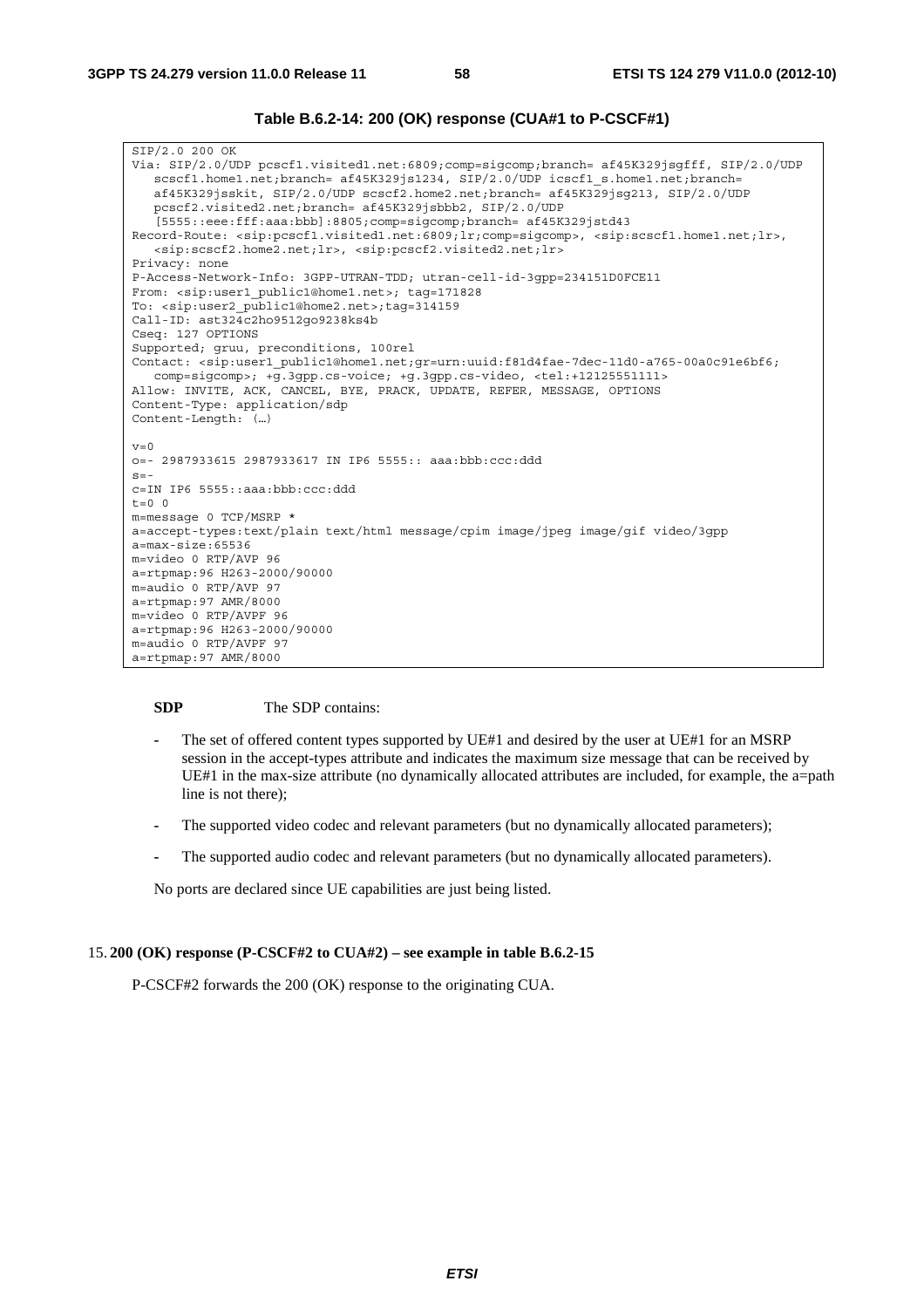| SIP/2.0 200 OK                                                                                                                                                    |
|-------------------------------------------------------------------------------------------------------------------------------------------------------------------|
| Via: SIP/2.0/UDP [5555::eee:fff:aaa:bbb]:8805;comp=sigcomp;branch=af45K329jstd43                                                                                  |
| Record-Route: <sip:pcscf1.visited1.net:6809;lr;comp=sigcomp>, <sip:scscf1.home1.net;lr>,</sip:scscf1.home1.net;lr></sip:pcscf1.visited1.net:6809;lr;comp=sigcomp> |
| <sip:scscf2.home2.net;lr>, <sip:pcscf2.visited2.net;lr></sip:pcscf2.visited2.net;lr></sip:scscf2.home2.net;lr>                                                    |
| P-Asserted-Identity:                                                                                                                                              |
| Privacy:                                                                                                                                                          |
| From:                                                                                                                                                             |
| To:                                                                                                                                                               |
| $Call-ID:$                                                                                                                                                        |
| CSeq:                                                                                                                                                             |
| Supported:                                                                                                                                                        |
| Contact:                                                                                                                                                          |
| Allow:                                                                                                                                                            |
| Content-Type:                                                                                                                                                     |
| Content-Length:                                                                                                                                                   |
|                                                                                                                                                                   |
| $V =$                                                                                                                                                             |
| $Q =$                                                                                                                                                             |
| $S =$                                                                                                                                                             |
| $C =$                                                                                                                                                             |
| $t =$                                                                                                                                                             |
| $m=$                                                                                                                                                              |
| $a=$                                                                                                                                                              |
| $a=$                                                                                                                                                              |
| $m=$                                                                                                                                                              |
| $a=$                                                                                                                                                              |
| $m=$                                                                                                                                                              |
| $a=$                                                                                                                                                              |

**Table B.6.2-15: 200 (OK) response (P-CSCF#2 to CUA#2)** 

## 16. **Cache information on CUA#1"s capabilities**

Since no CS call is ongoing, cache the information obtained on CUA#1"s capabilities for later use within a CS call.

## 17. **CS call establishment**

Either UE initiates the setup of a CS call between CUA#1 and CUA#2, as described in subclause B.5. However, in subclause B.5 UE capability version and personal ME identifier are used.

## B.6.3 UE capability exchange when a CS call is already in progress

Figure B.6.3-1 shows the UE capability exchange using OPTIONS when a CS call is already in progress between CUA#1 and CUA#2.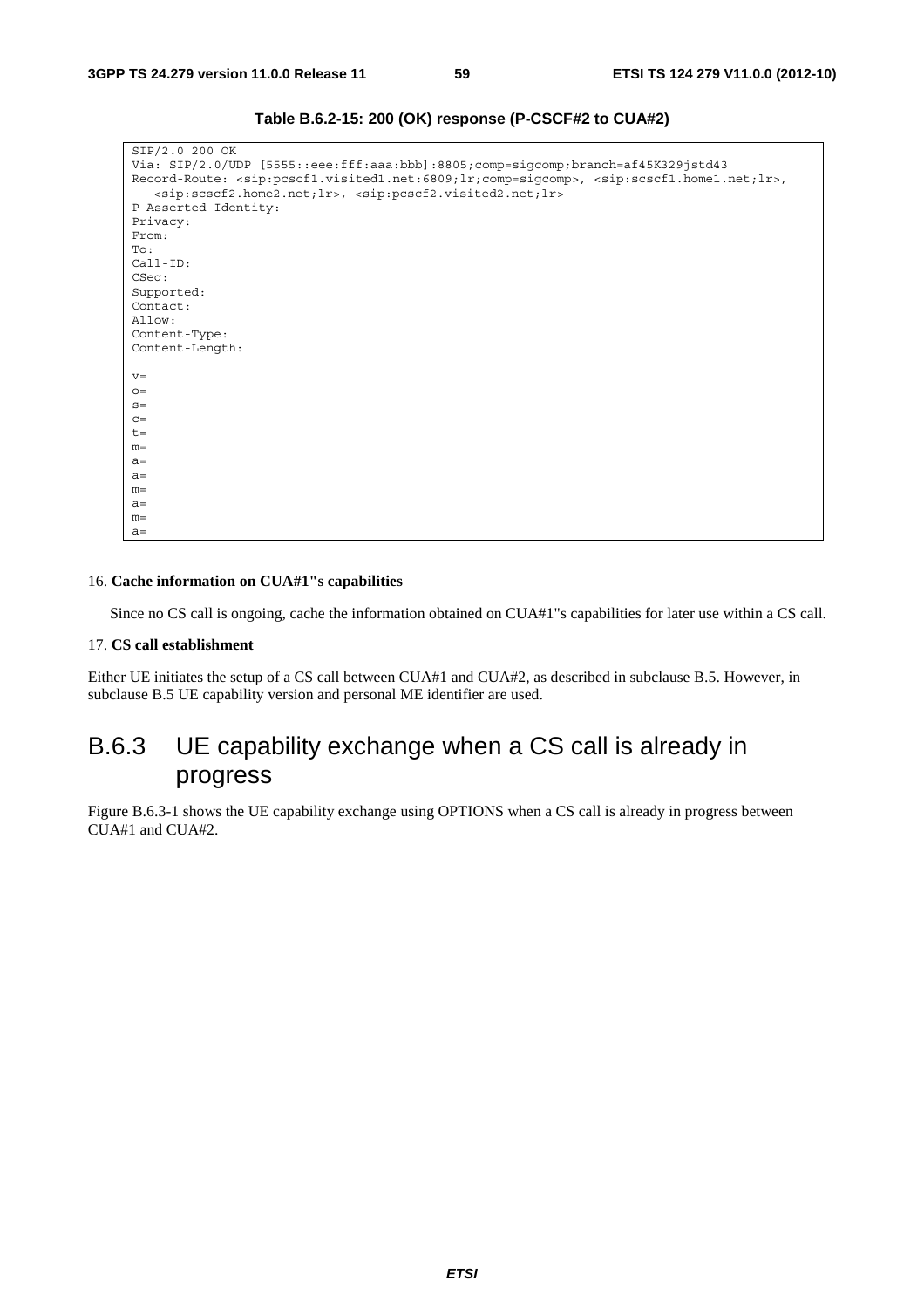

**Figure B.6.3-1: UE capability exchange using OPTIONS after a CS call is established**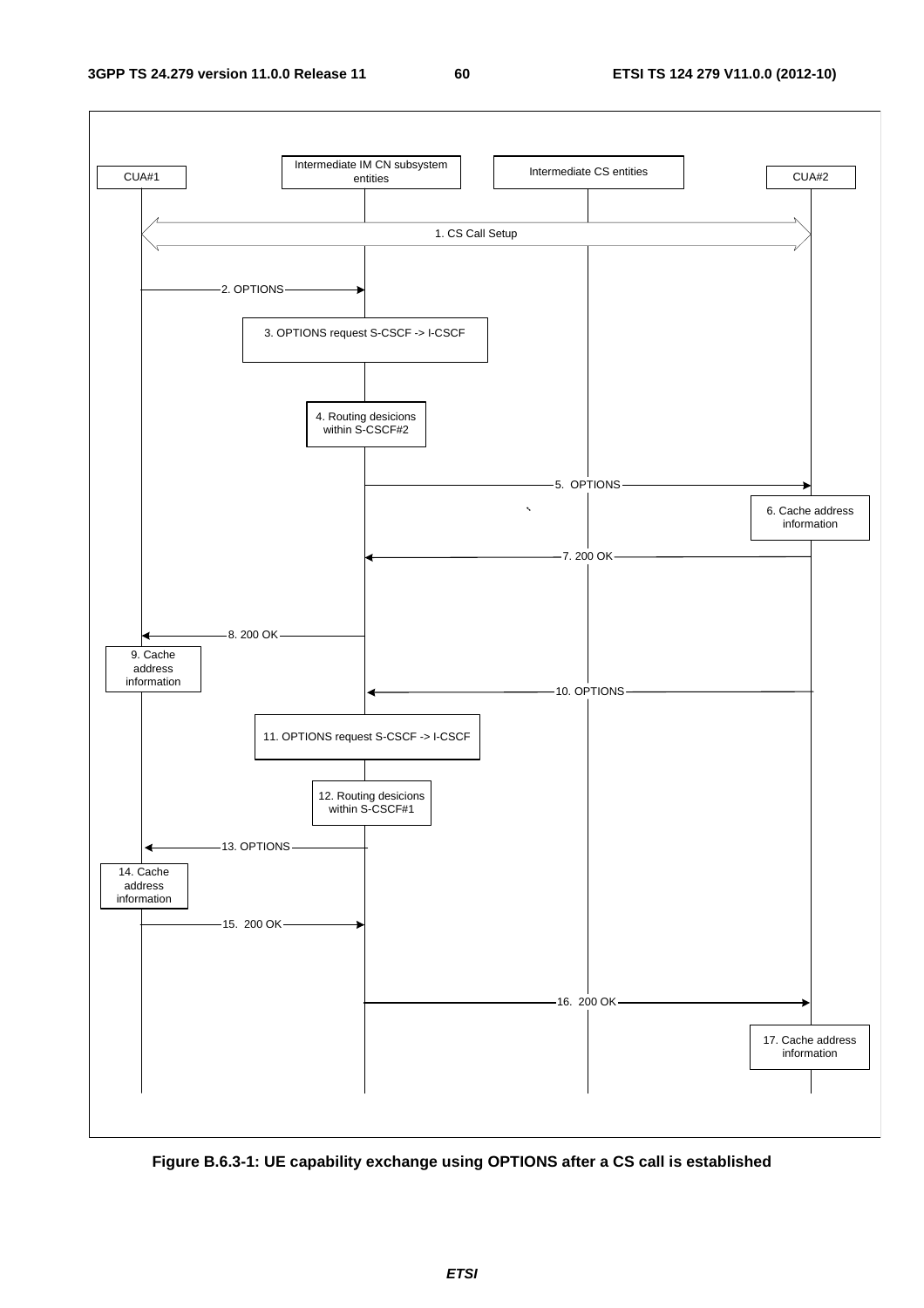Only the details of the signalling flows are described that are different from the flows where UE capability exchange happens before a CS call is established (see subclause B.6.2).

## 1. **CS call establishment**

Either UE initiates the setup of a CS call between CUA#1 and CUA#2, as described in subclause B.5. In this example the UE capability version and personal ME identifier are not transferred as part of the CS call signalling. Therefore, CUA#1 is not aware of the capabilities of CUA#2 and starts a capability exchange.

## 2. **OPTIONS request (CUA#1 to P-CSCF#1)**

As the CS call is already established, the OPTIONS request is built using the tel URI that is the same as the connected number received in the Connect Message from the already established CS call. This assumes that CUA#1 originated the CS call.

## 2. to 5. **OPTIONS request (CUA#1 to CUA#2)**

Same as steps for OPTIONS when no CS call is established, see subclause B.6.2 steps 1 to 4.

## 6. **Cache information of CUA#1"s capabilities and display capabilities available during this CS call**

Since a CS call is ongoing, use the information in the OPTIONS request to indicate to the user which capabilities are available during this CS call. Also, cache the information about CUA#1"s capabilities for later use.

#### 7. to 8. 200 (OK) response to **OPTIONS request (CUA#2 to CUA#1)**

Same as steps for OPTIONS when no CS call is established, see subclause B.6.2 steps 6 to 7.

## 9. **Cache information of UE#2"s capabilities and display capabilities available during this CS call**

Since a CS call is ongoing, use the information in the 200 (OK) response to the OPTIONS request to indicate to the user which capabilities are available during this CS call. Also, cache the information about UE#2"s capabilities for later use.

### 10. **OPTIONS request (CUA#2 to P-CSCF#2)**

When the CS call is already established, then the OPTIONS request is built using the tel URI that is the same as the calling number received in the SETUP Message from the already established CS call.

## 10. to 13. **OPTIONS request (CUA#2 to CUA#1)**

Same as steps for OPTIONS when no CS call is established, see subclause B.6.2 steps 9 to 12.

## 14. **Cache information of CUA#2"s capabilities and display capabilities available during this CS call**

Since a CS call is ongoing, use the information in the OPTIONS request and if available previously stored capabilities of CUA#2 to indicate to the user which capabilities are available during this CS call. Also, cache the information about CUA#2"s capabilities for later use.

## 15. to 16. 200 (OK) response to **OPTIONS request (CUA#1 to CUA#2)**

Same as steps for OPTIONS when no CS call is established, see subclause B.6.2 steps 14. to 15.

## 17. **Cache information on UE#1"s capabilities and display capabilities available during this CS call**

Since a CS call is ongoing, use the information in the 200 (OK) response to the OPTIONS request to indicate to the user which capabilities are available during this CS call. Also, cache the information obtained on UE#1"s capabilities for later use.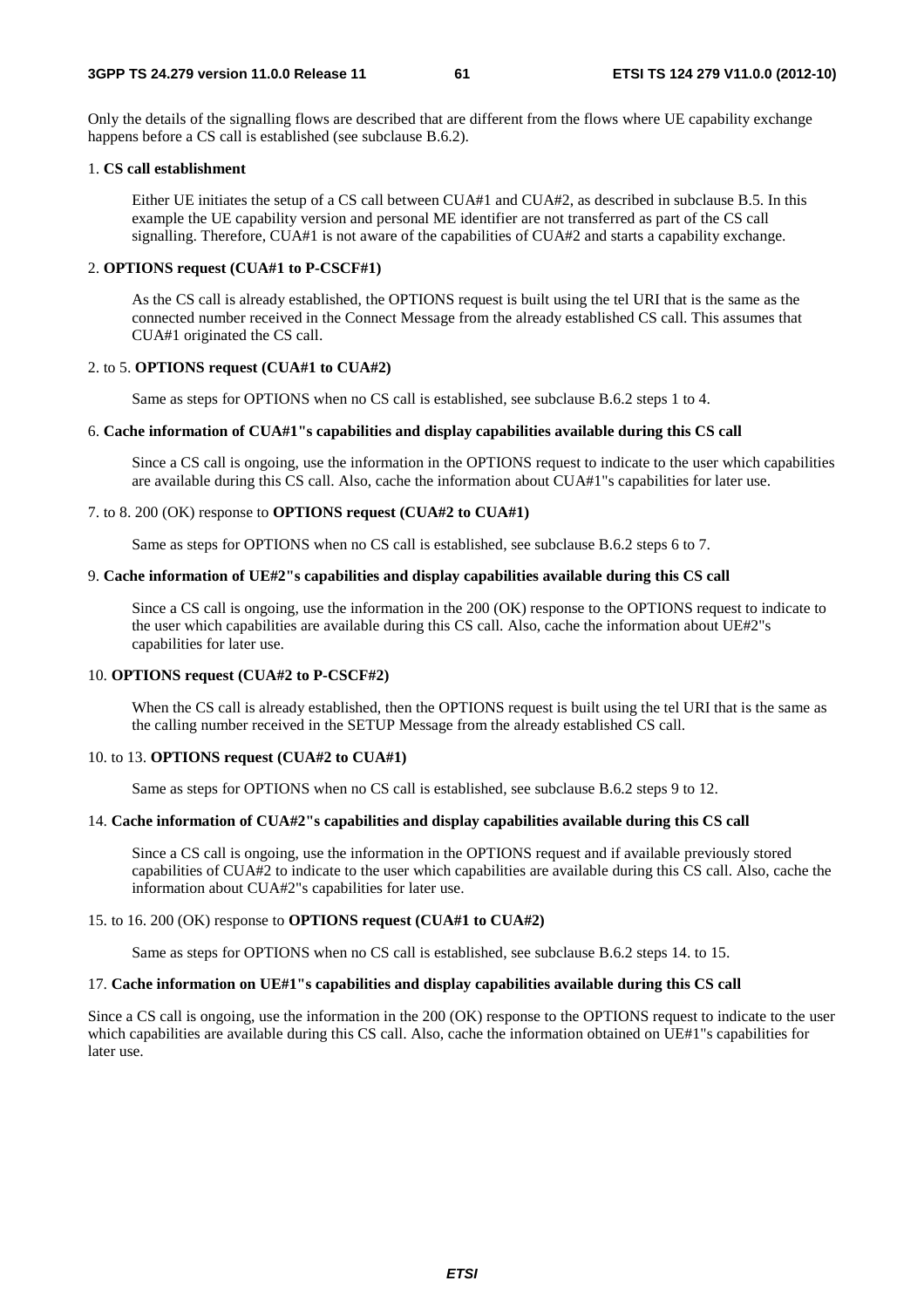# B.7 Signalling flows demonstrating UE capability exchange with UE capability version

## B.7.1 Introduction

This subclause provides signalling flows for UE capability exchange with UE capability version and personal ME identifier outside a CS call or when a CS call is already in progress.

## B.7.2 UE capability exchange with UE capability version

Figure B.7.2-1 shows the UE capability exchange using OPTIONS when an IM session or a CS call is already in progress between CUA#1 and CUA#2. In this figure, CUA#2 received UE capability version and personal ME identifier, which means for instance that CUA#1"s capabilities have been significantly updated.

The difference between with no UE capability version (Figure B.6.2-1, B.6.3-1) and with UE capability version (Figure B.7.2-1) of UE capability exchange is that the frequency of OPTIONS transaction is reduced through exchange of UE capability version (Figure B.7.2-1).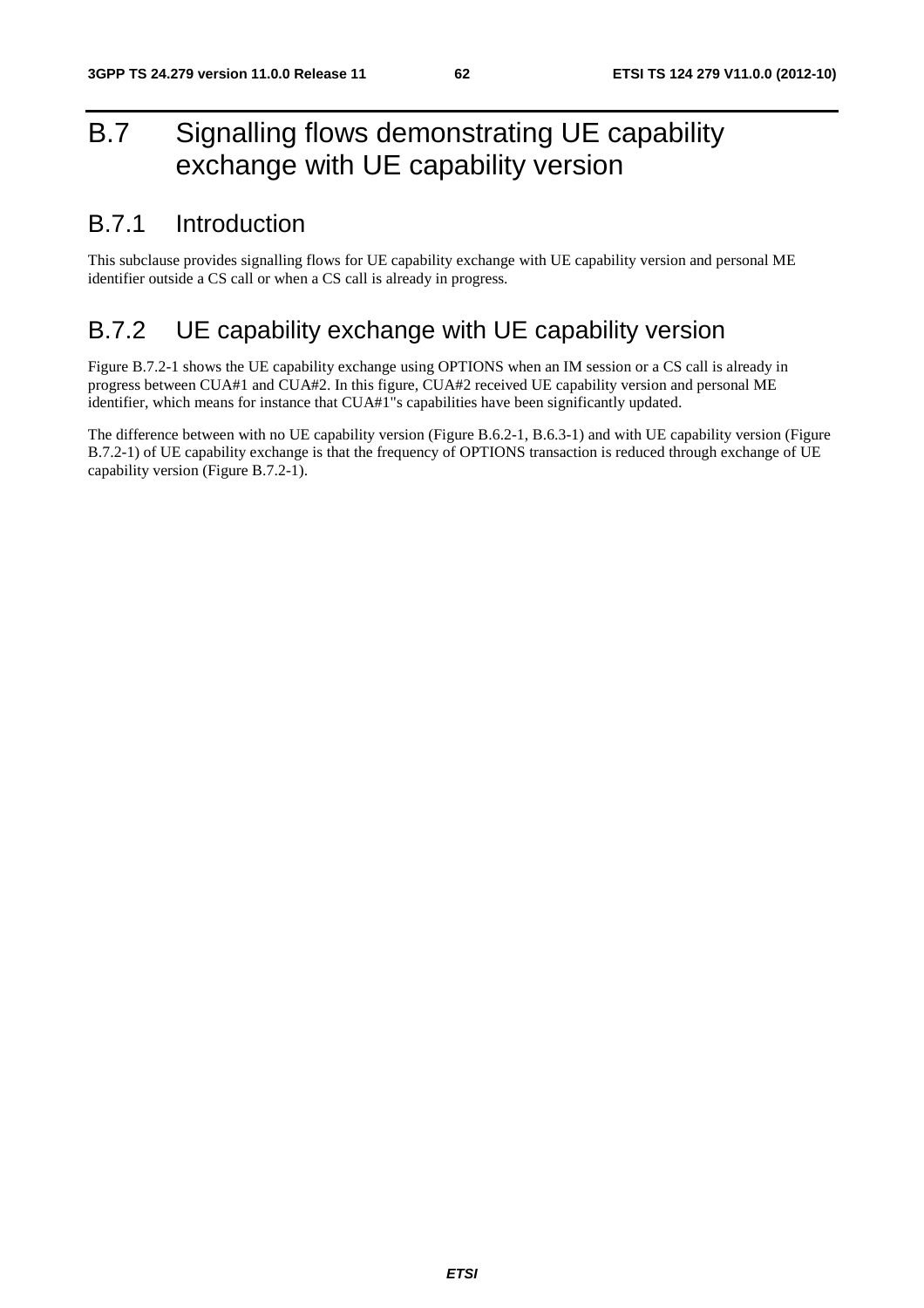#### **3GPP TS 24.279 version 11.0.0 Release 11 63 ETSI TS 124 279 V11.0.0 (2012-10)**



## **Figure B.7.2-1: UE capability exchange using OPTIONS after receiving UE capability version during an IM session setup or a CS call setup**

If UE capability exchange performs after receiving UE capability version and personal ME identifier during an IM session setup, initial IM session setup messages are used as follows;

## **1. INVITE request and 200 OK response**

## **1a. INVITE request (CUA#1 to CUA#2) – see example in table B.7.2-1a**

CUA#1 sends INVITE request with UE#1"s capability version to CUA#2. The UE#1"s capability version is set to a different value from the previously stored UE#1"s capability version, because the CUA#1 has updated its capability.

## **Table B.7.2-1a: INVITE request (CUA#1 to CUA#2)**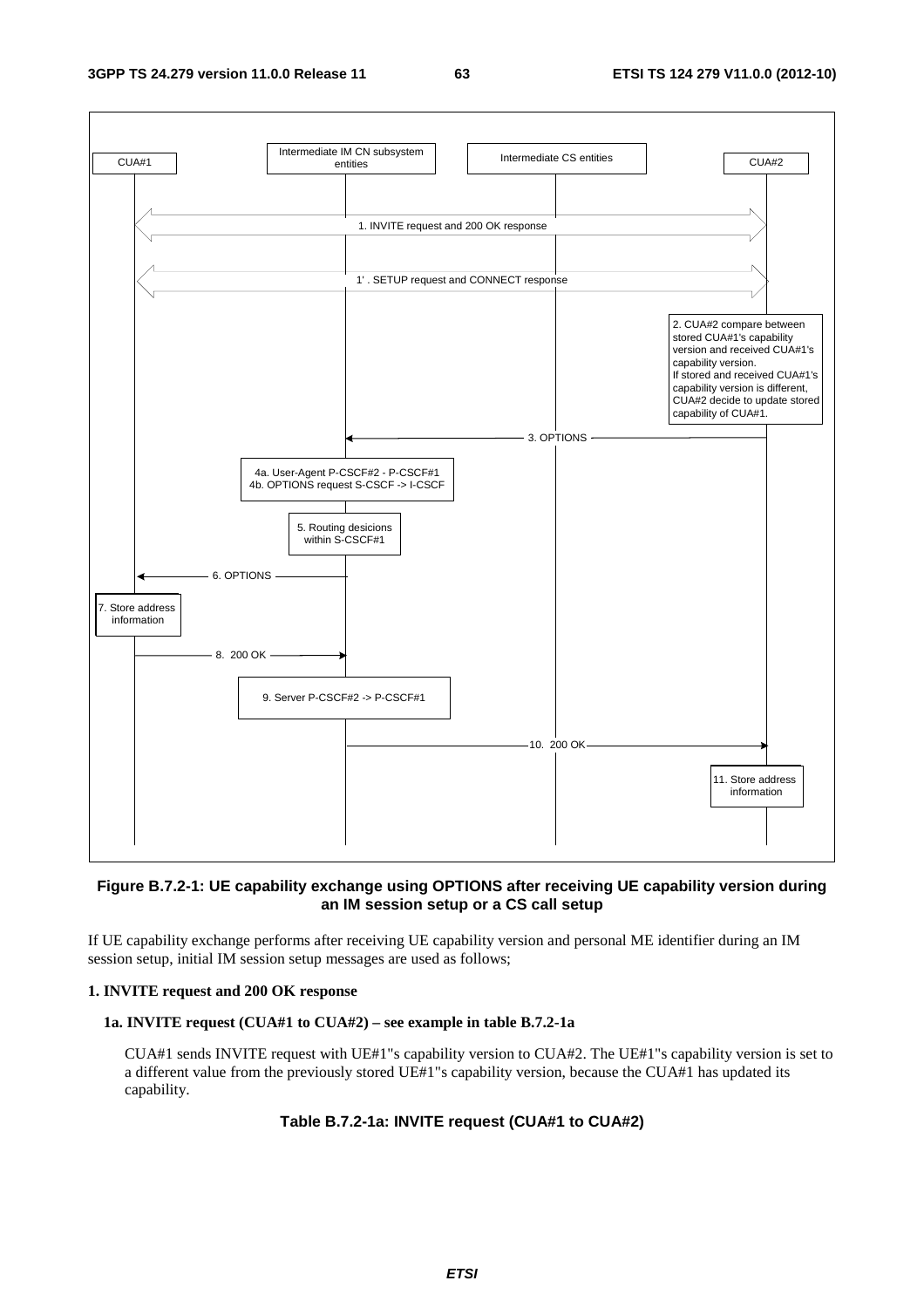```
INVITE tel:+12125552222 SIP/2.0 
Via: SIP/2.0/UDP [5555::aaa:bbb:ccc:ddd]:1357;comp=sigcomp;branch=z9hG4bKnashds7 
Max-Forwards: 70 
Route: <sip:pcscf1.visited1.net:7531;lr;comp=sigcomp>, <sip:orig@scscf1.home1.net;lr> 
P-Preferred-Identity: <tel:+1-212-555-1111> 
P-Access-Network-Info: 3GPP-UTRAN-TDD; utran-cell-id-3gpp=234151D0FCE11 
Privacy: none 
From: <sip:user1 public1@home1.net>; tag=171828
To: <tel:+12125552222> 
Call-ID: cb03a0s09a2sdfglkj490333 
Cseq: 127 INVITE 
Require: sec-agree 
Proxy-Require: sec-agree 
Supported: gruu 
Security-Verify: ipsec-3gpp; q=0.1; alg=hmac-sha-1-96; spi-c=98765432; spi-s=87654321; 
  port-c=8642; port-s=7531 
Contact: <sip:user1_public1@home1.net;gr=urn:uuid:f81d4fae-7dec-11d0-a765-
   00a0c91e6bf6;comp=sigcomp> 
Accept-Contact: *,+g.3gpp.cs-voice,+g.3gpp.cs-video;explicit 
Allow: INVITE, ACK, CANCEL, BYE, PRACK, UPDATE, REFER, MESSAGE, OPTIONS 
Accept: application/sdp, application/3gpp-ims+xmlUser-Agent: PMI-0007, UCV-04 
Content-Length: (..) 
v=0o=- 2987933615 2987933615 IN IP6 5555::aaa:bbb:ccc:ddd 
s=-c=IN IP6 5555::aaa:bbb:ccc:ddd 
t=0 0
m=message 3402 TCP/MSRP * 
a=accept-types:message/cpim text/plain text/html image/jpeg image/gif video/3gpp 
a=path:msrp://[5555::aaa:bbb:ccc:ddd]:3402/s111271;tcp 
a=max-size:131072
```
## **1b. 200 OK response (CUA#2 to CUA#1) – see example in table B.7.2-1b**

CUA#2 accepts the session

```
SIP/2.0 200 OK 
Via: SIP/2.0/UDP pcscf2.visited2.net:5088;comp=sigcomp;branch=z9hG4bK361k21.1, SIP/2.0/UDP 
  scscf2.home2.net;branch=z9hG4bK764z87.1, SIP/2.0/UDP 
   icscf2_s.home2.net;branch=z9hG4bK871y12.1, SIP/2.0/UDP 
   scscf1.home1.net;branch=z9hG4bK332b23.1, SIP/2.0/UDP 
  pcscf1.visited1.net;branch=z9hG4bK240f34.1, SIP/2.0/UDP 
   [5555::aaa:bbb:ccc:ddd]:1357;comp=sigcomp;branch=z9hG4bKnashds7 
Privacy: none 
From: <sip:user1_public1@home1.net>; tag=171828 
To: <tel:+12125552222>;tag=314159;tag=314159 
Call-ID: cb03a0s09a2sdfglkj490333 
Cseq: 127 INVITE 
Supported: gruu 
Contact: <sip: user2_public1@home2.net;gr=urn:uuid:2ad8950e-48a5-4a74-8d99-
   ad76cc7fc74;comp=sigcomp>;+g.3gpp.cs-voice, +g.3gpp.cs-video 
Allow: INVITE, ACK, CANCEL, BYE, PRACK, UPDATE, REFER, MESSAGE, OPTIONS 
Server: PMI-0EA2, UCV-0D 
Content-Length: (…) 
v=O=s=C=t=m=a=a=a=a=a=
```
If UE capability exchange performs after receiving UE capability version during a CS call setup, initial CS call setup messages are used as follows;

#### **1'. SETUP request and CONNECT response**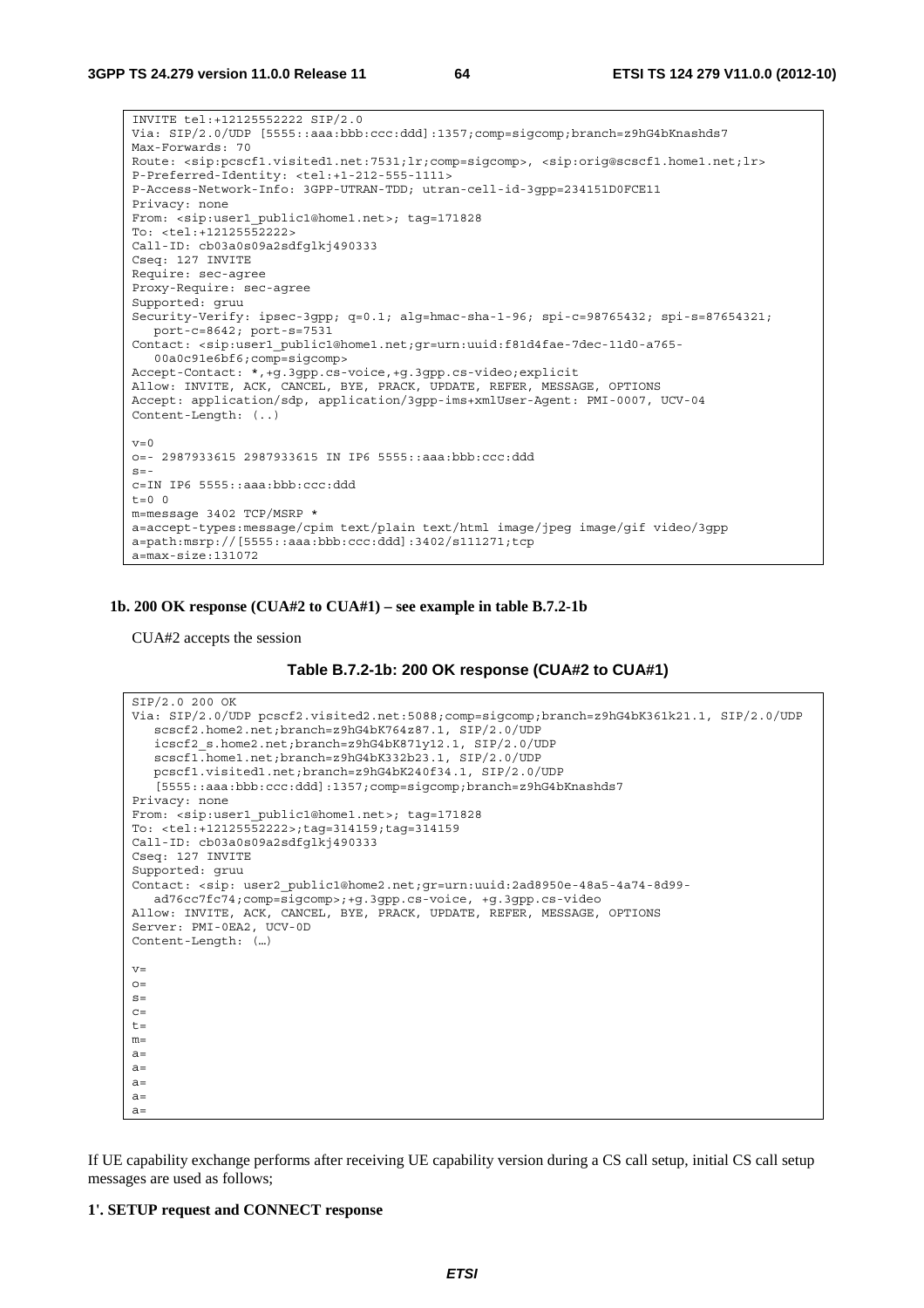## **1'a. SETUP request (CUA#1 to CUA#2)**

CUA#1 send CS call SETUP message to CUA#2. The UE#1"s capability version is set to a different value from the previously stored UE#1"s capability version, because the CUA#1 has updated its capability. Specifically for CSI with UE capability version, the SETUP message includes;

- Called Party Number = [(Numbering plan identifier = ISDN/telephony numbering plan), (type of number = international number), (Number digits =  $12125552222$ )
- User-User IE =  $[$ (Protocol ID = 3GPP capability exchange protocol), (Radio Environment = 1), (Personal ME Identifier = 0007), (UE Capability Version = 04)].

CUA#1 ensures that the Personal ME Identifier and UE capability version within the User-User IE of the SETUP correlates to the Personal ME Identifier and UE capability version used by CUA#1 in the preceding IM session.

### **1'b. CONNECT response (CUA#2 to CUA#1)**

CUA#2 send CS call CONNECT message to CUA#1 to establish CS bearer. Specifically for CSI with UE capability version, the CONNECT message includes;

- User-User IE = [(Protocol ID =3GPP capability exchange protocol), (Radio Environment = 1), (Personal ME Identifier =  $0EA2$ ), (UE Capability Version =  $0D$ )].

CUA#2 uses the Personal ME Identifier and UE capability version provided by CUA#1 in SETUP to bind the IM session to this CS Call. CUA#2 returns the Personal ME Identifier and UE capability version provided by CUA#2 within the User-User IE.

## **2. CUA#2 decide whether to send OPTIONS request according to UE#1"s capability version**

CUA#2 decides whether to send SIP OPTIONS request to CUA#1 according to UE capability version received during the IM session setup. If the received UE capability version is set differently from previously stored UE capability version, it means that CUA#1 has updated its capabilities. In this case, CUA#2 sends SIP OPTIONS request to CUA#1 to get CUA#1"s updated capability information.

## **3 to 6. OPTIONS request (CUA#2 to CUA#1)**

Same as steps for OPTIONS when IM session is established, see subclause B.6.2 steps 9. to 12.

## **7. Store CUA#2"s address information and display capabilities, which have been updated available during this IM session**

Since an IM session is ongoing, use the information in the SIP OPTIONS request to indicate to the user which capabilities are available during this IM session. Also, store the address information and capabilities from CUA#2 for later use.

## **8. to 10. 200 (OK) response to OPTIONS request (CUA#1 to CUA#2)**

Same as steps for OPTIONS when IM session with no UE capability version is established, see subclause B.6.2 steps 14. to 15.

## **11. Store information on CUA#1"s capabilities**

Since an IM session is ongoing, use the information in the 200 (OK) response to the OPTIONS request to indicate to the user which capabilities are available during this IM session. Also, store the capability information from CUA#1 for later use.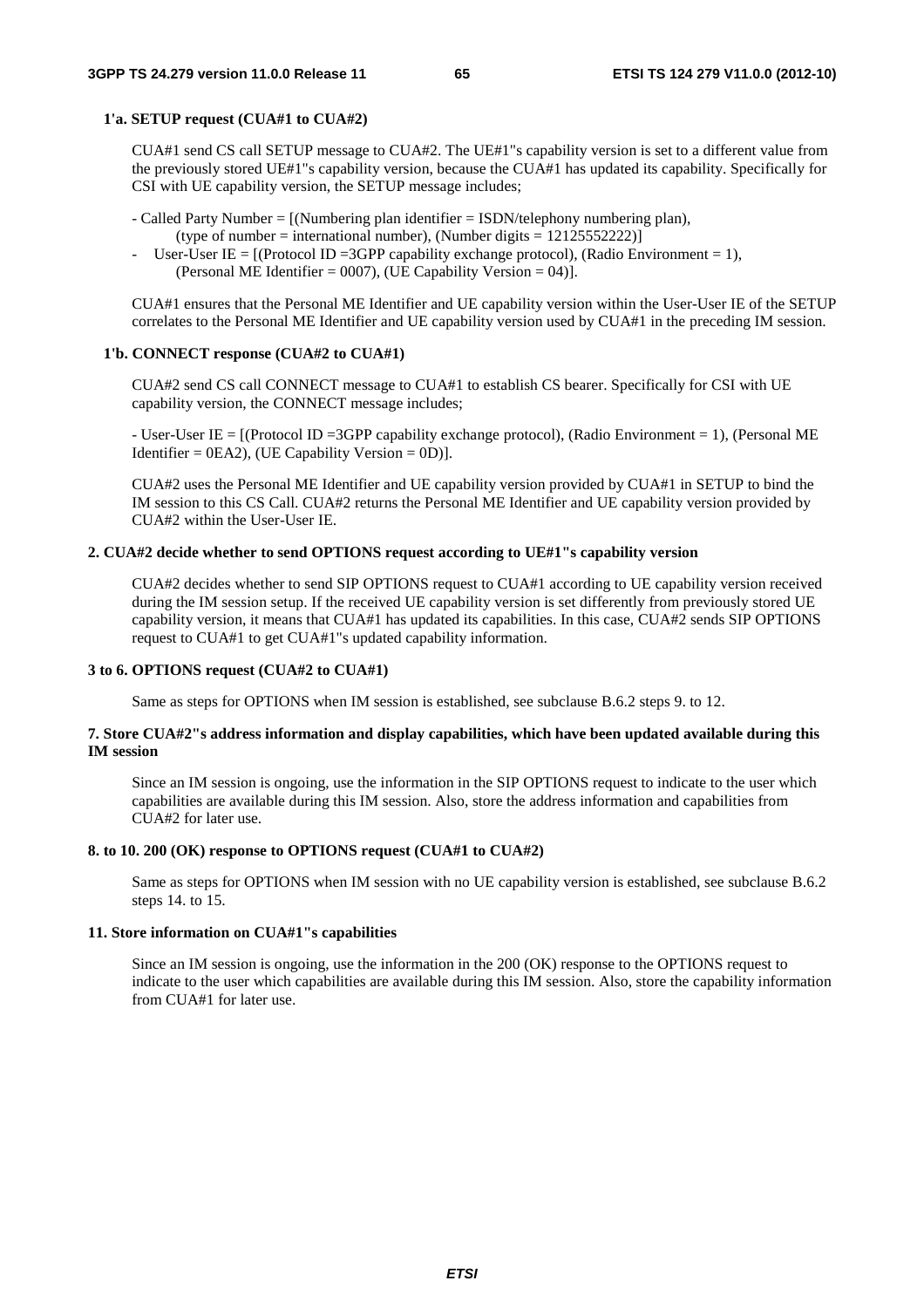# B.8 Signalling flows demonstrating an IMS multimedia session setup with IMS origination and CSI termination.

## B.8.1 Introduction

This subclause provides signalling flows for establishing an IM multimedia session with IMS origination and CSI termination.

The flows shows some additions related to CSI. The B2B CUA of the CSI AS includes the media feature tags g.3gpp.cs-voice and g.3gpp.cs-video in the Accept-Contact header and in the Contact header.

UE#1 illustrated in the figures is a UE that originates multimedia sessions without involving the CS domain for media transport.

## B.8.2 CSI interworking function establishing a combinational CS call and an IMS session to a terminating UE

Figure B.8.2-1 illustrates an example signalling flow for an IMS originated multimedia session (with real time voice component and a non-real time messaging component) a CSI UE interworked by the CSI interworking function in the IM CN subsystem.

In this example the messaging component is transported by MSRP.

In this example, UE#1 needs to reserve local resources.

In this example, the "100 Trying" in response to an initial INVITE and other SIP message exchanges, eg. the 183 Session Progress from CUA#2 and PRACK going to CUA#2, are not shown for simplicity.

In this example, the originating NW and the terminating NW are shown as two separate NWs. This does not imply that the originating and terminating cannot be just one NW. What this example is meant to illustrate is which part of the NW (originating or terminating) that the CSI AS for terminating session handling is invoked.

In this example the CSI AS in its 183 Session Progress to UE#1 provides an SDP answer wherein the audio component indicates a "c=" line destination pointing to the MGW and for the MSRP component the "c=" line at session level indicates the destination as the terminating CUA itself.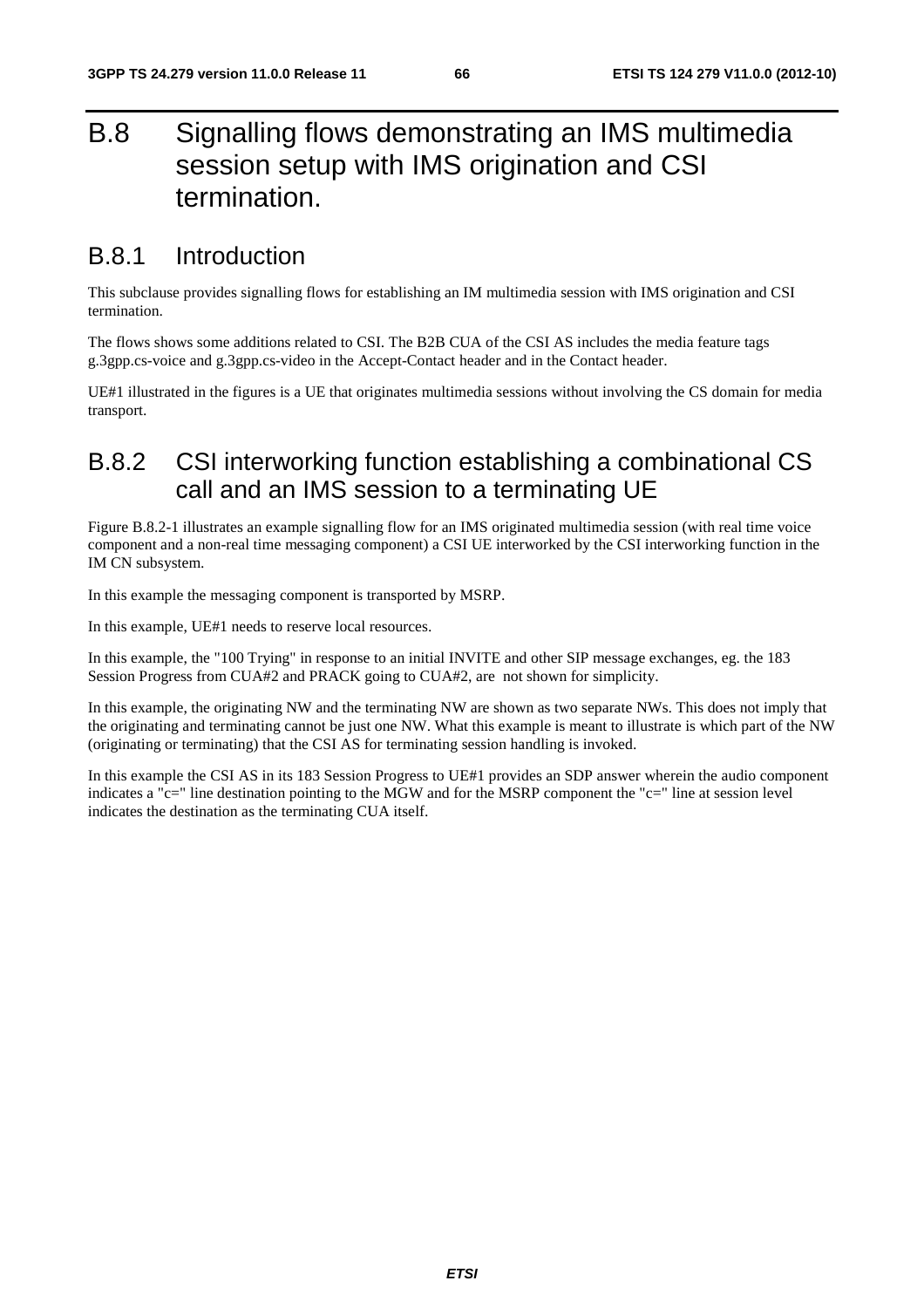

**Figure B/8.2-1: Interworking an originating multimedia IMS session to a CSI UE**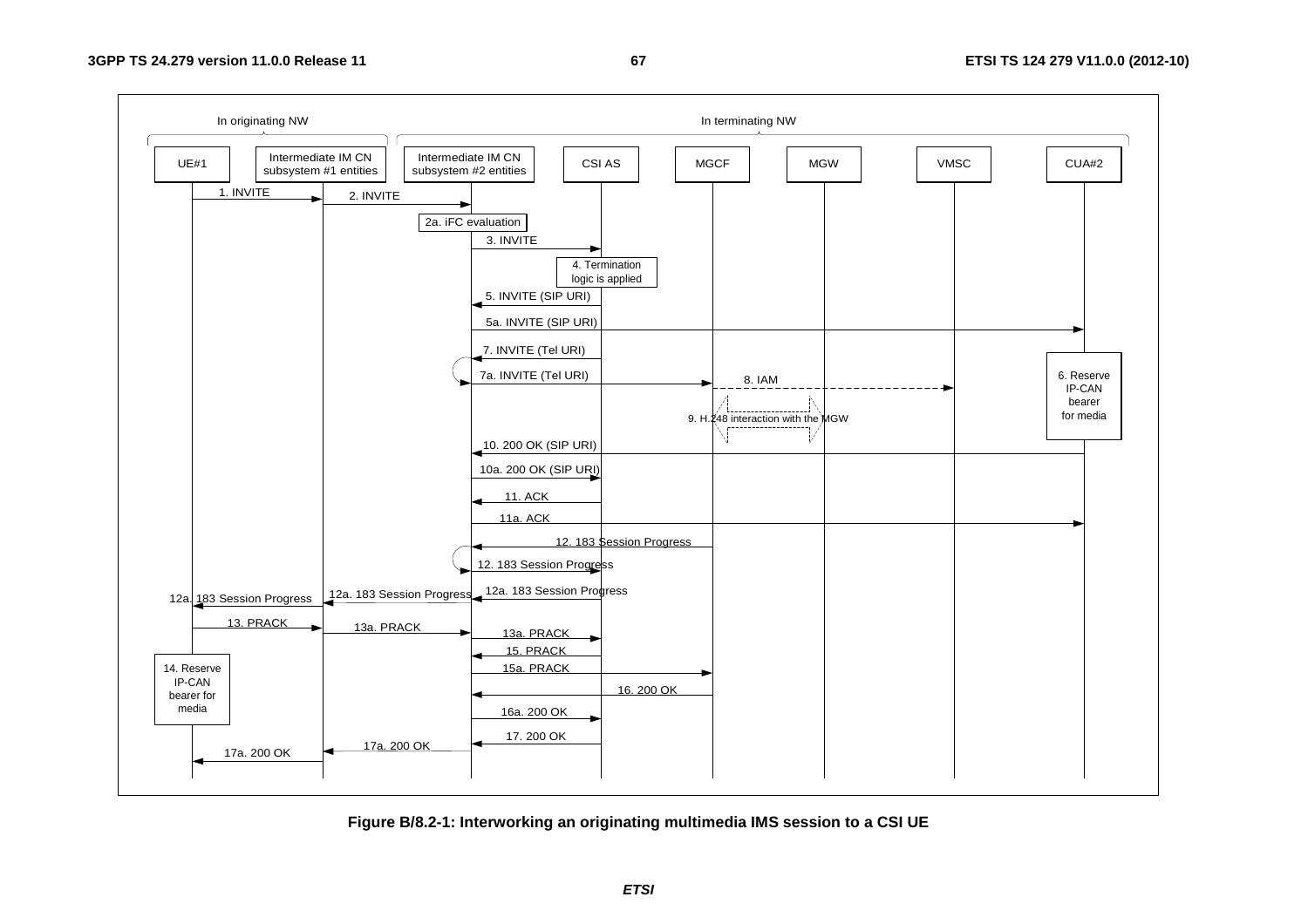## **68 ETSI TS 124 279 V11.0.0 (2012-10)**



**Figure B/8.2-1 (continued): Interworking an originating multimedia IMS session to a CSI UE** 

*ETSI*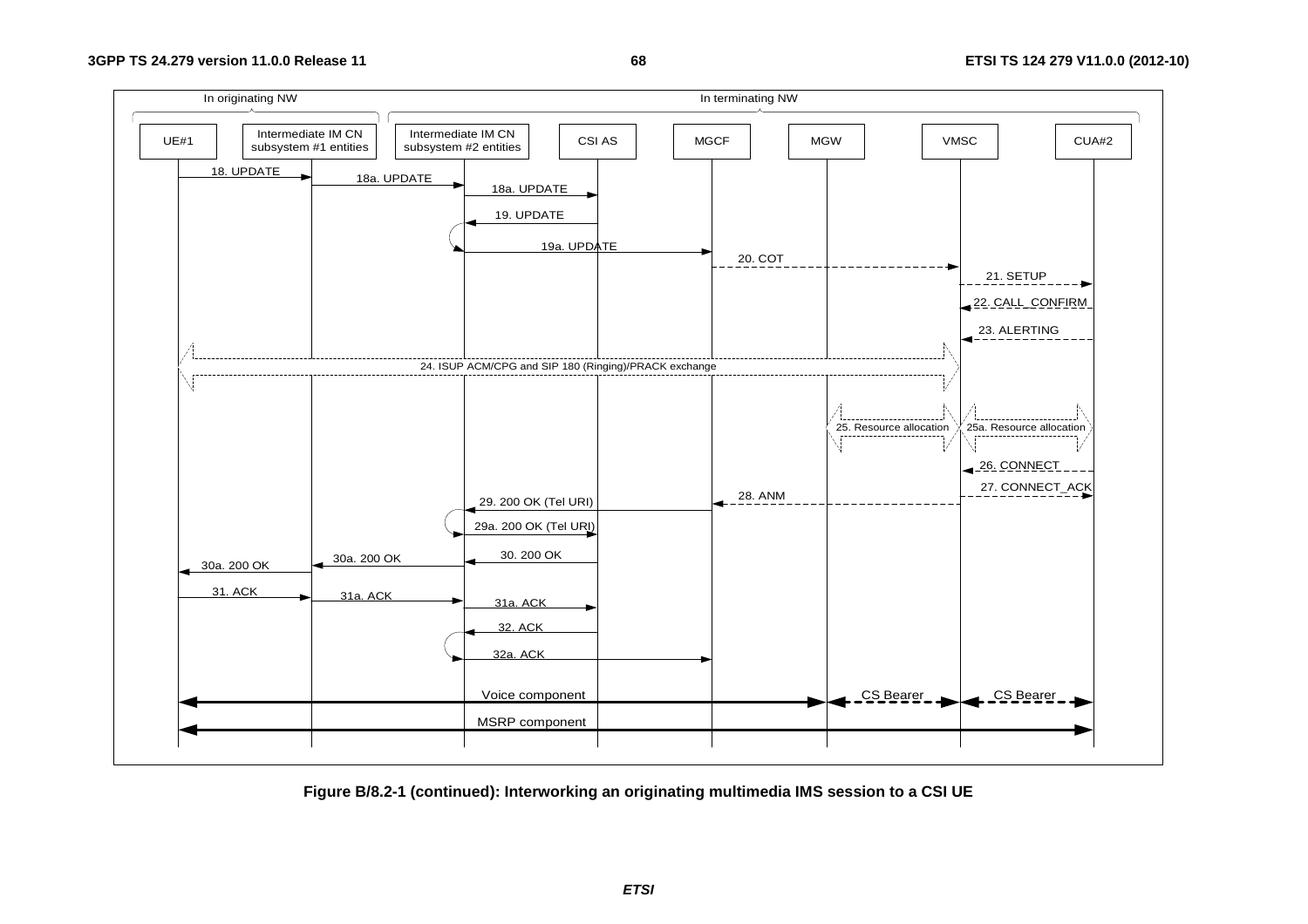## **1. SIP INVITE request (from originating UE#1)**

 UE#1 wants to initiate a multimedia session with the terminating CUA#2 and sends out an INVITE request. See example in Table B.8.2-1.

#### **Table B.8.2-1: INVITE request (UE#1 to P-CSCF#1)**

```
INVITE tel:+1-212-555-2222 SIP/2.0 
Via: SIP/2.0/UDP [5555::aaa:bbb:ccc:ddd]:1357;comp=sigcomp;branch=z9hG4bKnashds7 
Max-Forwards: 70 
Route: sip:pcscf1.home1.net:7531;lr;comp=sigcomp>, <sip:orig@scscf1.home1.net;lr> 
P-Preferred-Identity: "Joe Bloke" <sip:user3_public1@home1.net> 
P-Access-Network-Info: 3GPP-UTRAN-TDD; utran-cell-id-3gpp=234151D0FCE11 
Privacy: none 
From: <tel: +1-212-555-3333>; tag=171828 
To: <tel:+1-212-555-2222> 
Call-ID: cb03a0s09a2sdfglkj490333 
Cseq: 127 INVITE 
Supported: 100rel; precondition, gruu 
Require: sec-agree 
Proxy-Require: sec-agree 
Security-Verify: ipsec-3gpp; q=0.1; alg=hmac-sha-1-96; spi=87654321; port1=7531 
Contact: < sip: user1_public1@home1.net;gr=urn:uuid:f81d4fae-7dec-11d0-a765-
00a0c91e6bf6;comp=sigcomp > 
Allow: INVITE, ACK, CANCEL, BYE, PRACK, UPDATEAccept:application/sdp, application/3gpp-ims+xml 
Content-Type: application/sdp 
Content-Length: (…) 
v=0o=- 2987933615 2987933615 IN IP6 5555::aaa:bbb:ccc:ddd 
s=-c=IN IP6 5555::aaa:bbb:ccc:ddd 
t=0 0
m=audio 3456 RTP/AVP 97 96a=tcap:1 RTP/AVPF 
a=pcfg:1 t=1 
b=AS:25.4 
a=curr:qos local sendrecv 
a=curr:qos remote none 
a=des:qos mandatory local sendrecv 
a=des:qos none remote sendrecv a=inactive 
a=rtpmap:97 AMR 
a=fmtp:97 mode-set=0,2,5,7; mode-change-period=2 
a=rtpmap:96 telephone-event 
a=maxptime:20 
m=message 3402 TCP/MSRP 
a=accept-types:message/cpim text/plain text/html image/jpeg image/gif video/3gpp 
a=path:msrp://[5555::aaa:bbb:ccc:ddd]:3402/s111271;tcp 
a=max-size:131072
```
### **2. SIP INVITE request (from originating intermediate IM CN subsystem #1 to the terminating IM CN subsystem #2)**

 The originating IM CN #1 maps the Tel URI to a SIP URI and forwards the INVITE request towards the terminating IM CN #2. See example in Table B.8.2.-2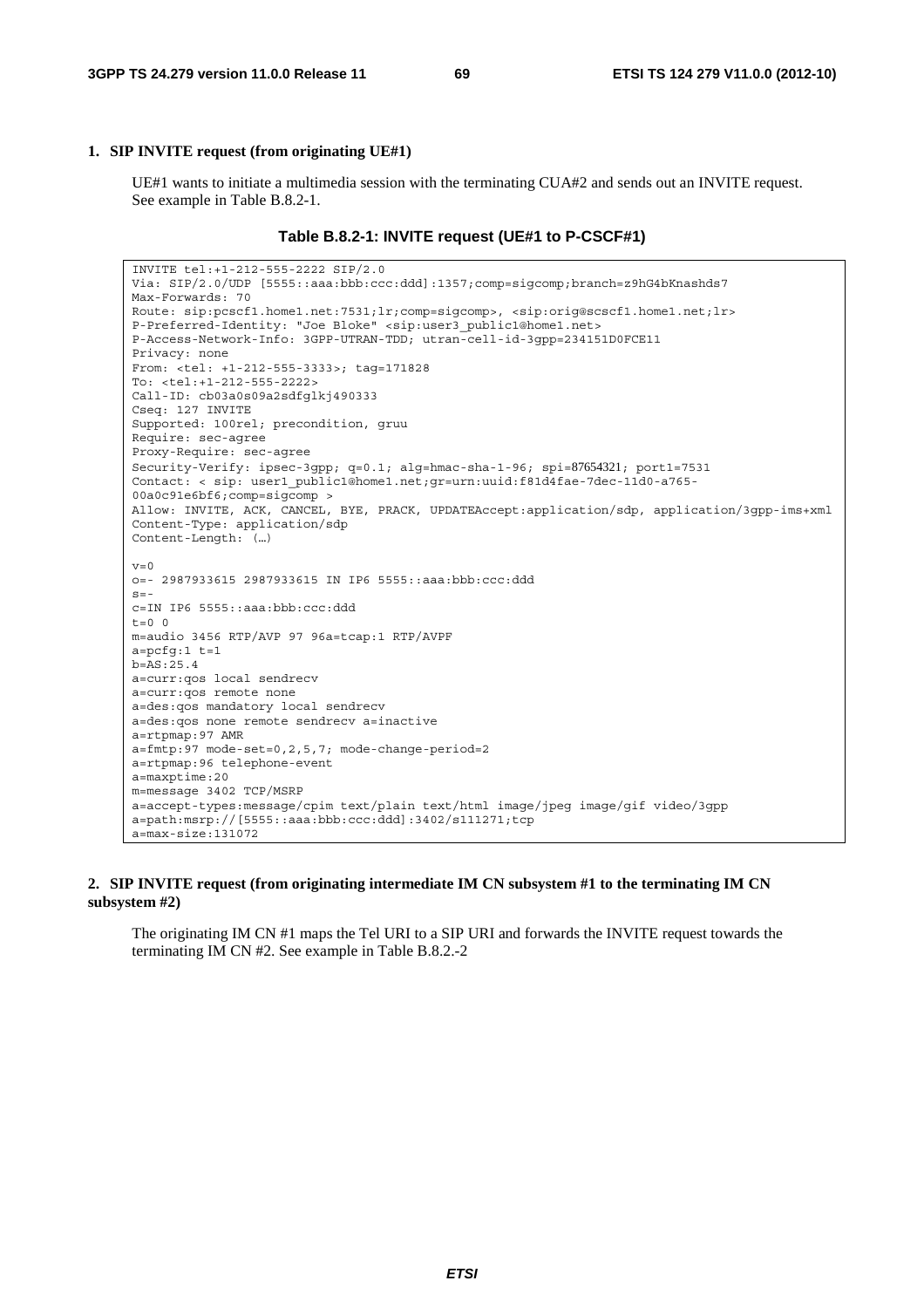| INVITE <sip:user2 public2@home2.net=""> SIP/2.0<br/>Via: SIP/2.0/UDP scscf1.home1.net;branch=z9hG4bK332b23.1, SIP/2.0/UDP<br/>pcscf1.home1.net;branch=z9hG4bK240f34.1, SIP/2.0/UDP<br/>[5555: : aaa : bbb: ccc: ddd]: 1357; comp=sigcomp; branch=z9hG4bKnashds7<br/>Max-Forwards: 67<br/>Route: <sip:as.home1.net;lr>,<sip:cb03a0s09a2sdfqlkj490333@scscf1.home1.net;lr><br/>Record-Route: <sip:scscf1.home1.net>, <sip:pcscf1.home1.net><br/>P-Asserted-Identity: "Joe Bloke" <sip:user3 public1@home1.net="">, <tel: +1-212-555-333=""><br/>P-Access-Network-Info:<br/>Privacy: none<br/>P-Charging-Vector:<br/>P-Charging-Function-Addresses: <math>ccf = [5555::b99:c88:d77:e66]</math>; <math>ccf = [5555::a55:b44:c33:d22]</math>;<br/>ecf=[5555::1ff:2ee:3dd:4ee]; ecf=[5555::6aa:7bb:8cc:9dd]<br/>From:<br/>To:<br/><math>Call-ID:</math><br/>Cseq: 127<br/>Supported:<br/>Contact:<br/>Allow:<br/>Content-Type:<br/>Content-Length: ()<br/><math>v=0</math><br/><math>O =</math><br/><math>S =</math><br/><math>C =</math><br/><math>t =</math><br/><math>m=</math><br/><math>a =</math><br/><math>a =</math><br/><math>b=</math><br/><math>a=</math><br/><math>a=</math><br/><math>a=</math><br/><math>a =</math><br/><math>a =</math><br/><math>a=</math><br/><math>a=</math><br/><math>a=</math><br/><math>a=</math><br/><math>m=</math><br/><math>a=</math><br/><math>a =</math><br/><math>a=</math></tel:></sip:user3></sip:pcscf1.home1.net></sip:scscf1.home1.net></sip:cb03a0s09a2sdfqlkj490333@scscf1.home1.net;lr></sip:as.home1.net;lr></sip:user2> |  |
|-------------------------------------------------------------------------------------------------------------------------------------------------------------------------------------------------------------------------------------------------------------------------------------------------------------------------------------------------------------------------------------------------------------------------------------------------------------------------------------------------------------------------------------------------------------------------------------------------------------------------------------------------------------------------------------------------------------------------------------------------------------------------------------------------------------------------------------------------------------------------------------------------------------------------------------------------------------------------------------------------------------------------------------------------------------------------------------------------------------------------------------------------------------------------------------------------------------------------------------------------------------------------------------------------------------------------------------------------------------------------------------------------------------------------------------------------------------------------------------------------------------------------------------------------------------------------|--|
|                                                                                                                                                                                                                                                                                                                                                                                                                                                                                                                                                                                                                                                                                                                                                                                                                                                                                                                                                                                                                                                                                                                                                                                                                                                                                                                                                                                                                                                                                                                                                                         |  |
|                                                                                                                                                                                                                                                                                                                                                                                                                                                                                                                                                                                                                                                                                                                                                                                                                                                                                                                                                                                                                                                                                                                                                                                                                                                                                                                                                                                                                                                                                                                                                                         |  |
|                                                                                                                                                                                                                                                                                                                                                                                                                                                                                                                                                                                                                                                                                                                                                                                                                                                                                                                                                                                                                                                                                                                                                                                                                                                                                                                                                                                                                                                                                                                                                                         |  |
|                                                                                                                                                                                                                                                                                                                                                                                                                                                                                                                                                                                                                                                                                                                                                                                                                                                                                                                                                                                                                                                                                                                                                                                                                                                                                                                                                                                                                                                                                                                                                                         |  |
|                                                                                                                                                                                                                                                                                                                                                                                                                                                                                                                                                                                                                                                                                                                                                                                                                                                                                                                                                                                                                                                                                                                                                                                                                                                                                                                                                                                                                                                                                                                                                                         |  |
|                                                                                                                                                                                                                                                                                                                                                                                                                                                                                                                                                                                                                                                                                                                                                                                                                                                                                                                                                                                                                                                                                                                                                                                                                                                                                                                                                                                                                                                                                                                                                                         |  |
|                                                                                                                                                                                                                                                                                                                                                                                                                                                                                                                                                                                                                                                                                                                                                                                                                                                                                                                                                                                                                                                                                                                                                                                                                                                                                                                                                                                                                                                                                                                                                                         |  |
|                                                                                                                                                                                                                                                                                                                                                                                                                                                                                                                                                                                                                                                                                                                                                                                                                                                                                                                                                                                                                                                                                                                                                                                                                                                                                                                                                                                                                                                                                                                                                                         |  |
|                                                                                                                                                                                                                                                                                                                                                                                                                                                                                                                                                                                                                                                                                                                                                                                                                                                                                                                                                                                                                                                                                                                                                                                                                                                                                                                                                                                                                                                                                                                                                                         |  |
|                                                                                                                                                                                                                                                                                                                                                                                                                                                                                                                                                                                                                                                                                                                                                                                                                                                                                                                                                                                                                                                                                                                                                                                                                                                                                                                                                                                                                                                                                                                                                                         |  |
|                                                                                                                                                                                                                                                                                                                                                                                                                                                                                                                                                                                                                                                                                                                                                                                                                                                                                                                                                                                                                                                                                                                                                                                                                                                                                                                                                                                                                                                                                                                                                                         |  |
|                                                                                                                                                                                                                                                                                                                                                                                                                                                                                                                                                                                                                                                                                                                                                                                                                                                                                                                                                                                                                                                                                                                                                                                                                                                                                                                                                                                                                                                                                                                                                                         |  |
|                                                                                                                                                                                                                                                                                                                                                                                                                                                                                                                                                                                                                                                                                                                                                                                                                                                                                                                                                                                                                                                                                                                                                                                                                                                                                                                                                                                                                                                                                                                                                                         |  |
|                                                                                                                                                                                                                                                                                                                                                                                                                                                                                                                                                                                                                                                                                                                                                                                                                                                                                                                                                                                                                                                                                                                                                                                                                                                                                                                                                                                                                                                                                                                                                                         |  |
|                                                                                                                                                                                                                                                                                                                                                                                                                                                                                                                                                                                                                                                                                                                                                                                                                                                                                                                                                                                                                                                                                                                                                                                                                                                                                                                                                                                                                                                                                                                                                                         |  |
|                                                                                                                                                                                                                                                                                                                                                                                                                                                                                                                                                                                                                                                                                                                                                                                                                                                                                                                                                                                                                                                                                                                                                                                                                                                                                                                                                                                                                                                                                                                                                                         |  |
|                                                                                                                                                                                                                                                                                                                                                                                                                                                                                                                                                                                                                                                                                                                                                                                                                                                                                                                                                                                                                                                                                                                                                                                                                                                                                                                                                                                                                                                                                                                                                                         |  |
|                                                                                                                                                                                                                                                                                                                                                                                                                                                                                                                                                                                                                                                                                                                                                                                                                                                                                                                                                                                                                                                                                                                                                                                                                                                                                                                                                                                                                                                                                                                                                                         |  |
|                                                                                                                                                                                                                                                                                                                                                                                                                                                                                                                                                                                                                                                                                                                                                                                                                                                                                                                                                                                                                                                                                                                                                                                                                                                                                                                                                                                                                                                                                                                                                                         |  |
|                                                                                                                                                                                                                                                                                                                                                                                                                                                                                                                                                                                                                                                                                                                                                                                                                                                                                                                                                                                                                                                                                                                                                                                                                                                                                                                                                                                                                                                                                                                                                                         |  |
|                                                                                                                                                                                                                                                                                                                                                                                                                                                                                                                                                                                                                                                                                                                                                                                                                                                                                                                                                                                                                                                                                                                                                                                                                                                                                                                                                                                                                                                                                                                                                                         |  |
|                                                                                                                                                                                                                                                                                                                                                                                                                                                                                                                                                                                                                                                                                                                                                                                                                                                                                                                                                                                                                                                                                                                                                                                                                                                                                                                                                                                                                                                                                                                                                                         |  |
|                                                                                                                                                                                                                                                                                                                                                                                                                                                                                                                                                                                                                                                                                                                                                                                                                                                                                                                                                                                                                                                                                                                                                                                                                                                                                                                                                                                                                                                                                                                                                                         |  |
|                                                                                                                                                                                                                                                                                                                                                                                                                                                                                                                                                                                                                                                                                                                                                                                                                                                                                                                                                                                                                                                                                                                                                                                                                                                                                                                                                                                                                                                                                                                                                                         |  |
|                                                                                                                                                                                                                                                                                                                                                                                                                                                                                                                                                                                                                                                                                                                                                                                                                                                                                                                                                                                                                                                                                                                                                                                                                                                                                                                                                                                                                                                                                                                                                                         |  |
|                                                                                                                                                                                                                                                                                                                                                                                                                                                                                                                                                                                                                                                                                                                                                                                                                                                                                                                                                                                                                                                                                                                                                                                                                                                                                                                                                                                                                                                                                                                                                                         |  |
|                                                                                                                                                                                                                                                                                                                                                                                                                                                                                                                                                                                                                                                                                                                                                                                                                                                                                                                                                                                                                                                                                                                                                                                                                                                                                                                                                                                                                                                                                                                                                                         |  |
|                                                                                                                                                                                                                                                                                                                                                                                                                                                                                                                                                                                                                                                                                                                                                                                                                                                                                                                                                                                                                                                                                                                                                                                                                                                                                                                                                                                                                                                                                                                                                                         |  |
|                                                                                                                                                                                                                                                                                                                                                                                                                                                                                                                                                                                                                                                                                                                                                                                                                                                                                                                                                                                                                                                                                                                                                                                                                                                                                                                                                                                                                                                                                                                                                                         |  |
|                                                                                                                                                                                                                                                                                                                                                                                                                                                                                                                                                                                                                                                                                                                                                                                                                                                                                                                                                                                                                                                                                                                                                                                                                                                                                                                                                                                                                                                                                                                                                                         |  |
|                                                                                                                                                                                                                                                                                                                                                                                                                                                                                                                                                                                                                                                                                                                                                                                                                                                                                                                                                                                                                                                                                                                                                                                                                                                                                                                                                                                                                                                                                                                                                                         |  |
|                                                                                                                                                                                                                                                                                                                                                                                                                                                                                                                                                                                                                                                                                                                                                                                                                                                                                                                                                                                                                                                                                                                                                                                                                                                                                                                                                                                                                                                                                                                                                                         |  |
|                                                                                                                                                                                                                                                                                                                                                                                                                                                                                                                                                                                                                                                                                                                                                                                                                                                                                                                                                                                                                                                                                                                                                                                                                                                                                                                                                                                                                                                                                                                                                                         |  |
|                                                                                                                                                                                                                                                                                                                                                                                                                                                                                                                                                                                                                                                                                                                                                                                                                                                                                                                                                                                                                                                                                                                                                                                                                                                                                                                                                                                                                                                                                                                                                                         |  |
|                                                                                                                                                                                                                                                                                                                                                                                                                                                                                                                                                                                                                                                                                                                                                                                                                                                                                                                                                                                                                                                                                                                                                                                                                                                                                                                                                                                                                                                                                                                                                                         |  |
|                                                                                                                                                                                                                                                                                                                                                                                                                                                                                                                                                                                                                                                                                                                                                                                                                                                                                                                                                                                                                                                                                                                                                                                                                                                                                                                                                                                                                                                                                                                                                                         |  |
|                                                                                                                                                                                                                                                                                                                                                                                                                                                                                                                                                                                                                                                                                                                                                                                                                                                                                                                                                                                                                                                                                                                                                                                                                                                                                                                                                                                                                                                                                                                                                                         |  |
|                                                                                                                                                                                                                                                                                                                                                                                                                                                                                                                                                                                                                                                                                                                                                                                                                                                                                                                                                                                                                                                                                                                                                                                                                                                                                                                                                                                                                                                                                                                                                                         |  |
|                                                                                                                                                                                                                                                                                                                                                                                                                                                                                                                                                                                                                                                                                                                                                                                                                                                                                                                                                                                                                                                                                                                                                                                                                                                                                                                                                                                                                                                                                                                                                                         |  |
|                                                                                                                                                                                                                                                                                                                                                                                                                                                                                                                                                                                                                                                                                                                                                                                                                                                                                                                                                                                                                                                                                                                                                                                                                                                                                                                                                                                                                                                                                                                                                                         |  |
|                                                                                                                                                                                                                                                                                                                                                                                                                                                                                                                                                                                                                                                                                                                                                                                                                                                                                                                                                                                                                                                                                                                                                                                                                                                                                                                                                                                                                                                                                                                                                                         |  |
|                                                                                                                                                                                                                                                                                                                                                                                                                                                                                                                                                                                                                                                                                                                                                                                                                                                                                                                                                                                                                                                                                                                                                                                                                                                                                                                                                                                                                                                                                                                                                                         |  |
|                                                                                                                                                                                                                                                                                                                                                                                                                                                                                                                                                                                                                                                                                                                                                                                                                                                                                                                                                                                                                                                                                                                                                                                                                                                                                                                                                                                                                                                                                                                                                                         |  |
|                                                                                                                                                                                                                                                                                                                                                                                                                                                                                                                                                                                                                                                                                                                                                                                                                                                                                                                                                                                                                                                                                                                                                                                                                                                                                                                                                                                                                                                                                                                                                                         |  |
|                                                                                                                                                                                                                                                                                                                                                                                                                                                                                                                                                                                                                                                                                                                                                                                                                                                                                                                                                                                                                                                                                                                                                                                                                                                                                                                                                                                                                                                                                                                                                                         |  |

**Table B.8.2-2: INVITE request (S-CSCF#1 to S-CSCF#2)** 

## **2a. Evaluation of initial filter criteria (at S-CSCF#2)**

 The S-CSCF#2 performs iFC evalutation in order to decide what services to invoke and how to route the INVITE request. In this example, the S-CSCF#2 determines that the INVITE request must be routed to the CSI AS.

## **3. SIP INVITE request (to the target CSI application server)**

S-CSCF#2 routes the INVITE to the indicated CSI application server. See example in Table B.8.2-3.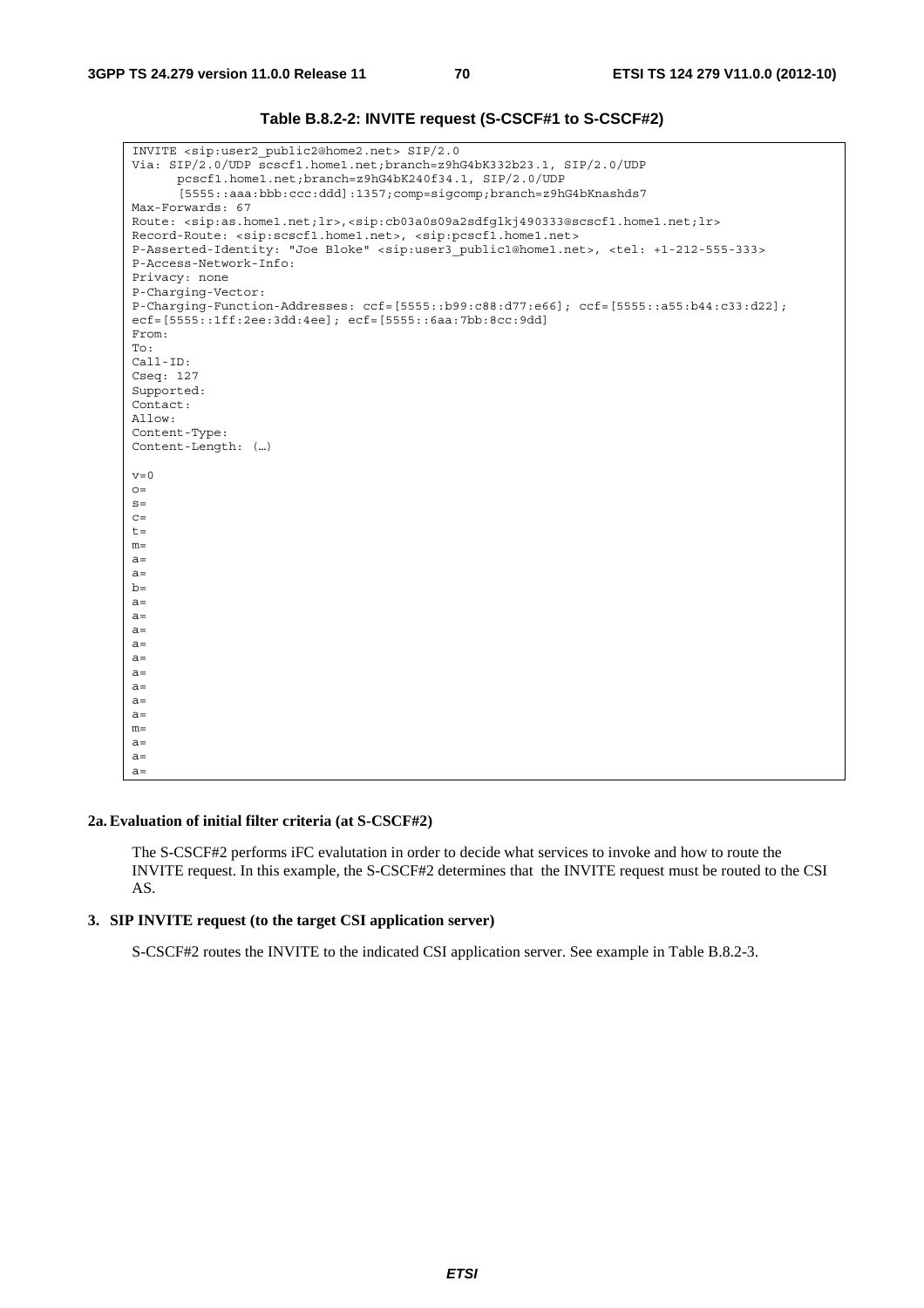## **Table B.8.2-3 INVITE request (S-CSCF#2 to CSI application server)**

```
INVITE <sip:user2_public2@home2.net> SIP/2.0 
Via: SIP/2.0/UDP scscf2.home2.net;branch=y2y2y2y2y2y2y2.2, 
      SIP/2.0/UDP scscf1.home1.net;branch=z9hG4bK332b23.1, 
      SIP/2.0/UDP pcscf1.home1.net;branch=z9hG4bK240f34.1, SIP/2.0/UDP 
      [5555::aaa:bbb:ccc:ddd]:1357;comp=sigcomp;branch=z9hG4bKnashds7 
Max-Forwards: 66 
Route: <sip:as.home1.net;lr>,<sip:cb03a0s09a2sdfglkj490333@scscf1.home1.net;lr> 
Record-Route: <sip:scscf2.home2.net>, 
               <sip:scscf1.home1.net>, 
               <sip:pcscf1.home1.net> 
P-Asserted-Identity: "Joe Bloke" <sip:user3_public1@home1.net> 
P-Access-Network-Info: 
Privacy: none 
P-Charging-Vector: 
P-Charging-Function-Addresses: ccf=[5555::b99:c88:d77:e66]; ccf=[5555::a55:b44:c33:d22]; 
ecf=[5555::1ff:2ee:3dd:4ee]; ecf=[5555::6aa:7bb:8cc:9dd] 
From: 
To: 
Call-ID: 
Cseq: 127 
Supported: 
Contact: 
\Deltallow\cdotContent-Type: 
Content-Length: (…) 
v=0Q =s=C=t=m=a=a=b=a=a=a=a=a=a=a= 
a=a=m=a=a=a=
```
#### **4. Termination logic processing by the CSI AS**

 The CSI application server invokes its termination logic and based on the requested media components it decides to do a session split, i.e. to terminate the voice component via the CS domain and the session containing MSRP stream via an IP-CAN.

- NOTE 1: For splitting the session into two parts, the CSI AS will later initiate two INVITE requests: one in step 5 for the MSRP component and another in step 7 for the voice component. The sequence of these INVITE requests is implementation specific (although this example shows first the INVITE for the voice component).
- NOTE 2: The two sessions (for the voice and session containing MSRP stream) are presented to the user as a single composite session.

## **5. SIP INVITE request (from CSI AS to terminating user CUA#2 in the IM CN subsystem )**

 The CSI AS (acting as a B2B UA) initiates an INVITE request for the session containing the MRSP stream to the terminating CUA#2 with the Request URI set to the SIP URI received in the initial INVITE request received at step 3. See example in Table B.8.2-4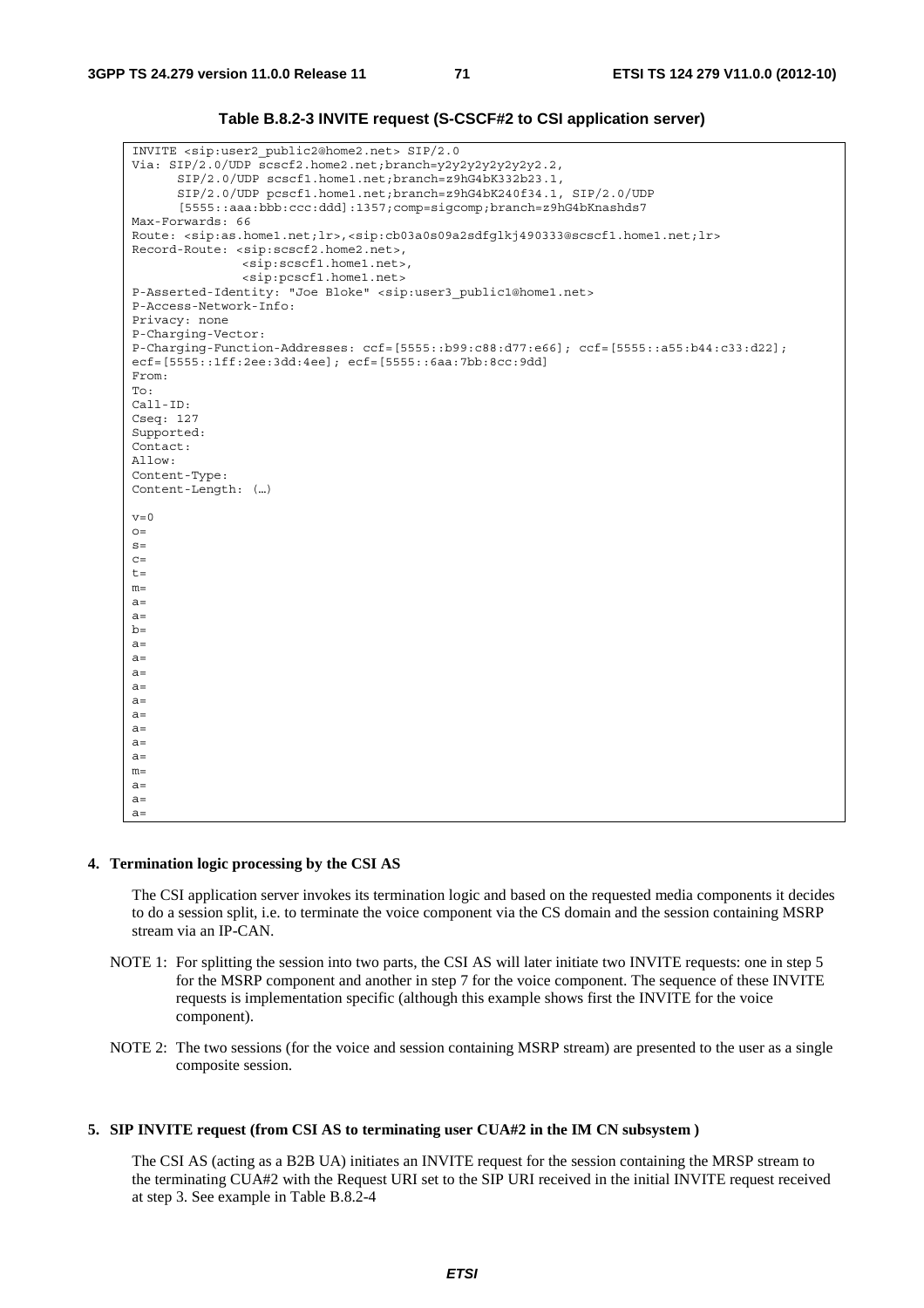#### **Table B.8.2-4: INVITE request (CSI AS as B2BUA to S-CSCF#2 for IMS session)**

```
INVITE sip:user2_public2@home2.net SIP/2.0 
Via: SIP/2.0/UDP as.home2.net 
Max-Forwards: 70 
Route: 
Record-Route: <sip:as.home2.net;lr> 
P-Asserted-Identity: <tel: +1-212-555-3333> 
P-Access-Network-Info: 
P-Charging-Vector: 
Privacy: none 
Supported: gruu 
From: <tel: +1-212-555-3333>;tag=171828 
To: <tel:+1-212-555-2222> 
Call-ID: cb03a0s09a2sdfglkj490333 
Cseq: 127 INVITE 
Contact: <sip:user1_public1@home1.net;gr=urn:uuid:f81d4fae-7dec-11d0-a765-
00a0c91e6bf6;comp=sigcomp> 
Accept-Contact: *,+g.3gpp.cs-voice, +g.3gpp.cs-video;explicit 
Allow: INVITE, ACK, CANCEL, BYE, PRACK, UPDATE, REFER, MESSAGE 
Content-Type: application/sdp 
Content-Length: (…) 
v=0o=- 2987933615 2987933615 IN IP6 5555::aaa:bbb:ccc:ddd 
s=-c=IN IP6 5555::aaa:bbb:ccc:ddd 
t=0 0
m=message 3402 TCP/MSRP 
a=accept-types:message/cpim text/plain text/html image/jpeg image/gif video/3gpp 
a=path:msrp://[5555::aaa:bbb:ccc:ddd]:3402/s111271;tcp 
a=max-size:131072
```
#### **6. Reserve IP-CAN bearer for Media at terminating side**

The terminating CUA initiates media reservation.

#### **7. SIP INVITE request (from CSI AS to the terminating user CUA#2 in CS domain)**

 Acting again as a B2B UA the CSI AS substitutes the SIP URI in the Request URI (received in step 3) with a Tel URI and initiates a new INVITE request. See example in Table B.8.2-5.

#### **Table B.8.2-5: INVITE request (CSI AS as B2BUA to S-CSCF#2 for CS call)**

```
INVITE tel:+1-212-555-2222 SIP/2.0 
Via: SIP/2.0 as.home.net; branch=z9hG4bKnashdt8t8 
Max-Forwards: 65 
Route: <sip:scscf2.home2.net>, <sip:bgcf.home2.net> 
Record-Route: <sip:as.home2.net> 
P-Asserted-Identity: <tel: +1-212-555-3333> 
P-Access-Network-Info: 
Privacy: none 
From: <tel: +1-212-555-3333>; tag=171828 
To: <tel:+1-212-555-2222> 
Call-ID: cb03a0s09a2sdfglkj490333 
Cseq: 127 INVITE 
Supported: 100rel, precondition, gruu 
Require: sec-agree 
Proxy-Require: sec-agree 
Security-Verify: ipsec-3gpp; q=0.1; alg=hmac-sha-1-96; spi=87654321; port1=7531 
Contact: < sip:user1_public1@home1.net;gr=urn:uuid:f81d4fae-7dec-11d0-a765-
00a0c91e6bf6;comp=sigcomp > 
Accept-Contact: *,+g.3gpp.cs-voice, +g.3gpp.cs-video;explicit 
Allow: INVITE, ACK, CANCEL, BYE, PRACK, UPDATE 
Content-Type: application/sdp 
Content-Length: (…) 
v=0o=- 2987933615 2987933615 IN IP6 5555::aaa:bbb:ccc:ddd 
s=-c=IN IP6 5555::aaa:bbb:ccc:ddd 
t=0 0
m=audio 3456 RTP/AVP 97 96a=tcap:1 RTP/AVPF 
a = pcfg:1 t=1
```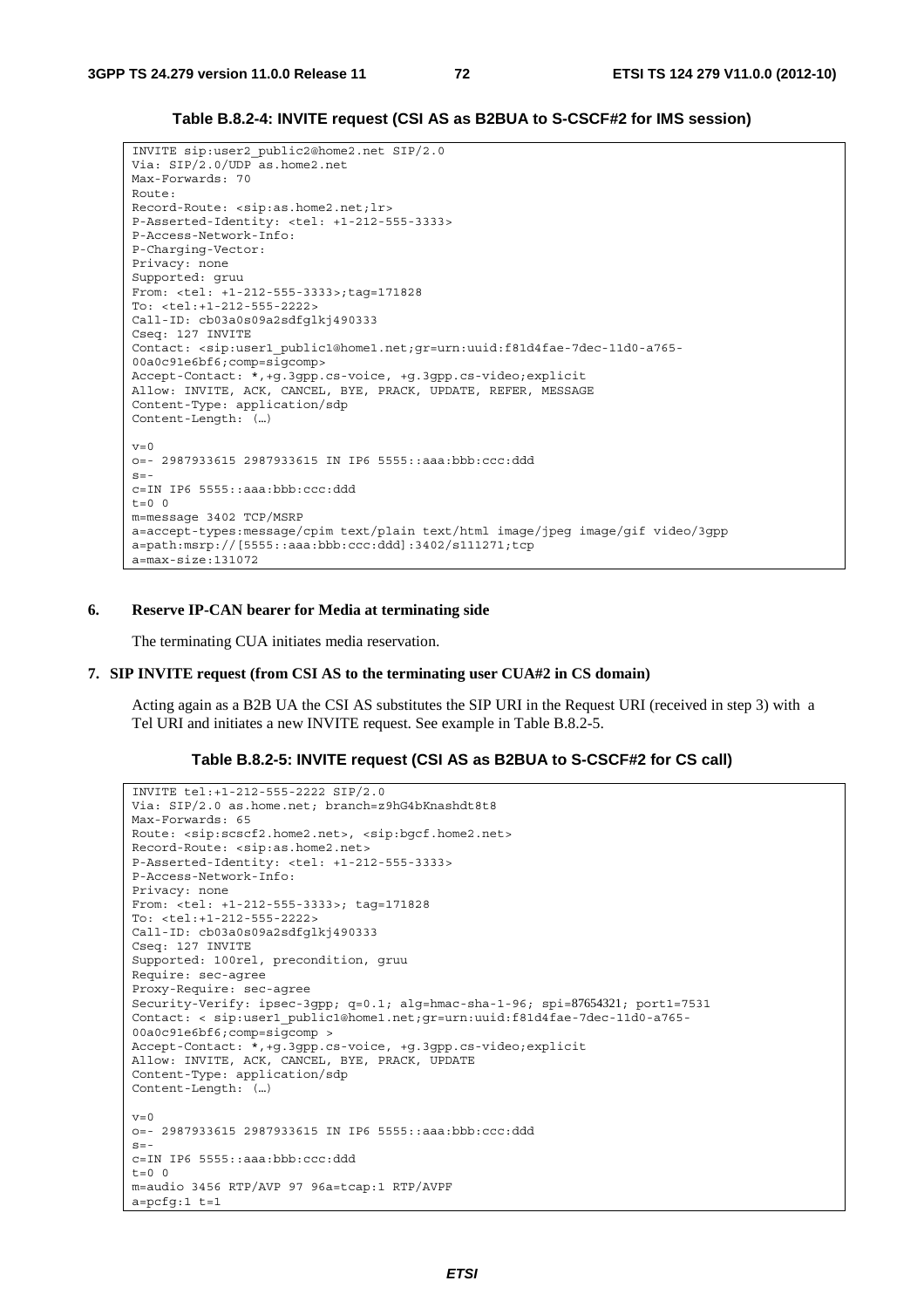```
b=AS:25.4a=curr:qos local sendrecva=curr:qos remote none 
a=des:qos mandatory local sendrecv 
a=des:qos none remote sendrecv a=inactive 
a=rtpmap:97 AMR 
a = fmtp:97 mode-set=0,2,5,7; mode-change-period=2
a=rtpmap:96 telephone-event 
a=maxptime:20
```
#### **8. ISUP IAM (from the MGCF to the VMSC of the terminating CUA#2)**

 The MGCF performs the IMS/CS interworking functions and initiates an ISUP IAM towards the VMSC. Because the media for the originating side is not yet available, the MGCF indicates "Continuity check performed on previous circuit" in the IAM.

#### **9. H248 interactions (between MGCF and MGW)**

MGCF interacts with MGW for necessary resource allocation.

#### **10. SIP 200 (OK) response (from CUA#2 back to CSI AS through intermediate IM CN subsystem #2)**

 After reserving an IP-CAN bearer for the message session media component the terminating CUA sends a 200 (OK) response for the INVITE request containing SDP that indicates that the terminating CUA has accepted the message session and listens on the MSRP TCP port returned in the path attribute in the answer for a TCP SETUP from the originating CUA.

 CUA#2 declares support only for CS-voice, not CS-video in its Contact header. The terminating CUA includes its personal ME identifier and UE capability version in the service header.

See example in Table B.8.2-6.

|  |  | Table B.8.2-6: 200 (OK) response (CUA#2 to P-CSCF#2) |
|--|--|------------------------------------------------------|
|--|--|------------------------------------------------------|

```
SIP/2.0 200 OK 
Via: SIP/2.0/UDP pcscf2.visited2.net:5088;comp=sigcomp;branch=z9hG4bK361k21.1, SIP/2.0/UDP 
  scscf2.home2.net;branch=z9hG4bK764z87.1, SIP/2.0/UDP 
Record-Route: <sip:pcscf2.visited2.net:5088;lr;comp=sigcomp>>, <sip:scscf2.home2.net;lr>, 
Privacy: none 
P-Access-Network-Info: 3GPP-UTRAN-TDD; utran-cell-id-3gpp=234151D0FCE11 
From: <tel: +1-212-555-3333>; tag=171828 
To: <tel:+1-212-555-2222>;tag=314159 
Call-ID: cb03a0s09a2sdfglkj490333 
Cseq: 127 INVITE 
Supported: gruu 
Contact: <sip:user2_public1@home2.net;gr=urn:uuid:2ad8950e-48a5-4a74-8d99-
  ad76cc7fc74;comp=sigcomp>;+g.3gpp.cs-voice 
Allow: INVITE, ACK, CANCEL, BYE, PRACK, UPDATE, REFER, MESSAGE, OPTIONS 
Server: PMI-0EA2, UCV-08 
Content-Type: application/sdp 
Content-Length: (…) 
v=0o=- 2987933615 2987933617 IN IP6 5555:: eee:fff:aaa:bbb 
s=-c=IN IP6 5555::eee:fff:aaa:bbb 
t=0 0
m=message 3402 TCP/MSRP * 
a=accept-types:text/plain text/html message/cpim 
a=path:msrp://[5555::eee:fff:aaa:bbb]:3402/s234167;tcp 
a=max-size:65536
```
NOTE: The SDP contains the set of offered content types supported by CUA#2 and desired by the user at CUA#2 for this session in the accept-types attribute and indicates the maximum size message that can be received by CUA#2 in the max-size attribute.

#### **11. SIP ACK request (CSI AS back to CUA#2)**

The CSI AS provides SIP ACK request to CUA#2.

**12. SIP 183 (Session Progress) response (from MGCF to CSI AS through intermediate IM CN subsystem #2)**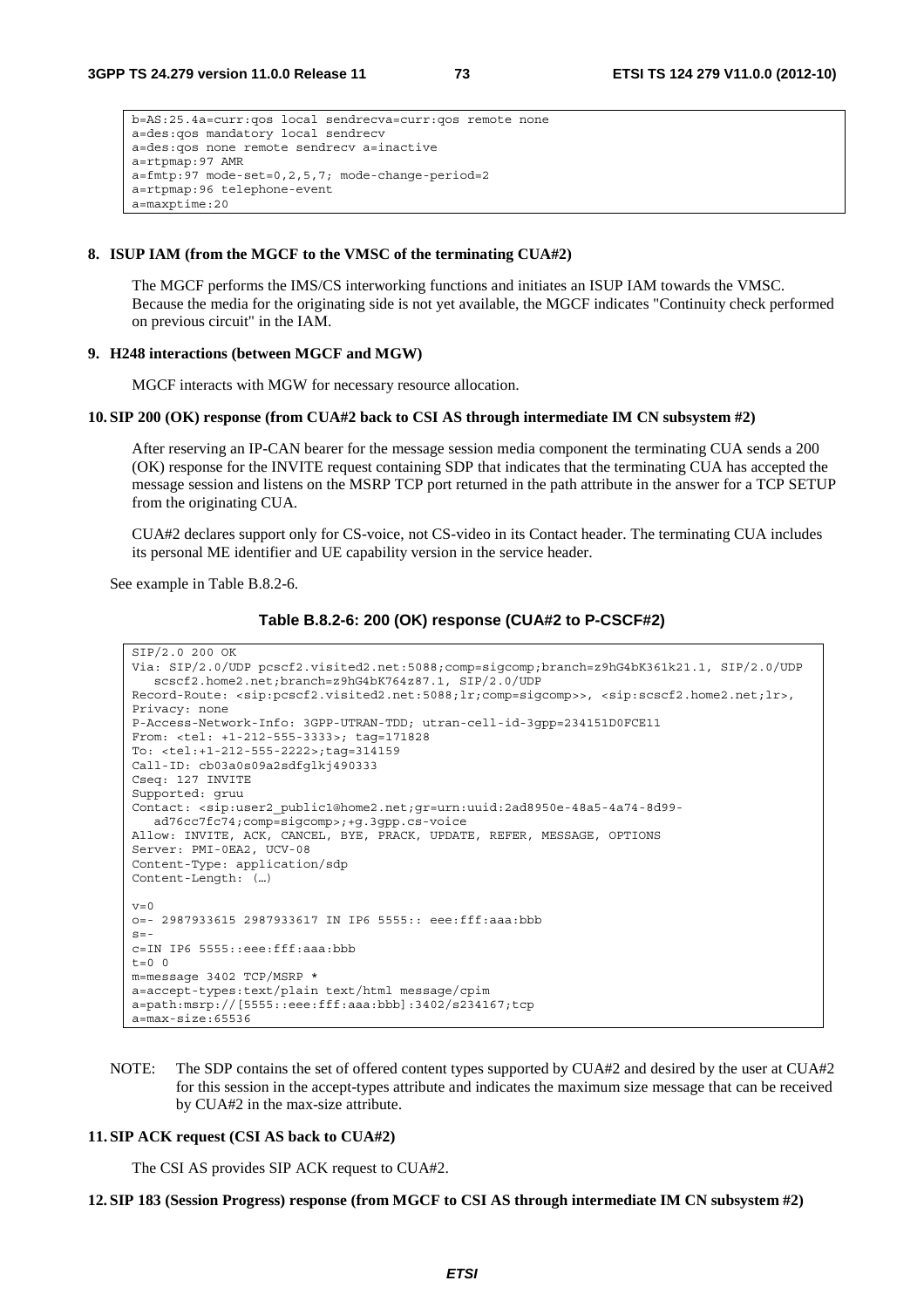The MGCF provides a 183 Session Progress request back to the CSI AS through S-CSCF#2.

## **12a. SIP 183 (Session Progress) response (from CSI AS to UE#1)**

The CSI AS provides a 183 Session Progress response back to the UE#1.

## **12a. SIP 183 (Session Progress) response (from CSI AS to UE#1through intermediate IM CN subsystems)**

 CSI AS in turn provides 183 (Session Progress) response back to UE#1 through the intermediate IM CN subsystems. This 183 (Session progress) response from the CSI AS will include a SDP answer to UE#1's SDP offer in the initial INVITE. See example in Table B.8.2-7.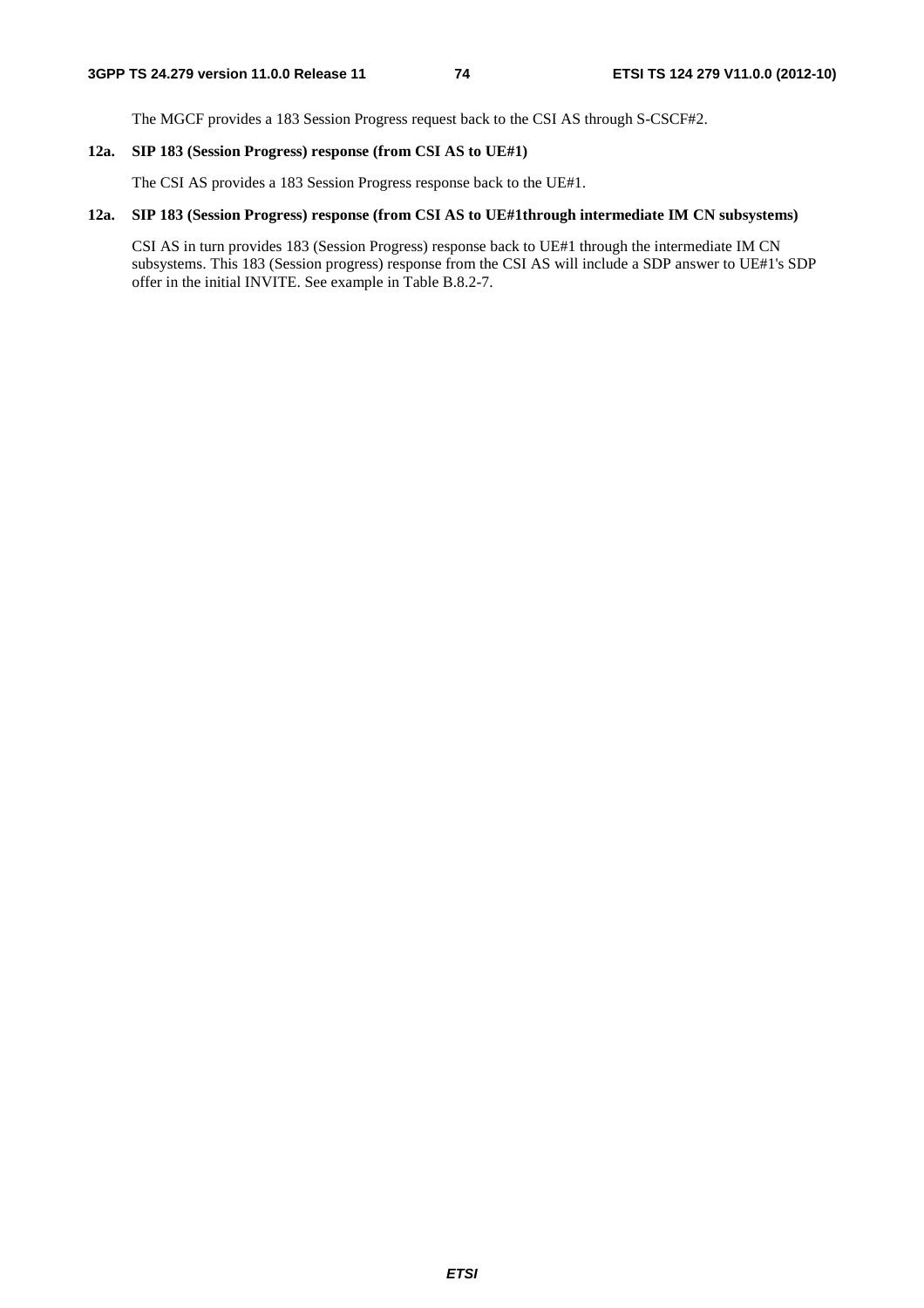#### **Table B.8.2-7: 183 (Session Progress) response (CSI AS to S-CSCF#2)**

SIP/2.0 183 Session Progress Via: SIP/2.0/UDP scscf2.home2.net;branch=z9hG4bK764z87.1, SIP/2.0/UDP icscf2\_s.home2.net;branch=z9hG4bK871y12.1, SIP/2.0/UDP scscf1.home1.net;branch=z9hG4bK332b23.1, SIP/2.0/UDP pcscf1.visited1.net;branch=z9hG4bK240f34.1, SIP/2.0/UDP [5555::aaa:bbb:ccc:ddd]:1357;comp=sigcomp;branch=z9hG4bKnashds7 Record-Route: <sip:pcscf2.visited2.net:5088;lr;comp=sigcomp>>, <sip:scscf2.home2.net;lr>, Privacy: none P-Access-Network-Info: 3GPP-UTRAN-TDD; utran-cell-id-3gpp=234151D0FCE11 From: <tel: +1-212-555-3333>; tag=171828 To: <tel:+1-212-555-2222> Call-ID: cb03a0s09a2sdfglkj490333 Cseq: 127 INVITE Require: precondition, 100rel Contact: <sip:user2\_public1@home2.net;gr=urn:uuid:2ad8950e-48a5-4a74-8d99 ad76cc7fc74;comp=sigcomp>;+g.3gpp.cs-voice Allow: INVITE, ACK, CANCEL, BYE, PRACK, UPDATE, REFER, MESSAGE, OPTIONS Server: PMI-0EA2, UCV-08 Content-Type: application/sdp Content-Length: (…)  $v=0$ o=- 2987933615 2987933617 IN IP6 5555:: eee:fff:aaa:bbb  $s=$ c=IN IP6 5555:: eee:fff:aaa:bbb  $t=0$  0 m=audio 3456 RTP/AVPF 97 96  $a = acfg:1 t=1$ b=AS:25.4 a=curr:qos local sendrecv a=curr:qos remote none a=des:qos mandatory local sendrecv a=des:qos none remote sendrecv a=inactive a=rtpmap:97 AMR a=fmtp:97 mode-set=0,2,5,7; mode-change-period=2 a=rtpmap:96 telephone-event a=maxptime:20 c=IN IP6 5555::eee:fff:www:yyy  $t = 0$  0 m=message 3402 TCP/MSRP \* a=accept-types:text/plain text/html message/cpim a=path:msrp://[5555::eee:fff:aaa:bbb]:3402/s234167;tcp a=max-size:65536

#### **13, 13a. SIP PRACK request (from UE#1)**

 UE#1 upon receipt of 183 (Session Progress) response replies back with PRACK request. With that UE#1 initiates resource allocation for the session it originated.

#### **14 Reserve IP-CAN bearer for Media at originating side**

The originating UE starts resource reservation for media bearers.

#### **15, 15a. SIP PRACK request (from CSI AS to MGCF)**

The PRACK from UE#1 lead the CSI AS to provide PRACK to the MGCF

#### **16, 16a SIP 200 (OK) response (MGCF to CSI AS )**

MGCF acknowledges the PRACK (from CSI AS) with 200 (OK) (back to CSI AS)

#### **17, 17a. SIP 200 (OK) response (from CSI AS to UE#1 through intermediate IM CN subsystems)**

CSI AS correspondingly provides the 200 (OK) back to UE#1 through the intermediate IM CN subsystems.

#### **18, 18a SIP UPDATE request (from UE#1 to CSI AS through intermediate IM CN subsystems)**

UE#1 indicates it has available the necessary resources.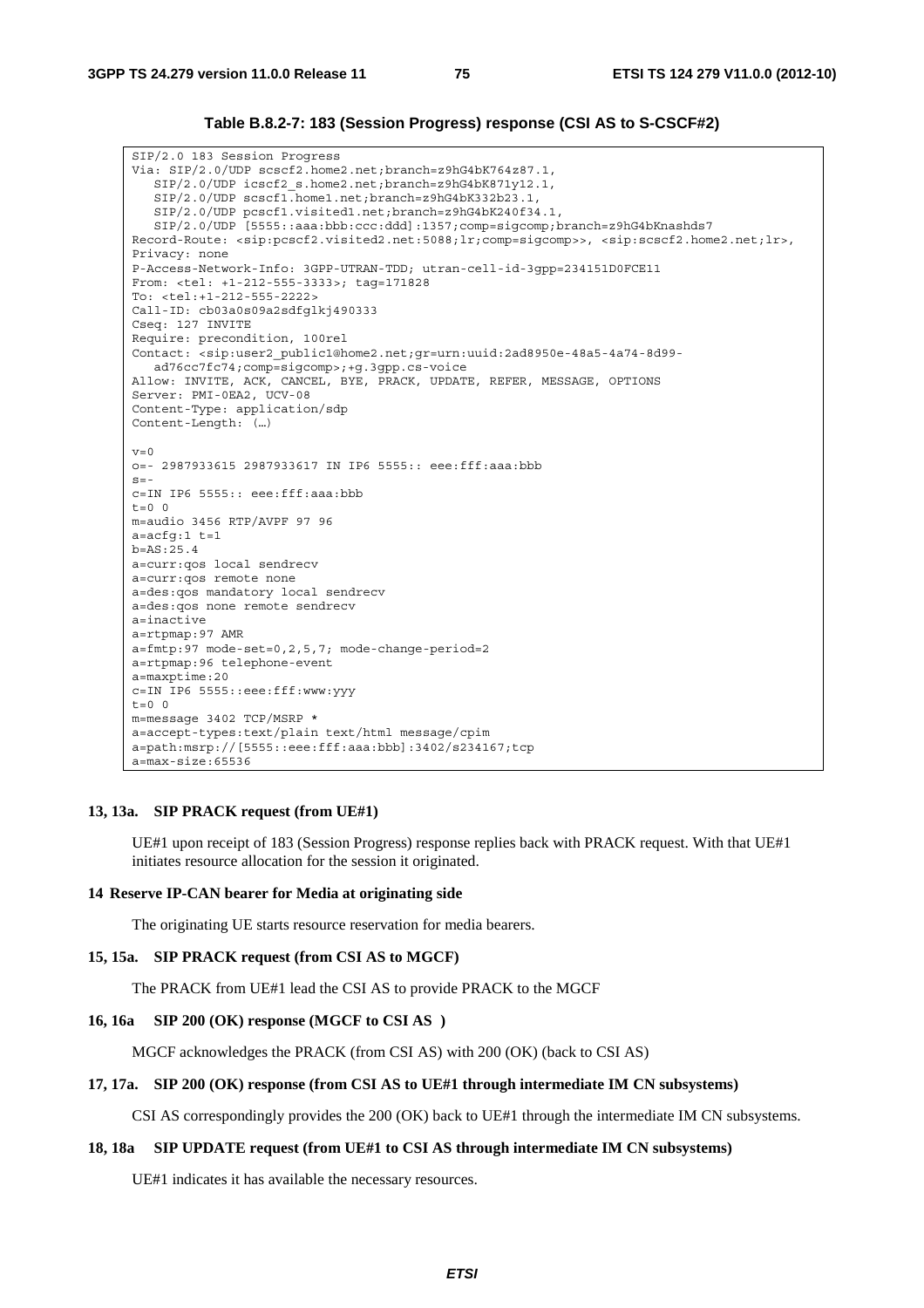#### **19, 19a SIP UPDATE request (from CSI AS to MGCF through intermediate IM CN subsystem#2)**

CSI AS provides the indication of available resources at originating side to the MGCF.

## **20. ISUP COT (from MGCF to VMSC)**

 With the UPDATE indicating that originating side has the necessary media resources and as such conditions are met, the MGCF sends COT to the VMSC indicating "continuity check successful".

### **21. SETUP (from VMSC to CUA#2)**

The VMSC now sends the SETUP towards the terminating CUA#2.

## **22. CALL CONFIRM (from CUA#2 to VMSC)**

 The terminating UE acknowledges and confirms acceptance of the incoming call by sending CONFRIM back to the VMSC.

NOTE: There is no suggestion, by this example or otherwise, that CUA#2 only response with CALL CONFIRM after the INVITE for the IM CN subsystem is received.

## **23. ALERTING (from CUA#2 to VMSC)**

 For this example, the VMSC allows early local alerting. With the generation of local alerting, ALERTING is sent back from the UE to the VMSC.

## **24. ACM, CPG, SIP 180 (Ringing) response and SIP Prack request (VMSC to MGCF through IM CN Subsystem to originating end)**

 On receipt of the ALERTING from the terminating UE, the VMSC, MGCF, IM CN subsystem and the originating UE exchange ISUP and SIP signalling to indicate that the called party confirmed the call and did start ringing the end user.

## **25, 25a . Resource allocation (VMSC to terminating UE, MGW and VMCS)**

The VMSC starts resource allocation towards the terminating UE.

Between VMSC and the MGW resource allocation is also started.

## **26. CONNECT (from CUA#2 toVMSC)**

 When the user answers the call, the terminating UE sends CONNECT to the VMSC. After sending the CONNECT, the terminating UE is ready to connect to user plane resources.

## **27. CONNECT ACK (from VMCS to CUA#2)**

VMSC connects up the user plane and return CONNECT\_ACKNOWLEDGE to the terminating UE..

Through connect all the way back to originating UE is not initiated.

## **28. ANM (from VMSC to MGCF)**

 The VMSC having through connected the user plane sends an indication of answer to the MGCF. This is the ISUP ANM message.

## **29. SIP 200 (OK) response (from MGCF to the CSI AS via the intermediate IM CN subsystem #2)**

 Upon the receipt of the ANM from the VMSC, and after the connection of the media flow, the MGCF sends the SIP 200 (OK) final response to the received SIP INVITE request (in step 5) back to the CSI AS via the intermediate IM CN subsystem #2.

## **30, 30a . SIP 200 (OK) response (from CSI AS to intermediate IM CN subsystem #2)**

 The SIP 200 (OK) final response is provided by the CSI AS back to the originating UE#1 through the terminating intermediate IM CN subsystem #2.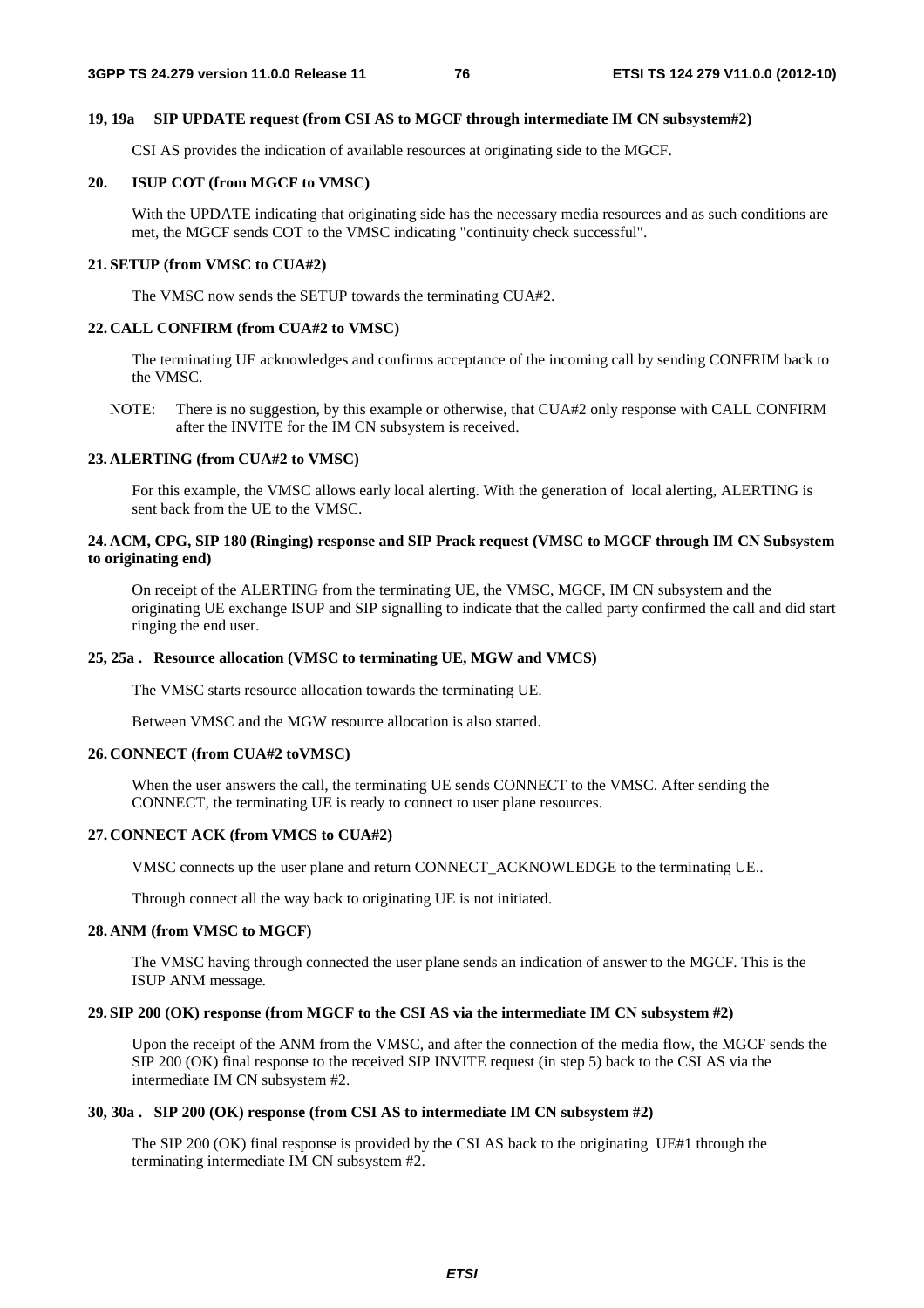NOTE: In this example, the CSI AS provides the 200 (OK) response back to the originating UE#1 after both the voice session and the session containing the MRSP have been successful established.

## **31, 31a. SIP ACK (from UE#1 to CSI AS through intermediate IM CN subsystems)**

UE#1 responds to the 200 (OK) with ACK

## **32, 32a. SIP ACK (CSI AS to MGCF)**

The CSI AS correspondingly provides the ACK to the MGCF.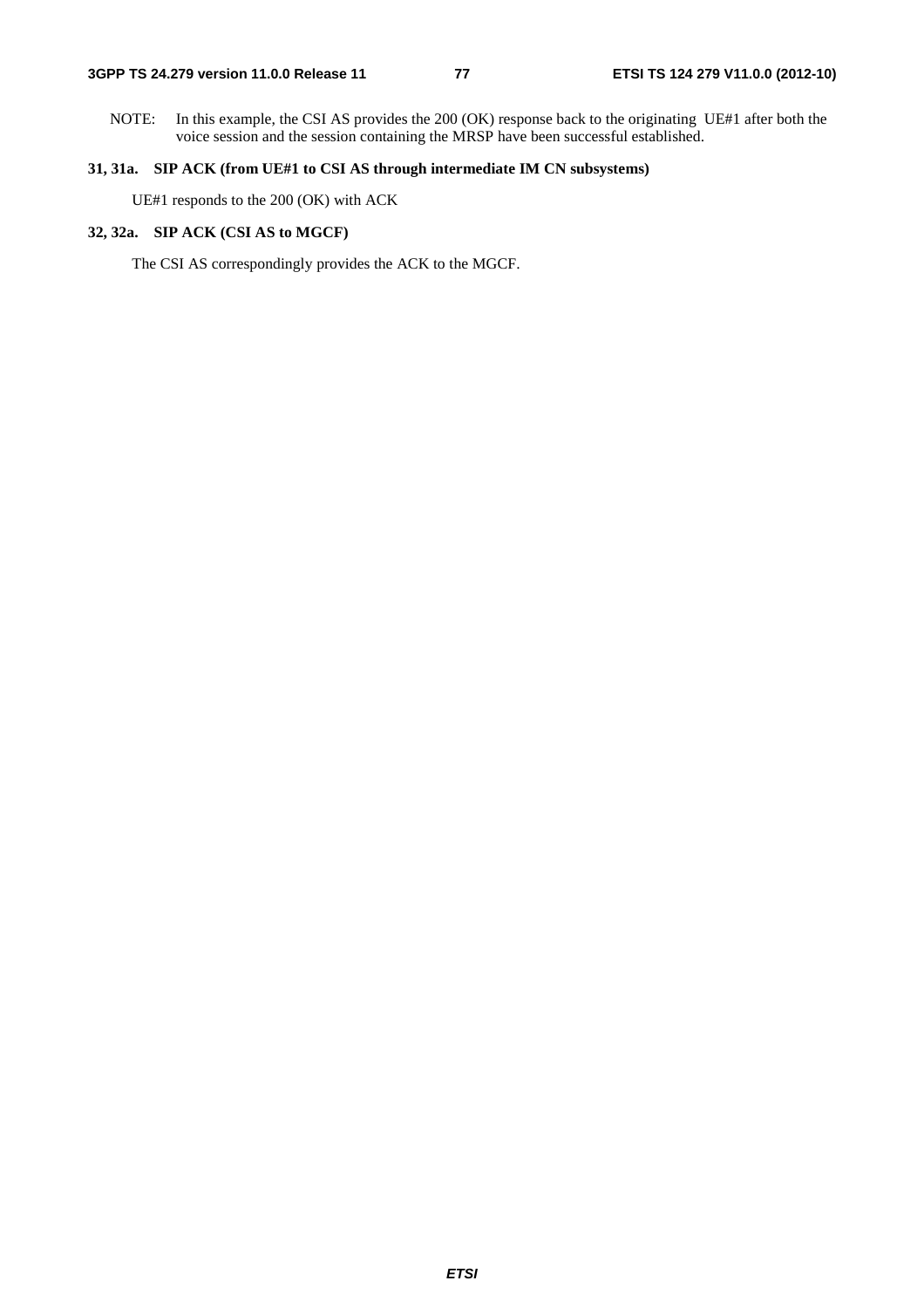## Annex C (informative): Change history

| <b>Change history</b> |         |                |           |                |                                                                                                  |       |            |
|-----------------------|---------|----------------|-----------|----------------|--------------------------------------------------------------------------------------------------|-------|------------|
| <b>Date</b>           | TSG#    | TSG Doc.       | <b>CR</b> | R              | Subject/Comment                                                                                  | Old   | <b>New</b> |
|                       |         |                |           | е<br>v         |                                                                                                  |       |            |
| 2006-02               |         |                |           |                | Version 1.0.0 created by shifting text from TR 24.879 v1.2.0, as per<br>C1-060527, after CT1 41. |       | 1.0.0      |
| 2006-02               |         |                |           |                | Version 2.0.0 created by MCC, editorial changes                                                  | 1.0.0 | 2.0.0      |
| 2006-03               | CT-31   | CP-060099      |           |                | Version 2.0.0 was approved and version 7.0.0 created by MCC                                      | 2.0.0 | 7.0.0      |
| 2006-06               | $CT-32$ | CP-060275 0001 |           | $\overline{2}$ | Correction of notation for the signalling flows                                                  | 7.0.0 | 7.1.0      |
| 2006-06               | CT-32   | CP-060275 0009 |           |                | Use of the Contact header in OPTIONS requests for capability<br>exchange                         | 7.0.0 | 7.1.0      |
| 2006-06               | CT-32   | CP-060275 0011 |           |                | Referencing TS 26.141                                                                            | 7.0.0 | 7.1.0      |
| 2006-09               | CT-33   | CP-060461 0012 |           |                | Correction of chapter 4                                                                          | 7.1.0 | 7.2.0      |
| 2006-09               | $CT-33$ | CP-060461 0013 |           | 3              | Correction of criteria for initiating capability exchange                                        | 7.1.0 | 7.2.0      |
| 2006-09               | CT-33   | CP-060461 0015 |           | 1              | OPTIONS request inside a session                                                                 | 7.1.0 | 7.2.0      |
| 2006-09               | $CT-33$ | CP-060461      | 0016      |                | Usage of UCV and PMI                                                                             | 7.1.0 | 7.2.0      |
| 2006-09               | CT-33   | CP-060461 0017 |           |                | tel URI usage during session setup                                                               | 7.1.0 | 7.2.0      |
| 2006-09               | $CT-33$ | CP-060461 0020 |           | 1.             | Merging of the Call procedures for both IMS-first and CS-first with<br>UE capability version     | 7.1.0 | 7.2.0      |
| 2006-09               | CT-33   | CP-060472 0019 |           | 2              | Provision and exchange of IMS status                                                             | 7.1.0 | 7.2.0      |
| 2006-11               | CT-34   | CP-060669 0021 |           | 2              | Signalling flows involving the CSI application server                                            | 7.2.0 | 7.3.0      |
| 2006-11               | CT-34   | CP-060669 0022 |           | 1              | CSI Termination session handling                                                                 | 7.2.0 | 7.3.0      |
| 2006-11               | CT-34   | CP-060666 0023 |           | 1              | Correction of signalling flows                                                                   | 7.2.0 | 7.3.0      |
| 2007-03               | CT-35   | CP-070137 0028 |           | $\overline{2}$ | The CSI AS uses the capabilities of the CUA to perform termination<br>logic                      | 7.3.0 | 7.4.0      |
| 2007-03               | CT-35   | CP-070137 0032 |           | 3              | Signalling flow for different "c=" in SDP Offer/Answer                                           | 7.3.0 | 7.4.0      |
| 2007-03               | $CT-35$ | CP-070137 0035 |           | 1              | SIP URI-Tel URI mapping information in CSI AS                                                    | 7.3.0 | 7.4.0      |
| 2007-03               | $CT-35$ | CP-070137 0036 |           | $\overline{2}$ | Corrections to CSI termination                                                                   | 7.3.0 | 7.4.0      |
| 2007-03               | CT-35   | CP-070243 0034 |           | 3              | Procedures of CSI AS                                                                             | 7.3.0 | 7.4.0      |
| 2007-06               | $CT-36$ | CP-070390 0049 |           | 1              | Correction of references to wrong subclauses                                                     | 7.4.0 | 7.5.0      |
| 2007-06               | $CT-36$ | CP-070390 0038 |           | 2              | Video interworking alternatives                                                                  | 7.4.0 | 7.5.0      |
| 2007-06               | $CT-36$ | CP-070390 0039 |           | 3              | Retrival of Public user identy information                                                       | 7.4.0 | 7.5.0      |
| 2007-06               | CT-36   | CP-070390 0040 |           | 3              | Session handling                                                                                 | 7.4.0 | 7.5.0      |
| 2007-06               | CT-36   | CP-070390 0044 |           | 3              | Inclusion of new call cases for IMS session setup                                                | 7.4.0 | 7.5.0      |
| 2007-06               | $CT-36$ | CP-070390 0045 |           | $\mathbf{1}$   | Additions of a call case adding a cs call to an IMS session                                      | 7.4.0 | 7.5.0      |
| 2007-06               | CT-36   | CP-070390 0048 |           | 2              | Enhacement of session release procedures                                                         | 7.4.0 | 7.5.0      |
| 2007-06               | CT-36   | CP-070390 0050 |           |                | Removal of references to MGCF interworking and information for<br>interworking                   | 7.4.0 | 7.5.0      |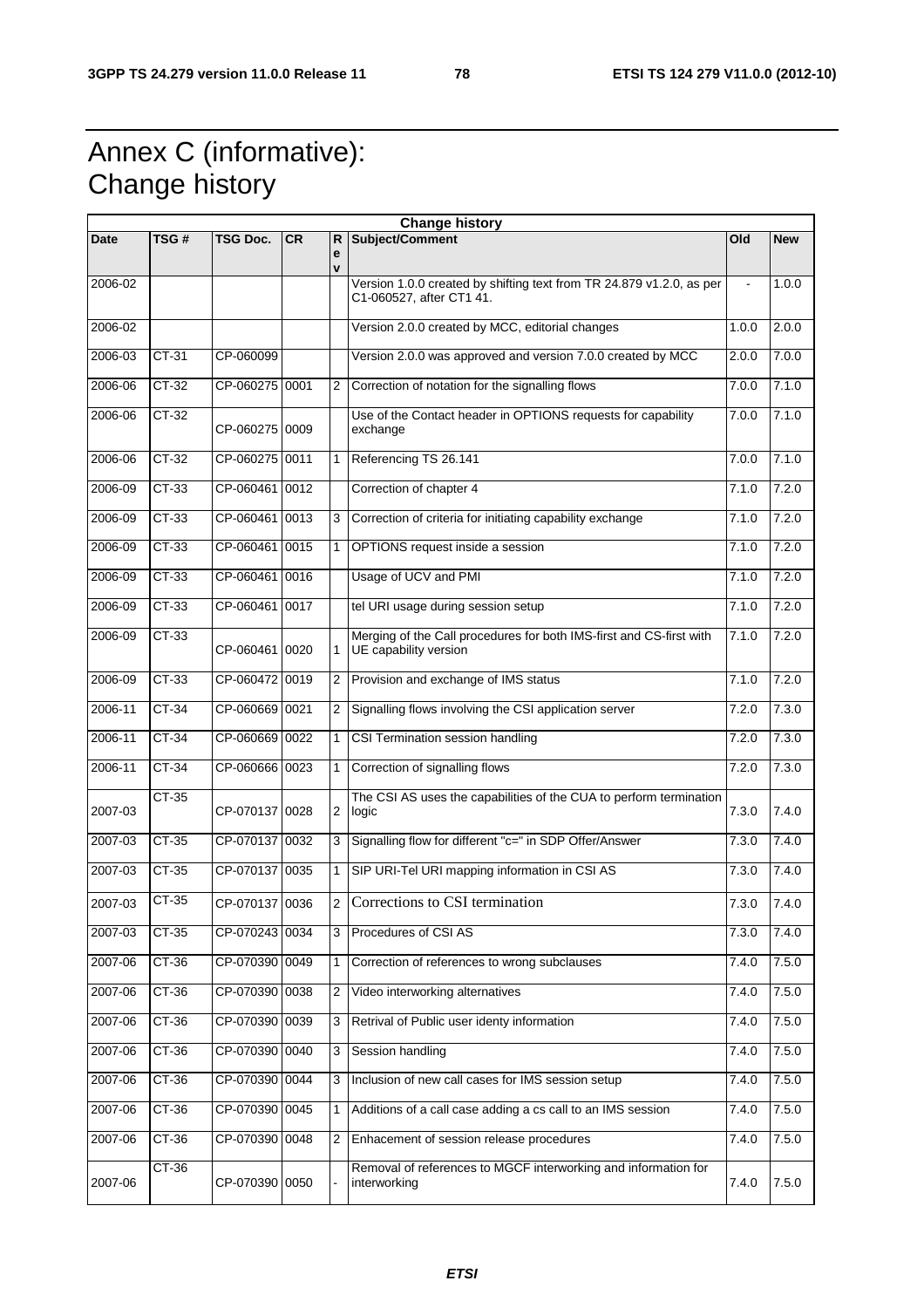| 2007-06 | CT-36   | CP-070390 0052 |      | $\overline{2}$ | Further details of combining procedure in CSI AS                         | 7.4.0  | 7.5.0  |
|---------|---------|----------------|------|----------------|--------------------------------------------------------------------------|--------|--------|
| 2007-06 | CT-36   | CP-070390 0053 |      | 3              | CSI AS handling of error response                                        | 7.4.0  | 7.5.0  |
| 2007-06 | CT-36   | CP-070390 0054 |      | 1              | CSI AS interactions with supplementary services                          | 7.4.0  | 7.5.0  |
| 2007-06 | $CT-36$ | CP-070390 0055 |      | 3              | Unregistered CUA service handling for CSI termination                    | 7.4.0  | 7.5.0  |
| 2007-06 | CT-36   | CP-070390 0057 |      | 4              | Detailed procedures about session combining                              | 7.4.0  | 7.5.0  |
| 2007-06 | $CT-36$ | CP-070390 0046 |      | 4              | Clarification on modifying IMS and CS session                            | 7.4.0  | 7.5.0  |
| 2007-06 | $CT-36$ | CP-070391 0059 |      |                | g.3gpp.cs-voice and g.3gpp.cs-video registered by IANA                   | 7.4.0  | 7.5.0  |
| 2007-06 | $CT-36$ | CP-070481 0051 |      | 4              | Further details on splitting procedure                                   | 7.4.0  | 7.5.0  |
| 2007-06 | $CT-36$ | CP-070482 0043 |      |                | Additions to the session initiating cases to the IMS session setup       | 7.4.0  | 7.5.0  |
| 2007-09 | CT-37   | CP-070594 0061 |      |                | Removal of Editor's note in subclause 9.3.3.3.1                          | 7.5.0  | 7.6.0  |
| 2007-09 | $CT-37$ | CP-070594 0060 |      | 1              | Corrections of wrong specifications and requirements of the CSI AS 7.5.0 |        | 7.6.0  |
| 2007-12 | CT-38   | CP-070790 0063 |      |                | ASN.1 not included for feature tags CS-voice and CS-video                | 7.6.0  | 7.7.0  |
| 2007-12 | $CT-38$ | CP-070790 0064 |      |                | Correction to B.6.2 and B.7.2 signalling flows                           | 7.6.0  | 7.7.0  |
| 2007-12 | CT-38   | CP-07814       | 0066 |                | Capability Exchange for CSI termination                                  | 7.7.0  | 8.0.0  |
| 2008-12 | CT-42   | CP-080848 0067 |      |                | Corrections of flows in 24.279                                           | 8.0.0  | 8.1.0  |
| 2009-12 | CT-46   | CP-091041 0068 |      | $\overline{2}$ | Remove the Editor's Notes in TS 24.279                                   | 8.1.0  | 8.2.0  |
| 2009-12 | CT-46   |                |      |                | Upgrade to Rel-9                                                         | 8.2.0  | 9.0.0  |
| 2011-03 | CT-51   |                |      |                | Upgrade to Rel-10                                                        | 9.0.0  | 10.0.0 |
| 2012-09 | CT-57   |                |      |                | Upgrade to Rel-11                                                        | 10.0.0 | 11.0.0 |